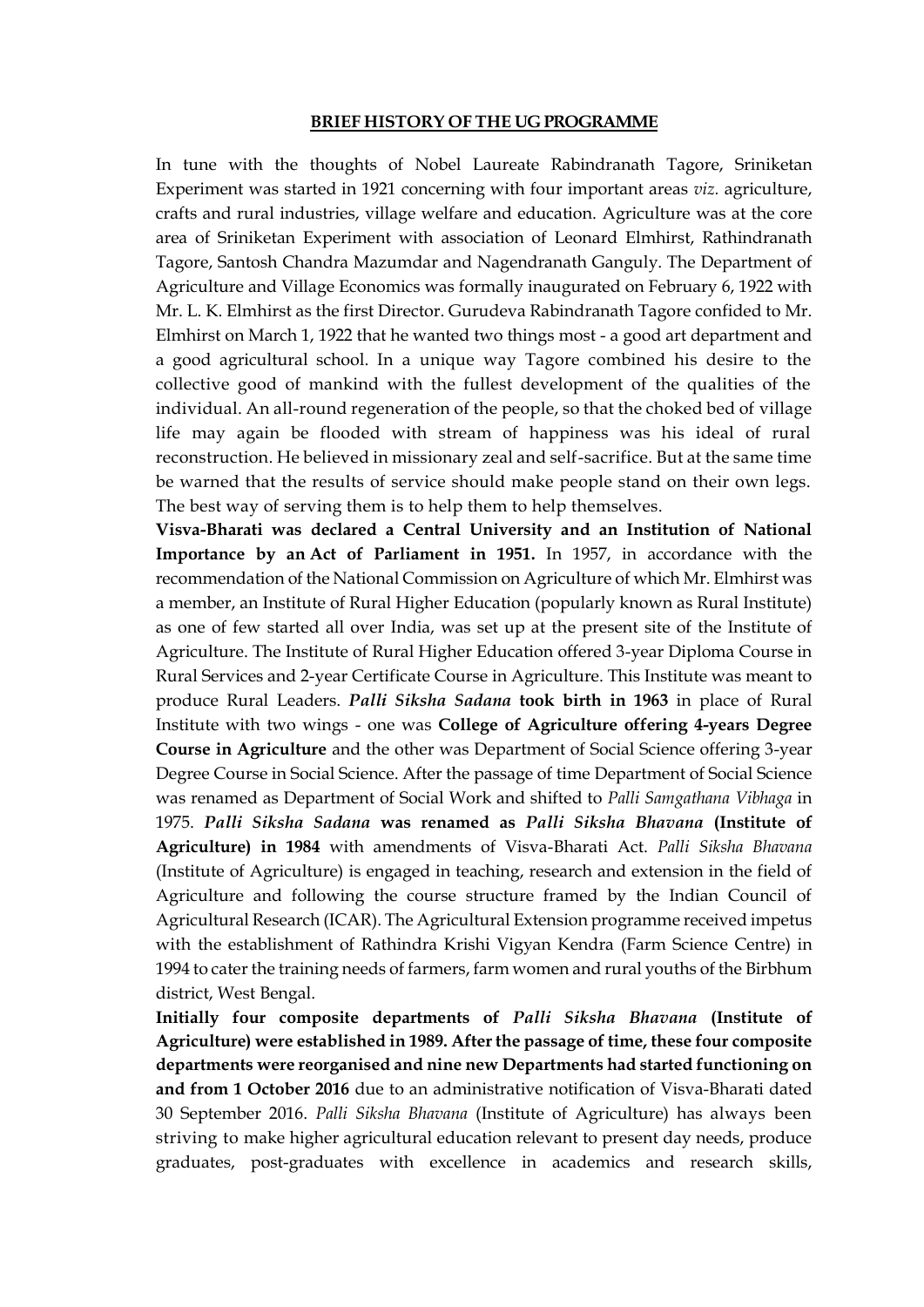entrepreneurial skills for self-employment and contributors of rural livelihood and food security need. Teaching, research and extension efforts give emphasis on building competence and confidence of the human resources in Agriculture.

The institute is engaged in teaching offering 4-year undergraduate course in Agriculture since 1963. A total of 65 seats (in addition 15% seats reserved for foreign students and 2 seats for students from Jammu & Kashmir state) are being offered in under-graduate (UG) programme during 2019-20. Fifteen percent seats are filled through ICAR.

A Unit on "Production of Edible mushrooms and spawn" has been established taking funding support from ICAR for the Experiential Learning programme. Final year UG students are placed in this Unit for experiential learning with the principle of earn while you learn.

The teaching programmes are being implemented following ICAR's Fifth Dean's Committee Recommendation at UG level since 2017-18.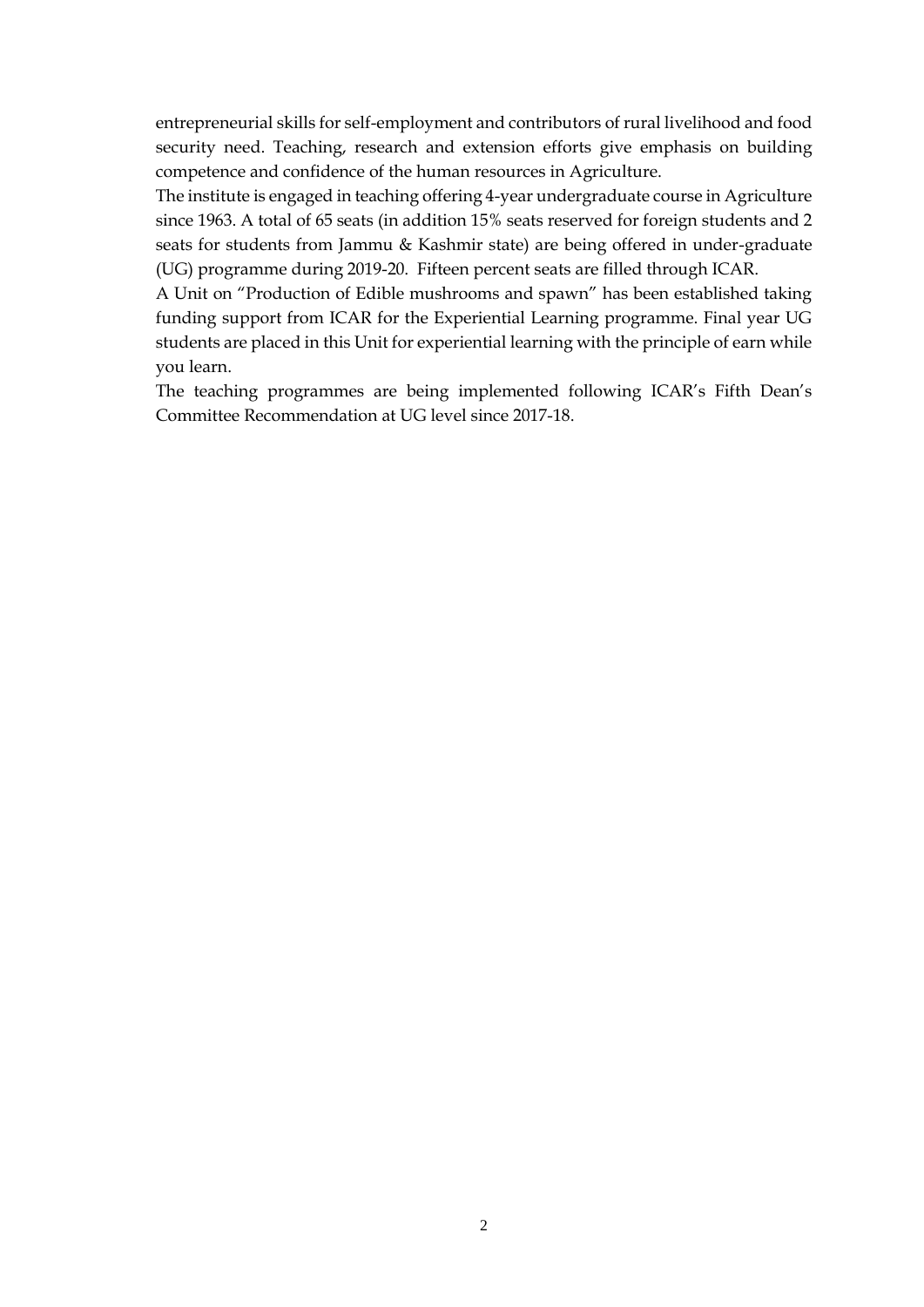# **UG ORDINANCE (w.e.f. 2017) VISVA-BHARATI PALLI SIKSHA BHAVANA (INSTITUTE OF AGRICULTURE) B.Sc. (Hons.) Agriculture (Fifth Dean's Committee Recommendation at UG level since 2017-18)**

- 1. There shall be a course of studies in Agriculture for the Degree of **Bachelor of Science (Honours) in Agriculture** [**B.Sc. (Hons.) Agriculture]** at **Palli Siksha Bhavana** (Institute of Agriculture), the duration of which shall be of four years consisting of eight semesters. This course of studies will consist of six semesters of intramural teaching followed by one semester of Experiential Learning Programme and another semester of Rural Agricultural Work Experience and Agro-Industrial Attachment (RAWE &AIA). The maximum allowable semesters for completion of B.Sc.(Hons) Agric
- 2. ulture course is sixteen (16).
- 3. A candidate seeking admission to the **B.Sc. (Hons.) Agriculture** programme shall have **passed the two year Pre-Degree examination of Visva-Bharati** or an equivalent **10+2 level examination with a combination of Physics, Chemistry and Biology among others.** However, the eligibility criteria for ICAR nominated candidates shall be as prescribed by ICAR.
- 4. Candidates admitted to the **B.Sc. (Hons.) Agriculture** course shall abide by the regulations regarding the course curricula and the academic standards as prescribed by the University from time to time.
- 5. There will be two types of courses --- "credit-course" and "non-gradial course". Grade point obtained only in credit courses will be considered for the classification of results and marks/ grade obtained in non-gradial courses will not be considered for classification of results. Further, under credit courses, there will be five sub types of courses --- "Only theory course", "Only practical course", "Composite course", "Experiential Learning Programme" and "RAWE & AIA". The composite course will consist of both theory and practical components.
- 6. **One credit indicates one hour lecture** or **two hours practical** or **three hours field work per week**.
- 7. Each course, except "RAWE & AIA", bears a distinguishing code (three letters and three digits) which identifies the discipline, academic year and semester respectively. The numbering system is as follows: The three letters stand for the concerned disciplines. The<sup>1st</sup> digit indicates the academic year (1,2, 3 or 4), the  $2<sup>nd</sup>$ digit indicates the semester within the academic year (1 or 2) and the  $3^{rd}$  digit denotes the number of courses offered from the same discipline within a semester.
- 8. Semester-wise distribution of courses and credit hours are as in the following: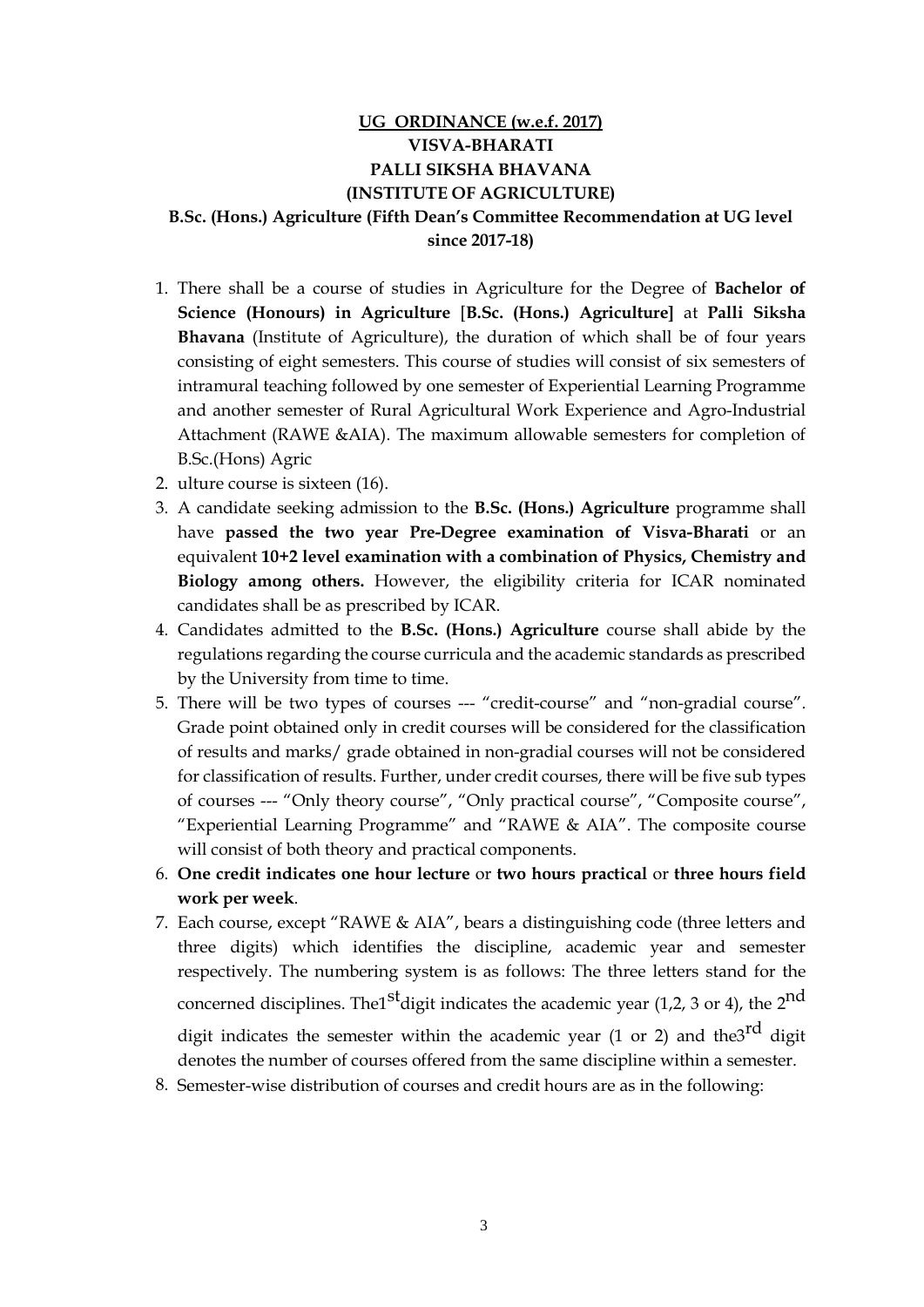| Course code    | Semester-I                                           | Course            |                  |                |
|----------------|------------------------------------------------------|-------------------|------------------|----------------|
|                |                                                      | structure credits |                  |                |
|                |                                                      | <b>Theory</b>     | Practical        | <b>Total</b>   |
| <b>AGR 111</b> | Fundamentals of Agronomy-I                           | 1                 | 1                | $\overline{2}$ |
| <b>AGR 112</b> | Introduction to Forestry                             | $\mathbf{1}$      | $\mathbf{1}$     | $\overline{2}$ |
| <b>ACB 111</b> | <b>Fundamentals of Plant Biochemistry</b>            | $\mathbf{1}$      | $\mathbf{1}$     | $\overline{2}$ |
| <b>HOR111</b>  | <b>Fundamentals of Horticulture</b>                  | $\mathbf{1}$      | $\mathbf{1}$     | $\overline{2}$ |
| <b>AEX 111</b> | Comprehension & Communication Skills in English      | $\mathbf{1}$      | $\mathbf{1}$     | $\overline{2}$ |
| <b>AEX 112</b> | Rural Sociology & Educational Psychology             | $\overline{2}$    | $\boldsymbol{0}$ | $\overline{2}$ |
| <b>ANS 111</b> | Livestock and Poultry Management                     | 3                 | $\mathbf{1}$     | $\overline{4}$ |
| <b>SSC 111</b> | <b>Fundamentals of Soil Science</b>                  | $\overline{2}$    | $\mathbf{1}$     | $\mathfrak{B}$ |
| <b>PED 111</b> | NSS/NCC/Physical Education & Yoga Practices**        | $\boldsymbol{0}$  | $\overline{2}$   | $\overline{2}$ |
| <b>TS</b>      | <b>Tagore Studies</b>                                | $\overline{4}$    | $\boldsymbol{0}$ | $\overline{4}$ |
|                | TOTAL**NC: Non-gradial courses                       | 16                | 7                | $23+2**$       |
|                | Semester-II                                          |                   |                  |                |
| <b>AGR 121</b> | Fundamentals of Agronomy-II                          | $\mathbf{1}$      | $\mathbf{1}$     | $\overline{2}$ |
| <b>AEC 121</b> | <b>Fundamentals of Agricultural Economics</b>        | $\overline{2}$    | $\boldsymbol{0}$ | $\overline{2}$ |
| <b>AEG 121</b> | Introductory Soil and Water Conservation Engineering | $\mathbf{1}$      | $\mathbf{1}$     | $\overline{2}$ |
| <b>AEN 121</b> | <b>Fundamentals of Entomology</b>                    | 3                 | $\mathbf{1}$     | 4              |
| <b>AEX 121</b> | Fundamentals of Agricultural Extension Education     | $\overline{2}$    | $\mathbf{1}$     | 3              |
| <b>AEX 122</b> | Communication Skills and Personality Development     | $\mathbf{1}$      | 1                | $\overline{2}$ |
| <b>GPB121</b>  | <b>Fundamentals of Genetics</b>                      | $\overline{2}$    | $\mathbf{1}$     | $\mathfrak{B}$ |
| <b>PPC 121</b> | <b>Agricultural Microbiology</b>                     | $\mathbf{1}$      | $\mathbf{1}$     | $\overline{2}$ |
| <b>TS</b>      | <b>Tagore Studies</b>                                | $\overline{4}$    | $\mathbf{0}$     | $\bf 4$        |
| <b>EVS</b>     | <b>Environmental Studies</b>                         | $\overline{2}$    | $\theta$         | $\overline{2}$ |
| <b>Total</b>   |                                                      | 19                | 7                | 26             |
|                | Semester-III                                         |                   |                  |                |
| <b>AGR 211</b> | Crop Production Technology - I (Kharif Crops)        | $\mathbf{1}$      | $\mathbf{1}$     | $\overline{2}$ |
| <b>AEC 211</b> | <b>Agricultural Finance and Cooperation</b>          | $\overline{2}$    | $\mathbf{1}$     | $\mathfrak 3$  |
| <b>AEG 211</b> | Farm Machinery and Power                             | $\mathbf{1}$      | $\mathbf{1}$     | $\overline{2}$ |
| <b>AEG 212</b> | Principles of Food Science and Nutrition             | $\overline{2}$    | $\theta$         | $\overline{2}$ |
| <b>AIN 211</b> | Agriculture Informatics                              | $\mathbf{1}$      | 1                | 2              |
| <b>CPH 211</b> | <b>Fundamentals of Crop Physiology</b>               | $\mathbf{1}$      | $\mathbf{1}$     | $\overline{2}$ |
|                |                                                      |                   |                  |                |
| <b>GPB 211</b> | <b>Fundamentals of Plant Breeding</b>                | $\overline{2}$    | $\mathbf{1}$     | 3              |
| <b>HOR 211</b> | Production Technology for Vegetables and Spices      | $\mathbf{1}$      | $\mathbf{1}$     | $\overline{2}$ |
| <b>PPC 211</b> | <b>Fundamentals of Plant Pathology</b>               | 3                 | $\mathbf{1}$     | 4              |
| <b>SSC 211</b> | Manures, Fertilizers and Soil Fertility Management   | $\overline{2}$    | $\mathbf{1}$     | 3              |
| Total          |                                                      | 19                | 8                | 27             |
|                | Semester-IV                                          |                   |                  |                |
| <b>AGR 221</b> | Crop Production Technology -II (Rabi Crops)          | $\mathbf{1}$      | $\mathbf{1}$     | $\overline{2}$ |
| <b>AGR 222</b> | Farming System & Sustainable Agriculture             | $\mathbf{1}$      | $\boldsymbol{0}$ | 1              |
| <b>AGR 223</b> | Introductory Agro-meteorology & Climate Change       | $\mathbf{1}$      | $\mathbf{1}$     | $\overline{2}$ |
| <b>AEC 221</b> | Agricultural Marketing, Trade & Prices               | $\overline{2}$    | $\mathbf{1}$     | $\mathfrak{Z}$ |
| <b>AEG 221</b> | Renewable Energy and Green Technology                | $\mathbf{1}$      | $\mathbf{1}$     | $\overline{2}$ |
| <b>HOR 221</b> | Production Technology for Ornamental Crops, MAP and  | $\mathbf{1}$      | $\mathbf{1}$     | $\overline{2}$ |
|                | Landscaping                                          |                   |                  |                |
| <b>HOR 222</b> | Production Technology for Fruit and Plantation Crops | $\mathbf{1}$      | $\mathbf{1}$     | $\overline{2}$ |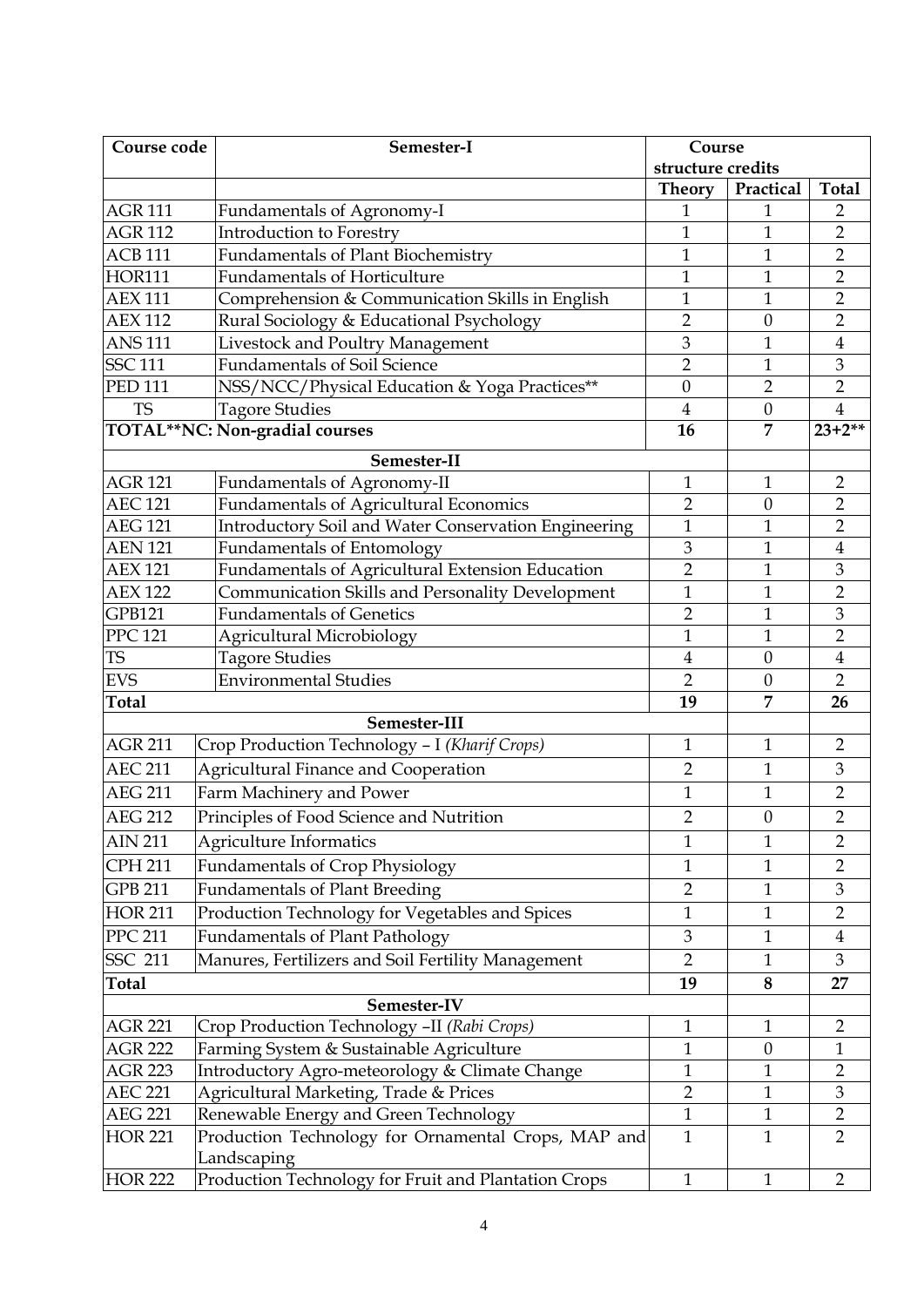| <b>SSC 221</b> | Problematic Soils and their Management                                     | $\overline{2}$ | $\theta$         | $\overline{2}$ |
|----------------|----------------------------------------------------------------------------|----------------|------------------|----------------|
| <b>CPH 221</b> | Principles of Seed Technology                                              | 1              | $\overline{2}$   | $\mathfrak{B}$ |
| Elective-I     | <b>Elective Course</b>                                                     | $\overline{2}$ | $\mathbf{1}$     | $\overline{3}$ |
| <b>Total</b>   |                                                                            | 13             | 9                | 22             |
|                | Semester-V                                                                 |                |                  |                |
| <b>AGR 311</b> | Geoinformatics and Nano-technology for Precision<br>Farming                | $\mathbf{1}$   | $\mathbf{1}$     | $\overline{2}$ |
| <b>AGR 312</b> | Principles of Organic Farming                                              | $\mathbf{1}$   | $\mathbf{1}$     | $\overline{2}$ |
| <b>AGR 313</b> | Practical Crop Production - I (Kharif crops)                               | $\overline{0}$ | $\overline{2}$   | $\overline{2}$ |
| <b>AEN 311</b> | Management of Beneficial Insects                                           | $\mathbf{1}$   | $\mathbf{1}$     | $\overline{2}$ |
| <b>AEX 311</b> | Entrepreneurship<br><b>Business</b><br>Development<br>and<br>Communication | $\mathbf{1}$   | $\mathbf{1}$     | $\overline{2}$ |
| <b>AST 311</b> | <b>Statistical Methods</b>                                                 | $\overline{2}$ | $\mathbf{1}$     | 3              |
| <b>GPB 311</b> | Crop Improvement-I (Kharif Crops)                                          | $\overline{1}$ | $\mathbf{1}$     | $\overline{2}$ |
| <b>PPC 311</b> | Diseases of Field and Horticultural Crops and their<br>Management-I        | $\overline{2}$ | $\mathbf{1}$     | $\overline{3}$ |
| <b>PPT 311</b> | Principles of Integrated Pest and Disease Management                       | $\overline{2}$ | $\mathbf{1}$     | $\mathfrak{Z}$ |
| Elective-II    | <b>Elective Course</b>                                                     | $\overline{2}$ | $\mathbf{1}$     | 3              |
| <b>Total</b>   |                                                                            | 13             | 11               | 24             |
|                | <b>VI</b> Semester                                                         |                |                  |                |
| <b>AGR 321</b> | Practical Crop Production -II (Rabi crops)                                 | $\mathbf{0}$   | $\overline{2}$   | $\overline{2}$ |
| <b>AGR 322</b> | Rainfed Agriculture & Watershed Management                                 | 1              | $\mathbf{1}$     | $\overline{2}$ |
| <b>AEC 321</b> | Farm Management, Production & Resource Economics                           | 1              | $\mathbf{1}$     | $\overline{2}$ |
| <b>AEG 321</b> | Protected Cultivation and Secondary Agriculture                            | 1              | $\mathbf{1}$     | $\overline{2}$ |
| <b>AEN 321</b> | Pests of Crops and Stored Grain and their Management                       | $\overline{2}$ | $\mathbf{1}$     | $\overline{3}$ |
| <b>AEC 322</b> | <b>Intellectual Property Rights</b>                                        | $\overline{1}$ | $\boldsymbol{0}$ | $\overline{1}$ |
| <b>GPB 321</b> | Crop Improvement-II (Rabi crops)                                           | 1              | $\mathbf{1}$     | $\overline{2}$ |
| <b>GPB 322</b> | Principles of Plant Biotechnology                                          | $\mathbf{1}$   | $\mathbf{1}$     | $\overline{2}$ |
| <b>HOR 321</b> |                                                                            |                |                  |                |
|                | Post-harvest Management and Value Addition of Fruits<br>and Vegetables     | $\mathbf{1}$   | $\mathbf{1}$     | $\overline{2}$ |
| <b>PPC 321</b> | Diseases of Field and Horticultural Crops and their<br>Management-II       | $\overline{2}$ | $\mathbf{1}$     | 3              |
| Elective-III   | <b>Elective Course</b>                                                     | $\overline{2}$ | $\mathbf{1}$     | 3              |

## **EXPERIENTIAL LEARNING PROGRAMME**

| Semester-VII         |                                              | Course structure credits |           |              |
|----------------------|----------------------------------------------|--------------------------|-----------|--------------|
| Course code          | Title of the module                          | <b>Theory</b>            | Practical | <b>Total</b> |
| /Module              |                                              |                          |           |              |
| <b>EL SSC 411</b>    | Bioagents and Biofertilizer production       | 0                        | 10        | 10           |
| ELAGR <sub>411</sub> | Seed Production and Technology               | 0                        | 10        | 10           |
| ELPPC 411            | Mushroom Cultivation                         | 0                        | 10        | 10           |
| <b>EL SSC 412</b>    | Soil, plant, water and seed Testing services | 0                        | 10        | 10           |
| <b>EL ANS 411</b>    | <b>Poultry Production</b>                    | 0                        | 10        | 10           |
| EL HOR 411           | Applied Hi-Tech Horticulture                 | 0                        | 10        | 10           |
| <b>EL AEC 411</b>    | Agri-business management                     | 0                        | 10        | 10           |
| ELGPB 412            | <b>Hybrid Seed Production Technologies</b>   | 0                        | 10        | 10           |
| <b>EL HOR 412</b>    | Floriculture and Landscaping                 | 0                        | 10        | 10           |
| <b>EL AEG 411</b>    | Food Processing and Food safety standards    | 0                        | 10        | 10           |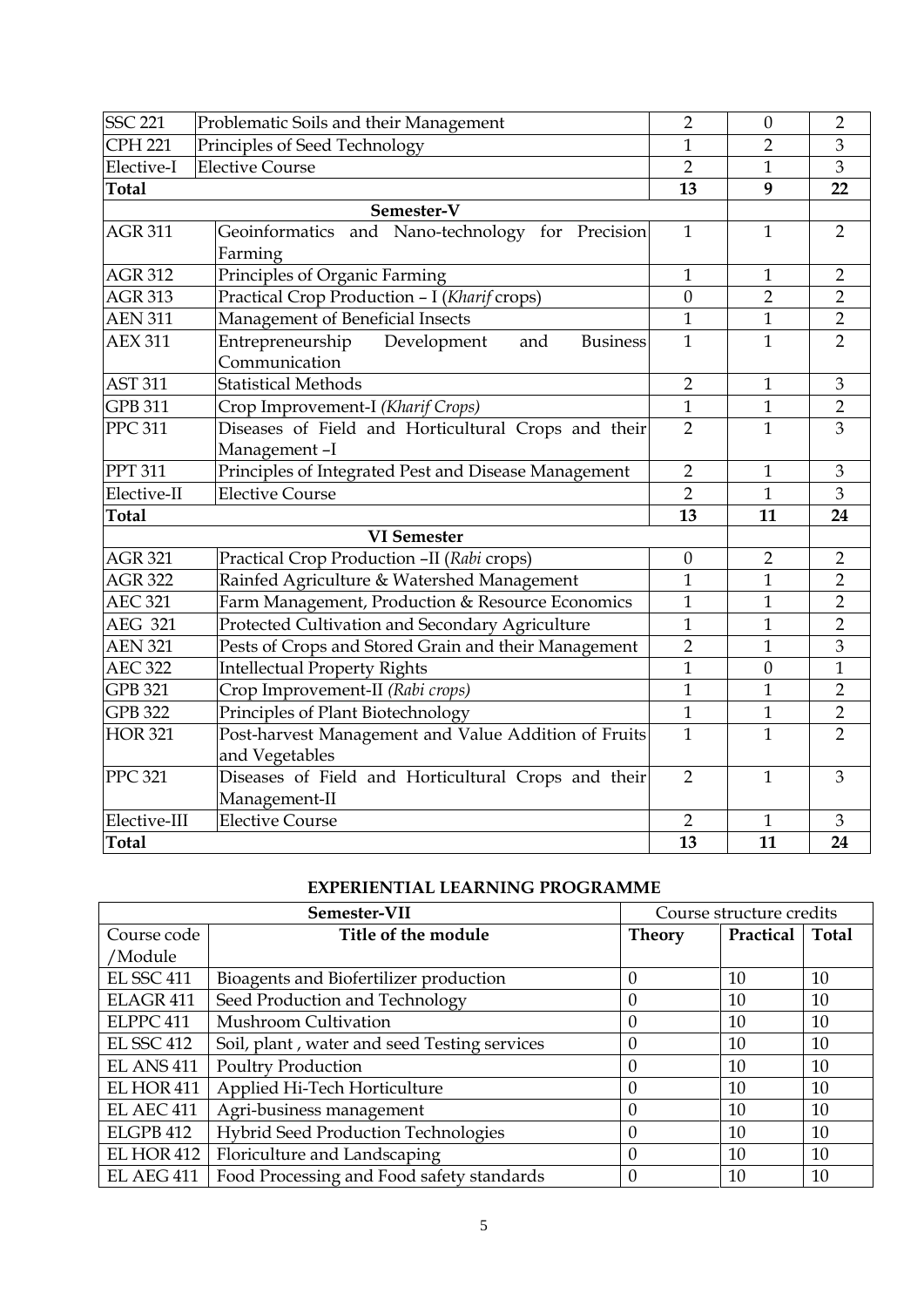| EL HOR 413   Commercial vegetable production   | 10 | 10 |
|------------------------------------------------|----|----|
| EL CPH 412   Tissue-culture Technologies       | 10 | 10 |
| EL AEG 412   Agriculture Waste Management      | 10 | 10 |
| EL AGR 412   Organic Production Technology     | 10 | 10 |
| EL AEX 411   Agro-advisory Services            | 10 | 10 |
| EL HOR 414   Nursery Management                | 10 | 10 |
| EL HOR 415   Practicing Protected Horticulture | 10 | 10 |

|                | Semester-VIII                                                     |       |                       |  |  |
|----------------|-------------------------------------------------------------------|-------|-----------------------|--|--|
| SN.            | Rural Agricultural Work Experience and Agro-industrial Attachment |       |                       |  |  |
|                | (RAWE &AIA)                                                       |       |                       |  |  |
|                | <b>Activities</b>                                                 |       | No. of   Credit Hours |  |  |
|                |                                                                   | weeks |                       |  |  |
|                | General orientation & On campus training by different faculties   | 01    |                       |  |  |
| 2              | Village attachment/ Unit attachment in Univ./ College. KVK/       | 12    | 14                    |  |  |
|                | Res. Stn.                                                         |       |                       |  |  |
| 3              | Agro-Industrial Attachment                                        | 06    | 06                    |  |  |
| $\overline{4}$ | Project Report Preparation, Presentation and Evaluation           | 01    |                       |  |  |
|                | Total weeks for RAWE & AIA                                        | 20    | 20                    |  |  |

| Course code                           | <b>Elective Courses</b>                          | Course structure credits |              |              |
|---------------------------------------|--------------------------------------------------|--------------------------|--------------|--------------|
|                                       |                                                  | <b>Theory</b>            | Practical    | <b>Total</b> |
|                                       | <b>Courses offered in Semester-IV</b>            |                          |              |              |
| <b>AGR 224</b>                        | Water Management                                 | $\overline{2}$           | $\mathbf{1}$ | 3            |
| <b>AEG 222</b>                        | Agricultural Waste Management                    | $\overline{2}$           | $\mathbf{1}$ | 3            |
| <b>AEC 222</b>                        | Agribusiness Management                          | $\overline{2}$           | $\mathbf{1}$ | 3            |
| <b>GPB 221</b>                        | <b>Commercial Plant Breeding</b>                 | $\overline{2}$           | $\mathbf{1}$ | 3            |
| <b>HOR 223</b>                        | Landscaping                                      | $\overline{2}$           | $\mathbf{1}$ | 3            |
| <b>SSC 222</b>                        | Agrochemicals                                    | $\overline{2}$           | $\mathbf{1}$ | 3            |
| <b>PPT 221</b>                        | Bio-pesticides and Bio-control                   | $\overline{2}$           | $\mathbf{1}$ | 3            |
| <b>Courses offered in Semester-V</b>  |                                                  |                          |              |              |
| <b>AGR 314</b>                        | Advances in Crop Production                      | $\overline{2}$           | 1            | 3            |
| <b>AEC 311</b>                        | <b>Emerging Issues in Agricultural Economics</b> | $\overline{2}$           | $\mathbf{1}$ | 3            |
| <b>AST 312</b>                        | <b>Statistical Techniques</b>                    | $\overline{2}$           | $\mathbf{1}$ | 3            |
| <b>CPH 311</b>                        | Micro propagation Technologies                   | $\overline{2}$           | $\mathbf{1}$ | 3            |
| <b>HOR 311</b>                        | <b>Protected Cultivation</b>                     | $\overline{2}$           | 1            | 3            |
| <b>SSC 311</b>                        | Soil, Plant, Water and Seed Testing              | $\overline{2}$           | $\mathbf{1}$ | 3            |
| <b>AEX 312</b>                        | Communication<br>information<br>and              | $\overline{2}$           | $\mathbf{1}$ | 3            |
|                                       | management                                       |                          |              |              |
| <b>GPB 312</b>                        | Breeding for Biotic and Abiotic Stresses         | $\overline{2}$           | $\mathbf{1}$ | 3            |
| <b>Courses offered in Semester-VI</b> |                                                  |                          |              |              |
| <b>AGR 323</b>                        | <b>Weed Management</b>                           | $\overline{2}$           | $\mathbf{1}$ | 3            |
| <b>AEX 321</b>                        | <b>Emerging Trends in Agricultural Extension</b> | $\overline{2}$           | $\mathbf{1}$ | 3            |
| <b>AST 321</b>                        | Design in Agricultural Experiment                | $\overline{2}$           | $\mathbf{1}$ | 3            |
| <b>HOR 322</b>                        | Hi-tech. Horticulture                            | $\overline{2}$           | $\mathbf{1}$ | 3            |
| <b>ACB 321</b>                        | <b>Food Safety Issues</b>                        | $\overline{2}$           | $\mathbf{1}$ | 3            |
| <b>SSC 321</b>                        | <b>Biofertilizers Technology</b>                 | $\overline{2}$           | $\mathbf{1}$ | 3            |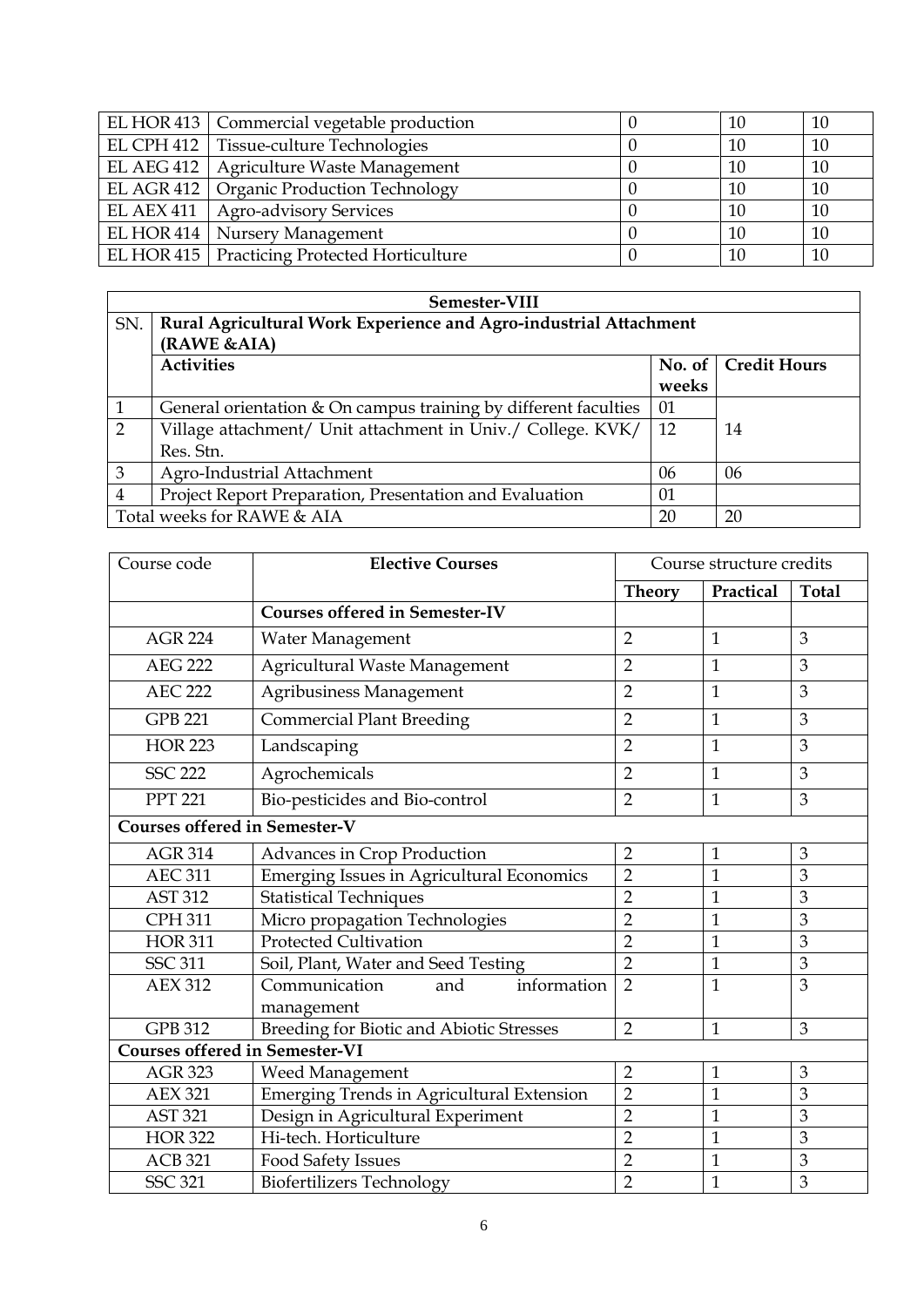| ooc<br>DR<br>. .<br>______ | $\sim$<br>---<br>*IldLIL.<br>-<br>. |  | - |  |
|----------------------------|-------------------------------------|--|---|--|
|----------------------------|-------------------------------------|--|---|--|

- 9. A student shall have to select three elective courses, one each from the list of elective courses offered during the three semesters --- Semester IV, Semester V and Semester VI.
- 10.The courses for Experiential Learning Programme will normally be offered in Semester VII and courses for RAWE & AIA in Semester VIII. However, courses under these two semesters may also be interchanged if situation so arises. Moreover, Experiential Learning and RAWE Programmes will be conducted as per guidelines of ICAR.
- 11.For Experiential Learning Programme, a student has to register 20 credits opting for two modules of (0+10) credits each (total 20 credits) from the package of modules available.
- 12.The Foundation course on Tagore Studies (Rabindra Charcha) and Ability Enhancing Compulsory Course on Environmental Studies will be governed by the University Ordinance.
- 13.The duration for semester terminal examination of different courses shall be as follows:

| a. Composite courses: (Theory + Practical) | 2 hours            |
|--------------------------------------------|--------------------|
| b. Only theory courses                     | 2 hours 30 minutes |
| c. Practical courses:                      | 3 hours or more    |
|                                            |                    |
| d. Experiential Learning Programme:        | 4 hours or more    |

- 14. Students of the **B.Sc. (Hons.) Agriculture** degree shall have to pass all the fixed courses and such other courses opted under the choice based courses of studies.
- 15. Semester terminal examinations for Semesters I, III, V and VII shall normally be held in the first half of December while that for Semesters II, IV, VI and VIII in the first half of May in every academic year or as per academic calendar of the university.
- 16. There will be a **10 point grading system** of evaluation with **Point (P)** equal to percentage of marks obtained in a course divided by 10 and **Grade Point (GP)** equal to **Point (P)** multiplied by credit hours. A candidate has to secure a minimum of **5.00 Point** (P) for **passing a course**, a **Grade Point Average (GPA) of 5.00** for **passing a semester examination** and an **Overall Grade Point Average (OGPA) of 5.00** for successful completion of the **degree programme**. A candidate **failing to obtain** minimum **Point 5.00** in **not more than three courses, in a semester**, will be **allowed to repeat the examination of the course(s)**. A candidate **failing** in **more than three courses, in a semester**, will be **allowed to repeat the semester**. In both the cases he/she has to complete the degree programme including all the repeat courses within the maximum allowable sixteen semesters.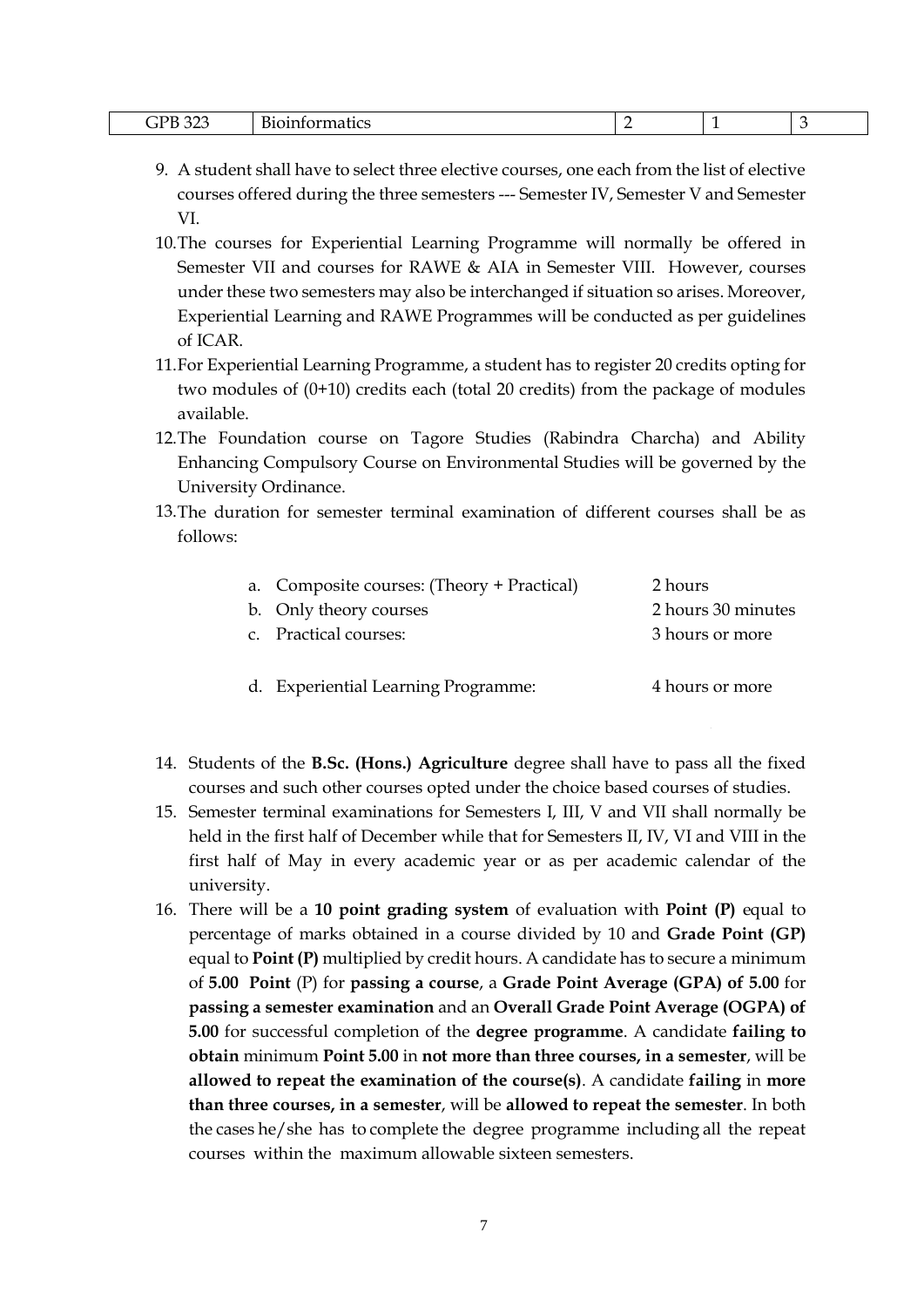- 17. There shall be the provision for review of answer scripts for Semester Terminal theory Examination as per University rule.
- 18. There shall be a provision for supplementary examination for back candidates as and when required.
- 19. The results of the **B.Sc. (Hons.) Agriculture** degree shall be declared on the basis of the OGPA obtained in eight semesters taken together. The classification of results will be as follows:

| <b>OGPA</b>     | <b>Division</b>             |
|-----------------|-----------------------------|
| $5.000 - 5.999$ | Pass                        |
| $6.000 - 6.999$ | II division                 |
| 7.000 - 7.999   | I division                  |
| 8.000 and above | I division with distinction |

OGPA =  $\Sigma$  Total grade points scored /  $\Sigma$  Course credits % of Marks =  $OGPA \times 10$ 

- 20. All students shall be required to register themselves as per University norms. Each student shall submit a roster in the prescribed form indicating his/her choice of the courses to the Adhakshya, Palli Siksha Bhavana before the commencement of a new semester.
- 21. A student seeking permission to appear Semester Terminal Examination of the **B.Sc.(Hons.) Agriculture** course shall:
	- i. produce a certificate from the Adhyaksha, Palli Siksha Bhavana that he/she has attended at least 75% of the in–campus classes.

However, relaxation allowed (, if any) will be guided by the University Ordinance,

ii. produce a certificate from the Adhyaksha, Palli Siksha Bhavana that his/her conduct has been good and that he/she is a fit and proper candidate for the examination; and

- iii. pay examination fees, as decided by the University.
- 22. If a student **fails to complete a semester** for exigencies beyond his/her control he/she will be **allowed to repeat the semester** within the maximum allowable semesters.
- 23. The medium of instruction and examination shall be English.
- 24. The distribution of marks in 'Only theory courses', 'Only practical courses','Composite courses', courses under 'Experiential Learning Programme', and 'RAWE & AIA' programmes of the **B.Sc. (Hons.) Agriculture** shall be as follows: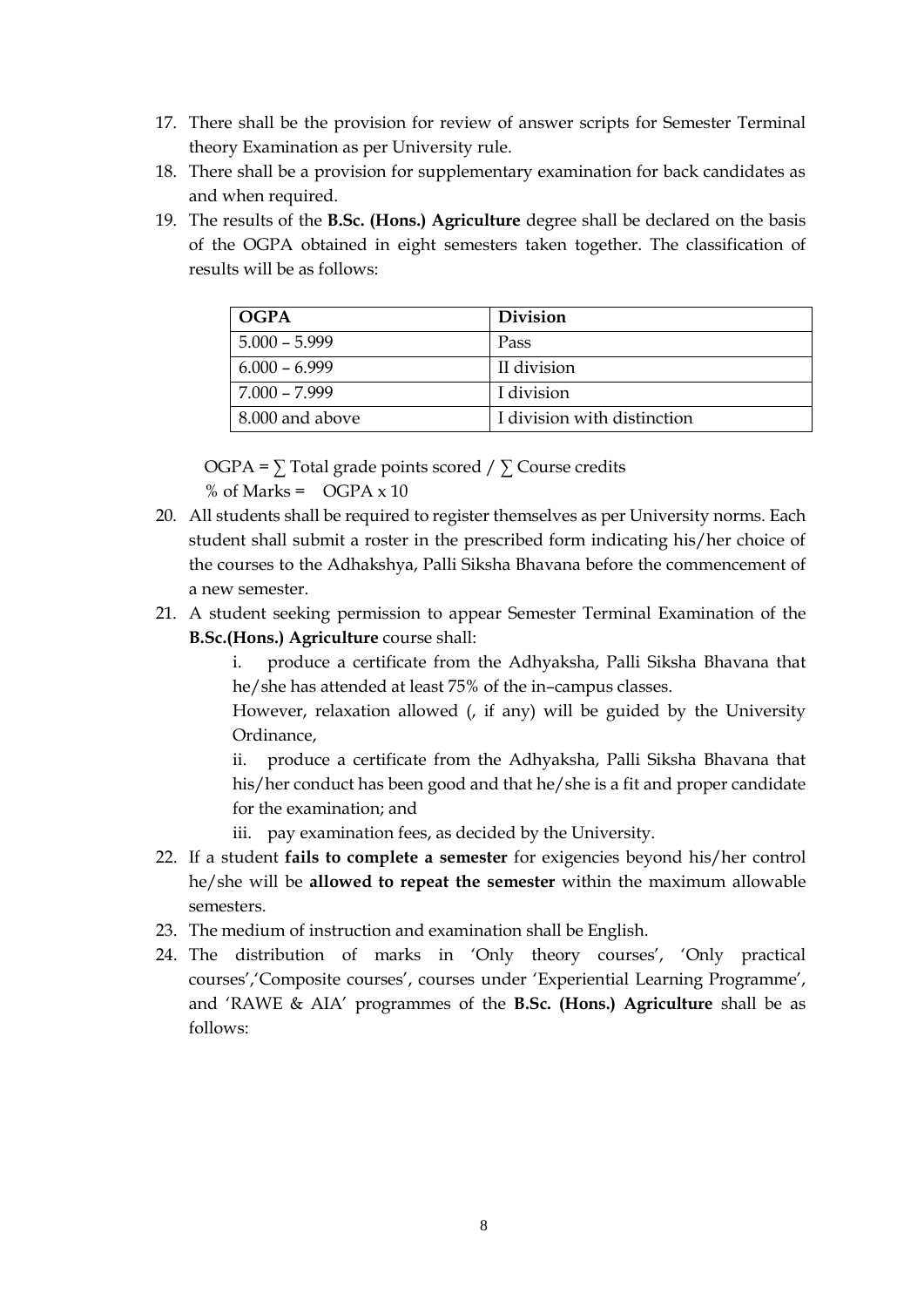| A         | For 'Only theory courses'                           |     |
|-----------|-----------------------------------------------------|-----|
|           | <b>Semester Terminal Examination</b>                | 60  |
|           | <b>Internal Assessment</b>                          | 40  |
|           | Total                                               | 100 |
| B         | For 'Only practical courses' (other than RAWE& AIA) | 100 |
| $\subset$ | For 'Composite courses' (Theory: Practical)=70:30   |     |
|           | Semester Terminal Examination (Theory)              | 50  |
|           | Internal Assessment (Theory)                        | 20  |
|           | Semester Terminal Examination (Practical)           | 30  |
|           | (Record and Viva-voce=10)                           |     |
|           | Total                                               | 100 |
| D         | For 'Experiential Learning Programme'               | 100 |
| E         | For 'RAWE & AIA'                                    | 100 |

- 25. There shall be a **Course Leader in each course** who besides teaching the course will co-ordinate various activities of that particular course. The Adhakshya, Palli Siksha Bhavana will nominate the Course Leaders in consultation with concerned Head of the Departments.
- 26. There shall be **a UG Course Coordinator** who will co-ordinate various activities of the **B.Sc. (Hons.) Agriculture** Programme. In addition to the UG Course Coordinator, there shall be **one RAWE & AIA Coordinator** who will co-ordinate RAWE programmes as well as other out campus activities and **one Experiential Learning Programme Coordinator** for each module. The Adhakshya, Palli Siksha Bhavana will nominate the UG Course Coordinator, the RAWE & AIA Coordinator and the Experiential Learning Programme Coordinator in consultation with concerned Head of the Departments.
- 27. Paper setting and evaluation of semester terminal examinations:
	- (i) Question papers for semester terminal examination (Theory) will be set by external examiners and evaluation to be done by internal examiners preferably by faculty members other than the Course Leader. Moderation of question papers for the semester terminal theory examinations shall be done by a committee appointed as per university rules including external moderator(s).
	- (ii) Practical component of courses will be conducted and evaluated by course instructor(s) and / or one teacher nominated by HOD, if required.
	- (iii) Evaluation of RAWE & AIA and Experiential Learning Programme will be done by an examination committee comprising of the respective Coordinators and component-in-charge Instructor.
	- (iv) For evaluation procedure of RAWE & AIA, shall be as in the following: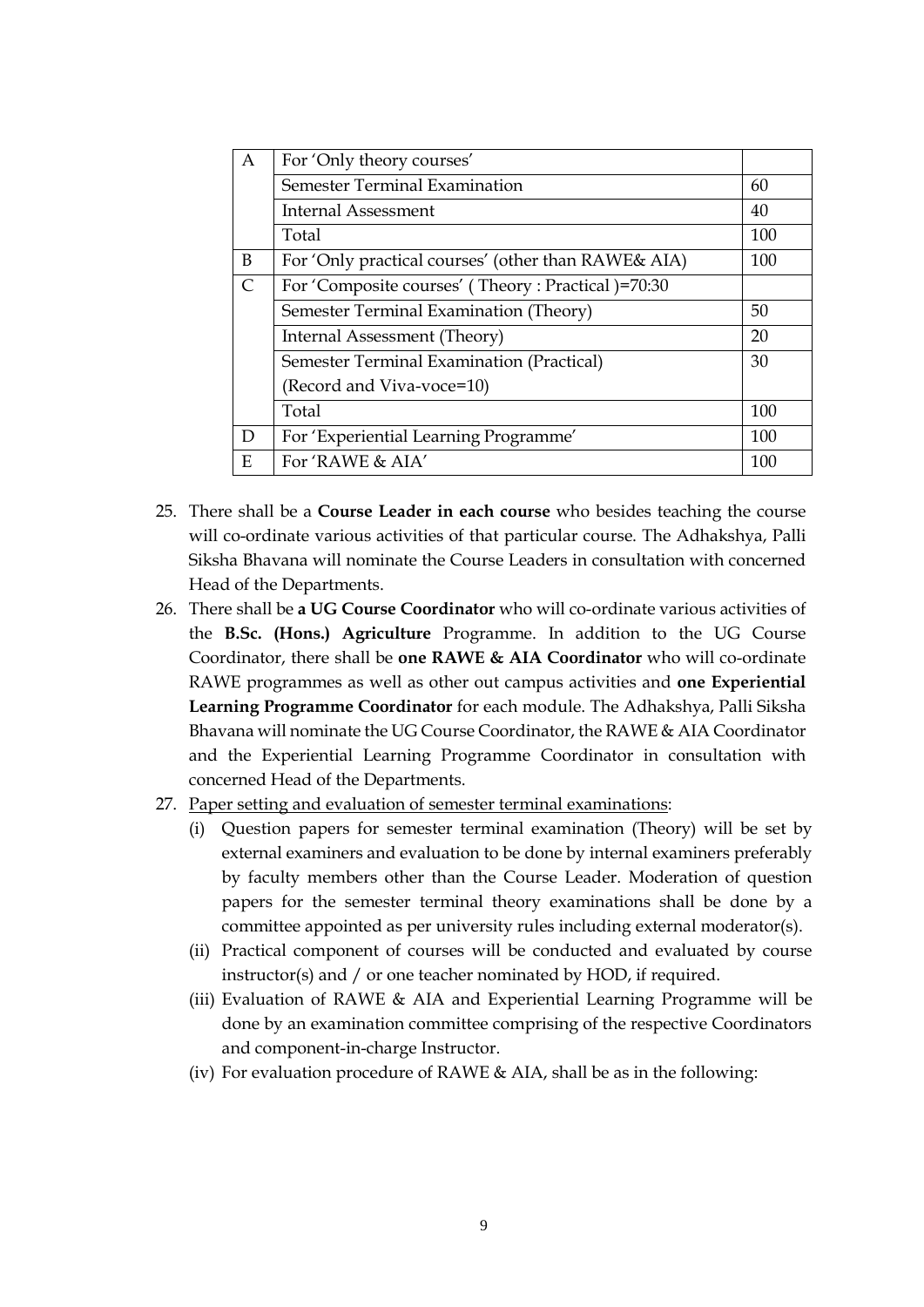|               | <b>ACTIVITY</b><br>Max. Marks                            |    |  |  |  |
|---------------|----------------------------------------------------------|----|--|--|--|
|               | Village attachment training                              |    |  |  |  |
| a.            | Teacher-in Charge/KVK/ARS/NGO scientist                  | 30 |  |  |  |
| b.            | <b>Report Preparation</b>                                | 20 |  |  |  |
| $C_{\bullet}$ | Examination Committee (Presentation & Viva-voce)         | 20 |  |  |  |
|               | 2. Industrial attachment training                        |    |  |  |  |
| a.            | Teacher-in-Charge in association with Industry officials | 10 |  |  |  |
| b.            | <b>Report Preparation</b>                                | 10 |  |  |  |
| C.            | Examination Committee (Presentation & Viva-voce)         | 10 |  |  |  |

(v) Evaluation procedure of Experiential Learning Programme shall be as in the following:

| <b>Sl. No.</b> | Parameters                         | Max. Marks |
|----------------|------------------------------------|------------|
| 1.             | Project Planning and Writing       | 10         |
| 2.             | Presentation                       | 10         |
| 3.             | Regularity                         | 10         |
| 4.             | Monthly Assessment                 | 10         |
| 5.             | Output delivery                    | 10         |
| 6.             | <b>Technical Skill Development</b> | 10         |
| 7.             | Entrepreneurship Skills            | 10         |
| 8.             | Business networking skills         | 10         |
| 9.             | <b>Report Writing Skills</b>       | 10         |
| 10.            | <b>Final Presentation</b>          | 10         |
|                | Total                              | 100        |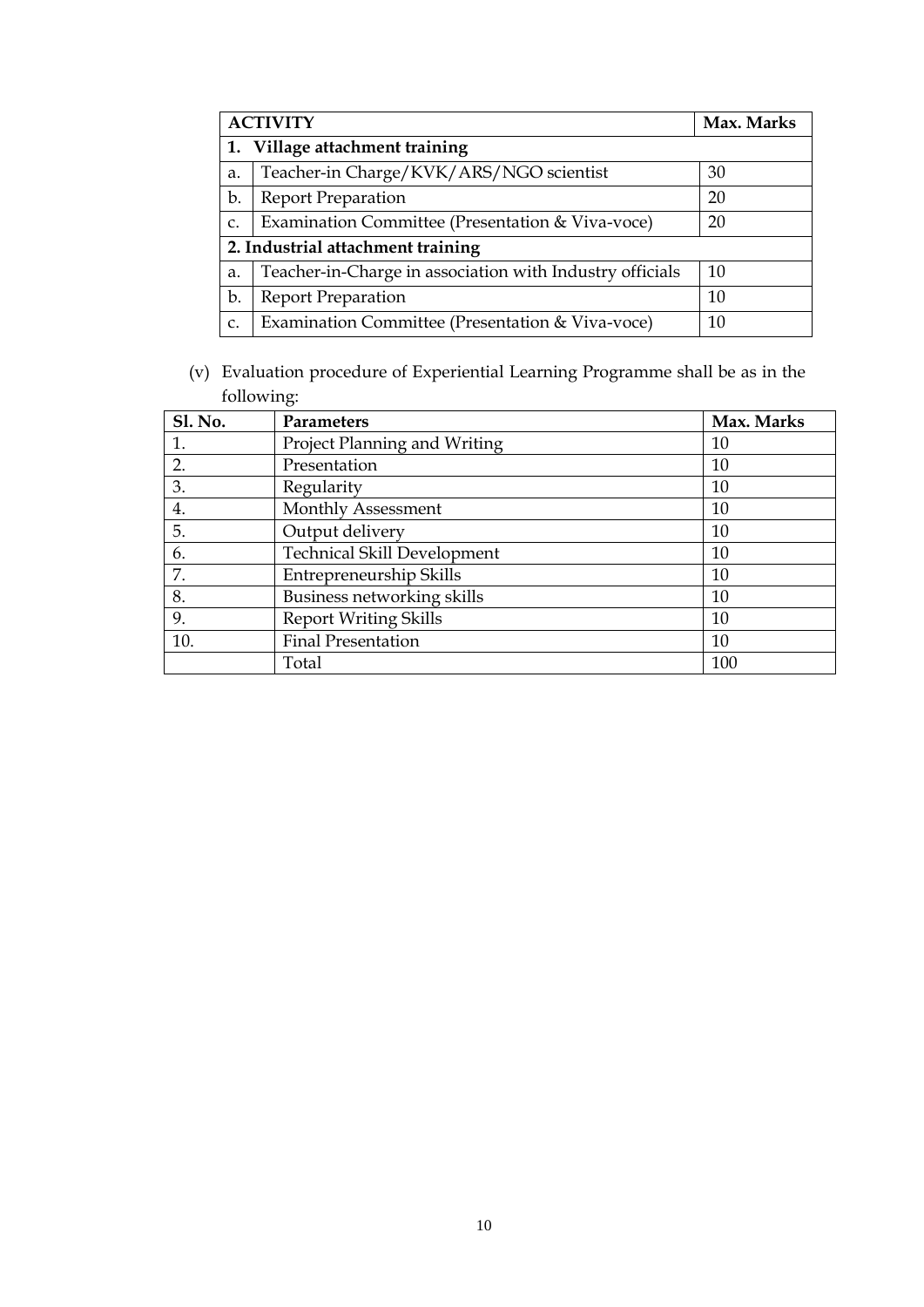#### **ELIGIBILITY CRITERIA & INTAKE FOR ADMISSION TO B. Sc. (Hons.) Agriculture COURSE**

**COURSE CODE NO: 71 DURATION: 4 YEARSCOURSE CODE : BSG** 

| Course                                                 | Code | Eligibility                                                                                                                                                                                                                                                                                                                                         |                                                                                                                                    | Intake capacity |            |           |           |            |              |
|--------------------------------------------------------|------|-----------------------------------------------------------------------------------------------------------------------------------------------------------------------------------------------------------------------------------------------------------------------------------------------------------------------------------------------------|------------------------------------------------------------------------------------------------------------------------------------|-----------------|------------|-----------|-----------|------------|--------------|
|                                                        |      | For general candidates                                                                                                                                                                                                                                                                                                                              | For OBC candidates                                                                                                                 | Gen             | <b>OBC</b> | <b>SC</b> | <b>ST</b> | <b>EWS</b> | <b>Total</b> |
| B.Sc.<br>(Hons.) Ag.                                   | 701  | 60% marks at +2 level with a $\frac{1}{2}$ 54% marks at +2 level with a<br>combination of Physics, Chemistry,   combination of<br>Biology (Life Science) and any one of   Chemistry, Biology (life Science)<br>the<br>following<br>Mathematics/Agronomy /Modern  <br>computer application / Computer   Mathematics/Agronomy<br>Science / Statistics | Physics,<br>subjects: and any one of the following<br>subjects:<br>/Modern computer application /<br>Computer Science / Statistics | 23              | 12         | 07        | 04        | 05         | 51           |
| <b>ICAR</b> Quota                                      |      |                                                                                                                                                                                                                                                                                                                                                     | 05                                                                                                                                 | 02              | 01         | 01        | $00\,$    | 09         |              |
| Integrated candidates from Visva-Bharati School system |      |                                                                                                                                                                                                                                                                                                                                                     | 02                                                                                                                                 | 01              | 01         | 01        | 00        | 05         |              |
| Jammu & Kashmir                                        |      |                                                                                                                                                                                                                                                                                                                                                     | Supernumerary - 02                                                                                                                 |                 |            |           |           |            |              |

### **GENERAL CRITERIA FOR INTEGRATED STUDENTS**

There shall be a provision to get admission at the undergraduate courses of Palli Siksha Bhavana for the Integrated candidates from Visva-Bharati School system subject to fulfillment of departmental criteria.

**LIST OF GENERIC ELECTIVE (GE) TO BE OFFERED BY THE DEPARTMENT**

| $Q$ $\bf{T}$ $\bf{A}$ $\bf{T}$<br>NO.<br>J.L | Department<br>Name of the      | Title<br><b>Course</b>         | $\lambda$<br>---<br>.<br>anv<br>L11g1D111f | $\overline{\phantom{a}}$<br>- - -<br>`otal<br>Intake |
|----------------------------------------------|--------------------------------|--------------------------------|--------------------------------------------|------------------------------------------------------|
|                                              | Agronomy<br>Department<br>- Ot | Principles<br>Agronomy<br>- Of | ----                                       | 5U                                                   |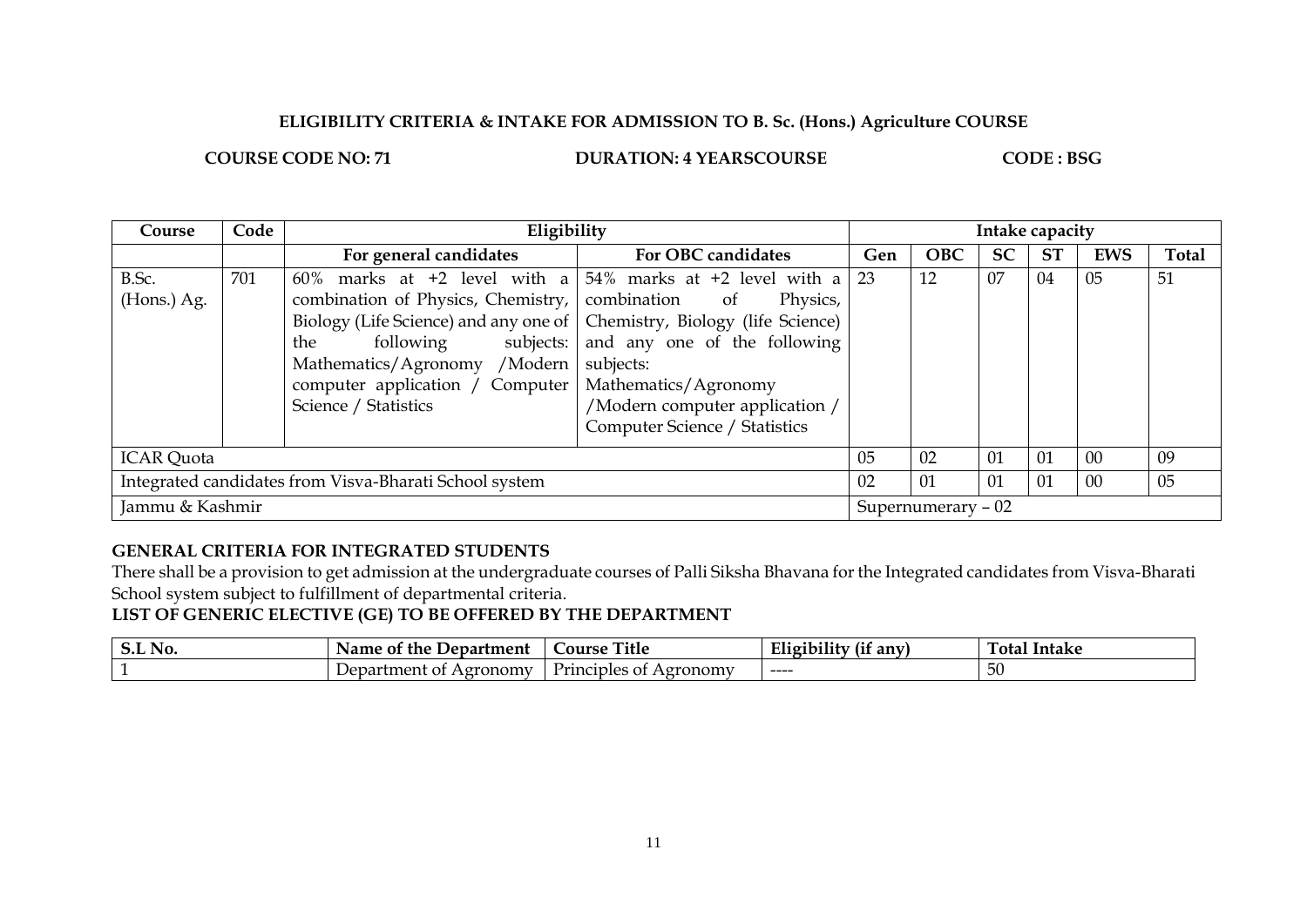## **SYLLABUS UG PROGRAMME**

## **(According to 5th Dean's Committee)**

# **B.Sc. (Hons.) Agriculture**

## **Abbreviations**

| AGR: Agronomy                       | CPH: Crop Physiology                       |
|-------------------------------------|--------------------------------------------|
| ACB: Agricultural Biochemistry      | GPB: Genetics & Plant Breeding             |
| <b>AEC:</b> Agricultural Economics  | HOR: Horticulture                          |
| AEG: Agricultural Engineering       | PED: Physical Education                    |
| AEN: Agricultural Entomology        | PPC: Plant Pathology                       |
| AEX: Agricultural Extension         | SSC: Soil Science & Agricultural Chemistry |
| AIN: Agricultural Informatics       | ELP: Experiential Learning Programme       |
| <b>ANS: Animal Science</b>          | RAWE & AIA: Rural Agriculture Work         |
|                                     | Experience & Agro-industrial Attachment    |
| <b>AST: Agricultural Statistics</b> |                                            |

#### **SUMMARY**

| <b>Semester</b> | <b>No. of Courses</b> | Theory (hours)       | Practical (hours) | Total credit<br>(hours) |
|-----------------|-----------------------|----------------------|-------------------|-------------------------|
| I               | 10                    | 16                   | $14 + 2*$         | 32                      |
| $\mathbf{I}$    | 10                    | 18                   | 16                | 34                      |
| III             | 10                    | 19                   | 16                | 35                      |
| IV              | 11                    | 17                   | 18                | 35                      |
| $\overline{V}$  | 10                    | 13                   | 22                | 35                      |
| VI              | 11                    | 13                   | 22                | 35                      |
| $*VII$          |                       | $\overline{0}$       | 20                | 20                      |
| $*$ VIII        |                       | $\overline{0}$       | 20                | 20                      |
|                 |                       | <b>TOTAL CREDITS</b> |                   | 246                     |

\*ELP: Experiential Learning Programme

\*\*RAWE & AIA: Rural Agriculture Work Experience & Agro-industrial Attachment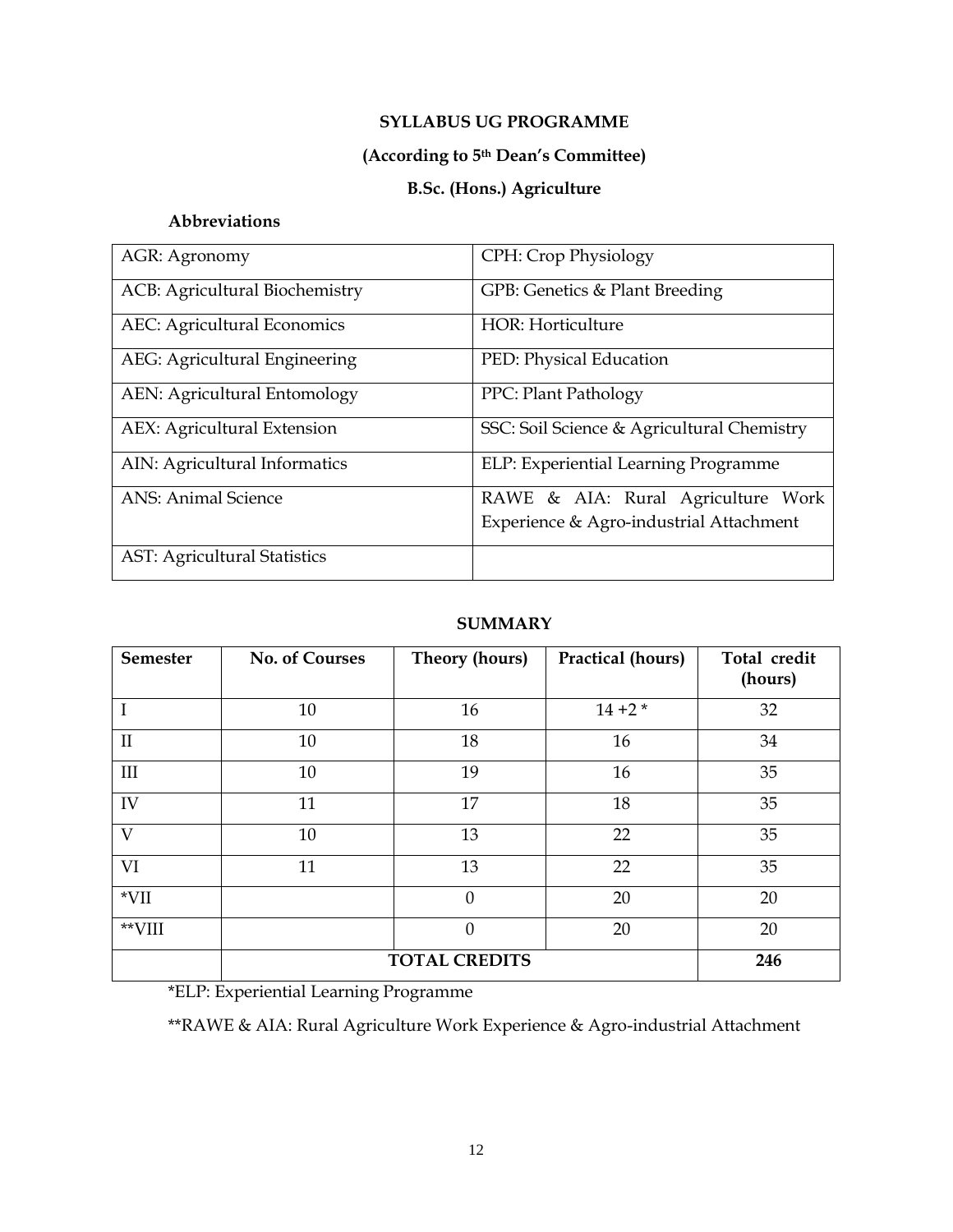#### **DETAILS OF SYLLABUS UG LEVEL**

#### **DEPARTMENT OF AGRONOMY**

# AGR 111 **Fundamentals of Agronomy-I** 2 (1+1)

#### **Objectives:**

To impart knowledge on basics of Agronomy – its scope, identification of tillage implements, to understand the role of plant nutrients- their source, and rate, method and time of application and to identify weed flora, their occurrence and management strategies for major field crops, knowledge on use of herbicides, application methods, herbicide selectivity and resistance.

#### **Syllabus:**

#### **Theory**

Agronomy and its scope, seeds and sowing, tillage and tilth, crop density and geometry, Crop rotation and its principles; Crop nutrition, manures and fertilizers, nutrient use efficiency; harvesting and threshing of crops; Weeds- importance, classification, crop weed competition, concepts of weed management-principles and methods, herbicides- classification, selectivity and resistance, allelopathy.

#### **Practical**

Identification of crops, seeds, fertilizers, herbicides and tillage implements, Effect of sowing depth on germination and seedling vigour, Use of tillage implements-reversible plough, one way plough, harrow, leveler, seed drill; Identification of weeds in crops, Methods of herbicide and fertilizer application, Study of yield contributing characters and yield estimation, Seed germination and viability test, Numerical exercises on fertilizer requirement, plant population and herbicides.

#### **Learning Outcome**

Developing the skill on crop-based plant nutrition, their sources and application schedule, techniques to apply nutrient as foliar spray. Ability in identifying weeds of crop fields and noncropped areas, their management, herbicide types and their spraying techniques

| <b>AGR 112</b> | <b>Introduction to Forestry</b> | $2(1+1)$ |
|----------------|---------------------------------|----------|
| Objectives:    |                                 |          |

To impart fundamental knowledge of tree science and agroforestry

#### **Syllabus:**

#### **Theory**

Introduction – definitions of basic terms related to forestry, Objectivess of silviculture, forest classification, salient features of Indian Forest Policies. Forest regeneration, Natural regeneration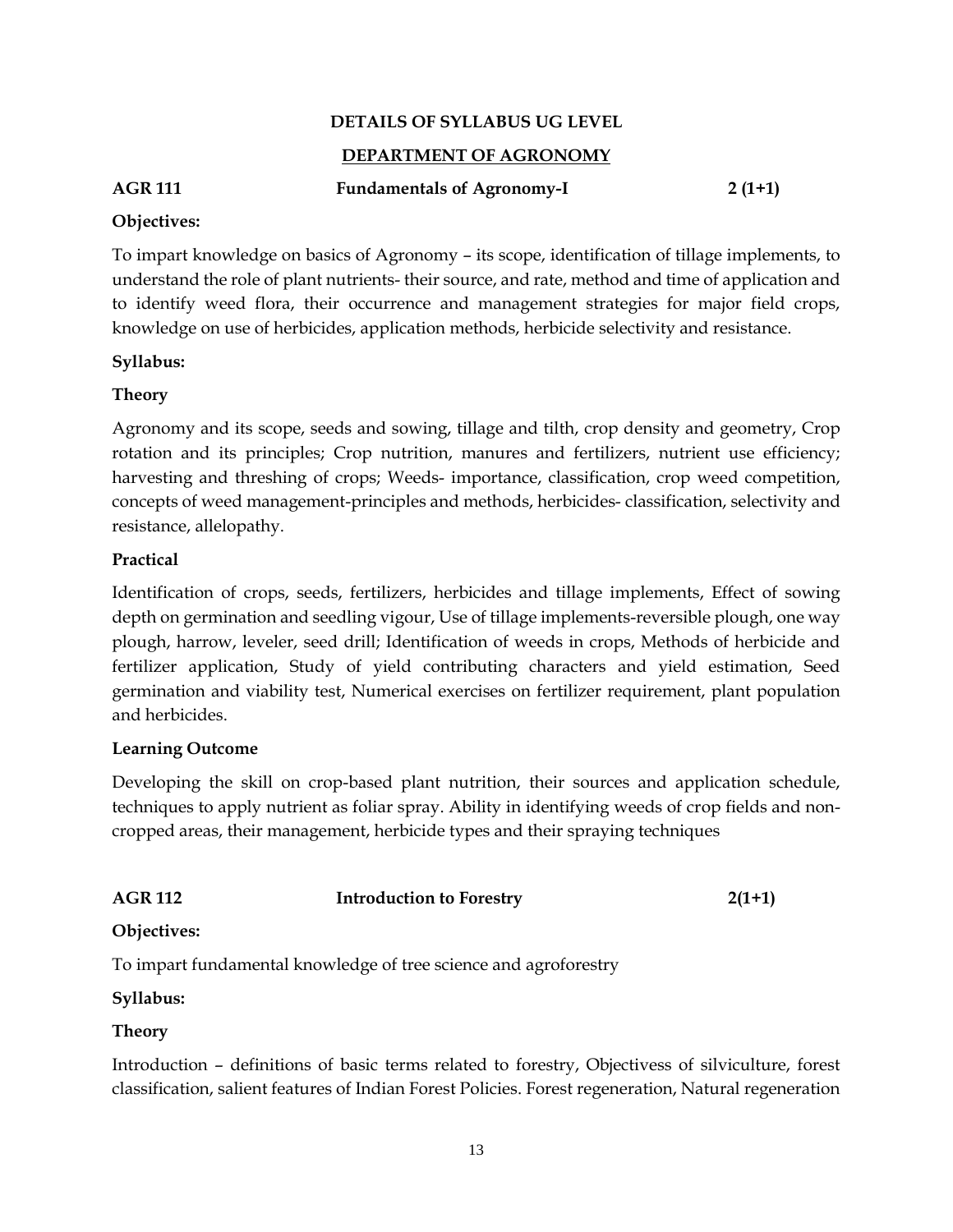- natural regeneration from seed and vegetative parts, coppicing, pollarding, root suckers; Artificial regeneration – Objectivess, choice between natural and artificial regeneration, essential preliminary considerations. Crown classification. Tending operations – weeding, cleaning, thinning – mechanical, ordinary, crown and advance thinning. Forest mensuration – Objectivess, diameter measurement, instruments used in diameter measurement; Non instrumental methods of height measurement - shadow and single pole method; Instrumental methods of height measurement - geometric and trigonometric principles, instruments used in height measurement; tree stem form, form factor, form quotient, measurement of volume of felled and standing trees, age determination of trees. Agroforestry – definitions, importance, criteria of selection of trees in agroforestry, different agroforestry systems prevalent in the country, shifting cultivation, taungya, alley cropping, wind breaks and shelter belts, home gardens. Cultivation practices of two important fast growing tree species of the region- *Leucaena leucocephala* and *Dysoxylum binectariferum.*

## **Practical**

Identification of tree-species. Diameter measurements using calipers and tape, diameter measurements of forked, buttressed, fluted and leaning trees. Height measurement of standing trees by shadow method, single pole method and hypsometer. Volume measurement of logs using various formulae. Nursery lay out, seed sowing, vegetative propagation techniques. Forest plantations and their management. Visits of nearby forest based industries.

#### **Learning Outcome:**

Students will gain fundamental knowledge of forestry as well as agroforestry.

| <b>AGR 121</b> | <b>Fundamentals of Agronomy-II</b> | $2(1+1)$ |
|----------------|------------------------------------|----------|
|                |                                    |          |

## **Objectives:**

To give basic concept of growth, development, soil-water-plant relationship, quality of irrigation water, water logging, irrigation scheduling and method of irrigation

#### **Syllabus:**

#### **Theory**

Growth and development of crops, factors affecting growth and development, plant ideotypes, adaptation and distribution of crops, crop management technologies in problematic areas, water resources, soil plant water relationship, crop water requirement, water use efficiency, irrigationscheduling criteria, methods of irrigation; quality of irrigation water; water logging.

#### **Practical**

Study of soil moisture measuring devices, Measurement of field capacity, bulk density and infiltration rate, Measurement of irrigation water; Numerical exercises on water requirement.

## **Learning Outcome:**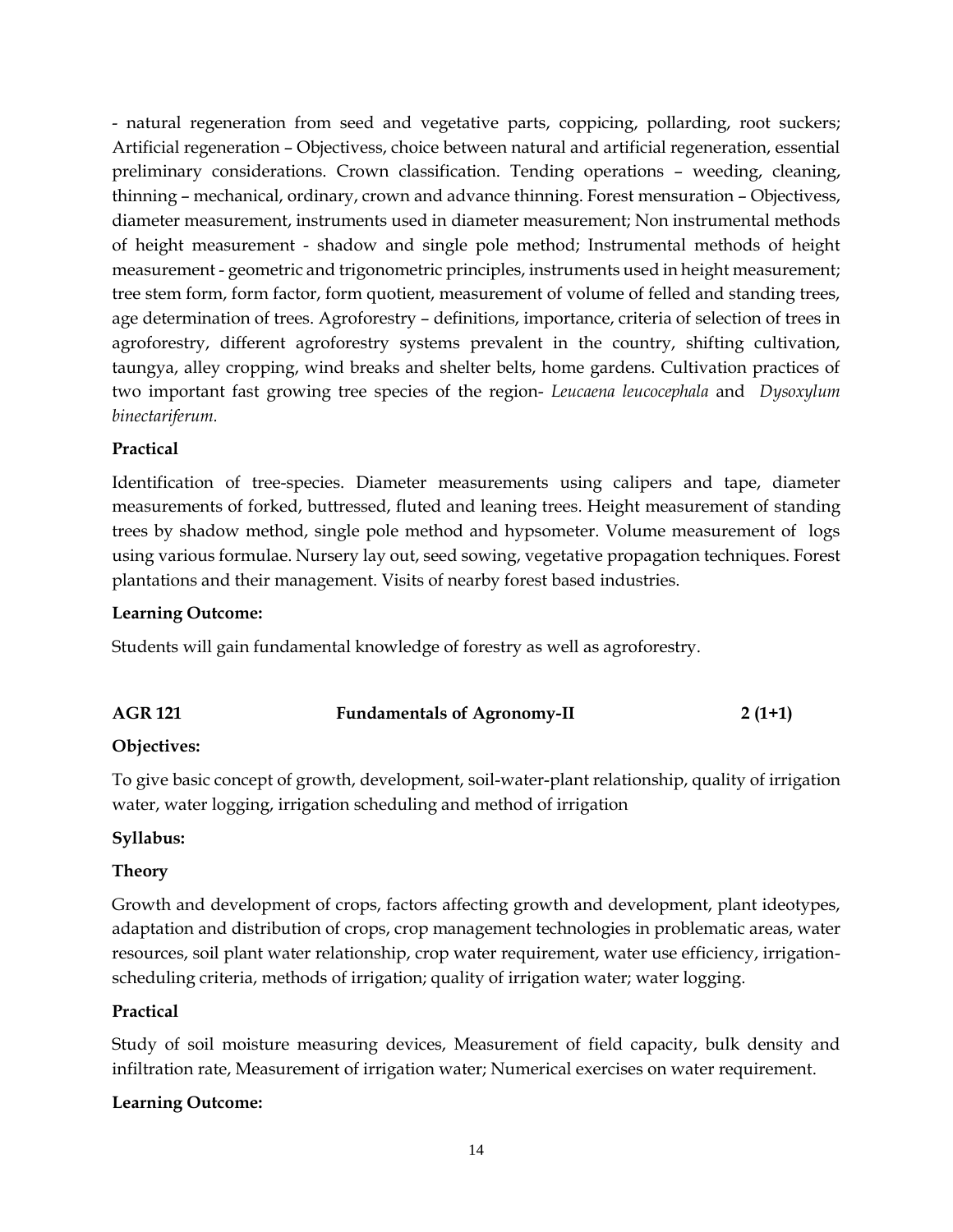Students learned about basic idea about growth and development, soil-water-plant relationship, quality of irrigation water, irrigation scheduling, different types of irrigation method and acquainted with different instruments related to soil moisture estimation and methodology.

# **AGR 211 Crop Production Technology-I (Kharif Crops) 2(1+1)**

## **Objectives:**

Students will be oriented with the origin, geographic distribution, morphology, classification, economic importance, soil and climatic requirement, varieties, cultural practices and yield of kharif cereals, pulses, oilseeds, fibre crops, forage crops

## **Theory**

Origin, geographical distribution, economic importance, soil and climatic requirements, varieties, cultural practices and yield of *Kharif* crops. Cereals – rice, maize, sorghum, pearl millet and finger millet, pulses-pigeonpea, mungbean and urdbean; oilseeds- groundnut, sesame and soybean; fibre crops- cotton & Jute; forage crops-sorghum, cowpea, rice bean and napier.

## **Practical**

Rice nursery preparation, transplanting of rice, sowing of soybean, pigeonpea, sesame and mungbean. maize, groundnut and cotton, effect of seed size on germination and seedling vigour of kharif season crops, effect of sowing depth on germination of kharif crops, identification of weeds in kharif season crops, top dressing and foliar feeding of nutrients, study of yield contributing characters and yield calculation of kharif season crops, study of crop varieties and important agronomic experiments at experimental farm. study of forage experiments, morphological description of kharif season crops, visit to research centres of related crops.

## **Learning Outcome:**

Students were oriented with the origin, geographic distribution, morphology, classification, economic importance, soil and climatic requirement, varieties, cultural practices and yield of kharif cereals, pulses, oilseeds, fibre crops, forage crops

# **AGR 221 Crop Production Technology-II (Rabi crops) 2(1+1)**

## **Objectives:**

Students will be oriented with the Origin, geographic distribution, morphology, classification, economic importance, soil and climatic requirement, varieties, cultural practices and yield of Rabi cereals, pulses, oilseeds, fibre crops, forage crops and commercial crops

## **Syllabus:**

# **Theory**

Origin, geographical distribution, economic importance, soil and climatic requirements, varieties, cultural practices and yield of *Rabi* crops; cereals –wheat and barley, pulses-chickpea, lentil, peas,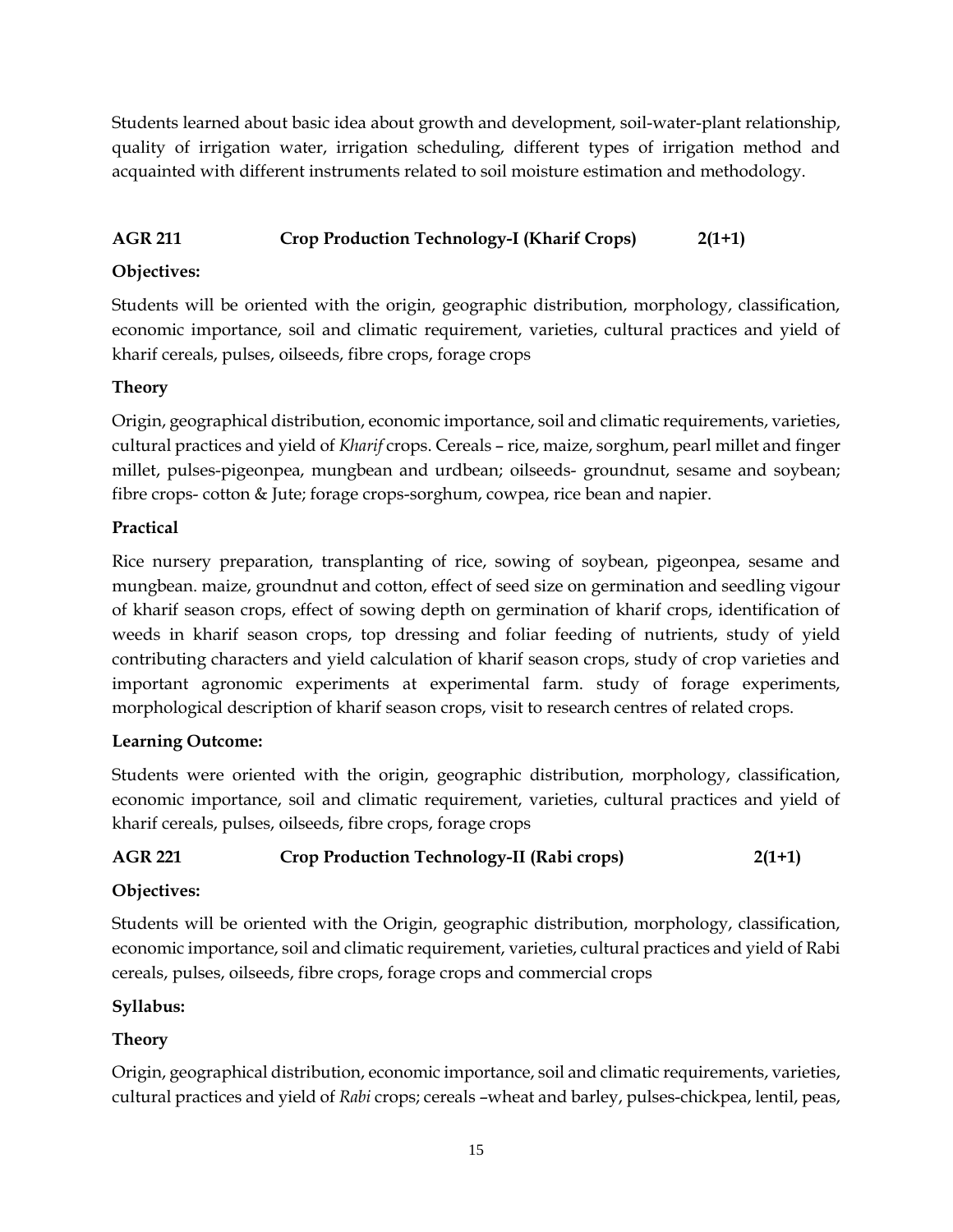grass pea, oilseeds-rapeseed & mustard, sunflower, safflower and linseed; sugar crop-sugarcane; tuber crop- potato, Forage crops-berseem, lucerne and oat.

# **Practical**

Sowing methods of wheat and sugarcane, identification of weeds in rabi season crops, study of morphological characteristics of rabi crops, study of yield contributing characters of rabi season crops, yield and juice quality analysis of sugarcane, study of important agronomic experiments of *rabi* crops at experimental farms. Study of *rabi* forage experiments, oil extraction of medicinal crops, visit to research stations of related crops.

## **Learning Outcome:**

Students were oriented with the origin, geographic distribution, morphology, classification, economic importance, soil and climatic requirement, varieties, cultural practices and yield of rabi cereals, pulses, oilseeds, fibre crops, forage crops and commercial crops

# **AGR 222 Farming System and Sustainable Agriculture 1(1+0)**

# **Objectives:**

To understand the farming system and integrated farming system (IFS)- and its components in different agro-climatic zones, efficient cropping systems and their evaluation, sustainable agriculture and its importance.

## **Syllabus:**

# **Theory**

Farming System-scope, importance, and concept, Types and systems of farming system and factors affecting types of farming, Farming system components and their maintenance, Cropping system and pattern, multiple cropping system, Efficient cropping system and their evaluation, Allied enterprises and their importance, Tools for determining production and efficiencies in cropping and farming system; Sustainable agriculture-problems and its impact on agriculture, indicators of sustainability, adaptation and mitigation, conservation agriculture strategies in agriculture, HEIA, LEIA and LEISA and its techniques for sustainability, Integrated farming system-historical background, Objectivess and characteristics, components of IFS and its advantages, Site specific development of IFS model for different agro-climatic zones, resource use efficiency and optimization techniques, Resource cycling and flow of energy in different farming system, farming system and environment, Visit of IFS model in different agro-climatic zones of nearby states University/ institutes and farmers field.

## **Learning Outcome:**

Development of increased knowledge on farming system- its components, cropping systems and site specific IFS model and sustainable crop management practices.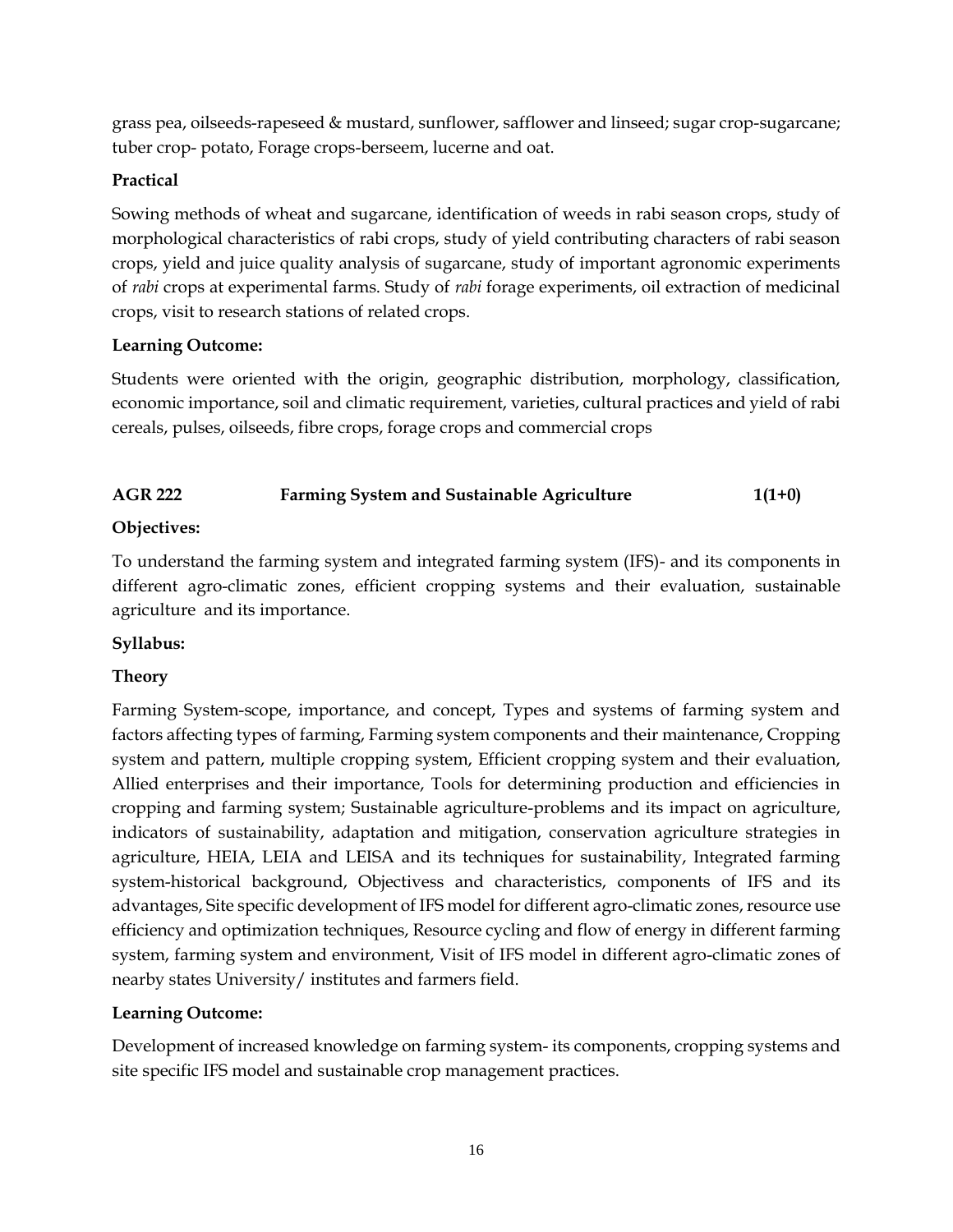#### **AGR 223 Introductory Agrometeorology & Climate Change 2(1+1)**

#### **Objectives:**

To impart knowledge on weather elements and their role in crop production, climate change – its causes and impact and basics of weather forecasting.

### **Syllabus:**

### **Theory**

Earth atmosphere- its composition, extent and structure; Atmospheric weather variables; Atmospheric pressure, its variation with height; Wind, types of wind, daily and seasonal variation of wind speed, cyclone, anticyclone, land breeze and sea breeze; Nature and properties of solar radiation, solar constant, depletion of solar radiation, short wave, longwave and thermal radiation, net radiation, albedo; Atmospheric temperature, temperature inversion, lapse rate, daily and seasonal variations of temperature, vertical profile of temperature, Energy balance of earth; Atmospheric humidity, concept of saturation, vapour pressure, process of condensation, formation of dew, fog, mist, frost, cloud; Precipitation, process of precipitation, types of precipitation such as rain, snow, sleet, and hail, cloud formation and classification; Artificial rainmaking. Monsoon- mechanism and importance in Indian agriculture, Weather hazards drought, floods, frost, tropical cyclones and extreme weather conditions such as heat-wave and cold-wave. Agriculture and weather relations; Modifications of crop microclimate, climatic normals for crop and livestock production. Weather forecasting- types of weather forecast and their uses. Climate change, climatic variability, global warming, causes of climate change and its impact on regional and national Agriculture.

#### **Practical**

Visit of Agrometeorological Observatory, site selection of observatory, exposure of instruments and weather data recording. Measurement of total, shortwave and longwave radiation, and its estimation using Planck's intensity law. Measurement of albedo and sunshine duration, computation of Radiation Intensity using BSS. Measurement of maximum and minimum air temperatures, its tabulation, trend and variation analysis. Measurement of soil temperature and computation of soil heat flux. Determination of vapor pressure and relative humidity. Determination of dew point temperature. Measurement of atmospheric pressure and analysis of atmospheric conditions. Measurement of wind speed and wind direction, preparation of windrose. Measurement, tabulation and analysis of rain. Measurement of open pan evaporation and evapotranspiration. Computation of PET and AET

#### **Learning Outcome:**

Development of skill on determination, estimation and measurement of different weather parameters and analysis of atmospheric condition in relation to crop production.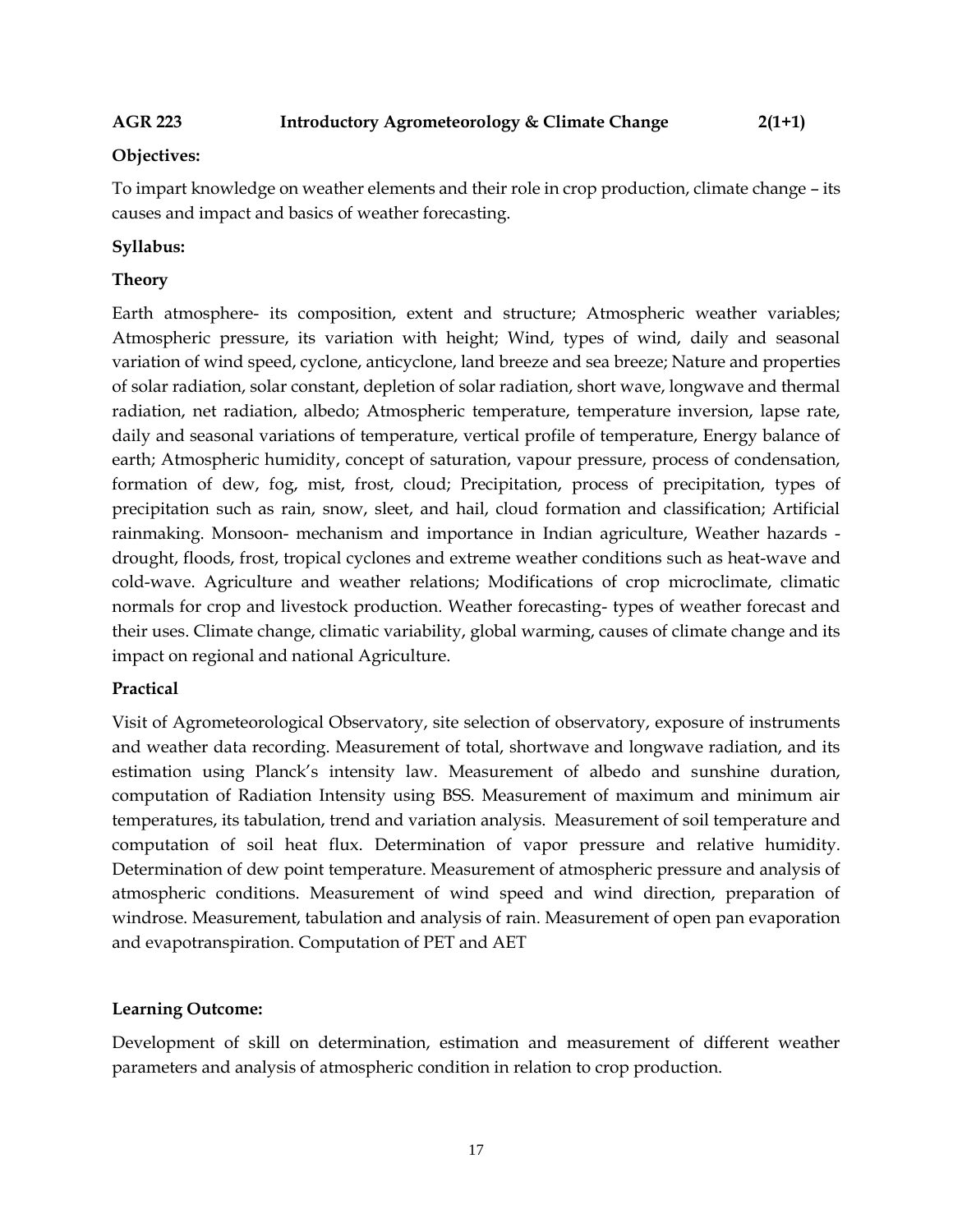#### **AGR 311 Geoinformatics and Nano-technology for Precision Farming 2(1+1)**

#### **Objectives:**

To give basic idea to students about Precision agriculture, GIS, Remote sensing concepts and application in agriculture, System Simulation, crop Simulation Models, STCR approach for precision agriculture, Nanotechnology.

#### **Syllabus:**

#### **Theory**

Precision agriculture: concepts and techniques; their issues and concerns for Indian agriculture; Geo-informatics- definition, concepts, tool and techniques; their use in Precision Agriculture. Crop discrimination and Yield monitoring, soil mapping; fertilizer recommendation using geospatial technologies; Spatial data and their management in GIS; Geodesy and its basic principles; Remote sensing concepts and application in agriculture; Image processing and interpretation; Global positioning system (GPS), components and its functions; System Simulation- Concepts and principles, Introduction to crop Simulation Models and their uses for optimization of Agricultural Inputs; STCR approach for precision agriculture; Nanotechnology, definition, concepts and techniques, brief introduction about nanoscale effects, nano-particles, nano-pesticides, nano-fertilizers, nano-sensors, Use of nanotechnology in tillage, seed, water, fertilizer, plant protection for scaling-up farm productivity.

#### **Practical**

Introduction to GIS software, spatial data creation and editing. Introduction to image processing software. Visual and digital interpretation of remote sensing images. Generation of spectral profiles of different objects. Supervised and unsupervised classification and acreage estimation. Multispectral remote sensing for soil mapping. Creation of thematic layers of soil fertility based on GIS. Creation of productivity and management zones. Fertilizers recommendations based of VRT and STCR techniques. Crop stress (biotic/abiotic) monitoring using geospatial technology. Use of GPS for agricultural survey. Formulation, characterization and applications of nanoparticles in agriculture. Projects formulation and execution related to precision farming.

#### **Learning Outcome:**

Precision agriculture, GIS, Remote sensing concepts and application in agriculture, System Simulation, crop Simulation Models, STCR approach for precision agriculture, Nanotechnology.

#### **AGR 312 Principles of Organic Farming 2(1+1)**

#### **Objectives:**

To give basic concept of organic farming, various organic components, how to control disease and pest through organic inputs, certification of organic products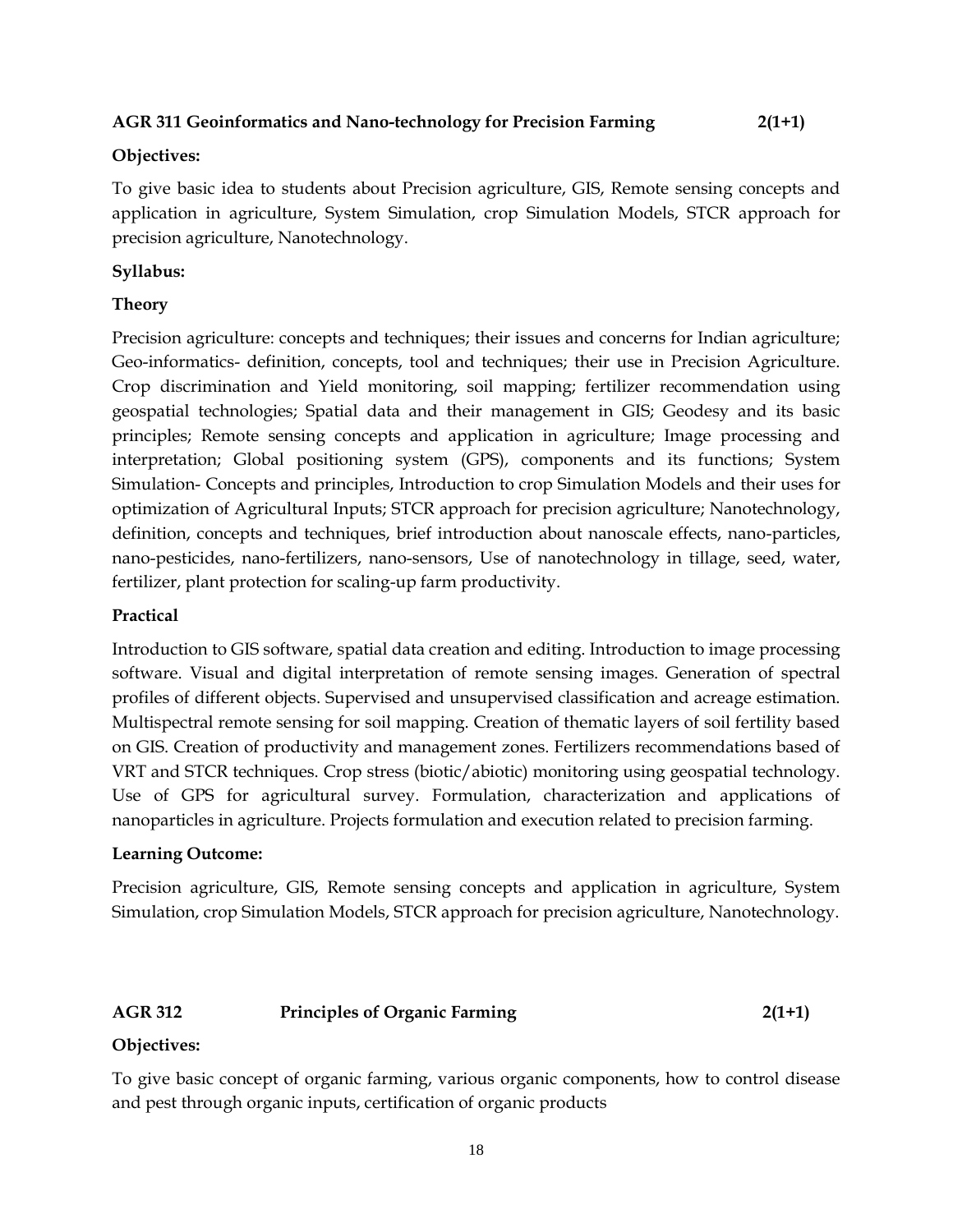### **Syllabus:**

### **Theory**

Organic farming, principles and its scope in India; Initiatives taken by Government (central/state), NGOs and other organizations for promotion of organic agriculture; Organic ecosystem and their concepts; Organic nutrient resources and its fortification; Biological intensive nutrient management-organic manure, vermicompost, green manure, recycling of organic residues, biofertilizers; Restrictions to nutrient use in organic farming; Choice of crops and varieties in organic farming; Fundamentals of insect, pest, disease and weed management under organic mode of production; Operational structure of NPOP; Certification process and standards of organic farming; Processing, leveling, economic considerations and viability, marketing and export potential of organic products.

## **Practical**

Visit of organic farms to study the various components and their utilization; Preparation of enrich compost, vermicompost, bio-fertilizers/bio-inoculants and their quality analysis; Indigenous technology knowledge (ITK) for nutrient, insect, pest disease and weed management; Cost of organic production system; Post harvest management; Quality aspect, grading, packaging and handling.

#### **Learning Outcome:**

Student can explain the concepts of organic farming. Use of various organic inputs for crop production, use of non-synthetic agents for crop production, will get some idea about organic certification.

## **AGR 313 Practical Crop Production-I** *(Kharif* **Crops***)* **2(0+2)**

#### **Objectives:**

Students will be oriented with the principles of crop planning and selection of crop; students will be given practical experience on raising of crops in their field with special emphasis on the agronomic management of the crop; students will be familiarized with the calculation of economics of crop cultivation

#### **Practical**

Crop planning, raising field crops in multiple cropping systems: Field preparation, seed, treatment, nursery raising, sowing, nutrient, water and weed management and management of insect-pests diseases of crops, harvesting, threshing, drying winnowing, storage and marketing of produce. The emphasis will be given to seed production, mechanization, resource conservation and integrated nutrient, insect-pest and disease management technologies.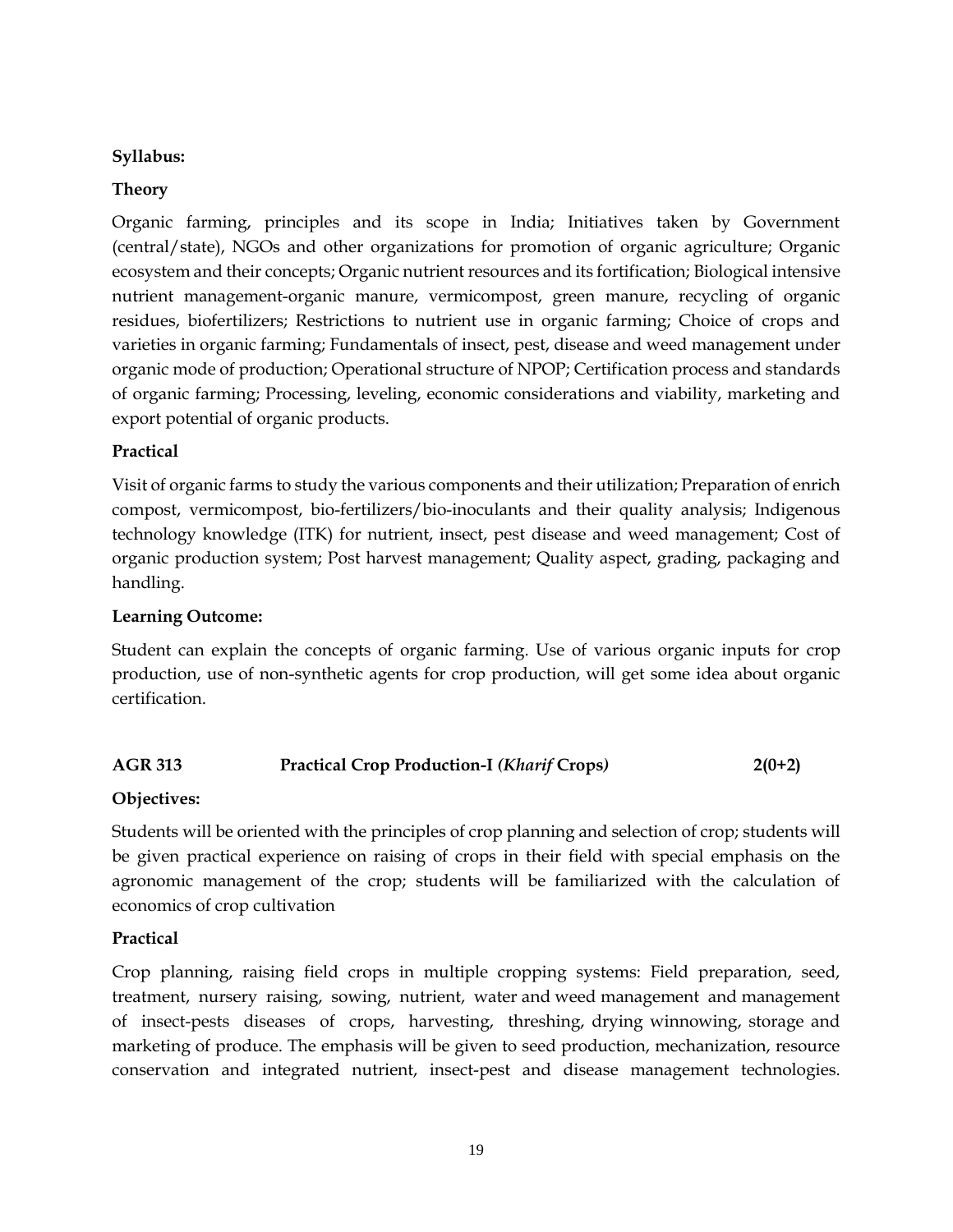Preparation of balance sheet including cost of cultivation, net returns per student as well as per team of 8-10 students.

## **Learning Outcome:**

Students got the knowledge of principles of crop planning and selection of crop; students gathered the field experience on raising of crops in their field with special emphasis on the agronomic management of the crop; students were familiarized with the calculation of economics of crop cultivation

## **AGR 321 Practical Crop Production-II** *(Rabi Crops)* **2(0+2)**

## **Objectives:**

Students will be oriented with the principles of crop planning and selection of crop; students will be given practical experience on raising of crops in their field with special emphasis on the agronomic management of the crop; students will be familiarized with the calculation of economics of crop cultivation

## **Practical**

Crop planning, raising field crops in multiple cropping systems: Field preparation, seed, treatment, nursery raising, sowing, nutrient, water and weed management and management of insect-pests diseases of crops, harvesting, threshing, drying winnowing, storage and marketing of produce. The emphasis will be given to seed production, mechanization, resource conservation and integrated nutrient, insect-pest and disease management technologies. Preparation of balance sheet including cost of cultivation, net returns per student as well as per team of 8-10 students.

## **Learning Outcome:**

Students got the knowledge of principles of crop planning and selection of crop; students gathered the field experience on raising of crops in their field with special emphasis on the agronomic management of the crop; students were familiarized with the calculation of economics of crop cultivation.

## **AGR 322 Rainfed Agriculture and Watershed Management 2(1+1)**

## **Objectives:**

To impart knowledge on rainfed agriculture and its problems, prospect, soil conditions, drought and its effect, mechanism of crop adaptation, water harvesting, Technologies for efficient precipitation collection, conservation and its utilization, contingent crop planning for aberrant weather conditions, Concept, Objectives, principles and components of watershed management, factors affecting watershed management.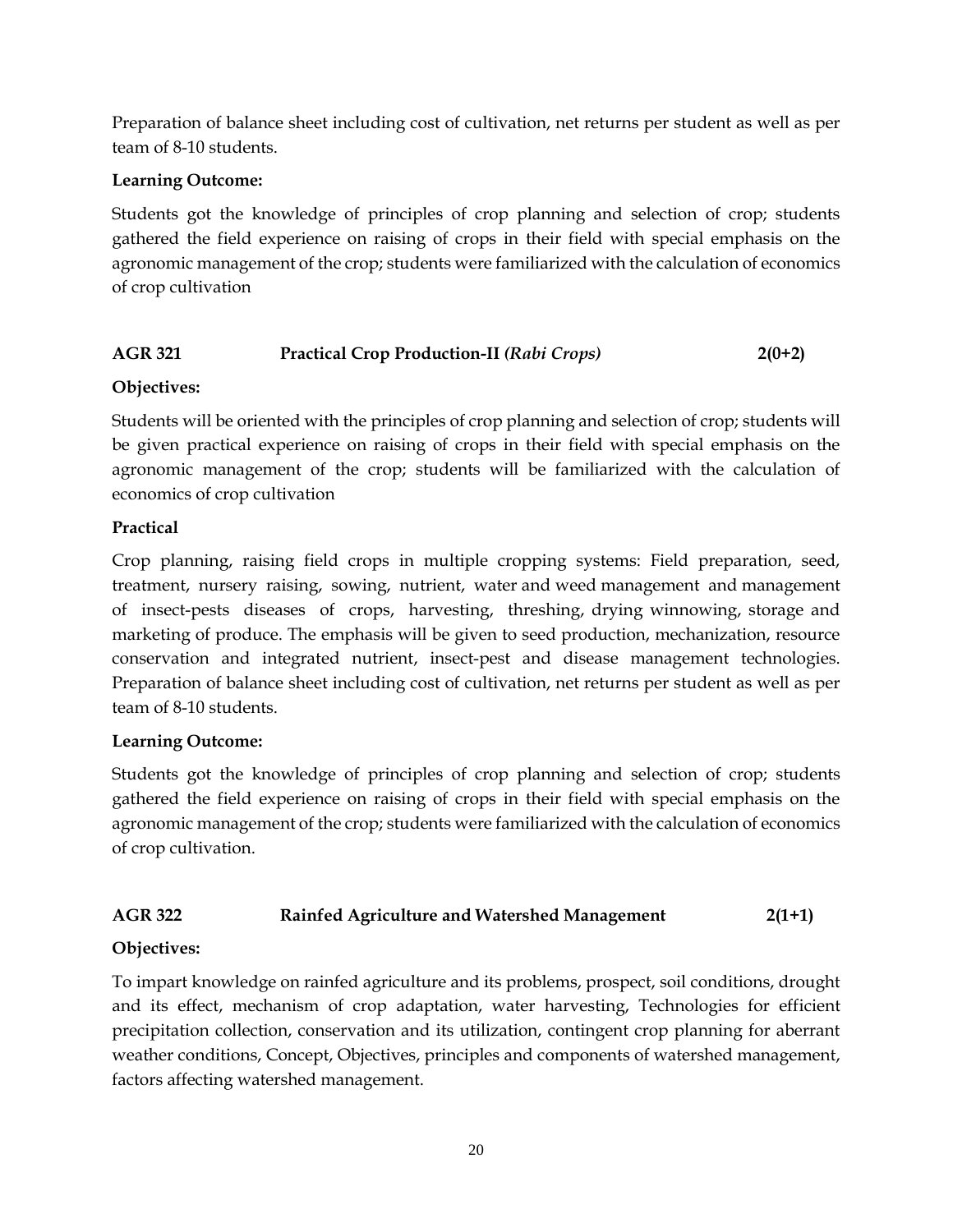#### **Syllabus:**

#### **Theory**

Rainfed agriculture: Introduction, types, History of rainfed agriculture & watershed in India; Problems and prospects of rainfed agriculture in India ; Soil and climatic conditions prevalent in rainfed areas; Drought: types, effect of water deficit on physio- morphological characteristics of the plants, Mechanism of crop adaptation under moisture deficit condition; Water harvesting: importance, its techniques; Technologies for efficient precipitation collection and conservation; Efficient utilization of water through soil and crop management practices, Management of crops in rainfed areas, Contingent crop planning for aberrant weather conditions, Concept, Objectives, principles and components of watershed management, factors affecting watershed management.

#### **Practical**

Studies on climate classification, studies on rainfall pattern in rainfed areas of the country and pattern of onset and withdrawal of monsoons. Studies on cropping pattern of different dry land areas in the country and demarcation of dry land area on map of India. Interpretation of meteorological data and scheduling of supplemental irrigation on the basis of evapotranspiration demand of crops. Critical analysis of rainfall and possible drought period in the country, effective rainfall and its calculation. Studies on cultural practices viz; mulching, plant density, depth of sowing, thinning and leaf removal for mitigating moisture stress. Characterization and delineation of model watershed. Field demonstration on soil & moisture conservation measures. Field demonstration on construction of water harvesting structures. Visit to rainfed research station/watershed**.**

#### **Learning Outcome:**

Developing the knowledge about rainfed agriculture, learn about crop production technology under rainfed condition; learn about contingent crop planning for aberrant weather conditions, watershed management.

#### **AGRICULTURAL BIOCHEMISTRY**

**ACB 111 Fundamentals of Plant Biochemistry 2(1+1)**

#### **Objectives:**

The major Objectives of biochemistry is the complete understanding, at the molecular level, of all of the chemical processes associated with living cells and organisms. Biochemistry, as the name implies, is the chemistry of living organisms. It has its origin in chemistry and biology. It tries to explain life processes at molecular level. Living organisms have certain extraordinary properties. They can grow, respond to stimuli and replicate themselves with high fidelity. All these activities are ultimately interpretable in chemical terms. The lifeless organic molecules with appropriate complexity and properties make a living thing. The basic phenomena of biochemistry are to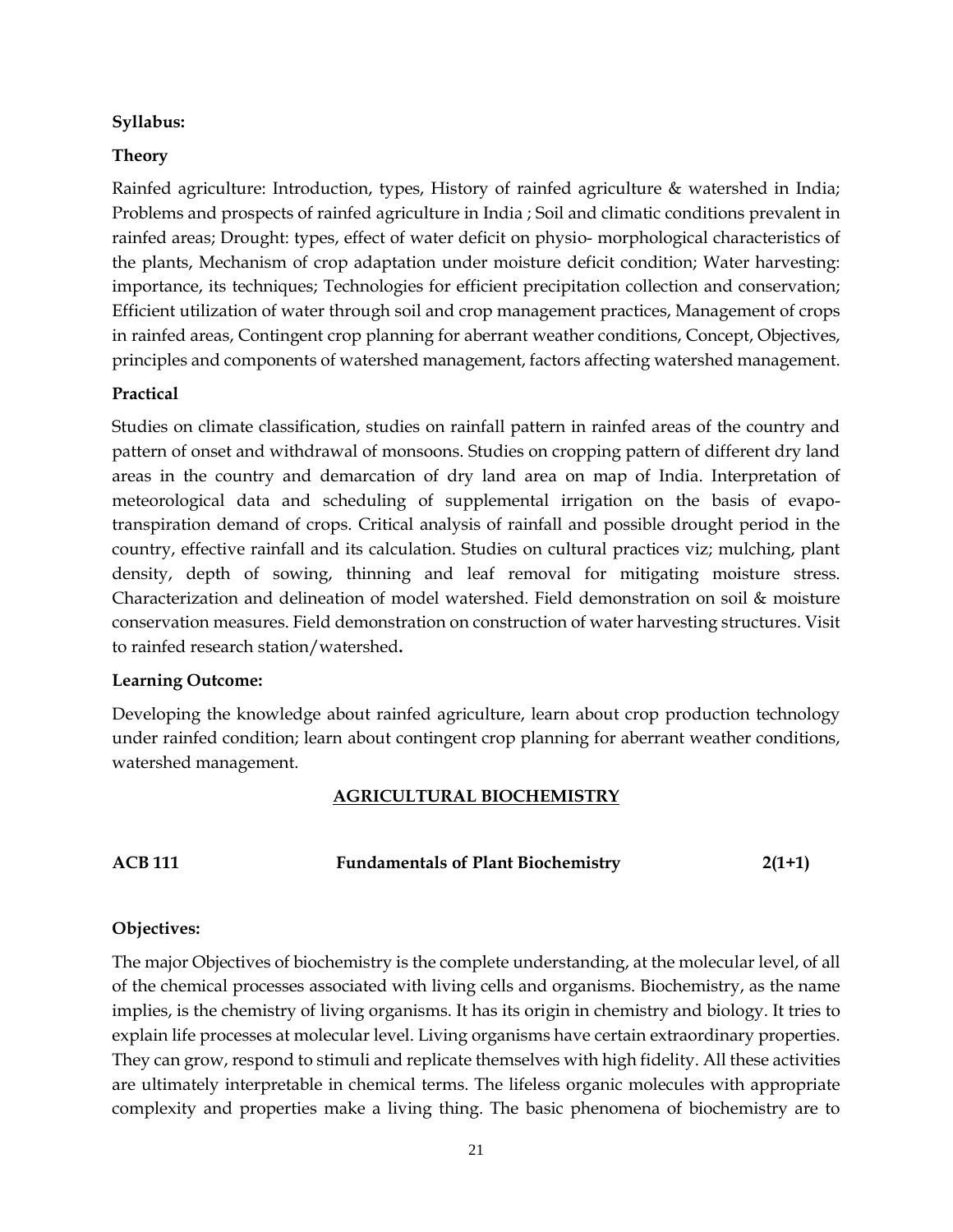understand how the collections of inanimate molecules that constitute living organisms interact with each other to maintain life.

## **Syllabus:**

# **Theory**

Importance of Biochemistry. Properties of Water, pH and Buffer. Carbohydrate: Importance and classification. Structures of Monosaccharides, Reducing and oxidizing properties of Monosaccharides, Mutarotation; Structure of Disaccharides and Polysaccharides. Lipid: Importance and classification; Structures and properties of fatty acids; storage lipids and membrane lipids. Proteins: Importance of proteins and classification; Structures, titration and zwitterions nature of amino acids; Structural organization of proteins. Enzymes: General properties; Classification; Mechanism of action; Michaelis & Menten and Line Weaver Burk equation & plots; Introduction to allosteric enzymes. Nucleic acids: Importance and classification; Structure of Nucleotides, A, B & Z DNA; RNA: Types and Secondary & Tertiary structure. Metabolism of carbohydrates: Glycolysis, TCA cycle, Glyoxylate cycle, Electron transport chain. Metabolism of lipids: Beta oxidation, Biosynthesis of fatty acids.

## **Practical**

Preparation of solution, pH & buffers, Qualitative tests of carbohydrates and amino acids. Quantitative estimation of glucose/ proteins. Titration methods for estimation of amino acids/lipids, Effect of pH, temperature and substrate concentration on enzyme action, Paper chromatography/ TLC demonstration for separation of amino acids/ Monosaccharides.

## **Learning Outcome:**

The study of Biochemistry helps to understand the biomolecules and actual chemical concepts of living cell and organisms. This knowledge helps to understand the functioning of various processes and pathways occurring in the plant at different stages of the life of the plant. Students will learn the importance of Biochemistry, properties of water and role of water in living organisms, buffers and pH. Students will learn the importance and structure biomolecules, i.e., carbohydrates, lipids, nucleic acids and proteins. Students will also understand the catalytic activity of enzymes and how the enzymes are regulated. Students will also understand how the energy is generated in the living organism from carbohydrates and lipids for the sustenance of the living organisms. Apart from this, students will also learn from the laboratory classes the preparation of standard solutions, preparation of buffers and how the buffer resists the change of pH. Students will learn how to differentiate the carbohydrates and amino acids by qualitative reactions of carbohydrates and amino acids, how to quantitatively estimate the molecules such as glucose, proteins, amino acids and lipids by colorimetry and titrimetry, enzyme activity and factors affecting the enzyme activity, and chromatographic separation of molecules such as sugars and amino acids.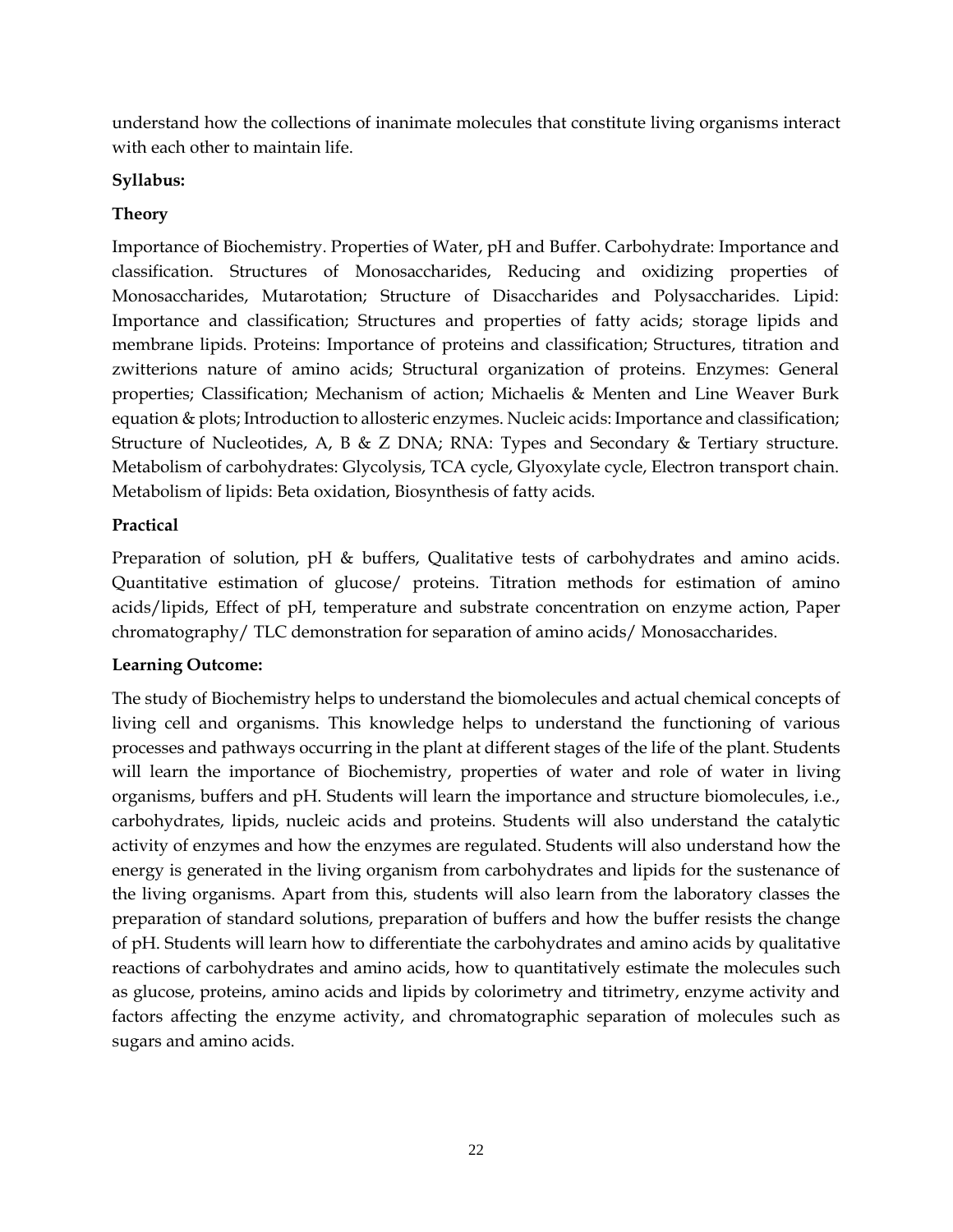#### **GENETICS AND PLANT BREEDING**

## **GPB 121 Fundamentals of Genetics 3(2+1)**

#### **Objectives:**

This lesson deals with heredity and the reasons behind the variation among individuals of the same species. It also includes diagnostic techniques to find out the bases for types of sex determination, inheritance of blood groups in humans, hereditary disorders and gives an insight up the human genome as amniocentesis.

#### **syllabus:**

#### **Theory**

Pre and Post Mendelian concepts of heredity, Mendelian principles of heredity, Cell division – mitosis, meiosis, Probability and Chi-square. Dominance relationships, gene interaction. Multiple alleles, pleiotropism and pseudoalleles, Sex determination and sex linkage, sex limited and sex influenced traits, Blood group genetics, Linkage and its estimation, crossing over mechanisms, chromosome mapping. Structural changes in chromosome, Mutation, classification, Methods of inducing mutation & CIB technique, mutagenic agents and induction of mutation. Qualitative & Quantitative traits, Polygenes and continuous variations, multiple factor hypothesis, Epistatic interactions with examples. Cytoplasmic inheritance. Genetic disorders,. Nature, structure & replication of genetic material. Protein synthesis, Transcription and translational mechanism of genetic material, Gene concept: Gene structure, function and regulation, Lac and Trp operons.

#### **Practical**

Study of microscope. Study of cell structure. Experiments on monohybrid, dihybrid, trihybrid, test cross and back cross, Experiments on epistatic interactions including test cross and back cross, Practice on mitotic and meiotic cell division, Experiments on probability and Chi-square test. Determination of linkage and cross over analysis (through two point test cross and three point test cross data). Study on sex linked inheritance in Drosophila. Study of models on DNA and RNA structure.

#### **Learning Outcome:**

Students will understand the basic concepts of the ultrastructure of cell, cell organelles, chromosomes and nucleic acids; apply the principles of inheritance to plant breeding; acquaint with the fundamentals of chromosomal and cytoplasmic inheritance; sex determination, mutations and chromosomal aberrations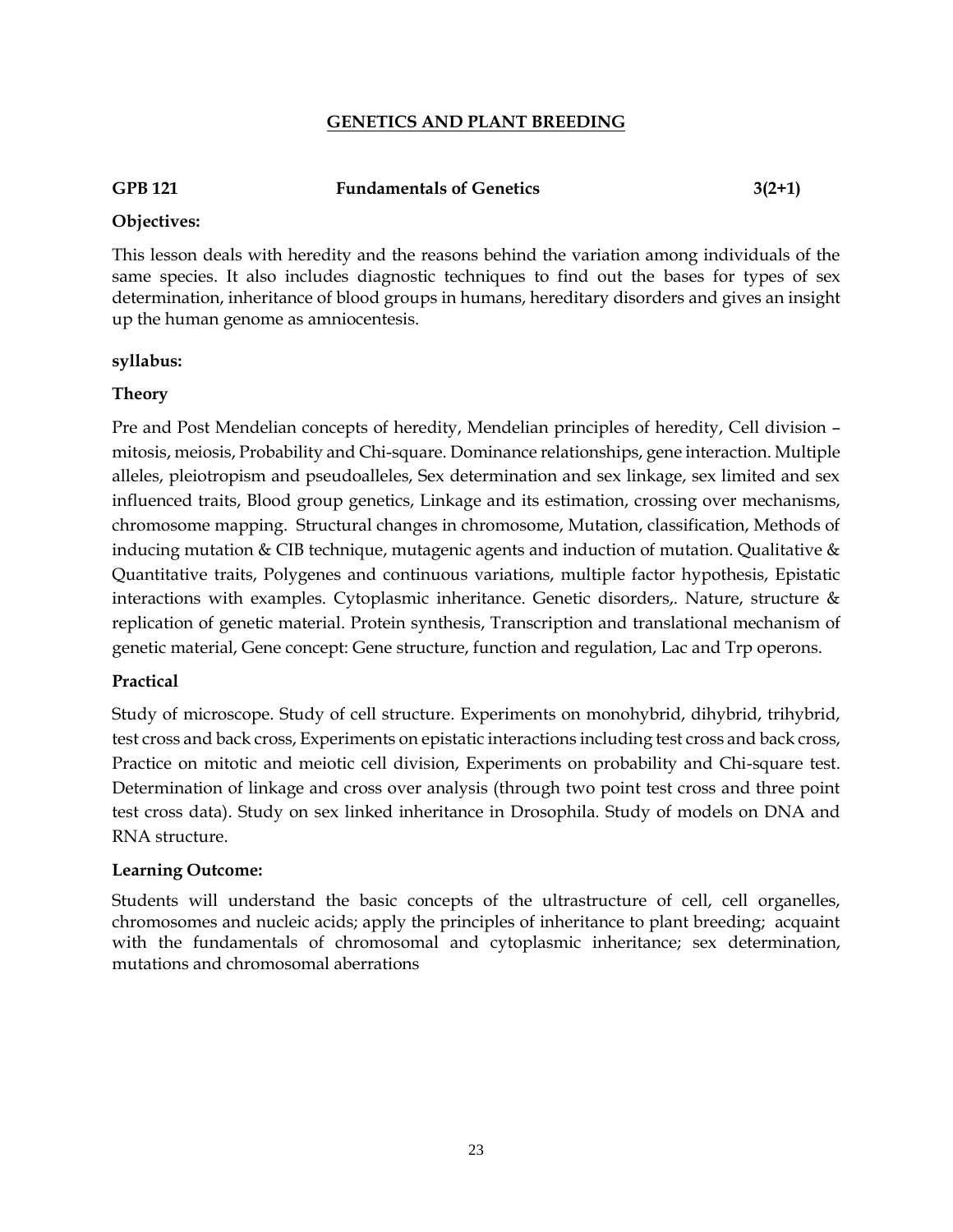#### **Objectives:**

To impart knowledge to the students on the principles and procedures of plant breeding in self and cross pollinated crops to develop the high yielding varieties / hybrids.

#### **Syllabus:**

#### **Theory**

Historical development, concept, nature and role of plant breeding, major achievements and future prospects; Genetics in relation to plant breeding, modes of reproduction and apomixes, self – incompatibility and male sterility- genetic consequences, cultivar options. Domestication, Acclimatization, introduction; Centre of origin/diversity, component of Genetic variation; Heritability and genetic advance; Genetic basis and breeding methods in self- pollinated cropsmass and pure line selection, hybridization techniques and handling of segregating population; Multiline concept. Concepts of population genetics and Hardy-Weinberg Law, Genetic basis and methods of breeding cross pollinated crops, modes of selection; Heterosis and inbreeding depression, development of inbred lines and hybrids, composite and synthetic varieties; Breeding methods in asexually propagated crops, clonal selection and hybridization; Wide hybridization and pre-breeding; Polyploidy in relation to plant breeding, mutation breedingmethods and uses; Breeding for important biotic and abiotic stresses; Biotechnological tools-DNA markers and marker assisted selection. Participatory plant breeding; Intellectual Property Rights, Patenting, Plant Breeders and & Farmer's Rights.

#### **Practical**

Plant Breeder's kit, Study of germplasm of various crops. Study of floral structure of selfpollinated and cross pollinated crops. Emasculation and hybridization techniques in self & cross pollinated crops. Consequences of inbreeding on genetic structure of resulting populations. Study of male sterility system. Handing of segregation populations. Methods of calculating mean, range, variance, standard deviation, heritability. Designs used in plant breeding experiment, analysis of Randomized Block Design. To work out the mode of pollination in a given crop and extent of natural out crossing. Prediction of performance of double cross hybrids.

#### **Learning Outcome:**

Students will learn breeding procedures in self and cross pollinated crops; understand exploitation of heterosis utilizing male sterility and other methods; know about the various population improvement programmes; study about the fundamentals of mutation, polyploidy and wide hybridization and their role in crop improvement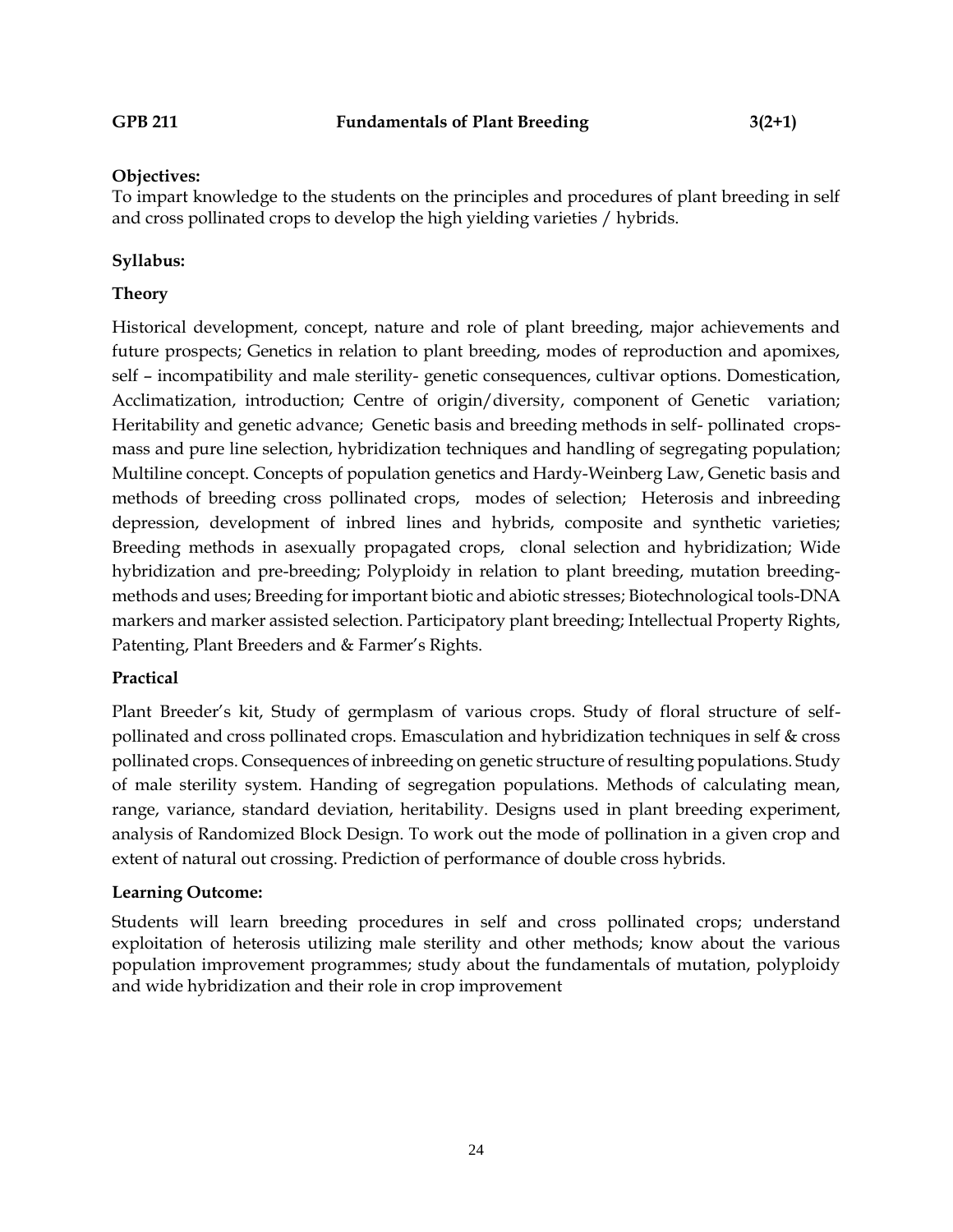#### **Objectives:**

To impart knowledge to the students on the botanical description, origin, distribution and various breeding approaches used for the development of varieties / hybrids in various field and horticultural crops

#### **Syllabus:**

### **Theory**

Centers of origin, distribution of species, wild relatives in different cereals; pulses; oilseeds; fibres; fodders and cash crops; vegetable and horticultural crops; Plant genetic resources, its utilization and conservation Floral biology, study of genetics of qualitative and quantitative characters; Important concepts of breeding self pollinated, cross pollinated and vegetatively propagated crops; Major breeding Objectives and procedures including conventional and modern innovative approaches for development of hybrids and varieties for yield, adaptability, stability, abiotic and biotic stress tolerance and quality (physical, chemical, nutritional); Seed production technology in self pollinated, cross pollinated and vegetatively propagated crops. Hybrid seed production technology in Maize, Rice, Sorghum, Pearl millet and Pigeon pea, etc. Ideotype concept and climate resilient crop varieties for future.

#### **Practical**

Emasculation and hybridization techniques in different crop species; viz., Rice, Maize, Sorghum, Pearl Millet, Ragi, Pigeonpea, Urdbean, Mungbean, Soybean, Groundnut, Seasame , Caster, Cotton, Cowpea, Pearl millet and Tobacco. Maintenance breeding of different kharif crops. Handling of germplasm and segregating populations by different methods like pedigree, bulk and single seed decent methods; Study of field techniques for seed production and hybrid seeds production in *Kharif* crops; Estimation of heterosis, inbreeding depression and heritability; Layout of field experiments; Study of quality characters, donor parents for different characters; Visit to seed production plots; Visit to AICRP plots of different field crops.

#### **Learning Outcome:**

Students will understand the origin, distribution and different breeding methods to be adopted for the development of varieties / hybrids in various field and horticultural crops; about the plant genetic resources, centres of diversity and breeding for resistance to biotic and abiotic stresses; learn about the influence of Genotype  $x$  Environment interaction on yield / performance.

## **GPB 321 Crop Improvement – II (***Rabi***) 2(1+1)**

#### **Objectives:**

To impart knowledge to the students on the botanical description, origin, distribution and various breeding approaches used for the development of varieties / hybrids in various field and horticultural crops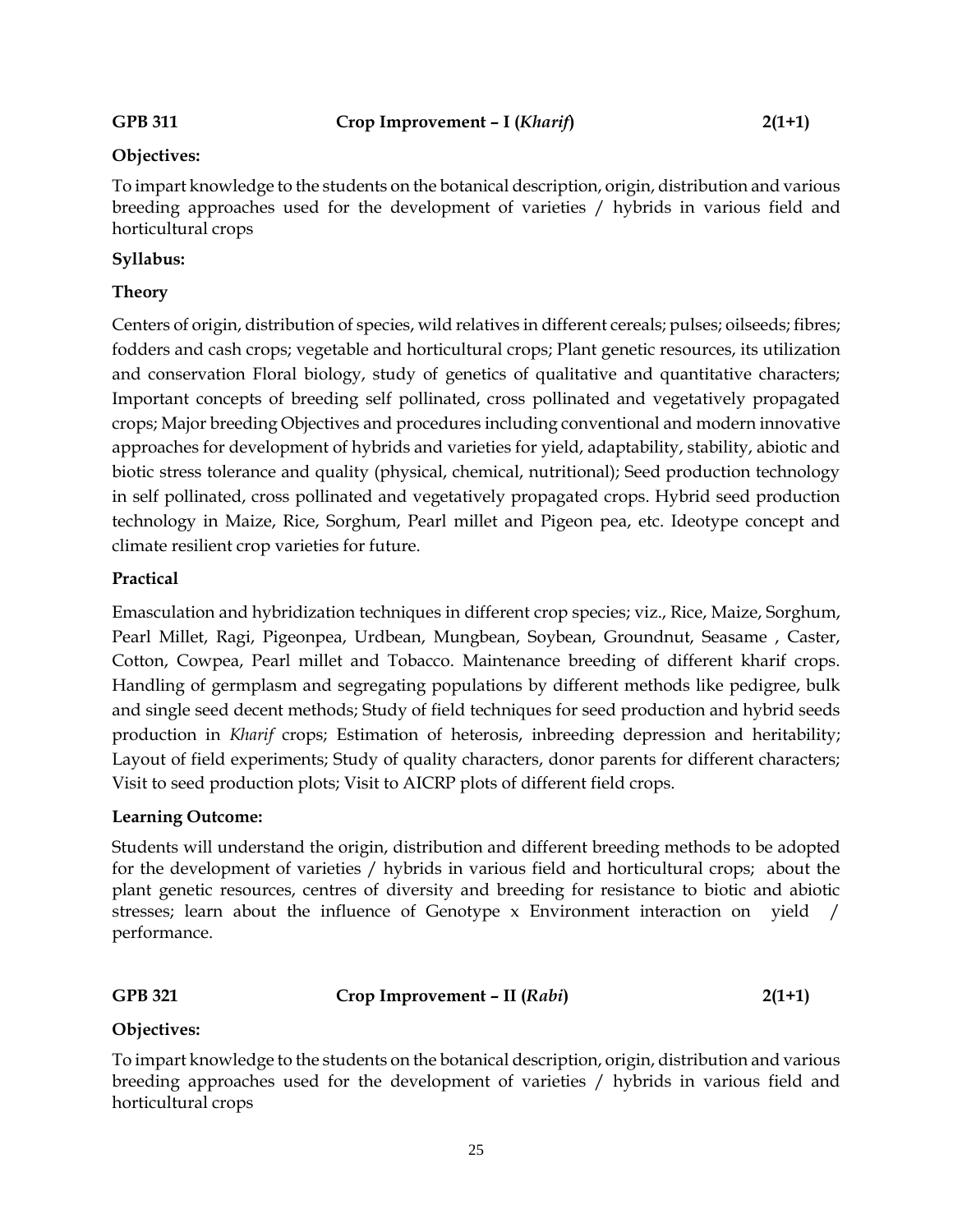### **Syllabus:**

### **Theory**

Centers of origin, distribution of species, wild relatives in different cereals; pulses; oilseeds; fodder crops and cash crops; vegetable and horticultural crops; Plant genetic resources, its utilization and conservation; Floral biology, study of genetics of qualitative and quantitative characters; Important concepts of breeding self pollinated, cross pollinated and vegetatively propagated crops; Major breeding Objectivess and procedures including conventional and modern innovative approaches for development of hybrids and varieties for yield, adaptability, stability, abiotic and biotic stress tolerance and quality (physical, chemical, nutritional); Seed production technology in self pollinated, cross pollinated and vegetatively propagated crops. Hybrid seed production technology of rabi crops. Ideotype concept and climate resilient crop varieties for future.

## **Practical**

Emasculation and hybridization techniques in different crop species namely Wheat, Oat, Barley, Chickpea, Lentil, Field pea, Rapeseed Mustard, Sunflower, Potato, Berseem. Sugarcane, Cowpea; Handling of germplasm and segregating populations by different methods like pedigree, bulk and single seed decent methods; Study of field techniques for seed production and hybrid seeds production in *Rabi* crops; Estimation of heterosis, inbreeding depression and heritability; Layout of field experiments; Study of quality characters, study of donor parents for different characters; Visit to seed production plots; Visit to AICRP plots of different field crops.

#### **Learning Outcome:**

Students will understand the origin, distribution and different breeding methods to be adopted for the development of varieties / hybrids in various field and horticultural crops; about the plant genetic resources, centres of diversity and breeding for resistance to biotic and abiotic stresses; learn about the influence of Genotype x Environment interaction on yield / performance.

## **GPB 322 Principles of Plant Biotechnology 2 (1+1)**

#### **Objectives:**

To impart knowledge to the students on the various techniques of plant tissue culture, principles of plant biotechnology and their role in crop improvement. **Syllabus:**

#### **Theory**

Concepts and applications of plant biotechnology: Scope, organ culture, embryo culture, cell suspension culture, callus culture, anther culture, pollen culture and ovule culture and their applications; Micro-propagation methods; organogenesis and embryogenesis, Synthetic seeds and their significance; Embryo rescue and its significance; somatic hybridization and cybrids;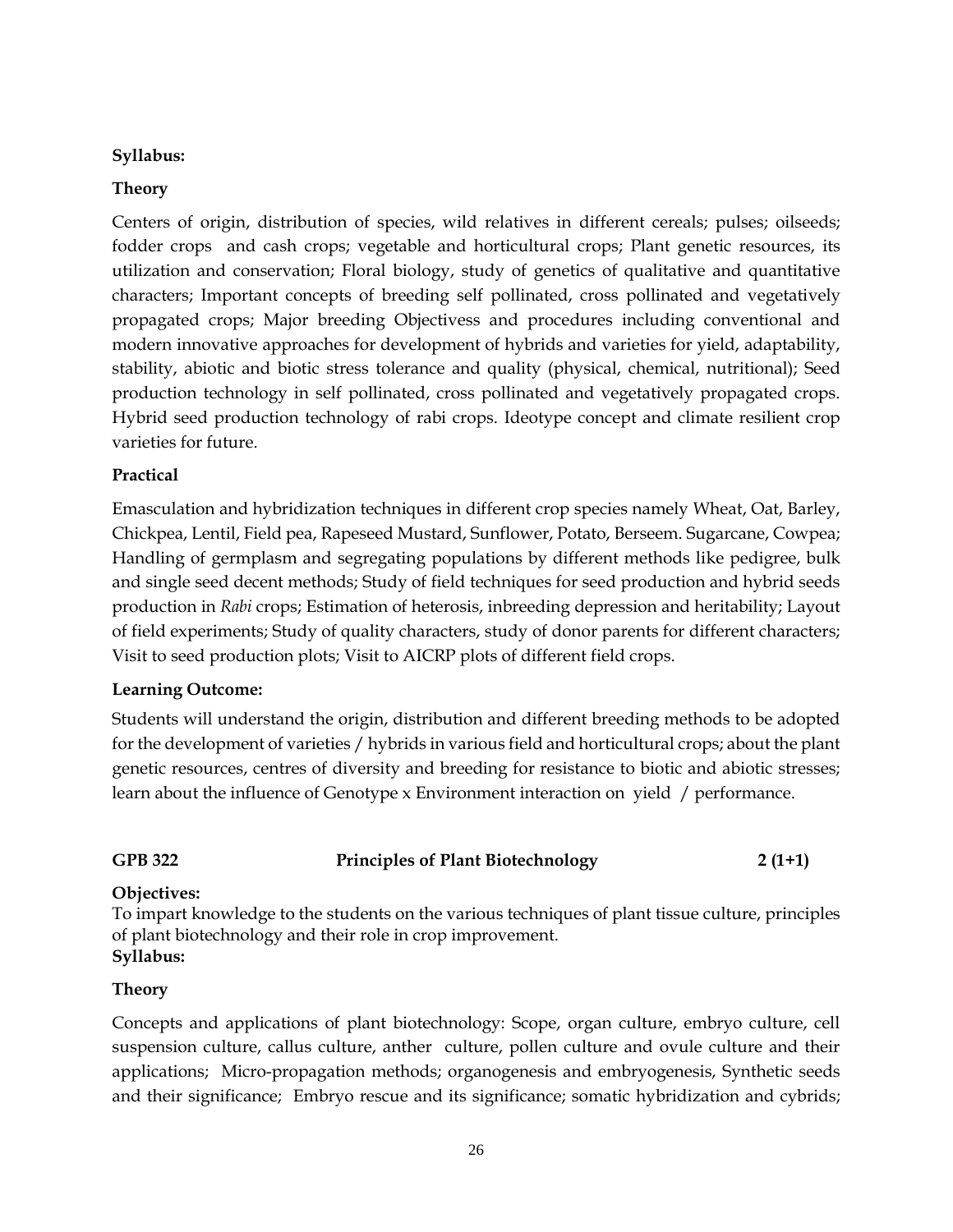Somaclonal variation and its use in crop improvement; cryo-preservation; Introduction to recombinant DNA methods: physical (Gene gun method), chemical (PEG mediated) and Agrobacterium mediated gene transfer methods; Transgenics and its importance in crop improvement; PCR techniques and its applications; RFLP, RAPD, SSR; Marker Assisted Breeding in crop improvement; Biotechnology regulations.

### **Practical**

Sterilization techniques. Composition of various tissue culture media and preparation of stock solutions for MS nutrient medium. Callus induction from various explants. Micro-propagation, hardening and acclimatization. Demonstration on isolation of DNA. Demonstration of gel electrophoresis techniques and DNA finger printing.

## **Learning Outcome:**

Students will understand the various techniques of plant tissue culture; know about the fundamentals of genetic engineering; about molecular markers and Marker Assisted Selection.

## **SOIL SCIENCE & AGRICULTURAL CHEMISTRY**

## **SSC 111 Fundamentals of Soil Science 3(2+1)**

## **Objectives:**

The students are expected to gain both theoretical as well as practical knowledge on different aspects of fundamental of soil science like genesis of soil, soil profile, various properties of soil viz., soil texture, soil structure, soil density, soil colour, soil temperature, soil air, soil colloid, soil organic matter, soil organisms etc.

## **Syllabus:**

## **Theory**

Soil as a natural body, Pedological and edaphological concepts of soil; Soil genesis: soil forming rocks and minerals; weathering, processes and factors of soil formation; Soil Profile, components of soil; Soil physical properties: soil-texture, structure, density and porosity, soil colour, consistence and plasticity; Elementary knowledge of soil taxonomy classification and soils of India; Soil water retention, movement and availability; soil air, composition, gaseous exchange, problem and plant growth; source, amount and flow of heat in soil; soil temperature and plant growth; Soil reaction-pH, soil acidity and alkalinity, buffering, effect of pH on nutrient availability; soil colloids - inorganic and organic; silicate clays: constitution and properties; sources of charge ion exchange, cation exchange capacity, base saturation; soil organic matter: composition, properties and its influence on soil properties; humic substances - nature and properties; soil organisms: macro and micro organisms, their beneficial and harmful effects.

## **Practical**

Study of soil profile in field. Study of soil sampling tools, collection of representative soil sample, its processing and storage. Study of soil forming rocks and minerals. Determination of soil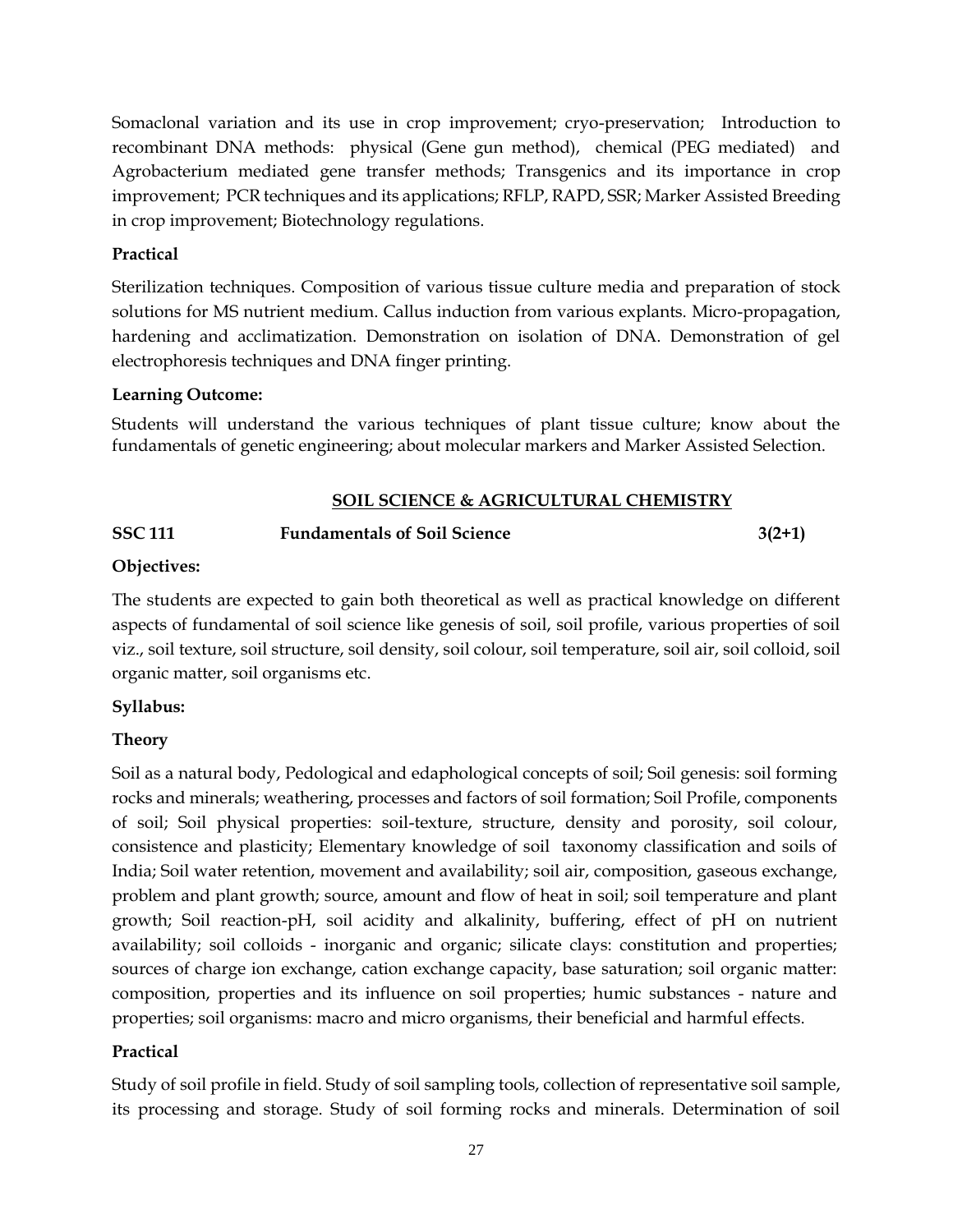density, moisture content and porosity. Determination of soil texture by feel and Bouyoucos Methods. Studies of capillary rise phenomenon of water in soil column and water movement in soil. Determination of soil pH and electrical conductivity. Determination of cation exchange capacity of soil. Study of soil map. Determination of soil colour. Demonstration of heat transfer in soil. Estimation of organic matter content of soil.

### **Learning Outcome:**

Students will acquire knowledge on fundamental and basic aspects of soil science.

## **SSC 211 Manures, Fertilizers and Soil Fertility Management 3(2+1)**

#### **Objectives:**

The students are expected to gain both theoretical as well as practical knowledge on classification, composition, and properties of N, P and K fertilizers, complex fertilizers, secondary and micro nutrient fertilizers, soil amendments, organic manures, integrated nutrient management, different techniques of soil fertility evaluation etc.

#### **Syllabus:**

#### **Theory**

Introduction and importance of organic manures, properties and methods of preparation of bulky and concentrated manures. Green/leaf manuring. Integrated nutrient management. Chemical fertilizers: classification, composition and properties of major nitrogenous, phosphatic, potassic fertilizers, secondary & micronutrient fertilizers, Complex fertilizers, nano fertilizers Soil amendments, Fertilizer Storage, Fertilizer Control Order. History of soil fertility and plant nutrition. criteria of essentiality. role, deficiency and toxicity symptoms of essential plant nutrients, Mechanisms of nutrient transport to plants, factors affecting nutrient availability to plants. Chemistry of soil nitrogen, phosphorus, potassium, calcium, magnesium, sulphur and micronutrients. Soil fertility evaluation, Soil testing. Critical levels of different nutrients in soil. Forms of nutrients in soil, plant analysis, rapid plant tissue tests. Indicator plants. Methods of fertilizer recommendations to crops. Factor influencing nutrient use efficiency (NUE), methods of application under rainfed and irrigated conditions.

#### **Practical**

Introduction of analytical instruments and their principles, calibration and applications, Colorimetry and flame photometry. Estimation of available N in soils. Estimation of available P in soils. Estimation of available K. Estimation of available S in soils. Estimation of available Ca and Mg in soils. Estimation of available Zn in soils. Estimation of N in plants. Estimation of P in plants. Estimation of K in plants. Estimation of S in plants.

#### **Learning Outcome:**

Students will acquire knowledge on manures, fertilizers and soil fertility management.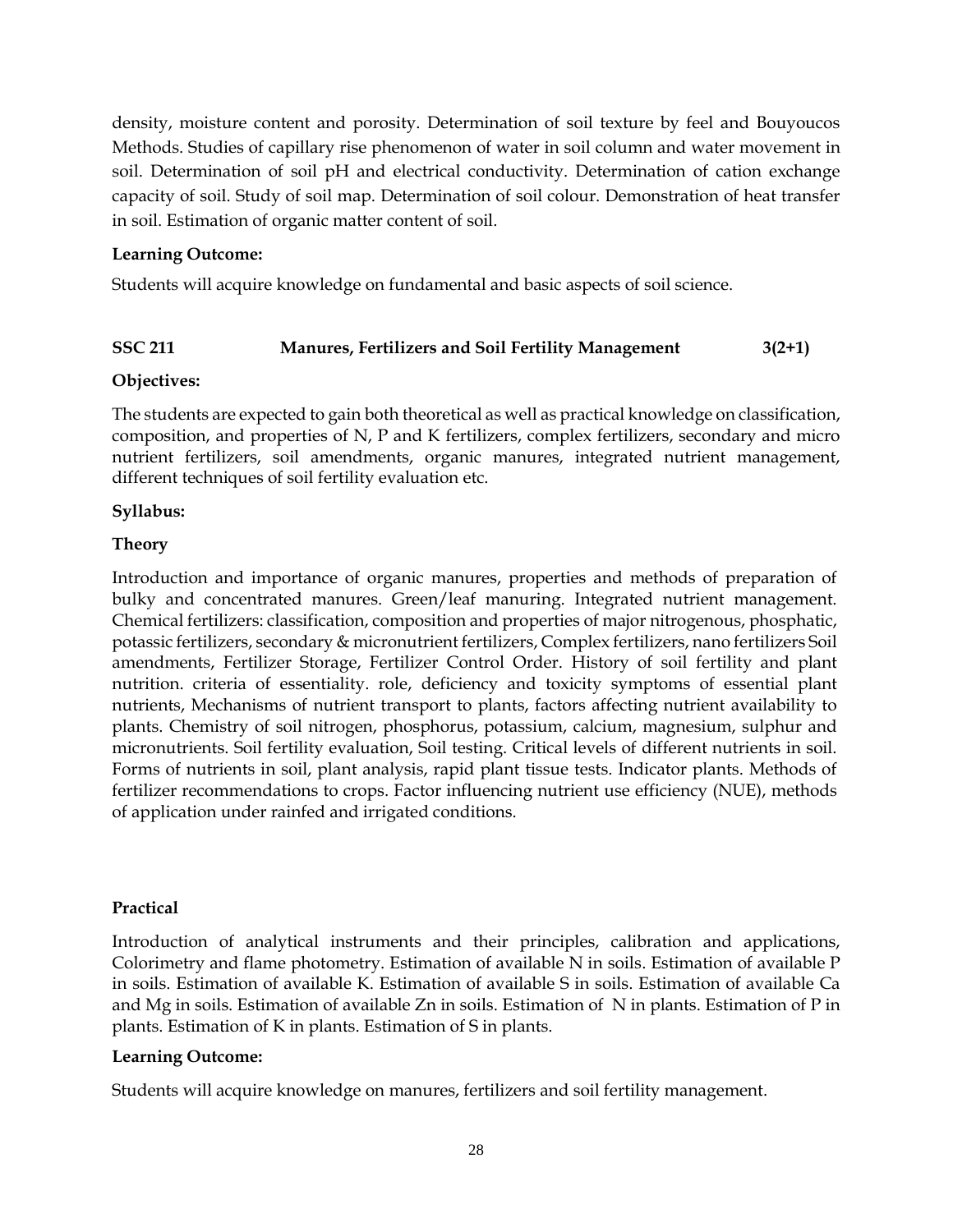#### SSC 221 Problematic Soils and their management 2(2+0)

#### **Objectives:**

The students are expected to gain knowledge on distribution, genesis, characteristics, reclamation and management of various problematic soils like acid soil, saline soil, alkali soil, saline-alkali soil, eroded soil, flooded soil, compact soil etc, irrigation water quality and standard, soil health and quality, polluted soils, bio remediation of problem soil through MPTs of soils, land capability classification etc.

#### **Syllabus:**

#### **Theory**

Soil quality and health, Distribution of Waste land and problem soils in India. Their categorization based on properties. Reclamation and management of Saline and sodic soils, Acid soils, Acid Sulphate soils, Eroded and Compacted soils, Flooded soils, Polluted soils. Soil pollution - behaviour of pesticides and inorganic contaminants, prevention and mitigation of soil pollution. Irrigation water – quality and standards, utilization of saline water in agriculture. Remote sensing and GIS in diagnosis and management of problem soils. Multipurpose tree species, bio remediation through MPTs of soils, land capability and classification, land suitability classification. Problematic soils under different Agroeco systems.

#### **Learning Outcome:**

Students will acquire knowledge on knowledge on distribution, genesis, characteristics, reclamation and management of various problematic soils.

#### **AGRICULTURAL ENTOMOLOGY**

## **AEN 121 Fundamentals of Entomology 4(3+1)**

#### **Objectives:**

To acquaint the students about classification of insect upto infra-ordeal characteristics and external morphology of the insect's body i.e., head, thorax and abdomen. Make them aware about different physiological systems of insect and to have a basic concept on Insect Ecology.

#### **Syllabus:**

**Theory** 

#### **Part - I**

History of Entomology in India. Factors for insect's abundance. Major points related to dominance of Insecta in Animal kingdom. Classification of phylum Arthropoda upto classes. Relationship of class Insecta with other classes of Arthropoda. Morphology: Structure and functions of insect cuticle and molting. Body segmentation. Structure of Head, thorax and abdomen. Structure and modifications of insect antennae, mouth parts, legs, Wing venation,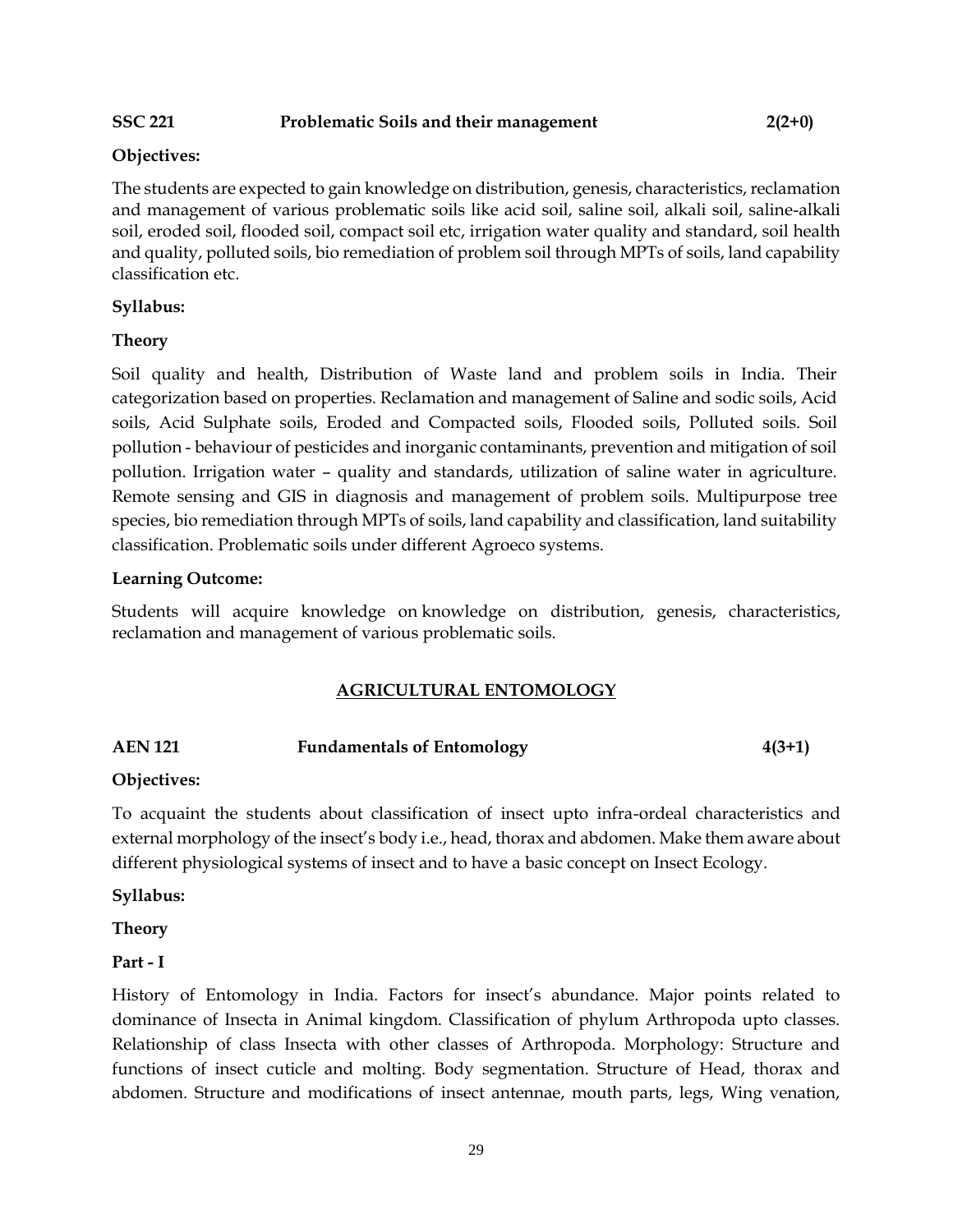modifications and wing coupling apparatus. Structure of male and female genital organ. Metamorphosis and diapause in insects. Types of larvae and pupae. Structure and functions of digestive, circulatory, excretory, respiratory, nervous, secretary (Endocrine) and reproductive system, in insects. Types of reproduction in insects. Major sensory organs like simple and compound eyes, chemoreceptor.

## **Part-II**

Insect Ecology: Introduction, Environment and its components. Effect of abiotic factors– temperature, moisture, humidity, rainfall, light, atmospheric pressure and air currents. Effect of biotic factors – food competition, natural and environmental resistance. Concepts of Balance of life in nature, biotic potential and environmental resistance and causes for outbreak of pests in agro-ecosystem.

## **Part – III**

Systematics: Taxonomy –importance, history and development and binomial nomenclature. Definitions of Biotype, Sub-species, Species, Genus, Family and Order. Classification of class Insecta upto Orders, basic groups of present day insects with special emphasis to orders and families of Agricultural importance like Orthoptera: Acrididae, Tettigonidae, Gryllidae, Gryllotalpidae; Dictyoptera: Mantidae, Blattidae; Odonata; Isoptera: Termitidae; Thysanoptera: Thripidae; Hemiptera: Pentatomidae, Coreidae, Cimicidae, Pyrrhocoridae, Lygaeidae, Cicadellidae, Delphacidae, Aphididae, Coccidae, Lophophidae, Aleurodidae, Pseudococcidae; Neuroptera: Chrysopidae; Lepidoptera: Pieridae, Papiloinidae, Noctuidae, Sphingidae, Pyralidae, Gelechiidae, Arctiidae, Saturnidae, Bombycidae; Coleoptera: Coccinellidae, Chrysomelidae, Cerambycidae, Curculionidae, Bruchidae, Scarabaeidae; Hymenoptera: Tenthridinidae, Apidae. Trichogrammatidae, lchneumonidae, Braconidae, Chalcididae; Diptera: Cecidomyiidae, Tachinidae, Agromyziidae, Culicidae,Muscidae, Tephritidae.

## **Practical**

Methods of collection and preservation of insects including immature stages; External features of Grasshopper/Blister beetle; Types of insect antennae, mouthparts and legs; Wing venation, types of wings and wing coupling apparatus. Types of insect larvae and pupae; Dissection of digestive system in insects (Grasshopper); Dissection of male and female reproductive systems in insects (Grasshopper); Study of characters of orders Orthoptera, Dictyoptera, Odonata, Isoptera, Thysanoptera, Hemiptera, Lepidoptera, Neuroptera, Coleoptera, Hymenoptera, Diptera and their families of agricultural importance.

# **Learning Outcome:**

Outcome: At the end of the course students will acquire the knowledge on insect's body structure and function. Also they will learn the various interactions in the environment including population dynamics of insect and natural balance of life.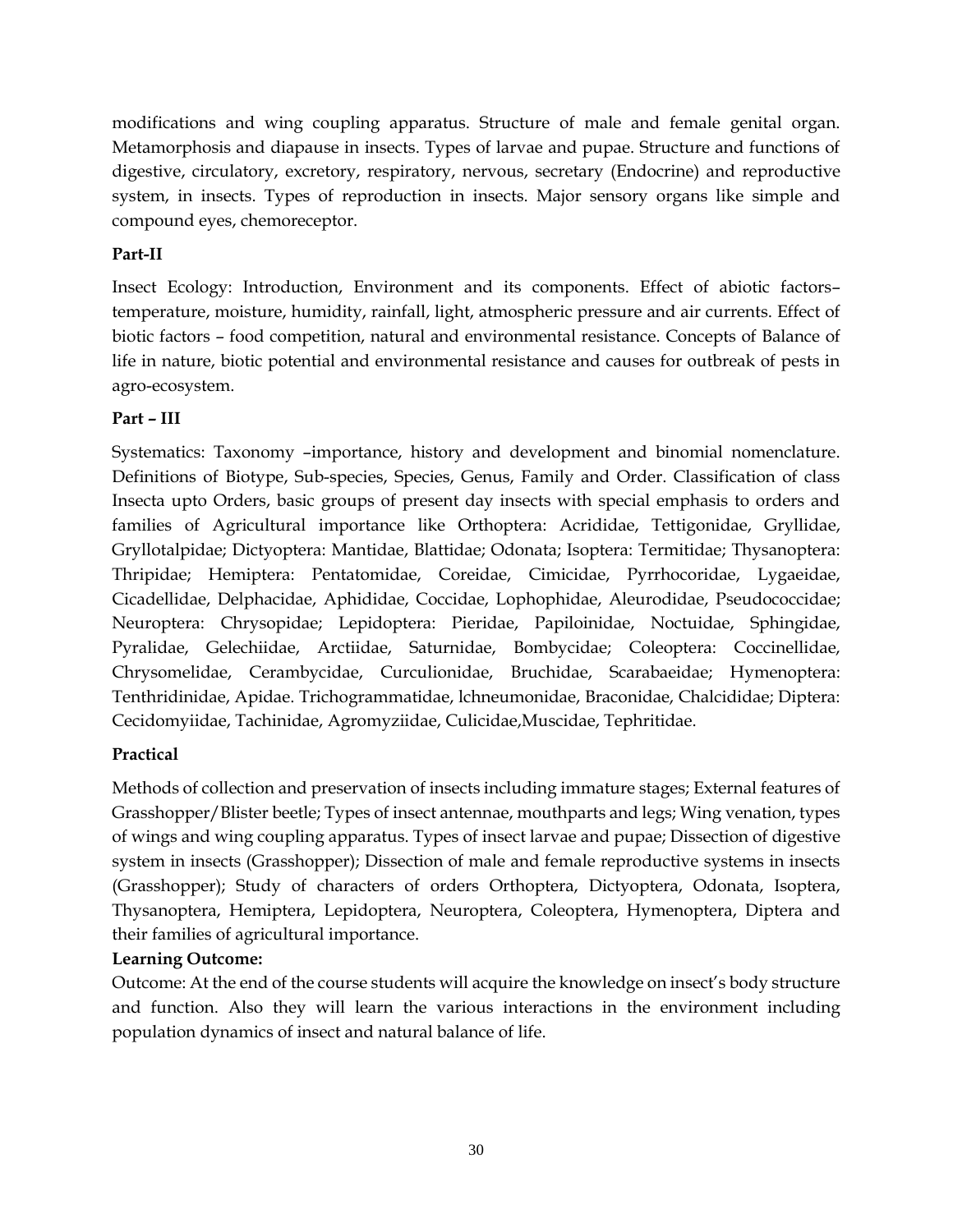### **Objectives:**

To familiarize the students with entrepreneurial opportunities in entomology, provide information on productive insects and their products, as well as acquaint them with the mass production techniques and field evaluation of various biological control agents like parasitoids, predators and various entomopathogenic microorganisms.

## **Syllabus:**

## **Theory**

Importance of beneficial Insects, Beekeeping, pollinating plant and their cycle, bee biology, commercial methods of rearing, equipment used, seasonal management, bee enemies and disease. Bee pasturage, bee foraging and communication. Insect pests and diseases of honey bee.

Types of silkworm, voltinism and biology of silkworm. Mulberry cultivation, mulberry varieties and methods of harvesting and preservation of leaves. Rearing, mounting and harvesting of cocoons. Pest and diseases of silkworm, management, rearing appliances of mulberry silkworm and methods of disinfection.

Species of lac insect, morphology, biology, host plant, lac production – seed lac, button lac, shellac, lac- products. Identification of major parasitoids and predators commonly being used in biological control.

Beneficial insects: parasites and predators used in pest control and their mass multiplication techniques. Important groups of microorganisms, bacteria, viruses and fungi used in pest control and their mass multiplication techniques. Important species of pollinator, weed killers and scavengers with their importance.

## **Practical**

Honey bee species, castes of bees. Beekeeping appliances and seasonal management, bee enemies and disease. Bee pasturage, bee foraging and communication. Types of silkworm, voltinism and biology of silkworm. Mulberry cultivation, mulberry varieties and methods of harvesting and preservation of leaves. Species of lac insect, host plant identification. Identification of other important pollinators, weed killers and scavengers. Visit to research and training institutions devoted to beekeeping, sericulture, lac culture and natural enemies.

#### **Learning Outcome:**

Upon completion of the course students will acquire the skills through hands on training on sericulture, apiculture and lac culture and develop entrepreneurship. Also they will learn different pest suppression strategies including bioagents.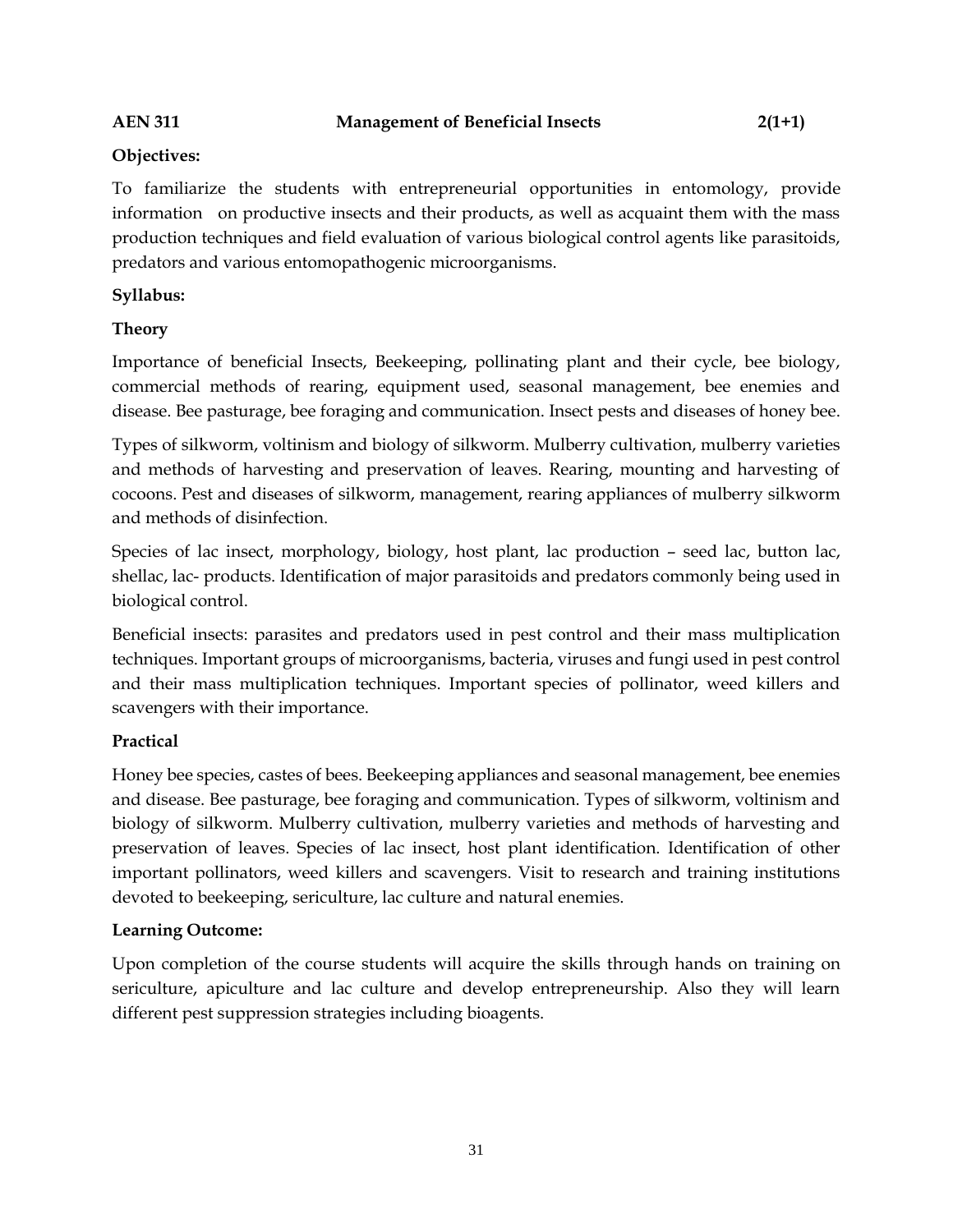#### **AEN 321 Pests of Crops and Stored Grains and their Management 3(2+1)**

#### **Objectives:**

To familiarize the students about nature of damage and seasonal incidence of insect pests that causes loss to major field & vegetable crops along with their effective management by different methods. To understand the role of stored grain pests and to acquaint with various stored grain pest management techniques Also to impart knowledge on theory and practice of biological control.

#### **Syllabus:**

#### **Theory**

Pest surveillance and pest forecasting. Categories of pests. Host plant resistance, Cultural, Mechanical, Physical. Legislative. Biological (parasites, predators & transgenic plant pathogens such as bacteria, fungi and viruses) methods of control. Chemical control-importance, hazards and limitations. Classification of insecticides, toxicity of insecticides and formulations of insecticides. Recent methods of pest control, repellents, antifeedants, hormones, attractants, gamma radiation and genetic control. Practices, scope and limitations of IPM. Insecticides Act 1968-Important provisions. Application techniques of spray fluids. Phytotoxicity of insecticides. Symptoms of poisoning, first aid and antidotes. Beneficial insects: parasites and predators used in pest control and their mass multiplication techniques. Important groups of microorganisms, bacteria, viruses and fungi used in pest control and their mass multiplication techniques. Important species of pollinators, weed killers and scavengers, their importance.

General account on nature and type of damage by different arthropods pests. Scientific name, order, family, host range, distribution, biology and bionomics, nature of damage, and management of major pests and scientific name, order, family, host range, distribution, nature of damage and control practice other important arthropod pests of various field crop, vegetable crop, fruit crop, plantation crops, ornamental crops, narcotics, spices and condiments. Factors affecting losses of stored grain and role of physical, biological, mechanical and chemical factors in deterioration of grain. Insect pests, mites, rodents, birds and microorganisms associated with stored grain and their management. Storage structure and methods of grain storage and fundamental principles of grain store management.

#### **Practical**

Identification of different types of damage. Identification and study of life cycle and seasonal history of various insect pests attacking crops and their produce: (a) Field Crops; (b) Vegetable Crops; (c) Fruit Crops; (d) Plantation, gardens, Narcotics, spices & condiments. Identification of insect pests and Mites associated with stored grain. Determination of insect infestation by different methods. Assessment of losses due to insects. Calculations on the doses of insecticides application technique. Fumigation of grain store / godown. Identification of rodents and rodent control operations in godowns. Identification of birds and bird control operations in godowns. Determination of moisture content of grain. Methods of grain sampling under storage condition.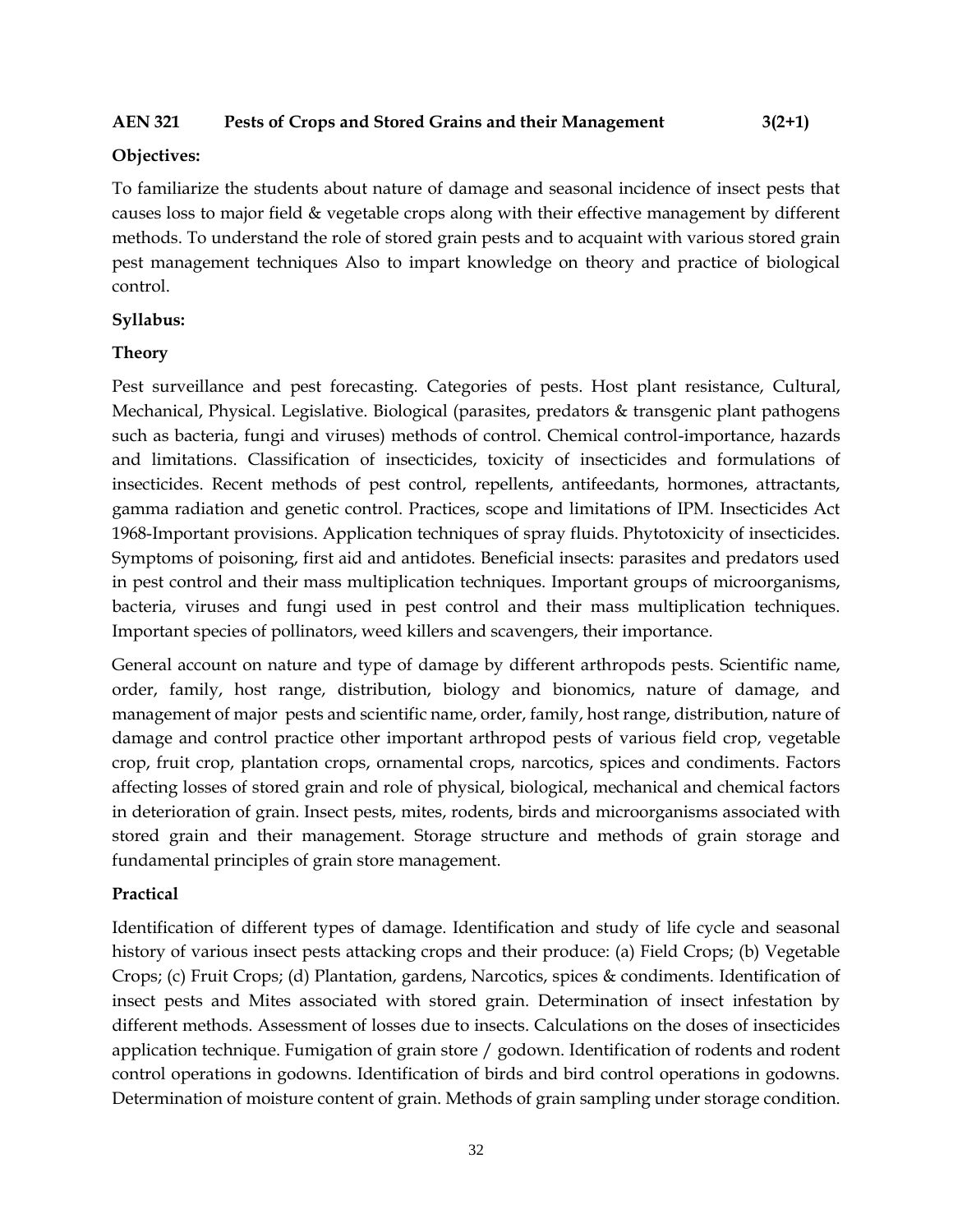Visit to Indian Storage Management and Research Institute, Hapur and Quality Laboratory, Department of Food., Delhi. Visit to nearest FCI godowns.

#### **Learning Outcome:**

After completion of the course students will be acquainted with various insect-pests of crops their damage symptoms and learn the techniques of integrated pest management. Also develop an idea on stored grain pests and storage structure. They will develop expertise in biological control.

#### **AGRICULTURAL ECONOMICS**

## **AEC 121 Fundamentals of Agricultural Economics 2(2+0)**

#### **Objectives:**

To develop the theoretical concept of the subject matter and its' application in the field of agriculture in general.

#### **Syllabus:**

#### **Theory**

*Economics:* Meaning, scope and subject matter, definitions, activities, approaches to economic analysis; micro and macro economics, positive and normative analysis. Nature of economic theory; rationality assumption, concept of equilibrium, economic laws as generalization of human behavior. Basic concepts: Goods and services, desire, want, demand, utility, cost and price, wealth, capital, income and welfare. Agricultural economics: meaning, definition, characteristics of agriculture, importance and its role in economic development. Agricultural planning and development in the country. *Demand:* meaning, law of demand, demand schedule and demand curve, determinants, utility theory; law of diminishing marginal utility, equimarginal utility principle. Consumer's equilibrium and derivation of demand curve, concept of consumer surplus. Elasticity of demand: concept and measurement of price elasticity, income elasticity and cross elasticity. Production: process, creation of utility, factors of production, input output relationship. *Laws of returns*: Law of variable proportions and law of returns to scale. *Cost:* Cost concepts, short run and long run cost curves. Supply: Stock v/s supply, law of supply, supply schedule, supply curve, determinants of supply, elasticity of supply. Market structure: meaning and types of market, basic features of perfectly competitive and imperfect markets. Price determination under perfect competition; short run and long run equilibrium of firm and industry, shut down and break even points. Distribution theory: meaning, factor market and pricing of factors of production. Concepts of rent, wage, interest and profit. *National income:* Meaning and importance, circular flow, concepts of national income accounting and approaches to measurement, difficulties in measurement. Population: Importance, Malthusian and Optimum population theories, natural and socio-economic determinants, current policies and programmes on population control. Money: Barter system of exchange and its problems, evolution, meaning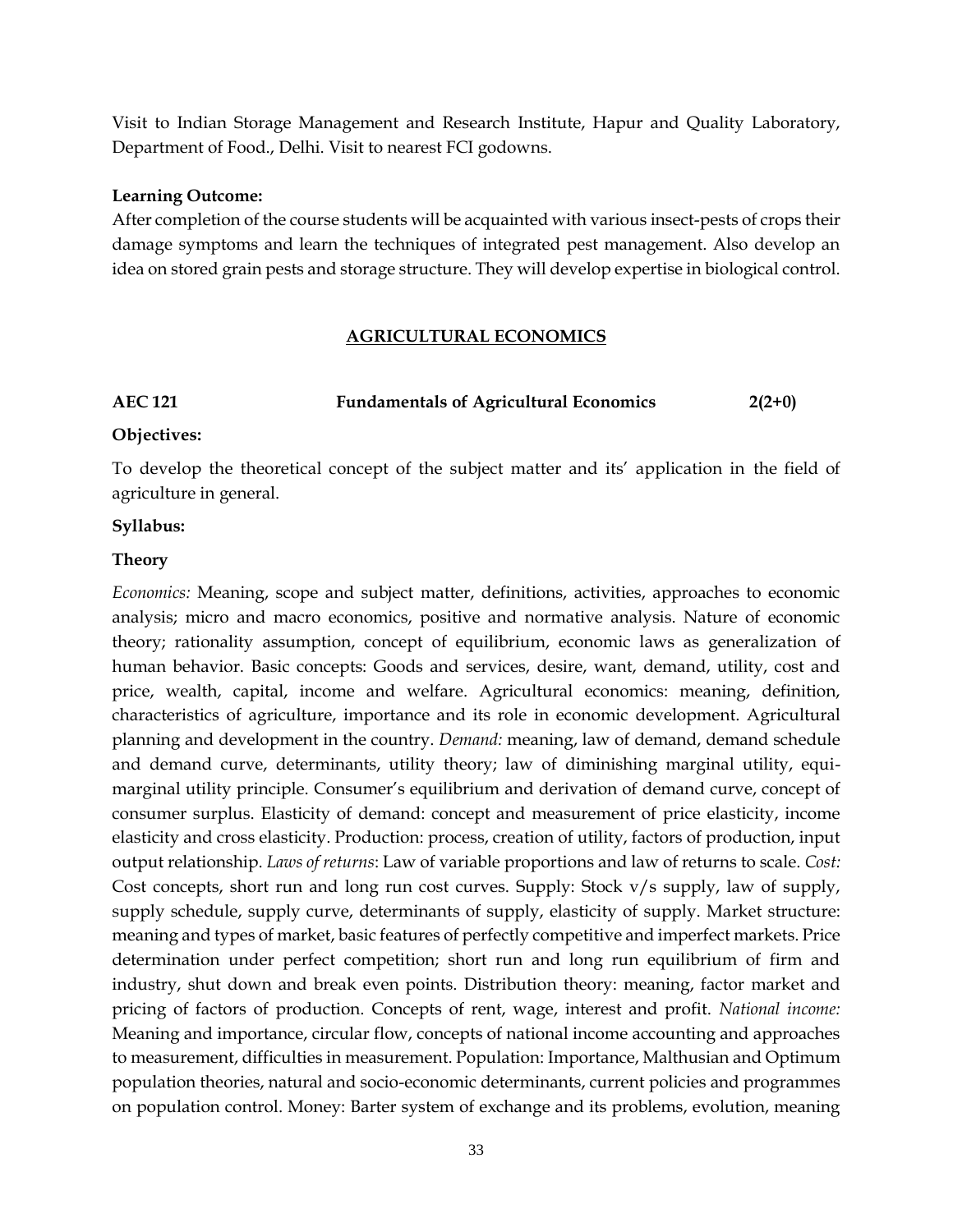and functions of money, classification of money, money supply, general price index, inflation and deflation. Banking: Role in modern economy, types of banks, functions of commercial and central bank, credit creation policy. Agricultural and public finance: meaning, micro v/s macro finance, need for agricultural finance, public revenue and public expenditure. *Tax:* meaning, direct and indirect taxes, agricultural taxation, VAT. *Economic systems:* Concepts of economy and its functions, important features of capitalistic, socialistic and mixed economies, elements of economic planning.

#### **Learning Outcome:**

Students will be able to develop theoretical concepts regarding the subject matter and will be able to understand the possible application in the field of agriculture

## **AEC 211 Agricultural Finance and Co-Operation 3(2+1)**

#### **Objectives:**

To understand the concept, role and importance of Agricultural Finance in India and to develop the knowledge of functioning of different financial organizations and financial policies pertaining to agriculture sector.

#### **Syllabus:**

#### **Theory**

Agricultural Finance- meaning, scope and significance, credit needs and its role in Indian agriculture. Agricultural credit: meaning, definition, need, classification. Credit analysis: 4 R's, and 3C's of credits. Sources of agricultural finance: institutional and non-institutional sources, commercial banks, social control and nationalization of commercial banks, Micro financing including KCC. Lead bank scheme, RRBs, Scale of finance and unit cost. An introduction to higher financing institutions – RBI, NABARD, ADB, IMF, world bank, Insurance and Credit Guarantee Corporation of India. Cost of credit. Recent development in agricultural credit. Preparation and analysis of financial statements – Balance Sheet and Income Statement. Basic guidelines for preparation of project reports- Bank norms – SWOT analysis.

Agricultural Cooperation – Meaning, brief history of cooperative development in India, Objectivess, principles of cooperation, significance of cooperatives in Indian agriculture. Agricultural Cooperation in India- credit, marketing, consumer and multi-purpose cooperatives, farmers' service cooperative societies, processing cooperatives, farming cooperatives, cooperative warehousing; role of ICA, NCUI, NCDC, NAFED.

#### **Practical**

Determination of most profitable level of capital use. Optimum allocation of limited amount of capital among different enterprise. Analysis of progress and performance of cooperatives using published data. Analysis of progress and performance of commercial banks and RRBs using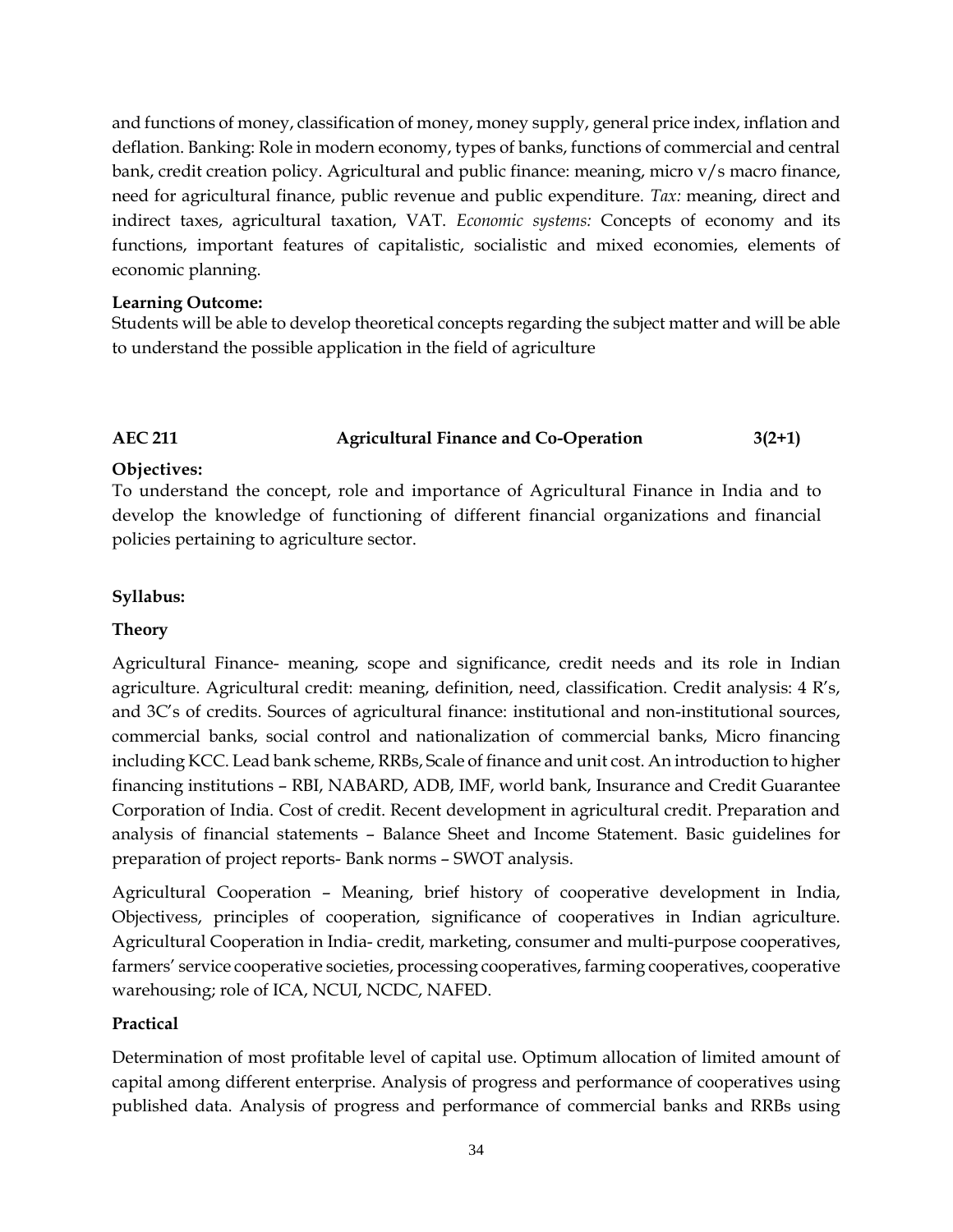published data. Visit to a commercial bank, cooperative bank and cooperative society to acquire firsthand knowledge of their management, schemes and procedures. Estimation of credit requirement of farm business – A case study. Preparation and analysis of balance sheet – A case study. Preparation and analysis of income statement – A case study. Appraisal of a loan proposal – A case study. Techno-economic parameters for preparation of projects. Preparation of Bankable projects for various agricultural products and its value added products. Seminar on selected topics.

#### **Learning Outcome:**

On the completion of the course, students will be able to develop knowledge about the financial system prevailing in India and functioning of different financial organization along with developing quantitative ability to judge financial statements.

# **AEC 221 Agricultural Marketing, Trade and Prices 3(2+1) Objectives:**

To understand the concept and process of marketing of farm products produced by farmers and of farm inputs and services required by them in the production of these farm products.

## **Syllabus:**

#### **Theory**

Agricultural Marketing: Concepts and definitions of market, marketing, agricultural marketing, market structure, marketing mix and market segmentation, classification and characteristics of agricultural markets**;** demand, supply and producer's surplus of agri-commodities: nature and determinants of demand and supply of farm products, producer's surplus – meaning and its types, marketable and marketed surplus, factors affecting marketable surplus of agricommodities; product life cycle (PLC) and competitive strategies: Meaning and stages in PLC; characteristics of PLC; strategies in different stages of PLC; pricing and promotion strategies: pricing considerations and approaches – cost based and competition based pricing; market promotion – advertising, personal selling, sales promotion and publicity – their meaning and merits & demerits; marketing process and functions: Marketing process-concentration, dispersion and equalization; exchange functions – buying and selling; physical functions – storage, transport and processing; facilitating functions – packaging, branding, grading, quality control and labeling (Agmark); Market functionaries and marketing channels: Types and importance of agencies involved in agricultural marketing; meaning and definition of marketing channel; number of channel levels; marketing channels for different farm products; Integration, efficiency, costs and price spread: Meaning, definition and types of market integration; marketing efficiency; marketing costs, margins and price spread; factors affecting cost of marketing; reasons for higher marketing costs of farm commodities; ways of reducing marketing costs; Role of Govt. in agricultural marketing: Public sector institutions- CWC, SWC, FCI, CACP & DMI – their Objectivess and functions; cooperative marketing in India; Risk in marketing: Types of risk in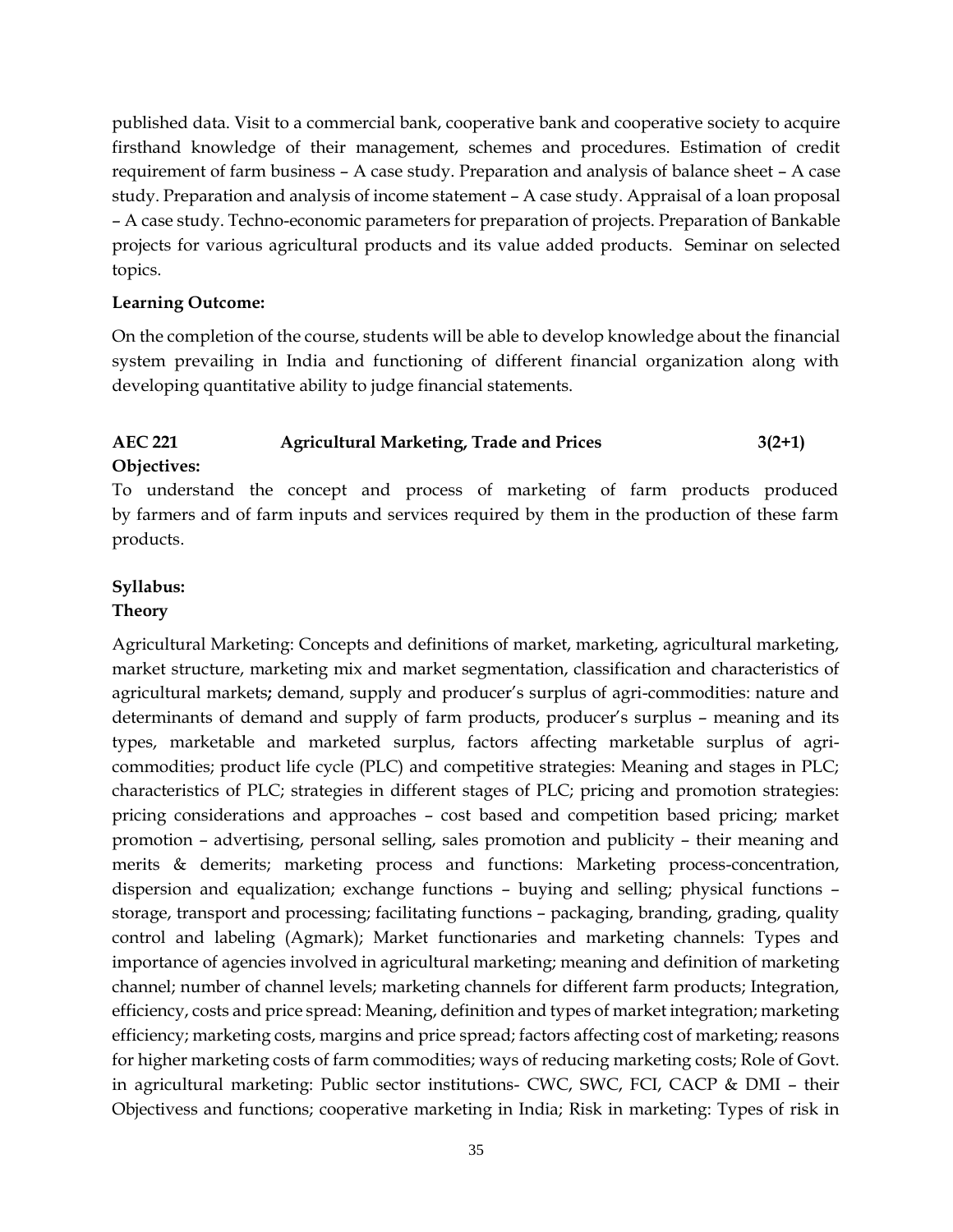marketing; speculation & hedging; an overview of futures trading; Agricultural prices and policy: Meaning and functions of price; administered prices; need for agricultural price policy; Trade: Concept of International Trade and its need, theories of absolute and comparative advantage. Present status and prospects of international trade in agri-commodities; GATT and WTO; Agreement on Agriculture (AoA) and its implications on Indian agriculture; IPR.

## **Practical**

Plotting and study of demand and supply curves and calculation of elasticities**;** Study of relationship between market arrivals and prices of some selected commodities; Computation of marketable and marketed surplus of important commodities; Study of price behaviour over time for some selected commodities; Construction of index numbers; Visit to a local market to study various marketing functions performed by different agencies, identification of marketing channels for selected commodity, collection of data regarding marketing costs, margins and price spread and presentation of report in the class; Visit to market institutions – NAFED, SWC, CWC, cooperative marketing society, etc. to study their organization and functioning; Application of principles of comparative advantage of international trade.

## **Learning Outcome:**

Students will develop the theoretical concept of process of marketing of farm products and cultivate the quantitative skills to analyse different marketing functions and efficiency of different markets

## **AEC 321 Farm Management, Production and Resource Economics 2(1+1)**

## **Objectives:**

To develop the understanding of production process and the guiding economic principle for agricultural production; to apply the appropriate economic principle under different production scenario to optimize the production process

# **Syllabus:**

## **Theory**

Meaning and concept of farm management, Objectivess and relationship with other sciences. Meaning and definition of farms, its types and characteristics, factor determining types and size of farms.Principles of farm management: concept of production function and its type, use of production function in decision-making on a farm, factor-product, factor-factor and productproduct relationship, law of equi-marginal/or principles of opportunity cost and law of comparative advantage. Meaning and concept of cost, types of costs and their interrelationship, importance of cost in managing farm business and estimation of gross farm income, net farm income, family labor income and farm business income. Farm business analysis: meaning and concept of farm income and profitability, technical and economic efficiency measures in crop and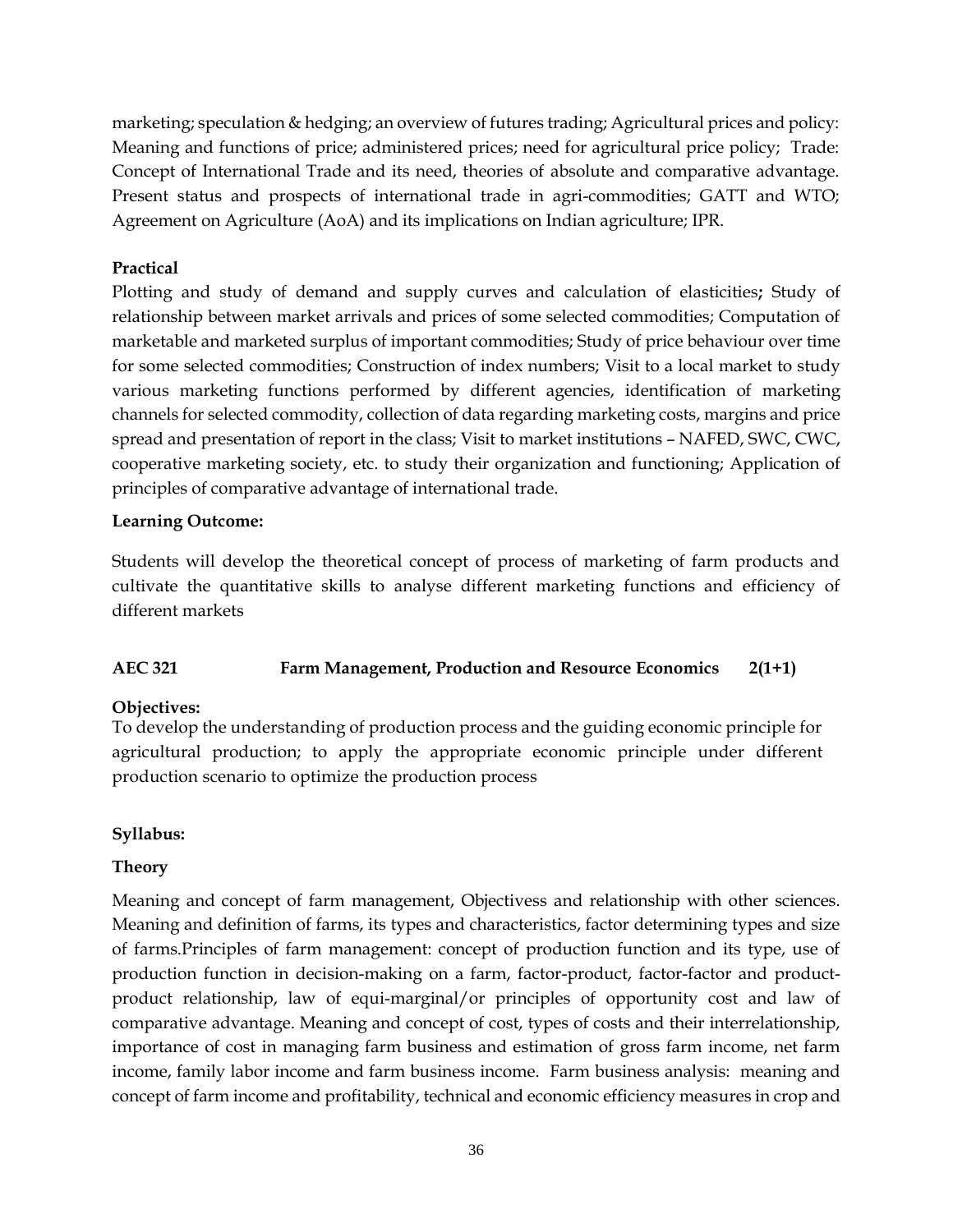livestock enterprises. Importance of farm records and accounts in managing a farm, various types of farm records needed to maintain on farm, farm inventory, balance sheet, profit and loss accounts. Meaning and importance of farm planning and budgeting, partial and complete budgeting, steps in farm planning and budgeting-linear programming, appraisal of farm resources, selection of crops and livestock's enterprises. Concept of risk and uncertainty occurs in agriculture production, nature and sources of risks and its management strategies**,**  Crop/livestock/machinery insurance – weather based crop insurance, features, determinants of compensation. Concepts of resource economics, differences between NRE and agricultural economics, unique properties of natural resources. Positive and negative externalities in agriculture, Inefficiency and welfare loss, solutions, Important issues in economics and management of common property resources of land, water, pasture and forest resources etc.

#### **Practical**

Preparation of farm layout. Determination of cost of fencing of a farm. Computation of depreciation cost of farm assets. Application of equi-marginal returns/opportunity cost principle in allocation of farm resources. Determination of most profitable level of inputs use in a farm production process. Determination of least cost combination of inputs. Selection of most profitable enterprise combination. Application of cost principles including CACP concepts in the estimation of cost of crop and livestock enterprises. Preparation of farm plan and budget, farm records and accounts and profit & loss accounts. Collection and analysis of data on various resources in India.

#### **Learning Outcome:**

Students will be able to acquire necessary theoretical and analytical skills to optimise the agricultural production and analyse the financial health of any farm for possible progress towards maximisation of profit.

## **AEC 322 Intellectual Property Rights 1(1+0)**

#### **Objectives:**

## **To understand the concept of Intellectual property rights and its implications.**

#### **Theory**

Introduction and meaning of intellectual property, brief introduction to GATT, WTO, TRIPs and WIPO, Treaties for IPR protection: Madrid protocol, Berne Convention, Budapest treaty, etc. Types of Intellectual Property and legislations covering IPR in India:-Patents, Copyrights, Trademark, Industrial design, Geographical indications, Integrated circuits, Trade secrets. Patents Act 1970 and Patent system in India, patentability, process and product patent, filing of patent, patent specification, patent claims, Patent opposition and revocation, infringement, Compulsory licensing, Patent Cooperation Treaty, Patent search and patent database.

Origin and history including a brief introduction to UPOV for protection of plant varieties, Protection of plant varieties under UPOV and PPV&FR Act of India, Plant breeders rights,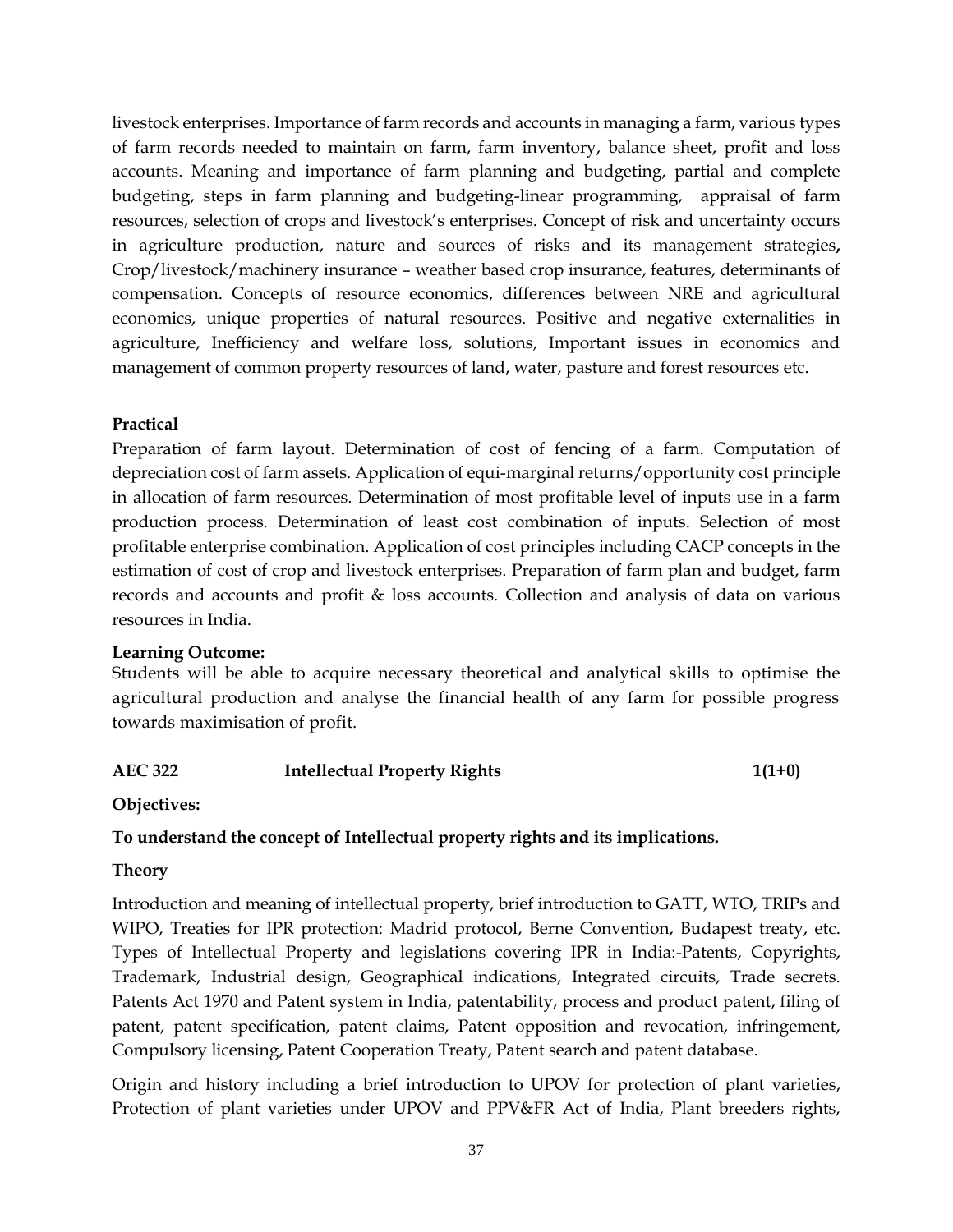Registration of plant varieties under PPV&FR Act 2001, breeders, researcher and farmers rights. Traditional knowledge-meaning and rights of TK holders.

Convention on Biological Diversity, International treaty on plant genetic resources for food and agriculture (ITPGRFA). Indian Biological Diversity Act, 2002 and its salient features, access and benefit sharing.

#### **Learning Outcome:**

Students will be able to grasp the concept of Intellectual Property rights and different acts related to IPR issues.

## **AGRICULTURAL ENGINEERING**

## **AEG 121 Introductory Soil and Water Conservation Engineering 2(1+1)**

## **Objectives:**

To acquaint and equip the students with soil and water conservation techniques, soil erosion problems and control measures, design of irrigation channels, land surveying and levelling.

## **Syllabus:**

## **Theory**

Introduction to Soil and Water Conservation, causes of soil erosion. Definition and agents of soil erosion, water erosion: Forms of water erosion. Gully classification and control measures. Soil loss estimation by universal Loss Soil Equation. Soil loss measurement techniques. Principles of erosion control: Introduction to contouring, strip cropping. Contour bund. Graded bund and bench terracing. Grassed water ways and their design. Surveying: survey equipment, chain survey, cross staff survey, plotting procedure, calculations of area of regular and irregular fields; compass surveying-calculation of bearings and area; plane table surveying-calculation of area by radiation method; levelling-levelling equipment, terminology, methods of calculation of reduced levels. Water harvesting and its techniques. Wind erosion: mechanics of wind erosion, types of soil movement. Principles of wind erosion control and its control measures.

## **Practical**

General status of soil conservation in India. Calculation of erosion index. Estimation of soil loss. Measurement of soil loss. Preparation of contour maps. Design of grassed water ways. Design of contour bunds. Design of graded bunds. Design of bench terracing system. Acquaintance with chain survey equipment; plotting of chain triangulation; plotting of cross staff survey; plotting compass surveying; plotting plane table survey; levelling-calculation of reduced levels, profile levelling. Problem on wind erosion.

#### **Leaning Outcome:**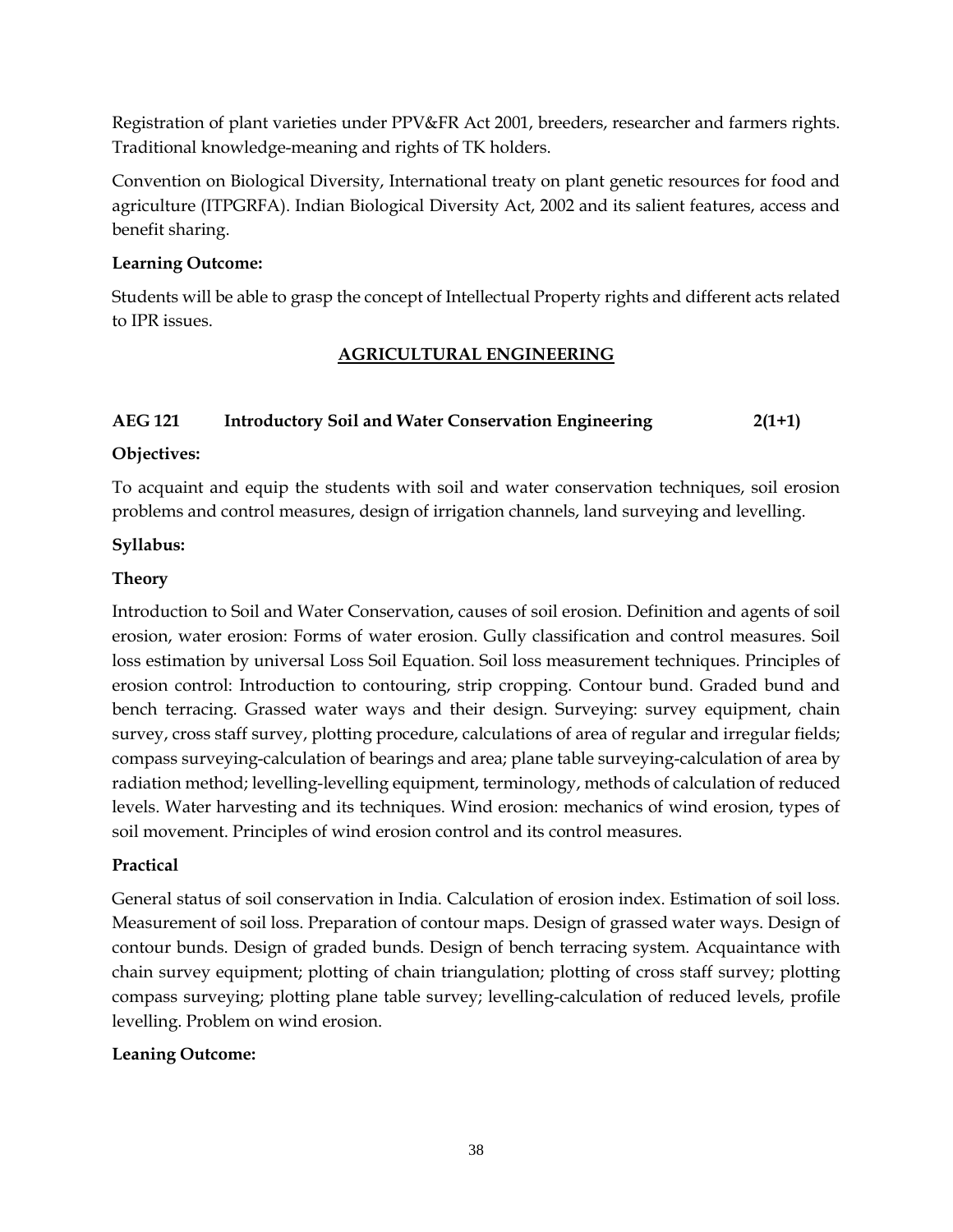This course enables the students to have understanding about the soil degradation and their effects, estimation of soil loss, soil erosion control measures, soil and water conservation technologies, water conveyance systems, land surveying and levelling.

## AEG 211 **Farm Machinery and Power** 2(1+1)

## **Objectives:**

To acquaint and equip the students with various farm tools, implements and machinery available for agricultural operations in the field to reduce drudgery of the farmers ensuring timely farm operations.

## **Syllabus:**

## **Theory**

Status of Farm Power in India, Sources of Farm Power , I.C. engines, working principles of I C engines, comparison of two stroke and four stroke cycle engines , Study of different components of I.C. engine, I.C. engine terminology and solved problems, Familiarization with different systems of I.C. engines: Air cleaning, cooling, lubrication ,fuel supply and hydraulic control system of a tractor, Familiarization with Power transmission system : clutch, gear box, differential and final drive of a tractor , Tractor types, Cost analysis of tractor power and attached implement, Familiarization with Primary and Secondary Tillage implement, Implement for hill agriculture, implement for intercultural operations, Familiarization with sowing and planting equipment, calibration of a seed drill and solved examples, Familiarization with Plant Protection equipment, Familiarization with harvesting and threshing equipment.

## **Practical**

Study of different components of I.C. engine. To study air cleaning and cooling system of engine, Familiarization with clutch, transmission, differential and final drive of a tractor, Familiarization with lubrication and fuel supply system of engine, Familiarization with brake, steering, hydraulic control system of engine, Learning of tractor driving, Familiarization with operation of power tiller, Implements for hill agriculture, Familiarization with different types of primary and secondary tillage implements: mould plough, disc plough and disc harrow . Familiarization with seed-cum-fertilizer drills their seed metering mechanism and calibration, planters and transplanter Familiarization with different types of sprayers and dusters Familiarization with different inter-cultivation equipment, Familiarization with harvesting and threshing machinery.

## **Learning Outcome:**

The students will know different machines, their operations as well as repair and maintenance. They will have sound knowledge on various engines their power output and cost estimation. It will also support them for selecting suitable equipment for a particular agricultural operation.

## **AEG 212 Principles of Food Science and Nutrition 2(2+0)**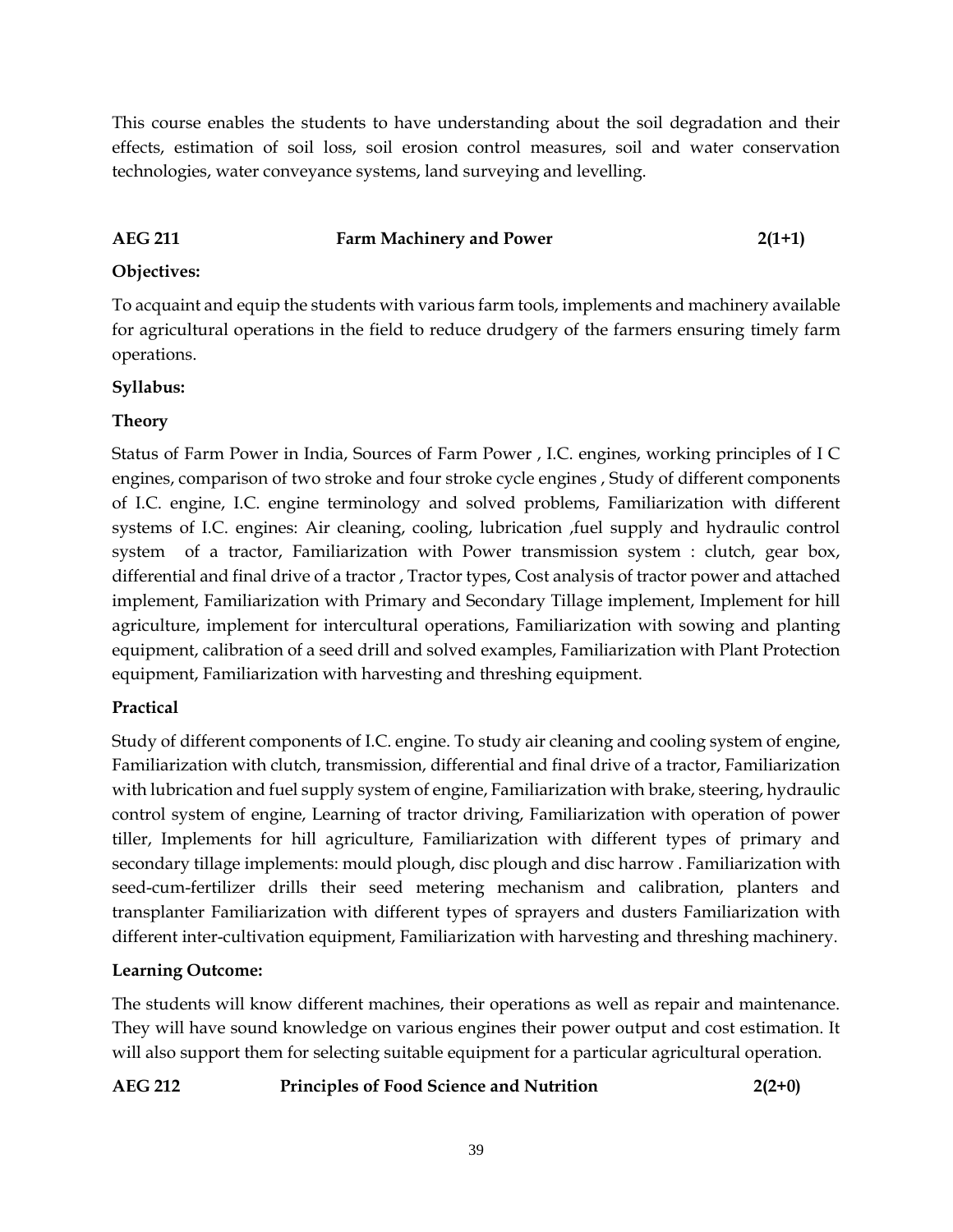## **Objectives:**

To acquaint and equip the students with fundamentals of food science, food microbiology, food processing and preservation, food nutrition, malnutrition, energy metabolism, menu planning and modern trends

## **Syllabus:**

## **Theory**

Concepts of Food Science (definitions, measurements, density, phase change, pH, osmosis, surface tension, colloidal systems etc.); Food composition and chemistry (water, carbohydrates, proteins, fats, vitamins, minerals, flavours, colours, miscellaneous bioactives, important reactions); Food microbiology (bacteria, yeast, moulds, spoilage of fresh & processed foods, Production of fermented foods); Principles and methods of food processing and preservation (use of heat, low temperature, chemicals, radiation, drying etc.); Food and nutrition, Malnutrition (over and under nutrition), nutritional disorders; Energy metabolism (carbohydrate, fat, proteins); Balanced/ modified diets, Menu planning, New trends in food science and nutrition.

## **Leaning Outcome:**

This course enables the students to have basic knowledge on various methods of food processing and preservation, food composition, food chemistry, food microbiology, food nutrition, nutritional disorders, energy metabolism and balanced diets.

## **AEG 221 Renewable Energy and Green Technology 2(1+1)**

## **Objectives:**

To understand and explore various alternatives sources of energy to replace the traditional energy sources, such as: coal or petroleum etc.

## **Syllabus:**

## **Theory**

Classification of energy sources, contribution of these of sources in agricultural sector, Familiarization with biomass utilization for biofuel production and their application, Familiarization with types of biogas plants and gasifiers, biogas, bioalcohol, biodiesel and biooil production and their utilization as bioenergy resource, introduction of solar energy, collection and their application, Familiarization with solar energy gadgets: solar cooker, solar water heater, application of solar energy: solar drying, solar pond, solar distillation, solar photovoltaic system and their application, introduction of wind energy and their application.

## **Practical**

Familiarization with renewable energy gadgets. To study biogas plants, To study gasifier, To study the production process of biodiesel, To study briquetting machine, To study the production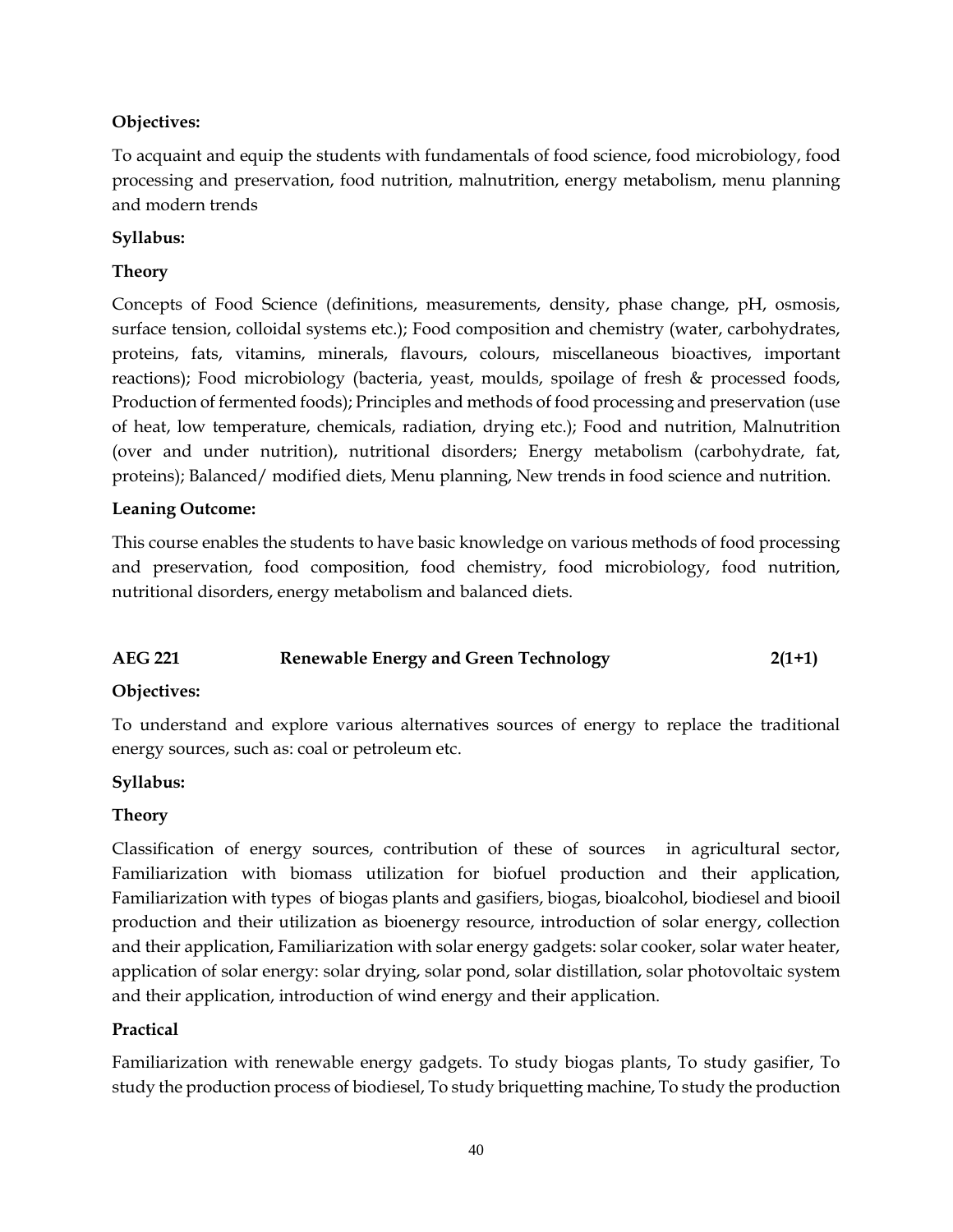process of bio-fuels. Familiarization with different solar energy gadgets. To study solar photovoltaic system: solar light, solar pumping, solar fencing. To study solar cooker, To study solar drying system. To study solar distillation and solar pond.

#### **Learning Outcome:**

The students will knowledge on alternative energy sources, their advantages and limitations, idea of technology available to produce and utilize renewable energy in agriculture and daily uses, and encourage them to be the ambassador for new energy sources at low price.

## **AEG 321 Protected Cultivation and Secondary Agriculture 2(1+1)**

#### **Objectives:**

To acquaint and equip the students with the greenhouse technology for crop cultivation and its design, materials and equipment and post harvest technology of cereals, pulses and oilseeds with special emphasis on their equipments.

#### **Syllabus:**

#### **Theory**

Green house technology: Introduction, Types of Green Houses; Plant response to Green house environment, Planning and design of greenhouses, Design criteria of green house for cooling and heating purposes. Green house equipments, materials of construction for traditional and low cost green houses. Irrigation systems used in greenhouses, typical applications, passive solar green house, hot air green house heating systems, green house drying. Cost estimation and economic analysis.

Important Engineering properties such as physical, thermal and aero & hydrodynamic properties of cereals, pulses and oilseed, their application in PHT equipment design and operation. Drying and dehydration; moisture measurement, EMC, drying theory, various drying method, commercial grain dryer (deep bed dryer, flat bed dryer, tray dryer, fluidized bed dryer, recirculatory dryer and solar dryer). Material handling equipment; conveyer and elevators, their principle, working and selection.

## **Practical**

Study of different type of green houses based on shape. Determine the rate of air exchange in an active summer winter cooling system. Determination of drying rate of agricultural products inside green house. Study of green house equipments. Visit to various Post Harvest Laboratories. Determination of Moisture content of various grains by oven drying & infrared moisture methods. Determination of engineering properties (shape and size, bulk density and porosity of biomaterials). Determination of Moisture content of various grains by moisture meter. Field visit to seed processing plant.

## **Leaning Outcome:**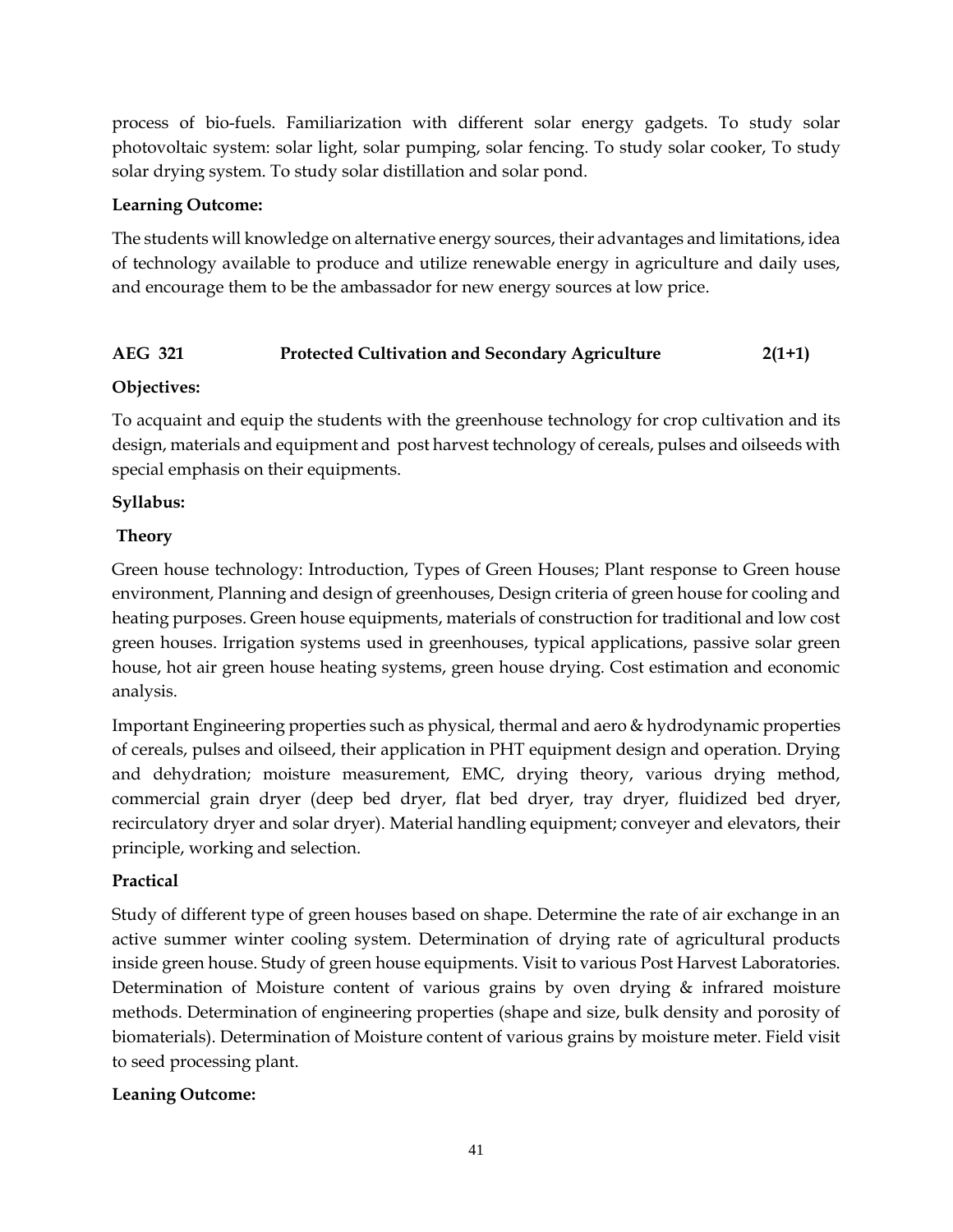This course enables the students to have basic knowledge on greenhouse construction, greenhouse cooling, heating, micro irrigation, drying systems, properties of biological materials, seed processing, drying, driers, grain storage, parboiling, milling, size reduction.

#### **PLANT PATHOLOGY**

## **PPC 121 Agricultural Microbiology 2(1+1)**

#### **Objectives:**

To provide basic knowledge about the microorganisms, their importance and role in nature.

#### **Syllabus:**

#### **Theory**

Introduction & applied areas of Microbiology; Microbial world: Prokaryotic and eukaryotic microbes. History of Microbiology in brief. Origin of Life: Spontaneous generation theory; roles of microbes in fermentation, germ theory of disease, protection against vaccination. Bacteria: Morphology and cell structure, chemoautotrophy, photo autotrophy, growth. Bacterial genetics: Genetic recombination- transformation, conjugation and transduction, plasmids, transposon. Bacteriophages: structure and properties of bacterial viruses, lytic and lysogenic cycles; Protozoa: Introduction, pathogenic, biocontrol and bioindicating agents; Algae & Cyanobacteria: Elementary idea. Soil microbiology: microbial biodiversity in soil and their role in soil fertility and crop production; Rhizosphere & Mycorrhiza. Carbon, Nitrogen, Phosphorus and sulphur cycles. Biological nitrogen fixation- symbiotic, associative and aysmbiotic. Azolla, blue green algae. Plant Microbe interactions and phyllosphere. Microbiology of water. Microbes in human welfare: silage production, biofertilizers, biopesticides, biofuel production and biodegradation.

## **Practical**

Introduction to microbiology laboratory and its equipments; Microscope- parts, principles of microscopy, resolving power and numerical aperture. Methods of sterilization. Nutritional media and their preparations. Enumeration of microbial population in soil- bacteria, fungi, actinomycetes. Methods of isolation and purification of microbial cultures. Isolation of *Rhizobium* from legume root nodule. Isolation of *Azotobacter* from soil. Isolation of *Azospirillum* from roots. Staining and microscopic examination of microbes.

#### **Learning Outcome:**

Help the learners for identify the microorganisms, their role in eco-system and biodiversity.

## **PPC 211 Fundamentals of Plant Pathology 4(3+1)**

## **Objectives:**

To provide basic knowledge about the pathogens their ecology, reproduction and concept of management of pathogens.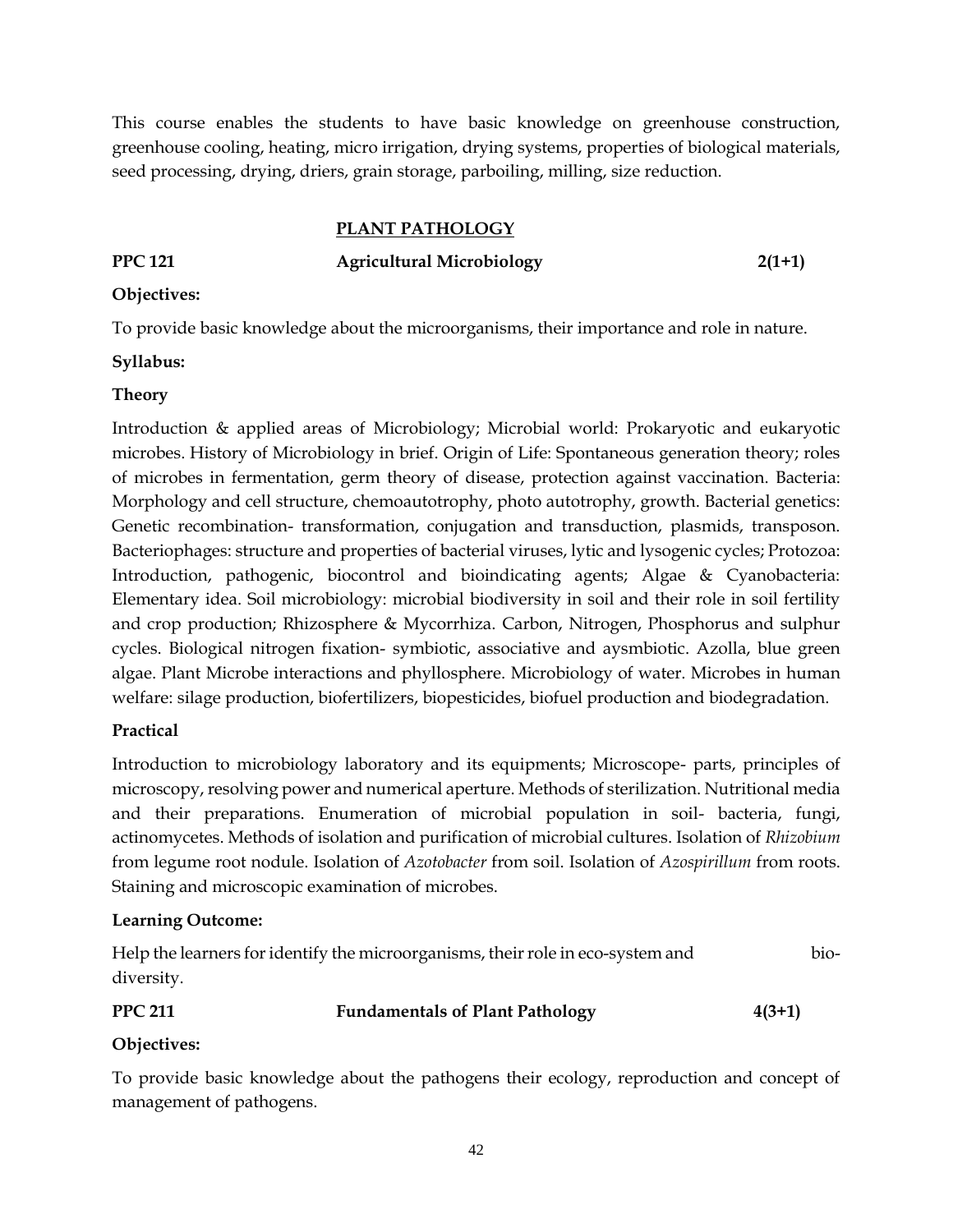#### **Syllabus:**

#### **Theory**

Introduction: Importance of plant diseases, scope and Objectives of Plant Pathology. History of Plant Pathology with special reference to Indian work. Terms and concepts in Plant Pathology. Pathogenesis. Cause and classification of plant diseases. Important plant pathogenic organisms, different groups**:** fungi, bacteria, fastidious vesicular bacteria, phytoplasmas, spiroplasmas, viruses, viroids, algae, protozoa, phanerogamic parasites and nematodes with examples of diseases caused by them. Diseases and symptoms due to abiotic causes.

Fungi: general characters, definition of fungus, somatic structures, types of fungal thalli, fungal tissues, modifications of thallus, reproduction (asexual and sexual). Nomenclature, Binomial system of nomenclature, rules of nomenclature, classification of fungi. Key to divisions,subdivisions, orders and classes.

Bacteria and mollicutes: general morphological characters. Basic methods of classification and reproduction. Viruses: nature, architecture, multiplication and transmission. Study of phanerogamic plant parasites. Nematodes: General morphology and reproduction, classification, symptoms and nature of damage caused by plant nematodes (Heterodera, Meloidogyne, *Anguina* etc.). Principles and methods of plant disease management. Nature, chemical combination, classification, mode of action and formulations of fungicides and antibiotics.

#### **Practical**

Acquaintance with various laboratory equipments and microscopy. Preparation of media, isolation and Koch's postulates. General study of different structures of fungi. Study of symptoms of various plant diseases. Study of representative fungal genera. Staining and identification of plant pathogenic bacteria. Transmission of plant viruses. Study of phanerogamic plant parasites. Study of morphological features and identification of plant parasitic nematodes. Extraction of nematodes from soil. Study of fungicides and their formulations. Methods of pesticide application and their safe use. Calculation of fungicide sprays concentrations**.**

#### **Learning Outcome:**

Help the learners for identify the pathogen, behaviour and their inter relationship with crop plants.

## **PPC 311 Diseases of Field & Horticultural Crops & their Management-I 3 (2+1)**

## **Objectives:**

To generate overall knowledge about the diseases of kharif cereals and horticultural crops.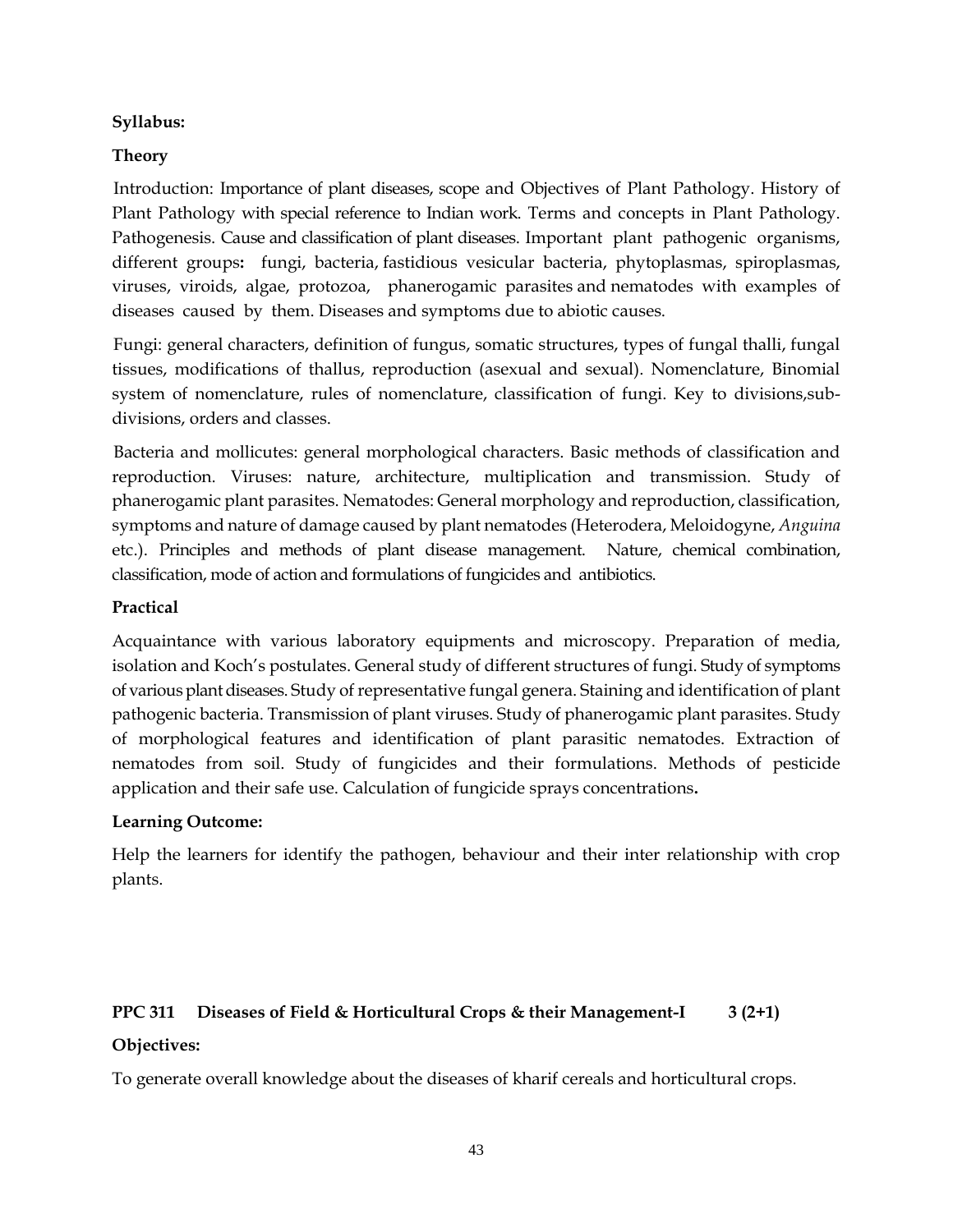## **Syllabus:**

## **Theory**

Symptoms, etiology, disease cycle and management of major diseases of following crops:

Field Crops: Rice: blast, brown spot, bacterial blight, sheath blight, false smut, khaira and tungro; Maize: stalk rots and leaf spots; Sorghum: smuts and grain mold, Bajra :downy mildew and ergot; Groundnut: early and late leaf spots, rust, bud necrosis & groundnut rosette; Pigeonpea: Phytophthora blight, wilt and sterility mosaic; Black & Green gram: Cercospora leaf spot, crinkle and yellow mosaic; Castor: Phytophthora blight; Tobacco: black shank, leaf curl and mosaic; Jute: Stem rot of jute & wilt complex.

Horticultural Crops: Guava: wilt and anthracnose; Banana: Panama wilt, bacterial wilt, Sigatoka and bunchy top; Papaya: foot rot, anthracnose, leaf curl and mosaic, Pomegranate: bacterial blight; Cruciferous vegetables: Alternaria leaf spot, black rot, boron & molybdenum deficiency; Brinjal: Phomopsis blight and fruit rot, bacterial and fungal wilt & little leaf; Okra: Yellow Vein Mosaic; Beans: anthracnose and bacterial blight; Ginger: soft rot; Colocasia: Phytophthora blight; Coconut: Leaf spot, root wilt and bud rot; Tea: blister blight and red rust; Coffee: rust; Betelvine: Stem & foot rot, Bacterial leaf spot; Tube rose: Collar rot & leaf blight.

## **Practical**

Identification and histopathological studies of selected diseases of field and horticultural crops covered in theory. Field visit for the diagnosis of field problems. Collection and preservation of plant diseased specimens for Herbarium; Note: Students should submit 50 pressed and wellmounted specimens.

## **Learning Outcome:**

Help the learners for identify the diseases through symptoms in field, their proper management as well as identification of causal agents by microscopic study.

## **PPC 321 Diseases of Field & Horticultural Crops & their Management-II 3(2+1)**

## **Objectives:**

To generate overall knowledge about the diseases of winter cereals and horticultural crops.

## **Syllabus:**

## **Theory**

Symptoms, etiology, disease cycle and management of following diseases:

## Field Crops:

Wheat: rusts, loose smut, karnal bunt, powdery mildew, Alternaria and Helminthosporium leaf blight & ear cockle; Barley: Covered smut; Sugarcane: red rot, smut, wilt, grassy shoot, ratoon stunting and Pokkah Boeng; Sunflower: stem rot (Sclerotium, Sclerotiana and Macrophomina),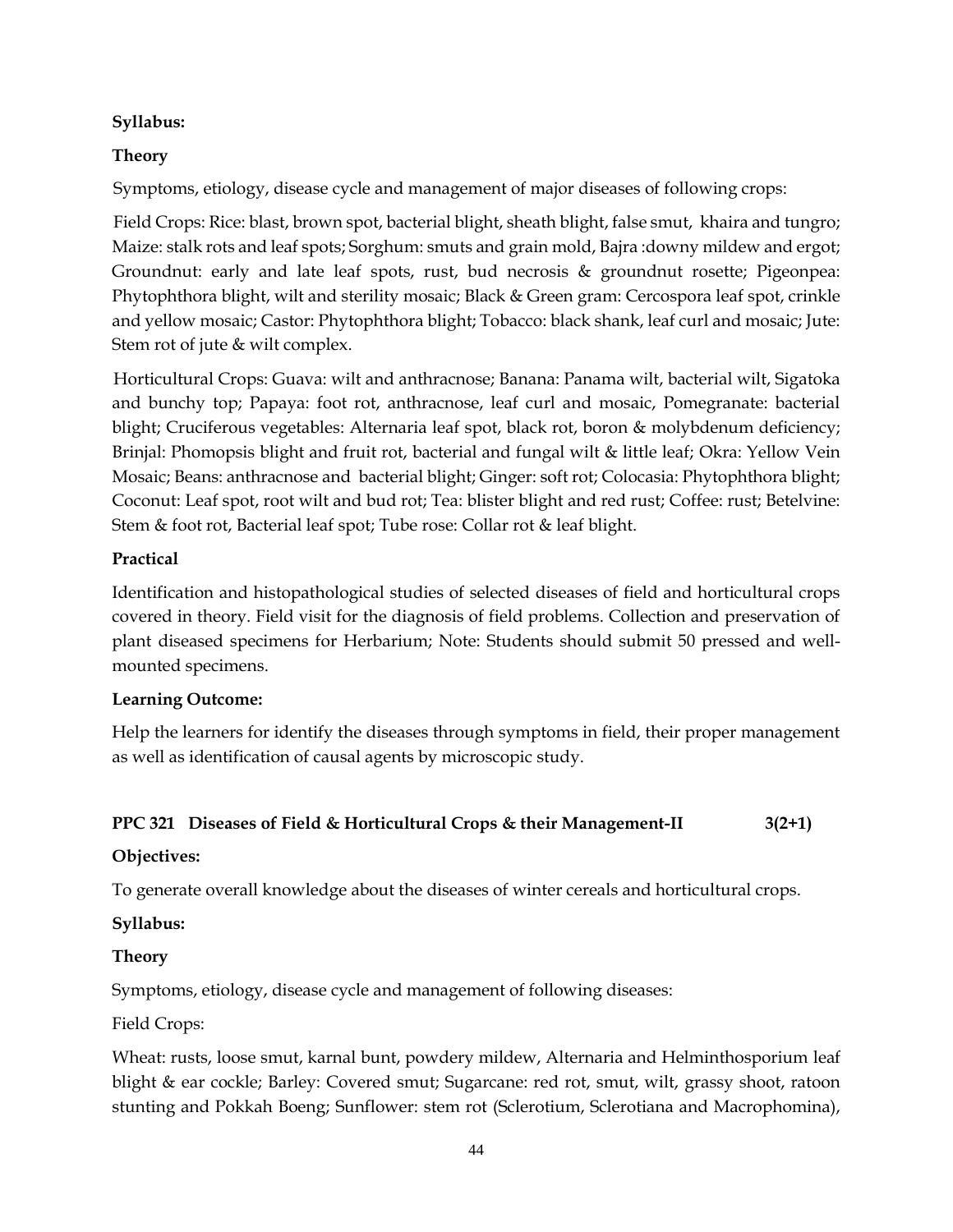Alternaria blight; Mustard: Alternaria blight, white rust, downy mildew and club root; Bengal gram: wilt complex, grey mould and Ascochyta blight; Lentil: rust and wilt; Linseed: Rust; Pea: downy mildew, powdery mildew and rust; Soybean: Bacterial spot, rust and mosaic; Cotton: anthracnose, vascular wilt and black arm.

Horticultural Crops: Mango: Anthracnose, malformation, bacterial blight and canker, red rust & black tip; Citrus: canker, die back, gummosis and included greening; Grape vine: downy mildew and anthracnose; Sapota: Shooty mould; Apple: scab and crown gall; Peach: leaf curl; Pear: Fire blight; Strawberry: leaf spot; Tomato: damping off, early and late blight, buck eye rot and leaf curl and mosaic; Potato: early and late blight, black scurf, wart, scab & bacterial soft rot; mild mosaic, sever mosaic, rugose mosaic, acuba mosaic, leaf roll and hairy sprout; Chillies: anthracnose and fruit rot, wilt and leaf curl; Cucurbits: downy mildew, powdery mildew, wilt and mosaic; Onion and garlic: purple blotch, and Stemphylium blight and potash deficiency; Turmeric: leaf spot; Coriander: stem gall; Marigold: Leaf spot & bud rot; Rose: dieback, powdery mildew and black leaf spot.

## **Practical**

Identification and histopathological studies of selected diseases of field and horticultural crops covered in theory. Field visit for the diagnosis of field problems. Collection and preservation of plant diseased specimens for herbarium. Note: Students should submit 50 pressed and wellmounted specimens.

#### **Learning Outcome:**

Help the learners for identify the diseases through symptoms in field, their proper management as well as identification of causal agents by microscopic study.

## **PPT 311 Principles of Integrated Pest and Disease Management 3(2+1)**

#### **Objectives:**

To generate knowledge about IDM and IPM

## **Syllabus:**

## **Theory**

Categories of insect pests and diseases, Economic importance of insect pests, diseases; Methods of detection and diagnosis of insect pest and diseases. Monitoring: Survey, surveillance and forecasting of Insect pest and diseases; pest risk analysis. Calculation and dynamics of economic injury level and importance of Economic threshold level. Methods of control: Host plant resistance, cultural, mechanical, physical, legislative, biological and chemical control. Introduction to conventional pesticides for the insect pests and disease management. Safety issues in pesticide uses. IPM: Introduction, history, importance, concepts, principles and tools of IPM. Ecological management of crop environment. Development and validation of IPM module.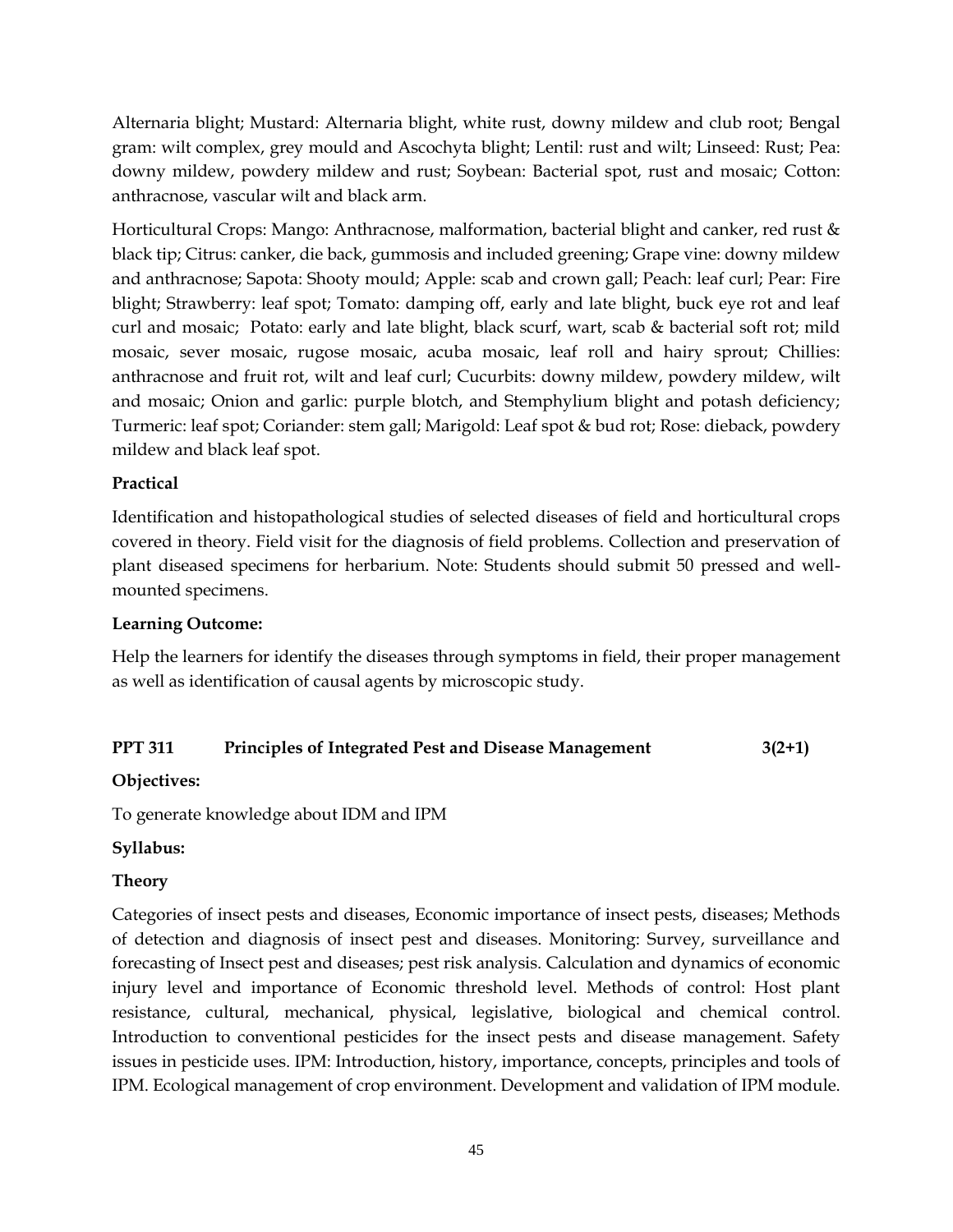IPM module for Insect pest and disease. Implementation and impact of IPM. Political, social and legal implication of IPM. Role of Government in IPM dissemination, Case histories of important IPM programmes.

## **Practical**

Methods of diagnosis and detection of various insect pests, and plant diseases, Methods of insect pests and plant disease measurement, Assessment of crop yield losses, calculations based on economics of IPM, Identification and nature of damage of important insect pests and diseases and their management. Preparation of insect pest and crop disease calendar. Identification of biocontrol agents, different predators and natural enemies. Mass multiplication of *Trichoderma, Pseudomona*s, *Trichogramma*, NPV etc. Crop monitoring attacked by insect pest and diseases. Crop (agro-ecosystem) dynamics of a selected insect pest and diseases. Plan & assess preventive strategies (IPM module) and decision making. Awareness campaign at farmers' fields.

#### **Learning Outcome:**

Acquired knowledge may help the students for developing IPM and IDM modules.

#### **HORTICULTURE**

## **HOR 111 Fundamentals of Horticulture 2(1+1)**

## **Objectives:**

The students are expected to gain knowledge on concept of horticulture along with different branches of horticulture, classification of horticultural crops, soil and climate, training pruning, kitchen garden, garden types, lawn, medicinal and aromatic plants, spices and condiments, plant bio-regulators and application of irrigation and fertilizer.

## **Syllabus:**

## **Theory**

Horticulture-Its definition and branches, importance and scope; horticultural and botanical classification; climate and soil for horticultural crops; Plant propagation-methods and propagating structures; principles of orchard establishment; Principles and methods of training and pruning, juvenility and flower bud differentiation; unfruitfulness; pollination, pollinizers and pollinators; fertilization and parthenocarpy; kitchen gardening; garden types and parts; lawn making; medicinal and aromatic plants; species and condiments; use of plant bio-regulators in horticulture. Irrigation & fertilizers application-method and quantity.

## **Practical**

Identification of garden tools. Identification of horticultural crops. Preparation of seed bed/nursery bed. Practice of sexual and asexual methods of propagation. Layout and planting of orchard plants. Training and pruning of fruit trees. Transplanting and care of vegetable seedlings.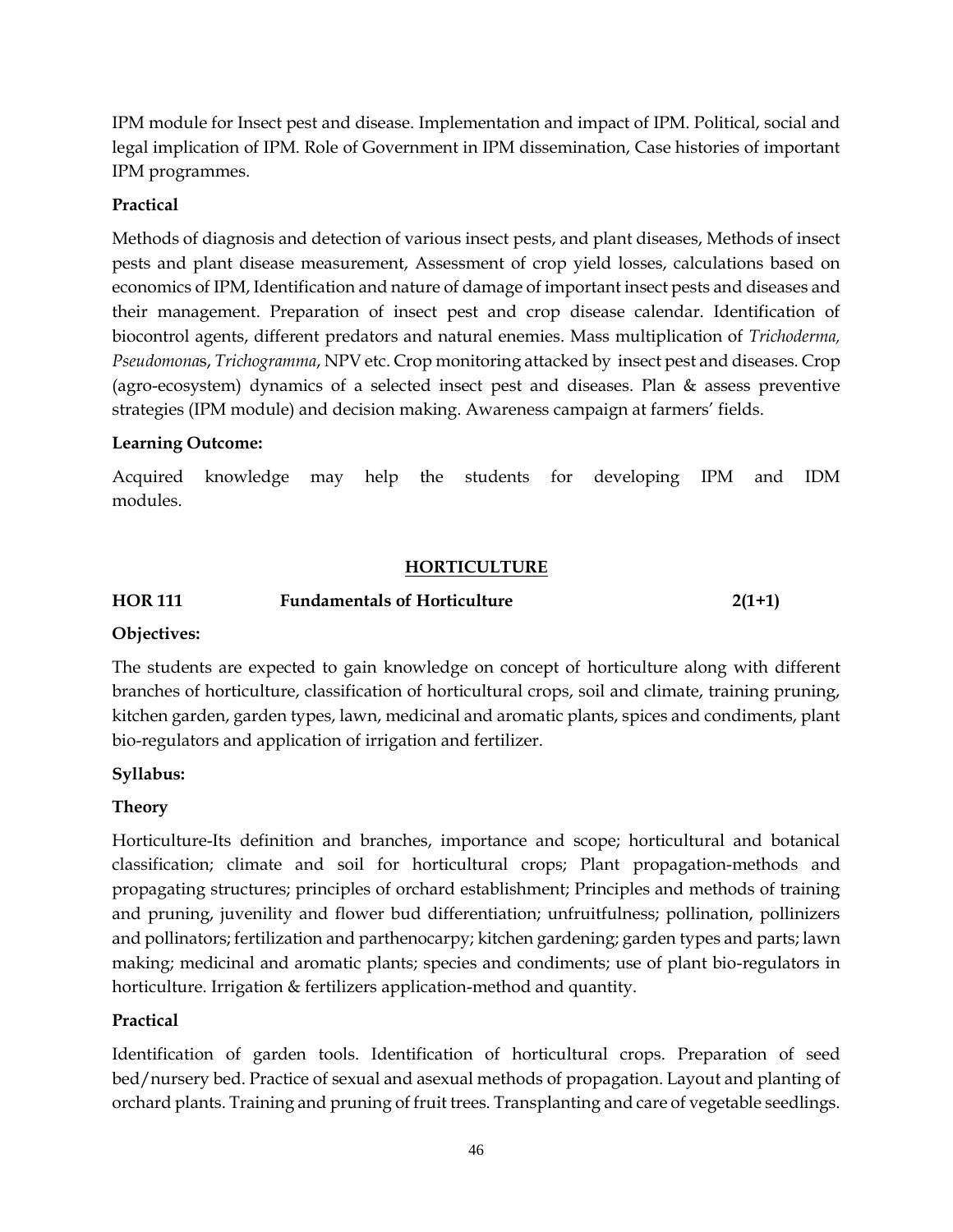Making of herbaceous and shrubbery borders. Preparation of potting mixture, potting and repotting. Fertilizer application in different crops. Visits to commercial nurseries/orchard.

## **Learning Outcome:**

Students will acquire knowledge on fundamentals of horticulture

## **HOR 211 Production Technology for Vegetable and Spices 2(1+1)**

## **Objectives:**

To gain knowledge on production technology of vegetable and spice crops production technology.

## **Syllabus:**

## **Theory**

Importance of vegetables & spices in human nutrition and national economy, brief about origin, area, production, improved varieties and cultivation practices such as time of sowing, sowing, transplanting techniques, planting distance, fertilizer requirements, irrigation, weed management, harvesting, storage, physiological disorders, disease and pest control and seed production of important vegetables: tomato, brinjal & chilli, cabbage & cauliflower, okra, garden pea, cow pea & French bean, carrot & radish, onion & garlic, bottle gourd, bitter gourd, ridge gourd, pumpkin, cucumber & pointed gourd, sweet potato & tapioca, palak & vegetable amaranth) and spices: black pepper, ginger, turmeric, cardamom, cumin, coriander, fennel and fenugreek.

## **Practical**

Identification of vegetables & spices crops and their seeds. Nursery raising. Direct seed sowing and transplanting. Study of morphological characters of different vegetables & spices. Fertilizers applications. Raising of nursery of vegetables  $\&$  spices. Vegetables  $\&$  spices seed extraction. Harvesting & preparation for market. Economics of vegetables and spices cultivation.

## **Learning Outcome:**

This is expected that the students will acquire basic knowledge on different vegetable and spice crops. They are expected to gain skill on field management of different vegetable and spice crops.

## **HOR 221 Production Technology for Ornamental Crops, MAPs and Landscaping 2(1+1)**

## **Objectives:**

The students are expected to gain knowledge on production technology of ornamental crops, aromatic and medicinal plants, their importance and uses.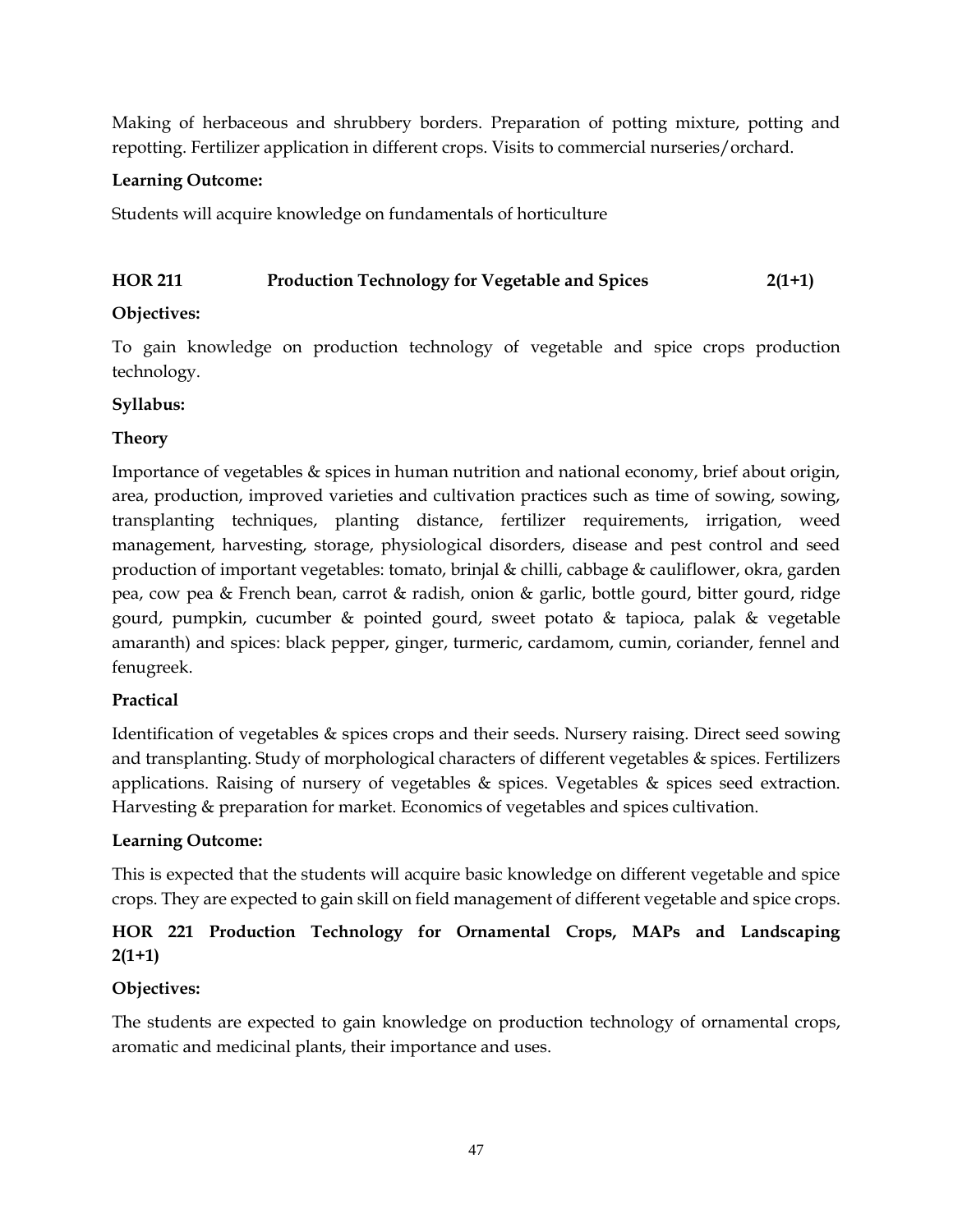#### **Syllabus:**

#### **Theory**

Importance and scope of ornamental crops, medicinal and aromatic plants and landscaping. Principles of landscaping. Landscape uses of trees, shrubs and climbers. Production technology of important cut flowers like rose, gerbera, carnation, lilium and orchids under protected conditions and gladiolus, tuberose, chrysanthemum under open conditions. Package of practices for loose flowers like marigold and jasmine under open conditions. Production technology of important medicinal plants like asparagus, aloe, costus, Cinnamomum, periwinkle, isabgol and aromatic plants like mint, lemongrass, citronella,palmarosa, ocimum, rose, geranium, vetiver. Processing and value addition in ornamental crops and MAPs produce.

#### **Practical**

Identification of Ornamental plants. Identification of Medicinal and Aromatic Plants. Nursery bed preparation and seed sowing. Training and pruning of Ornamental plants. Planning and layout of garden. Bed preparation and planting of MAP. Protected structures – care and maintenance. Intercultural operations in flowers and MAP. Harvesting and post harvest handling of cut and loose flowers. Processing of MAP. Visit to commercial flower/MAP unit.

#### **Learning Outcome:**

Students will acquire knowledge on production technology and processing of ornamental crops, aromatic and medicinal plants, their importance and uses.

#### **HOR 222 Production Technology for Fruit and Plantation Crops 2(1+1)**

#### Objectives:

The students are expected to gain knowledge on fruit and plantation crop industry in India along with the production technology of some important fruits and plantation crops.

#### **Syllabus:**

## **Theory**

Importance and scope of fruit and plantation crop industry in India; High density planting; Use of rootstocks; Production technologies for the cultivation of major fruits-mango, banana, citrus, grape, guava, litchi, papaya, apple, pear, peach and; minor fruits- pineapple, pomegranate, jackfruit, strawberry, nut crops; plantation crops-coconut, arecanut, cashew, tea, coffee & rubber.

## **Practical**

Seed propagation. Scarification and stratification of seeds. Propagation methods for fruit and plantation crops including Micro-propagation. Description and identification of fruit.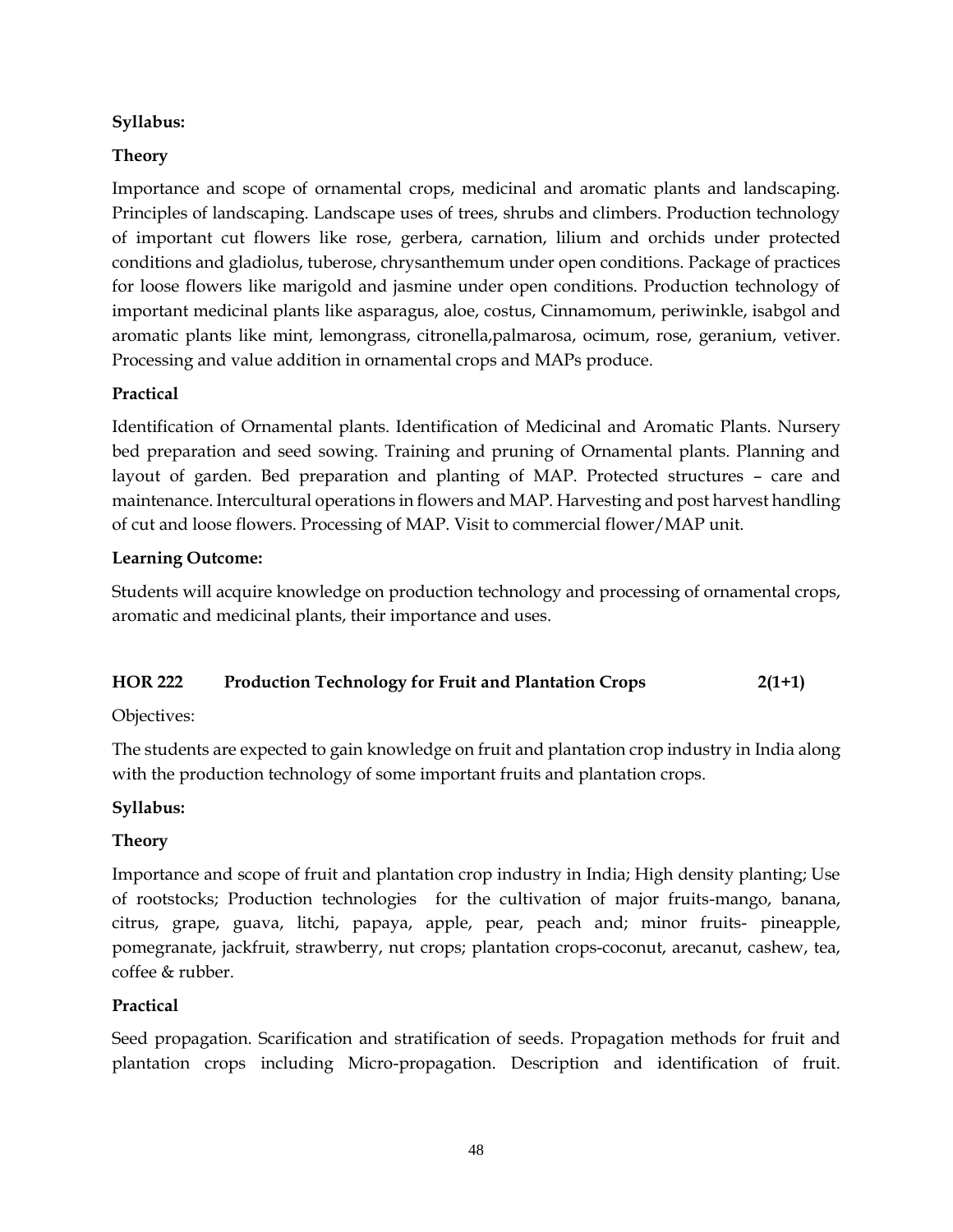Preparation of plant bio regulators and their uses, Pests, diseases and physiological disorders of above fruit and plantation crops, Visit to commercial orchard.

## **Learning Outcome:**

Students will acquire knowledge on production technologies of important fruits and plantation crops grown in India

## **HOR 321 Post-harvest Management and Value Addition of Fruits and Vegetables 2(1+1)**

## **Objectives:**

The students are expected to gain knowledge on various management technologies on preharvest and post harvest of fruits and vegetables. Students are also expected to gain knowledge on conventional and modern packaging methods; principles of preservation and methods of preservation.

## **Syllabus:**

## **Theory**

Importance of fruits and vegetables, extent and possible causes of post harvest losses; Pre-harvest factors affecting postharvest quality, maturity, ripening and changes occurring during ripening; Respiration and factors affecting respiration rate; Role of ethylene; Post harvest disease and disorders; Heat, chilling and freezing injury; Harvesting and field handling; Storage (ZECC, cold storage, CA, MA, and hypobaric); Value addition concept; Principles and methods of preservation; Intermediate moisture food- Jam, jelly, marmalade, preserve, candy – Concepts and Standards; Fermented and non-fermented beverages. Tomato products- Concepts and Standards; Drying/ Dehydration of fruits and vegetables – Concept and methods, osmotic drying. Canning -– Concepts and Standards, packaging of products.

## **Practical**

Applications of different types of packaging containers for shelf life extension. Effect of temperature on shelf life and quality of produce. Demonstration of chilling and freezing injury in vegetables and fruits. Extraction and preservation of pulps and juices. Preparation of jam, jelly, RTS, nectar, squash, osmotically dried products, fruit bar and candy and tomato products, canned products. Quality evaluation of products -- physico-chemical and sensory. Visit to processing unit/ industry.

## **Learning Outcome:**

Students will acquire knowledge on maturity indices and physiology of ripening of horticultural crops, pre and post harvest management practices, methods of harvesting diseases and disorders, novel packaging and modern storage techniques, value addition and preservation of fruits and vegetables and ornamental crops.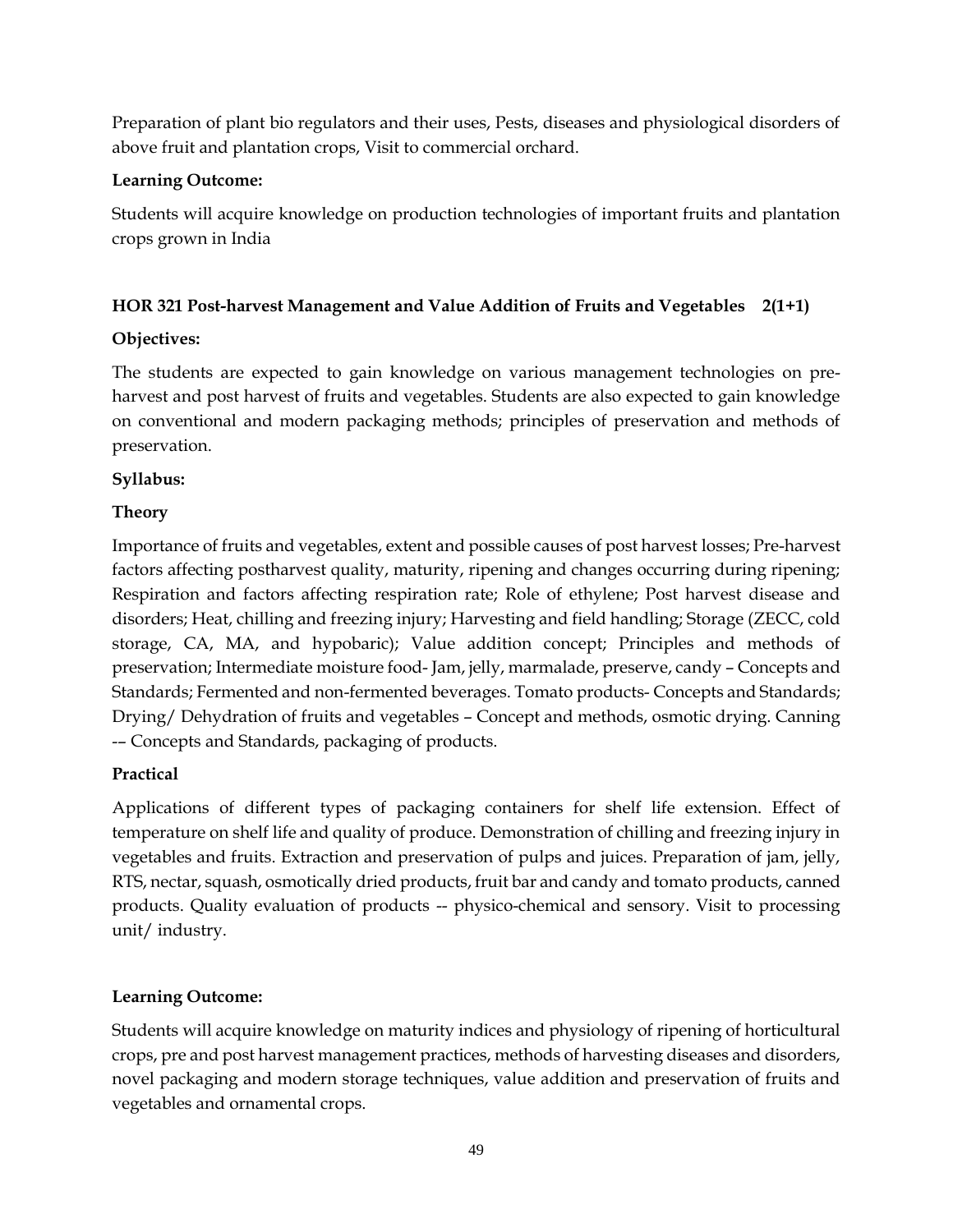#### **AGRICULTURAL EXTENSION AND COMMUNICATION**

## **AEX 111 Comprehension and Communication Skills in English 2(1+1)**

#### **Objectives:**

To make the students knowledgeable about functional and corporate English as well as to enhance their skill in English communication in profession and academics.

#### **Syllabus:**

#### **Theory**

War Minus Shooting- The sporting Spirit. A Dilemma- A layman looks at science Raymond B. Fosdick. You and Your English – Spoken English and broken English G.B. Shaw. Reading Comprehension, Vocabulary- Antonym, Synonym, Homophones, Homonyms, often confused words. Exercises to Help the students in the enrichment of vocabulary based on TOEFL and other competitive examinations. Functional grammar: Articles, Prepositions, Verb, Subject verb Agreement, Transformation, Synthesis, Direct and Indirect Narration. Written Skills: Paragraph writing, Precise writing, Report writing and Proposal writing. The Style: Importance of professional writing. Preparation of Curriculum Vitae and Job applications. Synopsis Writing. Interviews: kinds, Importance and process.

#### **Practical**

Listening Comprehension: Listening to short talks lectures, speeches (scientific, commercial and general in nature). Oral Communication: Phonetics, stress and intonation, Conversation practice. Conversation: rate of speech, clarity of voice, speaking and Listening, politeness & Reading skills: reading dialogues, rapid reading, intensive reading, improving reading skills. Mock Interviews: testing initiative, team spirit, leadership, intellectual ability. Group Discussions.

#### **Learning Outcome:**

Students are expected to have sufficient knowledge and skill in English communication in corporate and professional field.

**AEX 112 Rural Sociology & Educational Psychology 2(2+0)**

## **Objectives:**

To orient the students regarding different concepts and issues of rural sociology and educational psychology.

## **Syllabus:**

## **Theory**

Sociology and Rural sociology: Definition and scope, its significance in agriculture extension, Rural society, Social Groups, Social Stratification, Culture concept, Social Institution, Social Change & Development. Educational psychology: Meaning & its importance in agriculture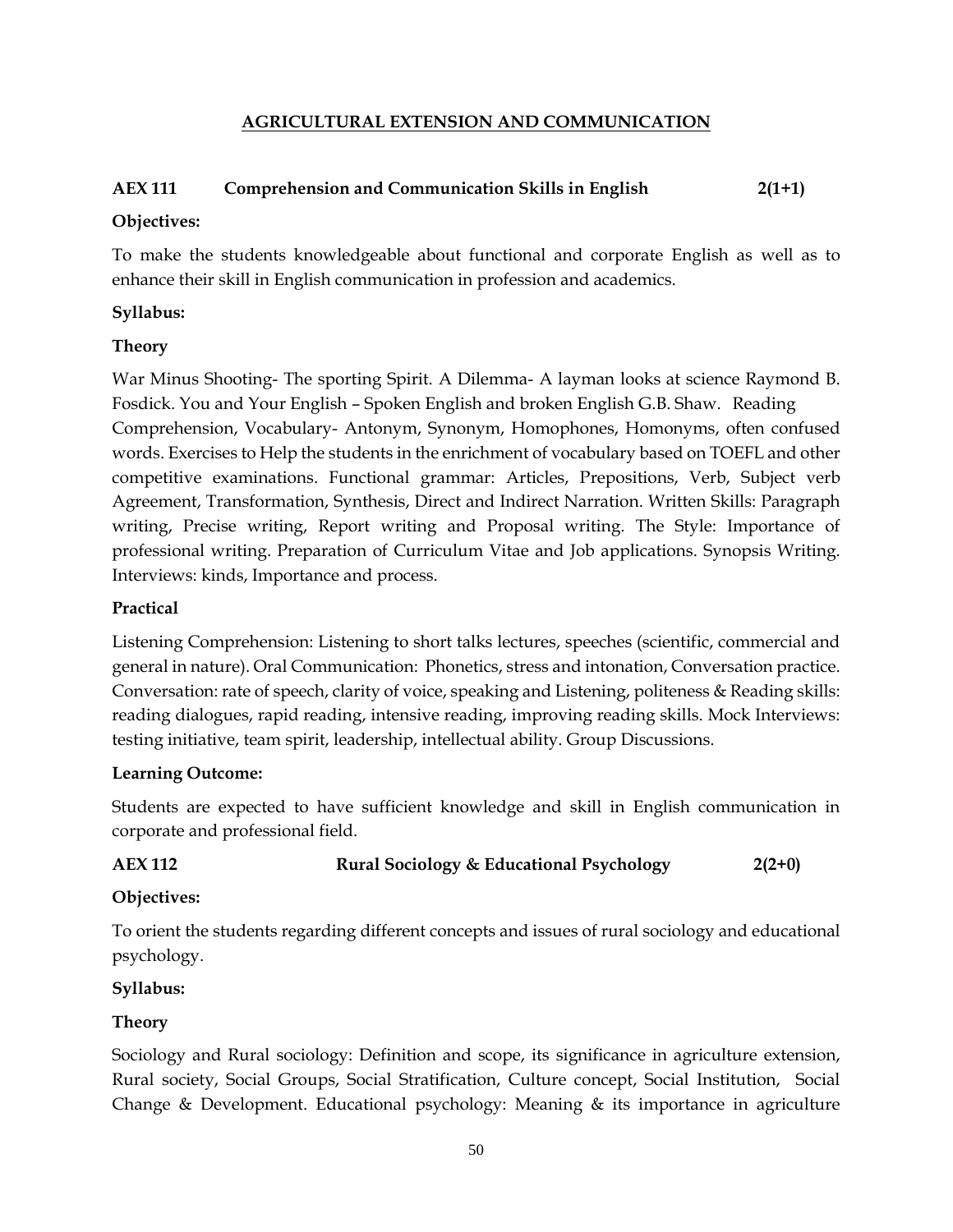extension. Behavior: Cognitive, affective, psychomotor domain, Personality, Learning, Motivation, Theories of Motivation, Intelligence. Attitudes.

#### **Learning Outcome:**

The learners are expected to develop expertise on different concepts and issues of rural sociology and educational psychology.

## **AEX 121 Fundamentals of Agricultural Extension Education 3(2+1)**

## **Objectives:**

To orient the students regarding fundamental concept of agricultural education, extension programme planning, rural development programmes, rural leadership, extension administration, extension journalism, extension teaching methods, adoption and diffusion of innovation, monitoring and evaluation.

#### **Syllabus:**

#### **Theory**

**Education**: Meaning, definition & Types; Extension Education- meaning, definition, scope and process; Objectivess and principles of Extension Education; Extension Programme planning-Meaning, Process, Principles and Steps in Programme Development. Extension systems in India: extension efforts in pre-independence era (Sriniketan, Marthandam, Firka Development Scheme, Gurgaon Experiment, etc.) and post-independence era (Etawah Pilot Project, Nilokheri Experiment, etc.); various extension/ agriculture development programmes launched by ICAR/ Govt. of India (IADP, IAAP, HYVP, KVK, IVLP, ORP, ND,NATP, NAIP, etc.). New trends in agriculture extension: privatization extension, cyber extension/ e-extension, market-led extension, farmer-led extension, expert systems, etc.

Rural Development: concept, meaning, definition; various rural development programmes launched by Govt. of India. Community Dev.-meaning, definition, concept & principles, Physiology of C.D. Rural Leadership: concept and definition, types of leaders in rural context; extension administration: meaning and concept, principles and functions. Monitoring and evaluation: concept and definition, monitoring and evaluation of extension programmes; transfer of technology: concept and models, capacity building of extension personnel; extension teaching methods: meaning, classification, individual, group and mass contact methods, media mix strategies; communication: meaning and definition; models and barriers to communication. Agriculture journalism; diffusion and adoption of innovation: concept and meaning, process and stages of adoption, adopter categories.

## **Practical**

To get acquainted with university extension system. Group discussion- exercise; handling and use of audio visual equipments and digital camera and LCD projector; preparation and use of AV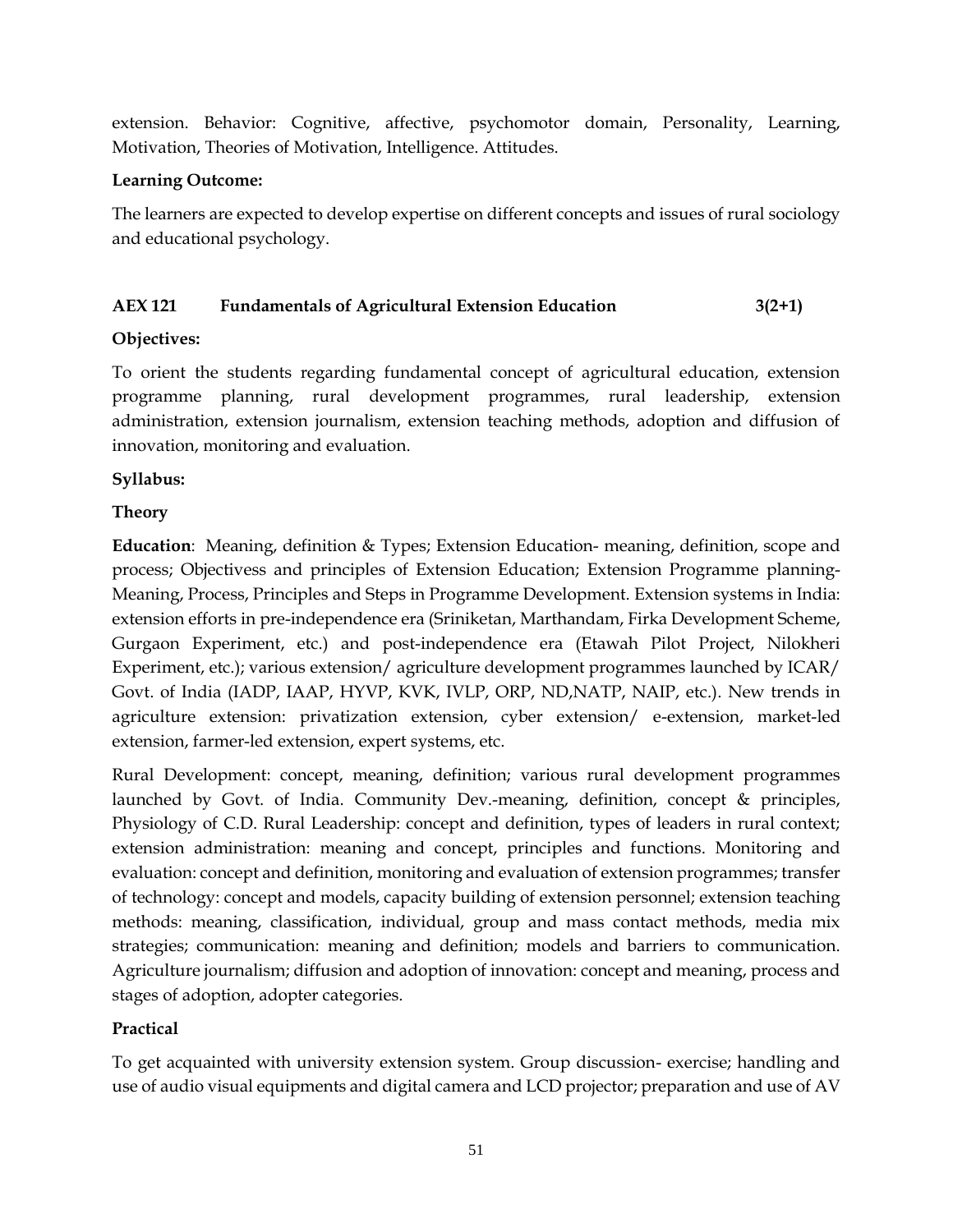aids, preparation of extension literature – leaflet, booklet, folder, pamphlet news stories and success stories; Presentation skills exercise; micro teaching exercise; A visit to village to understand the problems being encountered by the villagers/ farmers; to study organization and functioning of DRDA and other development departments at district level; visit to NGO and learning from their experience in rural development; understanding PRA techniques and their application in village development planning; exposure to mass media: visit to community radio and television studio for understanding the process of programme production; script writing, writing for print and electronic media, developing script for radio and television.

#### **Learning outcome:**

The students are expected to develop concept and skills on the following aspects of extension education: fundamental concept of agricultural education; extension programme planning; rural development programmes; rural leadership; extension administration; extension journalism; extension teaching methods; adoption and diffusion of innovation; monitoring and evaluation

## **AEX 122 Communication Skills and Personality Development 2(1+1)**

## **Objectives:**

Personality development is an indispensable tool that helps the student community to flourish personal and professional skill. Good communication is vital to any institution's successful operation and equally imperative for personality development. This course is a thorough attempt to present the aforesaid concepts to the students to gaze the difficult situations and handle them appropriately.

## **Syllabus:**

## **Theory**

Communication Skills: Structural and functional grammar; meaning and process of communication, verbal and nonverbal communication; listening and note taking, writing skills, oral presentation skills; field diary and lab record; indexing, footnote and bibliographic procedures. Reading and comprehension of general and technical articles, precise writing, summarizing, abstracting; individual and group presentations, impromptu presentation, public speaking; Group discussion. Organizing seminars and conferences.

## **Practical**

Listening and note taking, writing skills, oral presentation skills; field diary and lab record; indexing, footnote and bibliographic procedures. Reading and comprehension of general and technical articles, precise writing, summarizing, abstracting; individual and group presentations.

## **Learning Outcome:**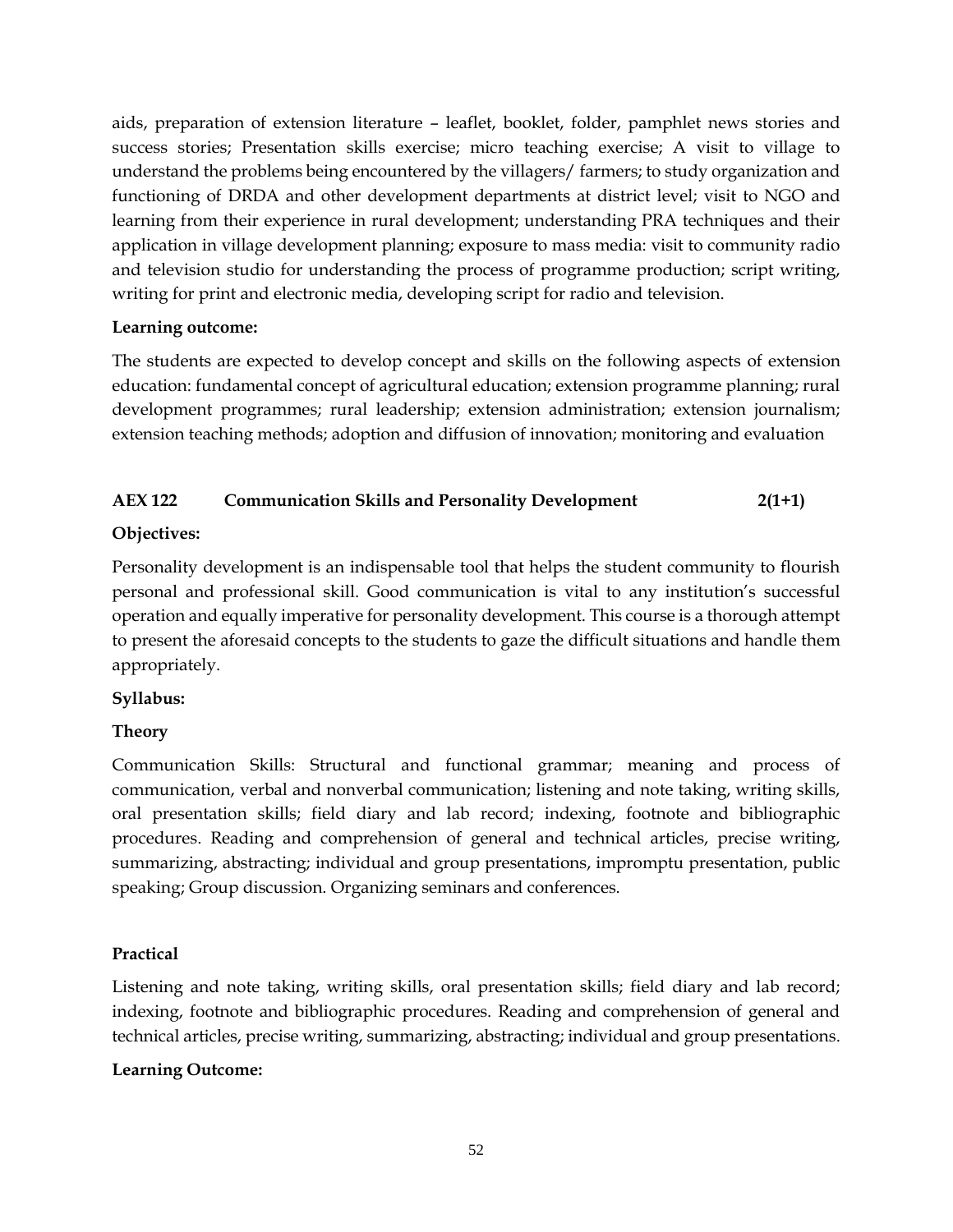A student community that think positively and masterfully with confidence and faith, and life becomes more secure, more fraught with activity, richer in achievement and experience.

# **AEX 311 Entrepreneurship Development and Business Communication 2(1+1)**

## **Objectives:**

To orient the students regarding genesis, concept, types and importance of entrepreneurship. To provide understanding of the functioning and management aspects of entrepreneurship and associated policies, programmes, approaches and business communication; to develop knowledge and skills in analyses of entrepreneurial motivation, SWOT, management of entrepreneurship.

## **Syllabus:**

## **Theory**

Concept of Entrepreneur, Entrepreneurship Development, Characteristics of entrepreneurs; Assessment of entrepreneurship skills, SWOT Analysis & achievement motivation, Entrepreneurial behavior, Government policy and programs and institutions for entrepreneurship development, Entrepreneurial Development Process; Business Leadership Skills; Communication skills for entrepreneurship development, Developing organizational skill , Developing Managerial skills, Problem solving skill, Achievement motivation; time management; Supply chain management and Total quality management, Project Planning Formulation and report preparation; Opportunities for entrepreneurship and rural entrepreneurship.

## **Practical**

Assessing entrepreneurial potential, problem solving ability, managerial skills and achievement motivation, exercise in creativity, time audit, preparation of business plan and proposal writing, visit to entrepreneurship development institute and entrepreneurs.

## **Learning Outcome:**

Understanding of the concept and features of entrepreneurs and entrepreneurship and the related management and communicational aspects

Learning of different tools and techniques for analyses of entrepreneurial activities and entrepreneurship including development, implementation, management, monitoring and evaluation of the entrepreneurship/ enterprise.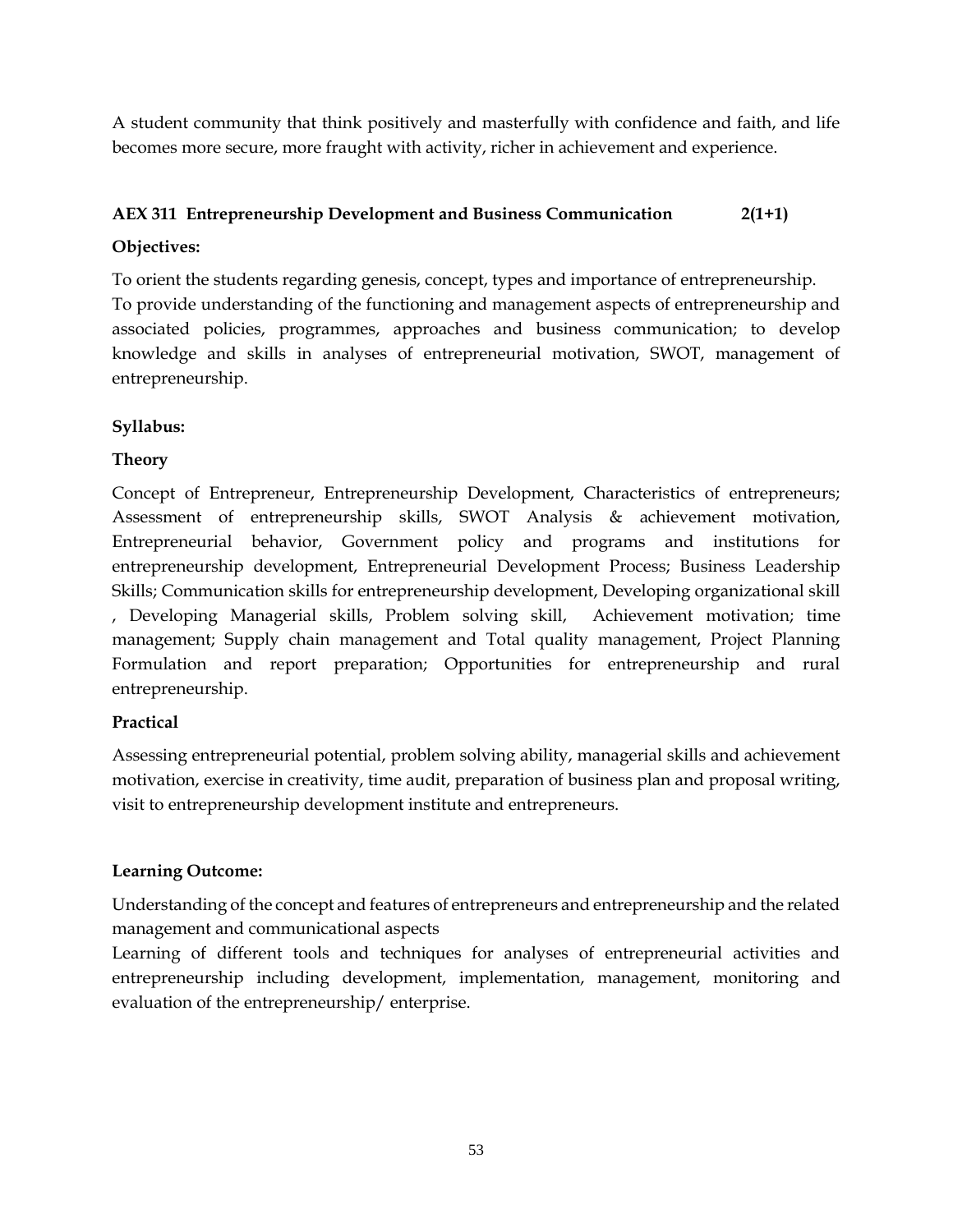#### **CROP PHYSIOLOGY**

#### **CPH 211 Fundamentals of Crop Physiology 2(1+1)**

#### **Objectives:**

To give students a greater understanding of the crop physiological processes such as water metabolism, mineral nutrition, photosynthesis, respiration, fatty acid metabolism, flowering and plant growth regulators; to stimulate their learning of basic concepts in crop growth, development and factors affecting growth and productivity of crops; to make the students familiar with recent advances in crop physiological research; to integrate their knowledge of crop physiology in research of other disciplines of agriculture

#### **Syllabus:**

#### **Theory**

Introduction to crop physiology and its importance in Agriculture; Plant cell: an Overview; Diffusion and osmosis; Absorption of water, transpiration and Stomatal Physiology; Mineral nutrition of Plants: Functions and deficiency symptoms of nutrients, nutrient uptake mechanisms; Photosynthesis: Light and Dark reactions, C3, C4 and CAM plants; Respiration: Glycolysis, TCA cycle and electron transport chain; Fat Metabolism: Fatty acid synthesis and Breakdown; Plant growth regulators: Physiological roles and agricultural uses, Physiological aspects of growth and development of major crops: Growth analysis, Role of Physiological growth parameters in crop productivity.

#### **Practical**

Study of plant cells, structure and distribution of stomata, imbibitions, osmosis, plasmolysis, measurement of root pressure, rate of transpiration, Separation of photosynthetic pigments through paper chromatography, Rate of transpiration, photosynthesis, respiration, tissue test for mineral nutrients, estimation of relative water content, Measurement of photosynthetic  $CO<sub>2</sub>$ assimilation by Infra Red Gas Analyser (IRGA).

#### **Learning Outcome:**

Students will understand about different aspects of crop physiological processes and their applications in agricultural research; students will understand the physiological basis of yield variation in crop plants; the knowledge in crop physiology acquired by the students will be useful for achieving higher productivity of crops.

## **CPH 221 Principles of Seed Technology 3(1+2)**

#### **Objectives:**

To give students a greater understanding about various aspects of seed science and technology including seeds of genetically modified crops; to develop awareness among the students on seed laws and regulations; to train the students in research on seed production, certification, testing,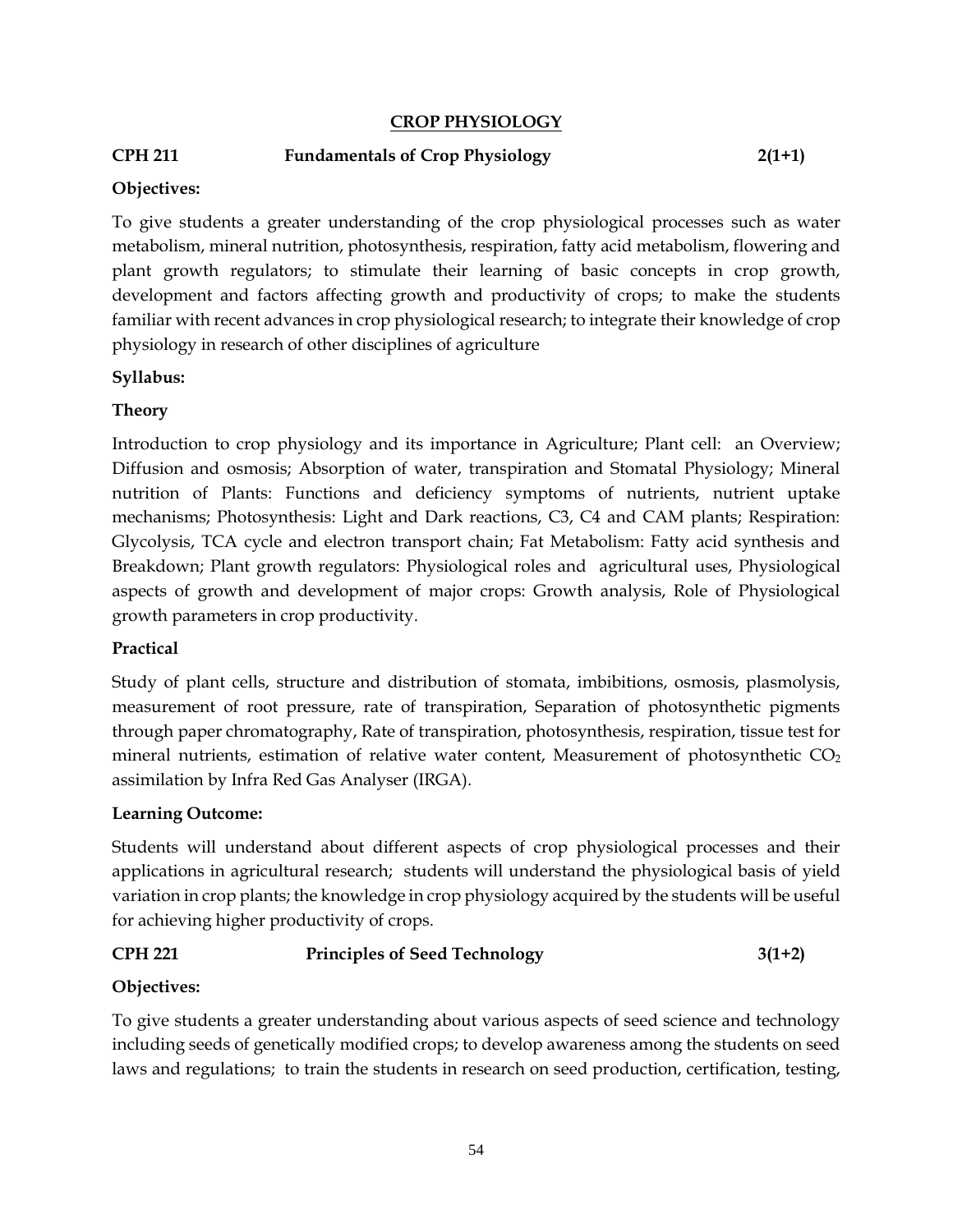drying, processing, storage, marketing; to strengthen human resources in the seed production technology of field crops and vegetables

## **Syllabus:**

## **Theory**

Seed and seed technology: introduction, definition and importance. Deterioration causes of crop varieties and their control; Maintenance of genetic purity during seed production, seed quality; Definition, Characters of good quality seed, different classes of seed. Foundation and certified seed production of important cereals, pulses, oilseeds, fodder and vegetables. Seed certification, phases of certification, procedure for seed certification, field inspection. Seed Act and Seed Act enforcement. Duty and powers of seed inspector, offences and penalties. Seeds Control Order 1983, Varietal Identification through Grow Out Test and Electrophoresis, Molecular and Biochemical test. Detection of genetically modified crops, Transgene contamination in non-GM crops, GM crops and organic seed production. Seed drying, processing and their steps, seed testing for quality assessment, seed treatment, its importance, method of application and seed packing. Seed storage; general principles, stages and factors affecting seed longevity during storage. Measures for pest and disease control during storage. Seed marketing: structure and organization, sales generation activities, promotional media. Factors affecting seed marketing, Role of WTO and OECD in seed marketing.

## **Practical**

Seed production in major cereals: Wheat, Rice, Maize, Sorghum and Bajra. Seed production in major pulses: Urd, Mung, Pigeonpea, Lentil, Gram, Fieldpea. Seed production in major oilseeds: Soybean, Rapeseed and Mustard. Seed production in vegetable crops. Seed sampling and testing: Physical purity, germination, viability, etc. Seed and seedling vigour test. Genetic purity test: Grow out test and electrophoresis. Seed certification: Procedure, Field inspection, Preparation of field inspection report. Visit to seed production farms, seed testing laboratories and seed processing plant.

## **Learning Outcome:**

The students will understand various aspects of seed technology such as quality, production, multiplication, certification, testing, processing, storage and marketing; the students will become aware of different legislative measures which regulate production and sale of seeds in India; the knowledge in seed production technology and marketing will be useful for developing entrepreneurships among students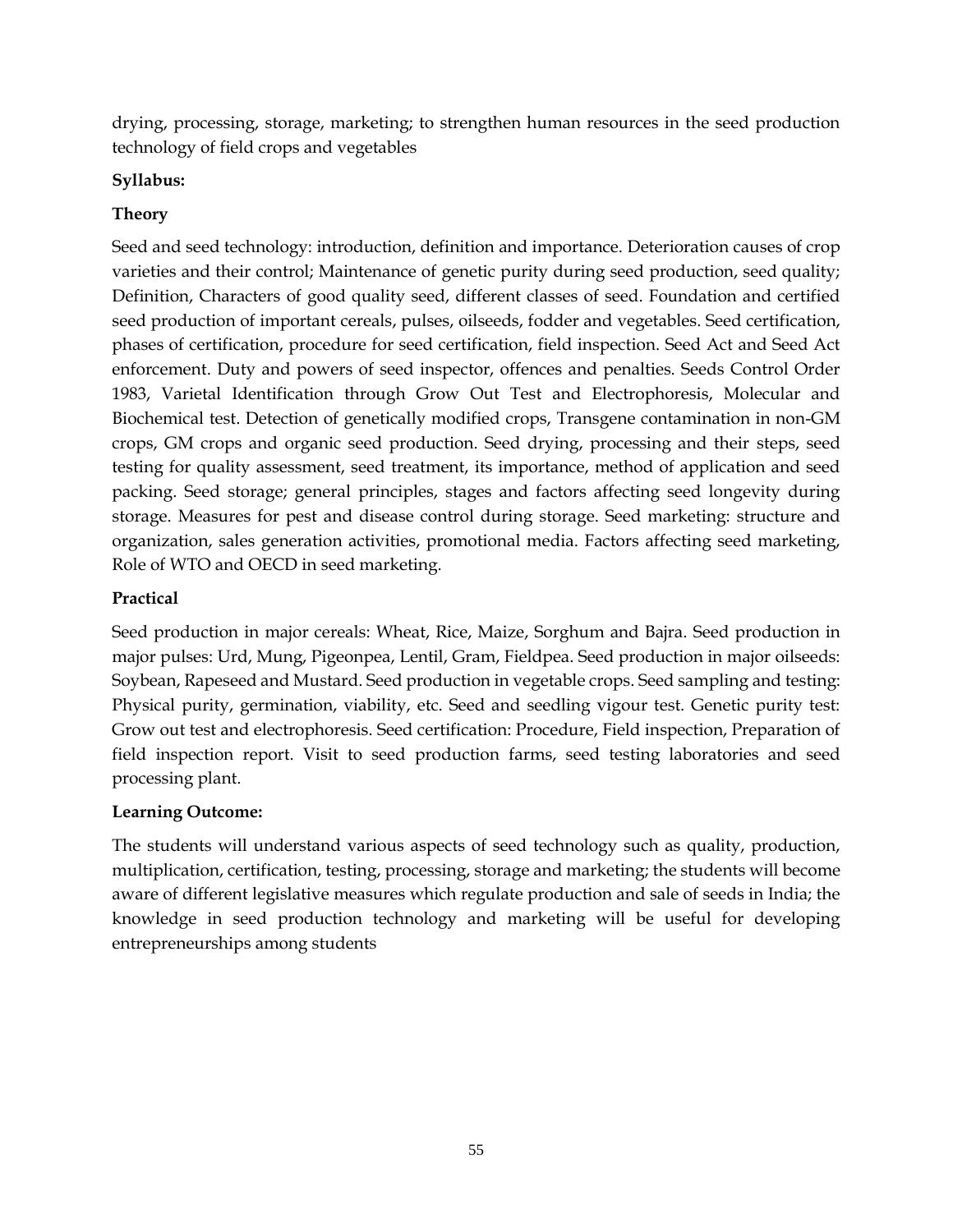#### **COMPUTER APPLICATION**

## **AIN 211 Agricultural Informatics 2(1+1)**

#### **Objectives:**

To understand the basic function of a computer and the computing process; to understand the operation of different hardware and software used in computer; to have first hand knowledge in using different mobile applications; to develop the knowledge of different application software and use the internet

#### **Syllabus:**

## **Theory**

Introduction to Computers, Anatomy of Computers, Memory Concepts, Units of Memory, Operating System, definition and types, Applications of MS-Office for creating, Editing and Formatting a document, Data presentation, tabulation and graph creation, statistical analysis, mathematical expressions, Database, concepts and types, creating database, uses of DBMS in Agriculture, Internet and World Wide Web (WWW), Concepts and components.

Computer Programming, General Concepts, Introduction to Visual Basic, Java, Fortran, C/ C++, etc, concepts and standard input/output operations.

e-Agriculture, concepts, design and development. Application of innovative ways to use information and communication technologies (IT) in Agriculture. Computer Models in Agriculture: statistical, weather analysis and crop simulation models, concepts, structure, inputsoutputs files, limitation, advantages and application of models for understanding plant processes, sensitivity, verification, calibration and validation. IT application for computation of water and nutrient requirement of crops, Computer-controlled devices (automated systems) for Agri-input management, Smartphone mobile apps in Agriculture for farm advises, market price, postharvest management etc; Geospatial technology, concepts, techniques, components and uses for generating valuable agri-information. Decision support systems, concepts, components and applications in Agriculture, Agriculture Expert System, Soil Information Systems etc for supporting Farm decisions. Preparation of contingent crop-planning and crop calendars using IT tools.

## **Practical**

Study of Computer Components, accessories, practice of important DOS Commands. Introduction of different operating systems such as windows, Unix/ Linux, Creating, Files & Folders, File Management. Use of MS-WORD and MS Power-point for creating, editing and presenting a scientific Document. MS-EXCEL - Creating a spreadsheet, use of statistical tools, writing expressions, creating graphs, analysis of scientific data, handling macros. MS-ACCESS: Creating Database, preparing queries and reports, demonstration of Agri-information system. Introduction to World Wide Web (WWW) and its components. Introduction of programming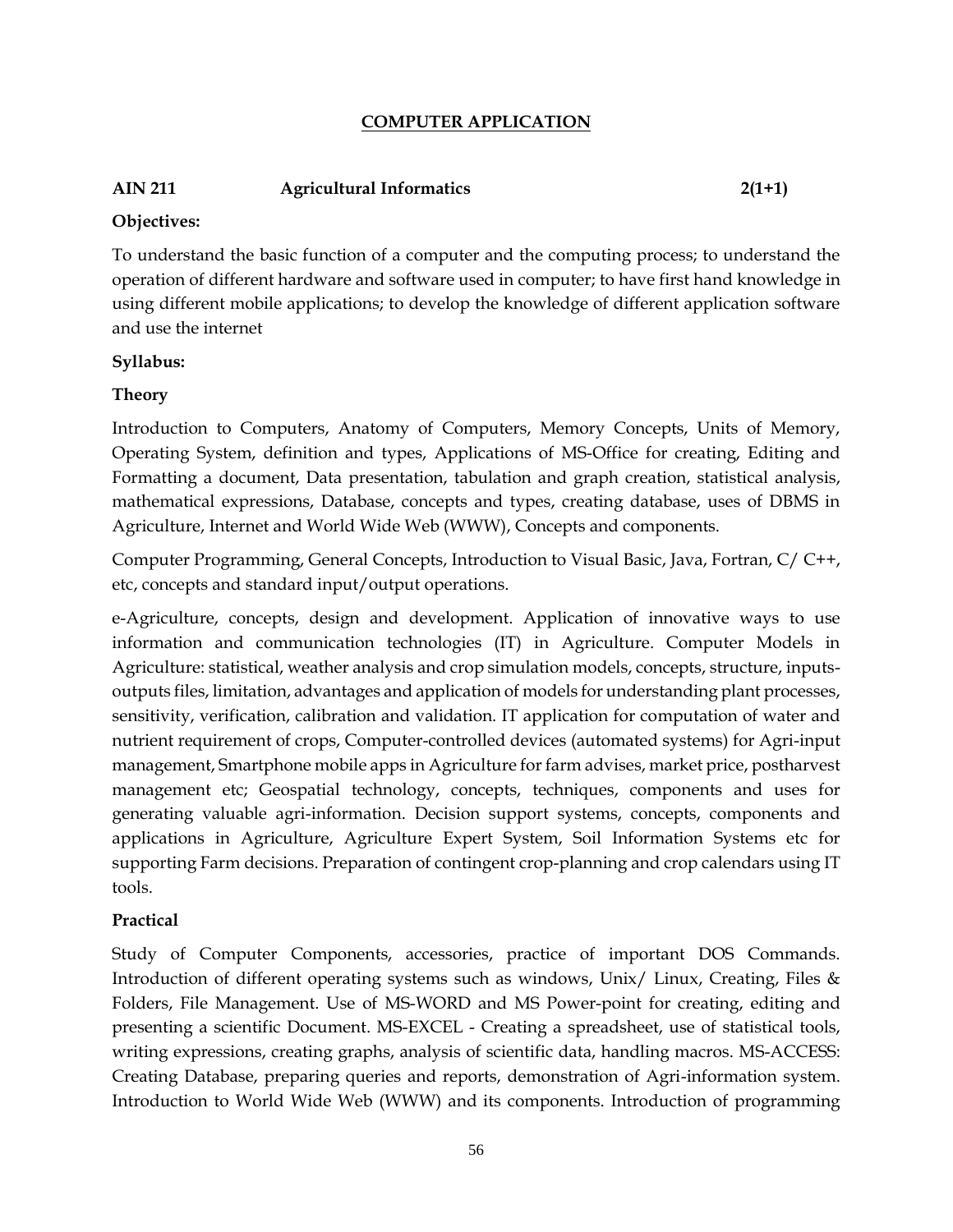languages such as Visual Basic, Java, Fortran, C, C++. Hands on practice on Crop Simulation Models (CSM), DSSAT/Crop-Info/CropSyst/ Wofost. Preparation of Inputs file for CSM and study of model outputs, computation of water and nutrient requirements of crop using CSM and IT tools. Use of smart phones and other devices in agro-advisory and dissemination of market information. Introduction of Geospatial Technology, for generating information important for Agriculture. Hands on practice on preparation of Decision Support System. Preparation of contingent crop planning.

#### **Learning Outcome:**

Students will excel in using modern day computing techniques and will effectively amalgamate the knowledge to different uses in everyday life

#### **STATISTICS**

#### **AST 311 Statistical Methods 2(1+1)**

#### **Objectives:**

This course is meant for students who do not have any background knowledge of Statistics. Students would be exposed to various concepts of descriptive statistical methods and statistical inferential procedures what would help them in understanding the importance of statistics in drawing valid conclusions in every walk of their life. It would also help them in understanding the concepts involved in data presentation, their analysis and interpretation. The students would also get to know about how to describe and present data, various descriptive measures, probability distributions, procedures of parameter estimation, test of significance, concepts of correlation and regression, concept of drawing a good sample and designing field experiments.

#### **Syllabus:**

## **Theory**

Introduction to Statistics and its Applications in Agriculture, Graphical Representation of Data, Measures of Central Tendency & Dispersion, Definition of Probability, Addition and Multiplication Theorem (without proof). Simple Problems Based on Probability. Binomial & Poisson Distributions, Definition of Correlation, Scatter Diagram. Karl Pearson's Coefficient of Correlation. Linear Regression Equations. Introduction to Test of Significance, One sample & two sample test t for Means, Chi-Square Test of Independence of Attributes in  $2 \times 2$  Contingency Table. Introduction to Analysis of Variance, Analysis of One Way Classification. Introduction to Sampling Methods, Sampling versus Complete Enumeration, Simple Random Sampling with and without replacement, Use of Random Number Tables for selection of Simple Random Sample.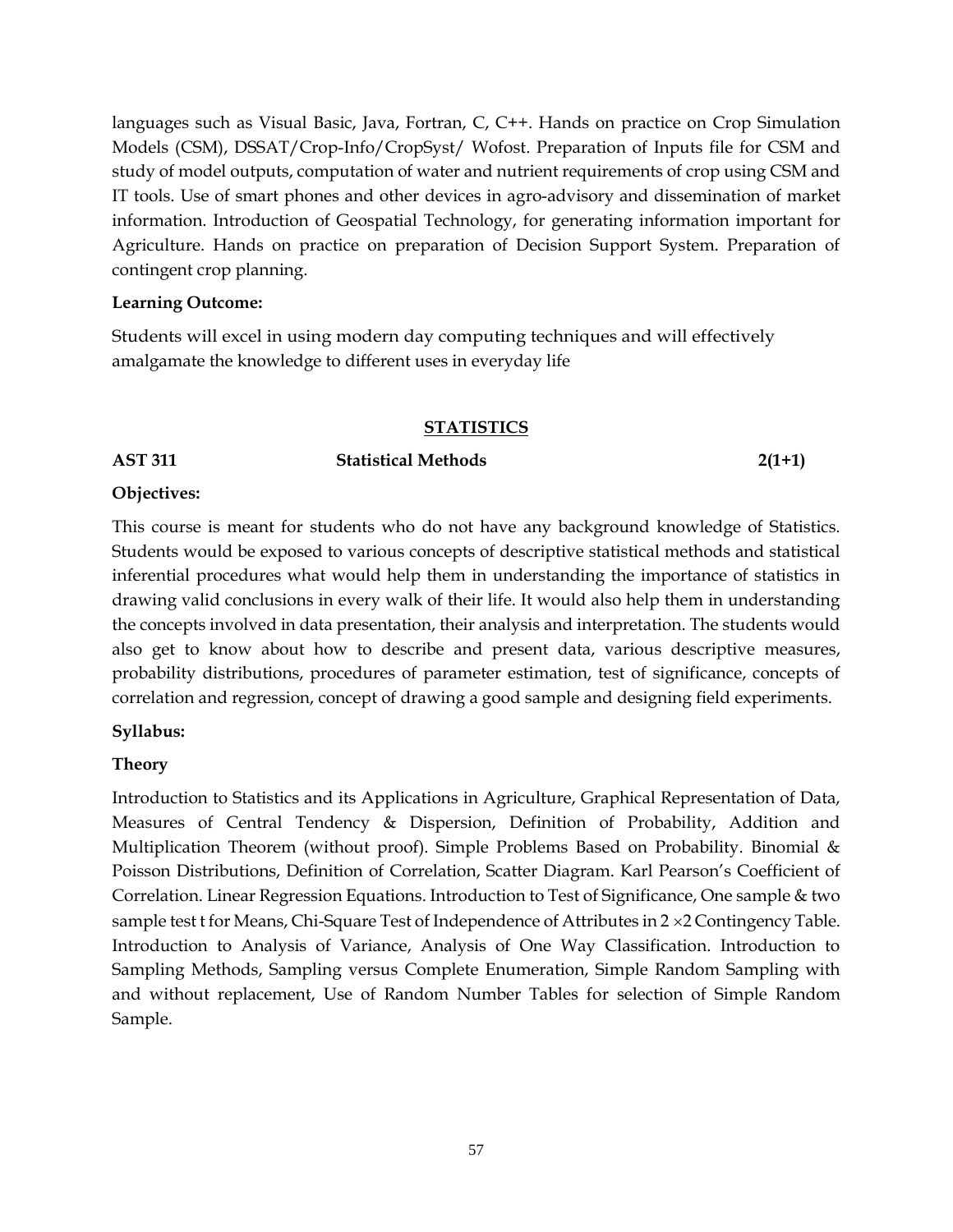#### **Practical**

Graphical Representation of Data. Measures of Central Tendency (Ungrouped data) with Calculation of Quartiles, Deciles & Percentiles. Measures of Central Tendency (Grouped data) with Calculation of Quartiles, Deciles & Percentiles. Measures of Dispersion (Ungrouped Data). Measures of Dispersion (Grouped Data). Moments, Measures of Skewness & Kurtosis (Ungrouped Data). Moments, Measures of Skewness & Kurtosis (Grouped Data). Correlation & Regression Analysis. Application of One Sample t-test. Application of Two Sample Fisher's t-test. Chi-Square test of Goodness of Fit. Chi-Square test of Independence of Attributes for  $2 \times 2$ contingency table. Analysis of Variance One Way Classification. Analysis of Variance Two Way Classification. Selection of random sample using Simple Random Sampling.

#### **Learning Outcome:**

It is expected that the students will be equipped with basic statistical tools used for analysing data sets and will be able to draw valid conclusion supported by statistical mechanism.

#### **ANIMAL PRODUCTION**

## **ANS 111 Livestock & Poultry Management 4(3+1)**

#### **Objectives:**

To give basic idea to students about the livestock, live stock management, livestock and poultry diseases.

#### **Syllabus:**

#### **Theory**

Role of livestock in the national economy. Reproduction in farm animals and poultry. Housing principles, space requirements for different species of livestock and poultry. Management of calves, growing heifers and milch animals. Management of sheep, goat and swine. Incubation, hatching and brooding. Management of growers and layers.

Important Indian and exotic breeds of cattle, buffalo, sheep, goat, swine and poultry. Improvement of farm animals and poultry.

Digestion in livestock and poultry. Classification of feedstuffs. Proximate principles of feed. Nutrients and their functions. Feed ingredients for ration for livestock and poultry. Feed supplements and feed additives. Feeding of livestock and poultry.

Introduction of livestock and poultry diseases. Prevention (including vaccination schedule) and control of important diseases of livestock and poultry.

## **Practical**

External body parts of cattle, buffalo, sheep, goat, swine and poultry. Handling and restraining of livestock. Identification methods of farm animals and poultry. Visit to IDF and IPF to study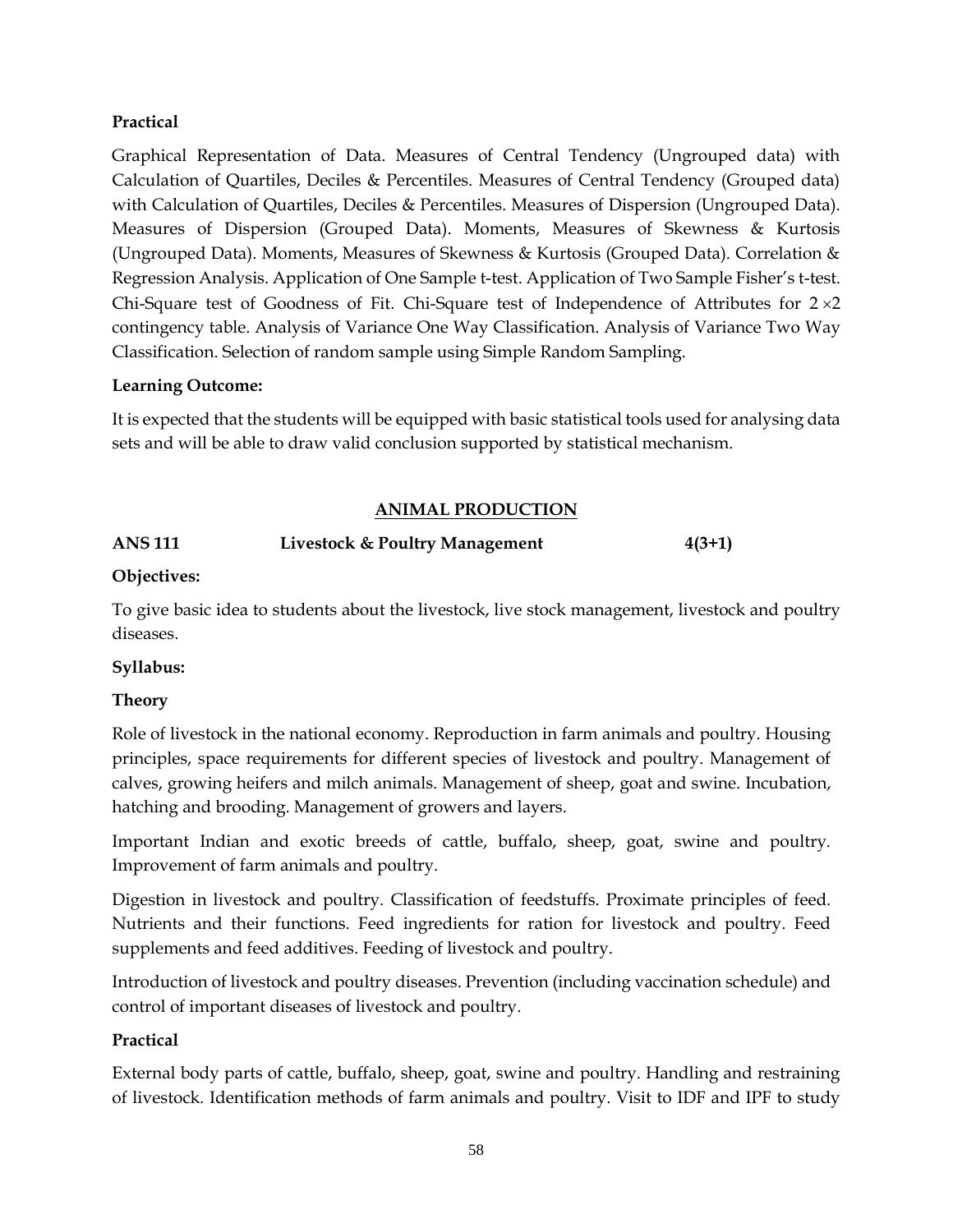breeds of livestock and poultry and daily routine farm operations and farm records. Judging of cattle, buffalo and poultry. Culling of livestock and poultry. Planning and layout of housing for different types of livestock. Computation of rations for livestock. Formulation of concentrate mixtures. Clean milk production, milking methods. Hatchery operations, incubation and hatching equipments. Management of chicks, growers and layers. Debeaking, dusting and vaccination. Economics of cattle, buffalo, sheep, goat, swine and poultry production.

#### **Learning outcome:**

Students will get knowledge about the livestock, live stock management, livestock and poultry diseases.

#### **ELECTIVE COURSES**

#### **AGR 224 Water Management 3(2+1)**

#### **Objectives:**

To make the students knowledge about water management in principles crops and to enrich their views and ideas related to water resources, water movement in soil and plant, irrigation situation in India, method of irrigation, irrigation scheduling and excess water and its management.

#### **Syllabus**

#### **Theory**

Soil water relations, water retention by soil, soil moisture characteristics, field capacity, permanent wilting point, plant available water and extractable water; Soil-plant water relationship; soil water potential and its components; Movement of soil water- saturated and unsaturated water flow; run off, infiltration, percolation and seepage; Methods of soil moisture estimation, evapotranspiration and crop water requirement; effective rainfall; Effect of excess water on plant growth and production; agricultural drainage, irrigation scheduling, methods of irrigation-surface, subsurface, sprinkler and drip, irrigation and water use efficiencies, water productivity, deficit irrigation; irrigation water quality and its management. Water management of different crops (rice, wheat, maize, chickpea, rapeseed-mustard, groundnut, sugarcane and potato).

#### **Practical**

Estimation of ET by using empirical formulae, Demonstration of irrigation scheduling based on tensiometer, pan evaporimeter, critical growth stages and indicator plant; Use of lysimeter for determination of ET; Determination of ET by water balance method; Field demonstration of surface irrigation systems; Installation, operation and maintenance of sprinkler and drip irrigation systems; Quality testing of irrigation water; Numerical exercises on water requirement,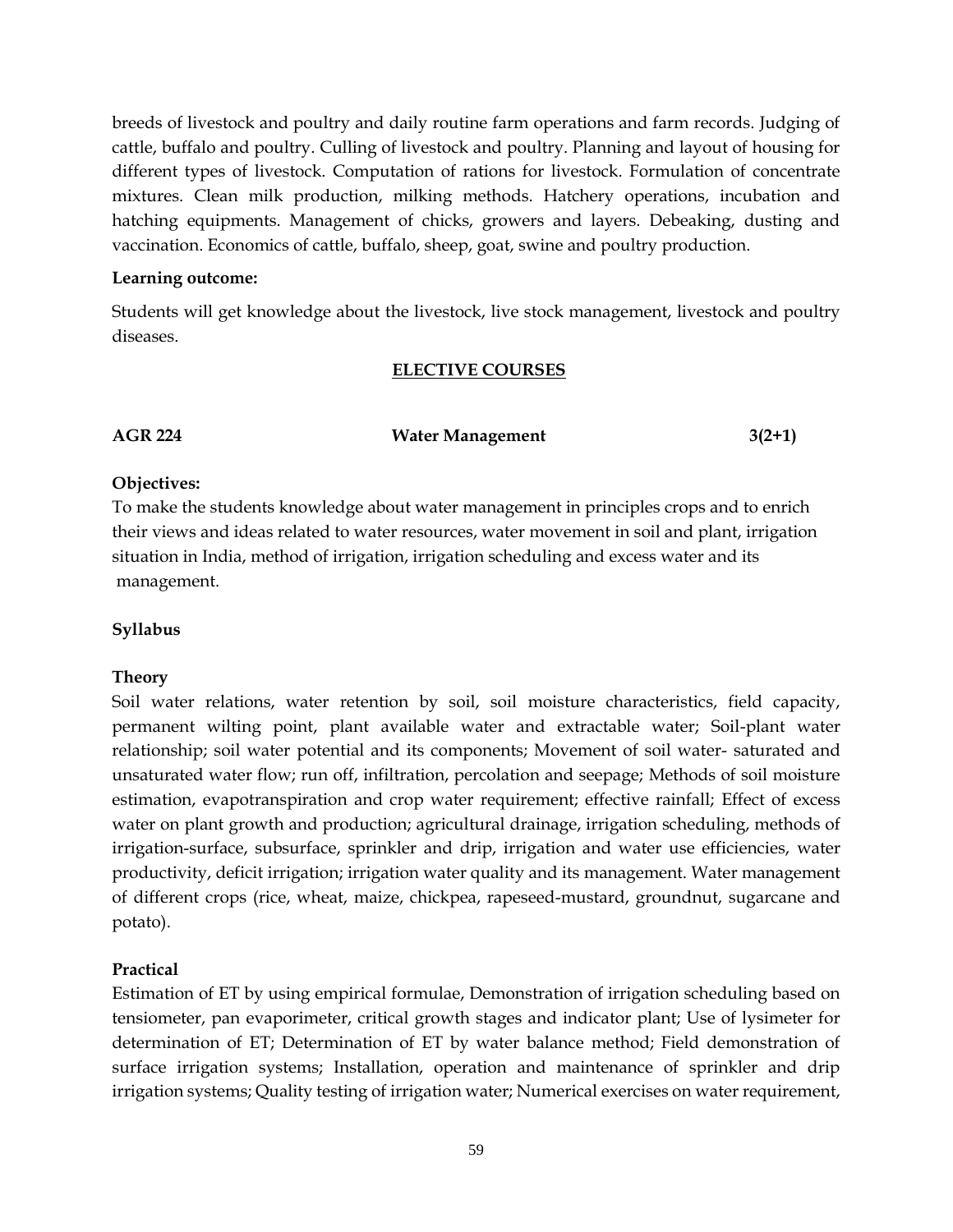irrigation requirement and irrigation efficiency. Irrigation water – duty, delta and base; Layout of different surface and subsurface drainage systems.

#### **Learning outcome:**

Students will be expected to develop expertise on different aspects and issues of irrigation water management; students will be known about method of irrigation, irrigation scheduling and excess water and its management.

## AGR 314 **Advances in Crop Production** 3(2+1)

## **Objectives:**

To give basic idea to students about the crop plants in relation to environments and climate resilient agriculture; to give the knowledge of crop growth and development; concept of growth analysis, Agro-biological principles, Crop growth modeling, crop production under problem soil, principles of conservation agriculture.

#### **Syllabus:**

## **Theory**

Crop plants in relation to environments; Climate resilient agriculture. Crop growth and development; concept of growth analysis; growth variables - RGR, CGR, NAR, LAI, LAD, RLGR, grain filling efficiency (G), and harvest index (HI); light interception and utilization efficiency; potential crop productivity; Canopy architecture, light interception and utilization, energy use efficiency optimum LAI, critical and ceiling LAI. Agro-biological principles, 318N concept, Mitscherlich yield equation, inverse yield nitrogen law and their interpretations, concept of Baule unit; Physiological limits of crop productivity; crop growth modelling; crop production under problem soils-salt affected soil, acid soils, water logged soils and degraded soils. Resource conservation technology including modern concept of tillage, principles of conservation agriculture; concept of balanced nutrition and integrated nutrient management.

## P**ractical**

Plant sampling for measurement of biomass, LAI, LAD, CGR, NAR. Measurement of light interception, light extinction coefficient and critical LAI. Preparation of crop calendar, calendar of operations, Economics and energetics of crop production; raising crops under different problematic soils.

## **Learning Outcome:**

Students will get basic idea about crop plants in relation to environments and climate resilient agriculture; to will get the knowledge of crop growth and development; concept of growth analysis, Agro-biological principles, Crop growth modeling, crop production under problem soil, principles of conservation agriculture.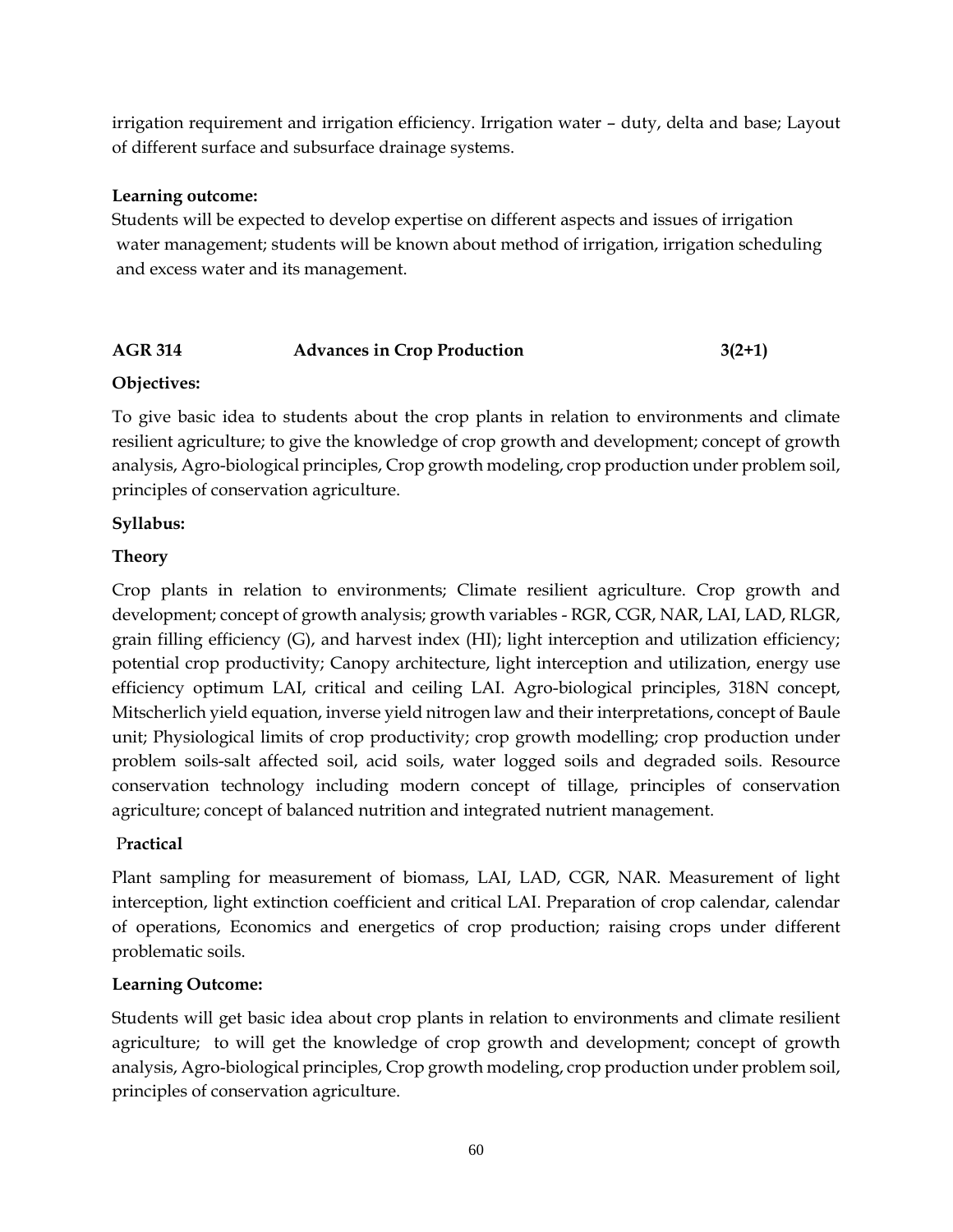#### **AGR 323 Weed Management 3(2+1)**

#### **Objectives:**

To impart basic ideas about weeds, their characteristics, importance, weed ecology and biology, principles and practices of weed management, herbicide- selectivity and mode of action and their judicious and safe use in different crops and cropping systems.

#### **Syllabus:**

#### **Theory**

Introduction to weeds, characteristics of weeds their harmful and beneficial effects on ecosystem. Classification, reproduction and dissemination of weeds. Herbicide classification, concept of adjuvant, surfactant, herbicide formulation and their use. Introduction to mode of action of herbicides and selectivity. Allelopathy and its application for weed management. Bio-herbicides and their application in agriculture. Concept of herbicide mixture and utility in agriculture. Herbicide compatibility with nutrients and their application. Integration of herbicides with non chemical methods of weed management. Herbicide Resistance and its management.

#### **Practical**

Techniques of weed preservation. Weed identification and their losses study. Biology of important weeds. Study of herbicide formulations and mixture of herbicide. Herbicide and nutrient compatibility study. Shift of weed flora study in long term experiments. Study of methods of herbicide application, spraying equipments. Calculations of herbicide doses and weed control efficiency and weed index.

#### **Learning outcome:**

Students will be able to develop comprehensive ideas about weeds, their ecology and biology, principles and practices of weed management in different crops and cropping systems, recent development of herbicides- their selectivity, mode of action,develop knowledge on selection of crop specific herbicides- their application with proper dose time and safe handling and integrated weed management.

#### ACB 321 **Food Safety Issues** 3(2+1)

#### **Objectives:**

The major Objectives of this course is to have basic understanding of the importance and management of food safety. It teaches the importance, factors affecting the food safety, hazards and their management, food storage, sanitation and packaging, food safety management and food laws and standards.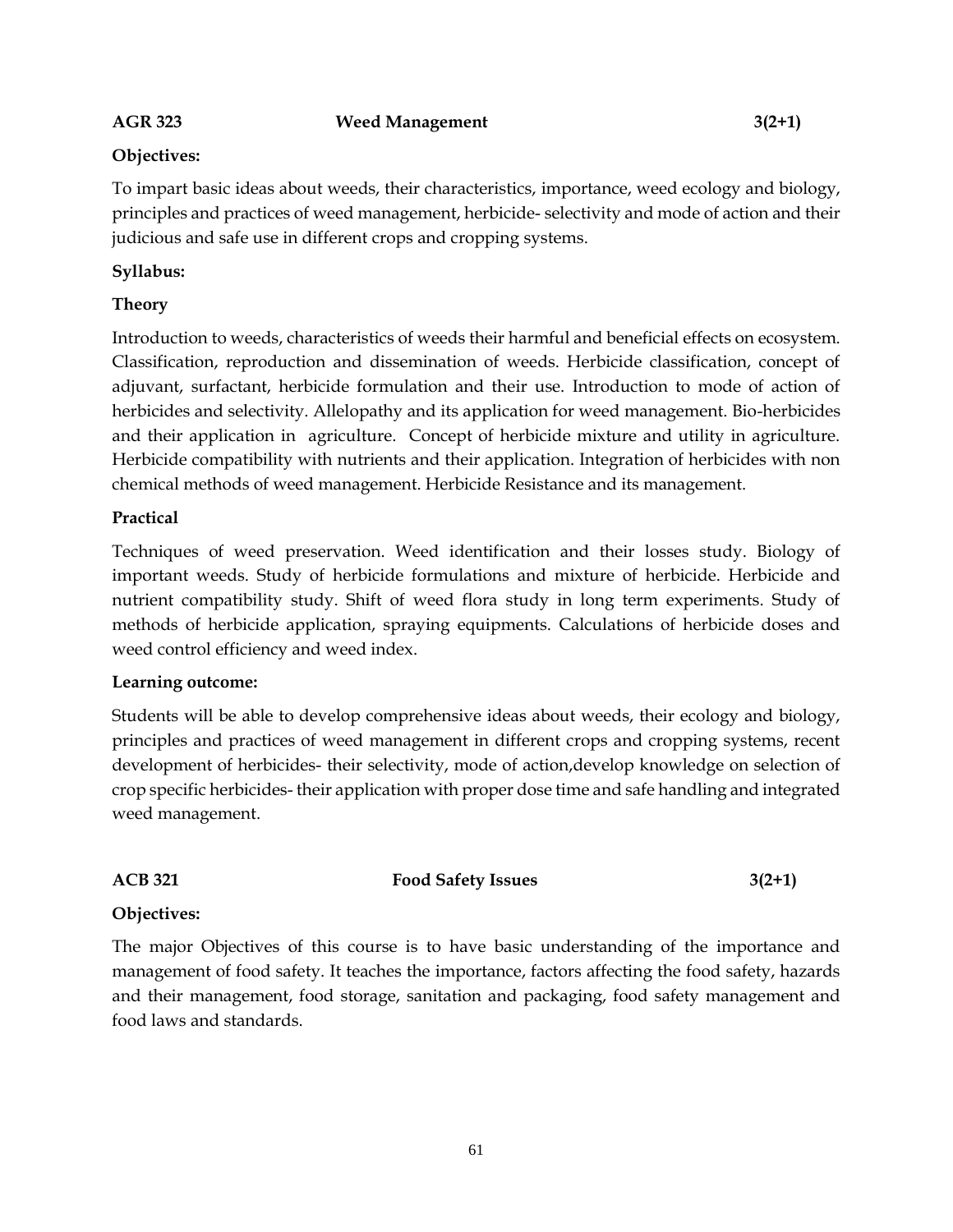#### **Syllabus:**

#### **Theory**

Food Safety – Definition, Importance, Scope and Factors affecting Food Safety. Hazards and Risks, Types of hazards - Biological, Chemical, Physical hazards. Management of hazards - Need. Control of parameters. Temperature control. Food storage. Product design. Hygiene and Sanitation in Food Service Establishments- Introduction. Sources of contamination and their control. Waste Disposal. Pest and Rodent Control. Personnel Hygiene. Food Safety Measures. Food Safety Management Tools- Basic concepts. PRPs, GHPs, GMPs, SSOPs etc. HACCP. ISO series. TQM - concept and need for quality, components of TQM, Kaizen. Risk Analysis. Accreditation and Auditing, Water Analysis, Surface Sanitation and Personal Hygiene. Food laws and Standards- Indian Food Regulatory Regime, FSSA. Global Scenario CAC. Other laws and standards related to food. Recent concerns- New and Emerging Pathogens. Packaging, Product labeling and Nutritional labeling. Genetically modified foods\ transgenics. Organic foods. Newer approaches to food safety. Recent Outbreaks.

#### **Practical**

Water quality analysis physico-chemical and microbiological. Preparation of different types of media. Microbiological Examination of different food samples. Assessment of surface sanitation by swab/rinse method. Assessment of personal hygiene. Biochemical tests for identification of bacteria. Scheme for the detection of food borne pathogens. Preparation of plans for Implementation of FSMS - HACCP, ISO: 22000.

#### **Learning outcome:**

The study of Food Safety Issues helps to understand the importance and management of food safety. Students will learn the importance, factors affecting the food safety, hazards and their management, food storage, sanitation and packaging, food safety management and food laws and standards. Students will also learn practical experience in preparation of microbial culture media, physico-chemical and microbial analysis of water and food materials, microbiological examination of food samples. With this theoretical and practical learning, the student will get the comprehensive knowledge and experience in the area of food safety.

## **AEC 222 Agri-business Management 3(2+1)**

#### **Objectives:**

To learn the managerial aspects in the field of agribusiness.

#### **Theory**

Transformation of agriculture into agribusiness, various stakeholders and components of agribusiness systems. Importance of agribusiness in the Indian economy and New Agricultural Policy. Distinctive features of Agribusiness Management: Importance and needs of agro-based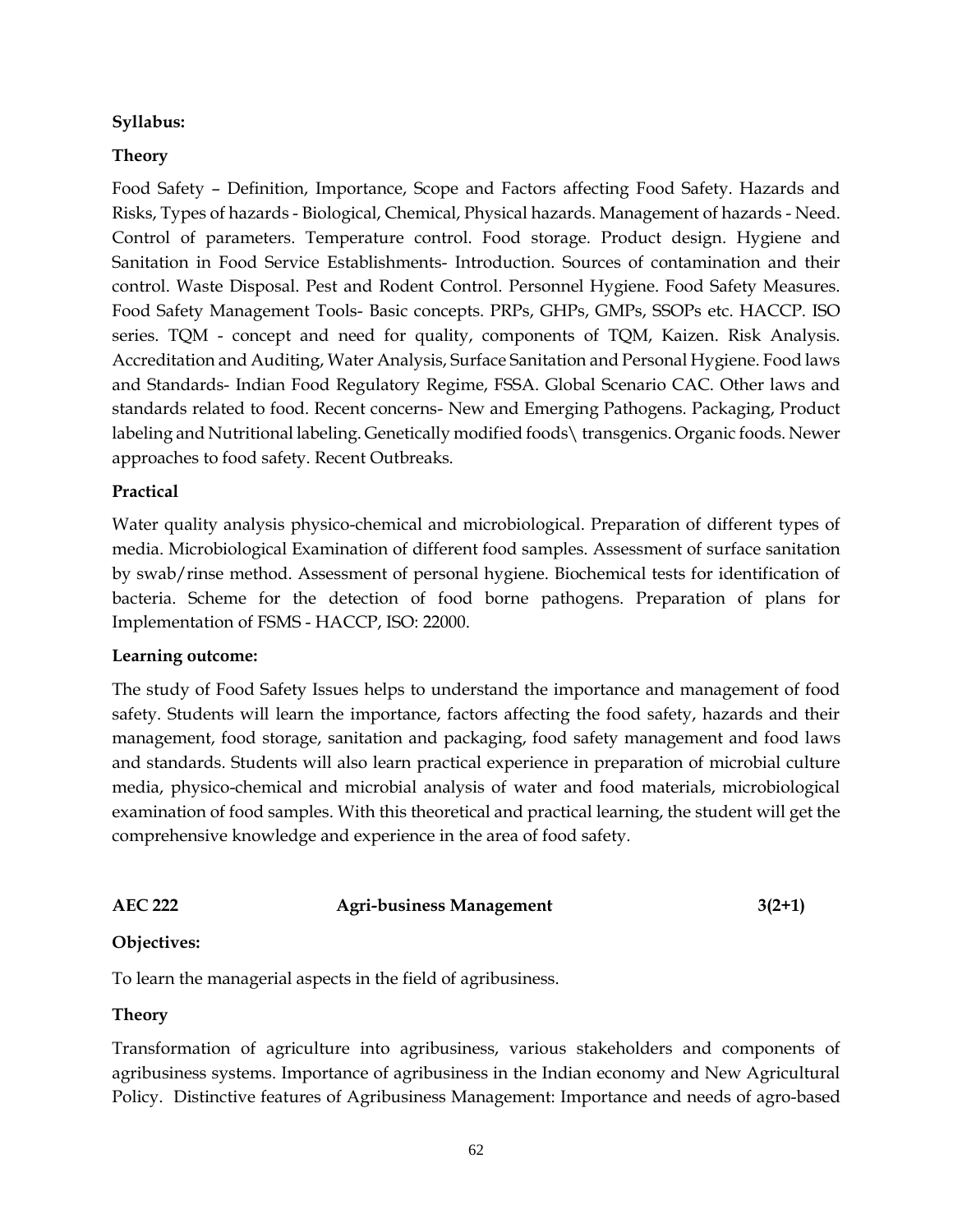industries, Classification of industries and types of agro based industries. Institutional arrangement, procedures to set up agro based industries. Constraints in establishing agro-based industries. Agri-value chain: Understanding primary and support activities and their linkages. Business environment: PEST & SWOT analysis. Management functions: Roles & activities, Organization culture. Planning, meaning, definition, types of plans. Purpose or mission, goals or Objectivess, Strategies, polices procedures, rules, programs and budget. Components of a business plan, Steps in planning and implementation. Organization staffing, directing and motivation. Ordering, leading, supervision, communications, control. Capital Management and Financial management of Agribusiness. Financial statements and their importance. Marketing Management: Segmentation, targeting & positioning. Marketing mix and marketing strategies. Consumer behavior analysis, Product Life Cycle (PLC). Sales & Distribution Management. Pricing policy, various pricing

methods. Project Management definition, project cycle, identification, formulation, appraisal, implementation, monitoring and evaluation. Project Appraisal and evaluation techniques.

#### **Practical**

Study of agri-input markets: Seed, fertilizers, pesticides. Study of output markets: grains, fruits, vegetables, flowers. Study of product markets, retails trade commodity trading, and value added products. Study of financing institutions- Cooperative, Commercial banks, RRBs, Agribusiness Finance Limited, NABARD. Preparations of projects and Feasibility reports for agribusiness entrepreneur. Appraisal/evaluation techniques of identifying viable project- Non-discounting techniques. Case study of agro-based industries. Trend and growth rate of prices of agricultural commodities. Net present worth technique for selection of viable project. Internal rate of return.

#### **Learning Outcome:**

Student will be acquainted with managerial concepts and aspects of Agribusiness.

## **AEC 311 Emerging Issues in Agricultural Economics 3(2+1)**

#### **Objectives:**

To learn the novel initiatives and recent development in the field of agricultural economics.

#### **Syllabus:**

#### **Theory**

Economic thoughts: Evolution of Economic Thoughts: Ancient economic thought – medieval economic thought – modern economic thoughts. Economic Thoughts in India – Gandhian Economics vs Nehru's economic philosophy. Globalization and Agricultural Economy: Concept of globalization and its impact on agriculture in India. International Trade agreements – GATT – WTO – AoA. Free trade versus Protectionism, Trade Blocks, and Business Cycle. Agricultural Policy: Agricultural Policies- National Agriculture Policy, National Water Policy, National Seed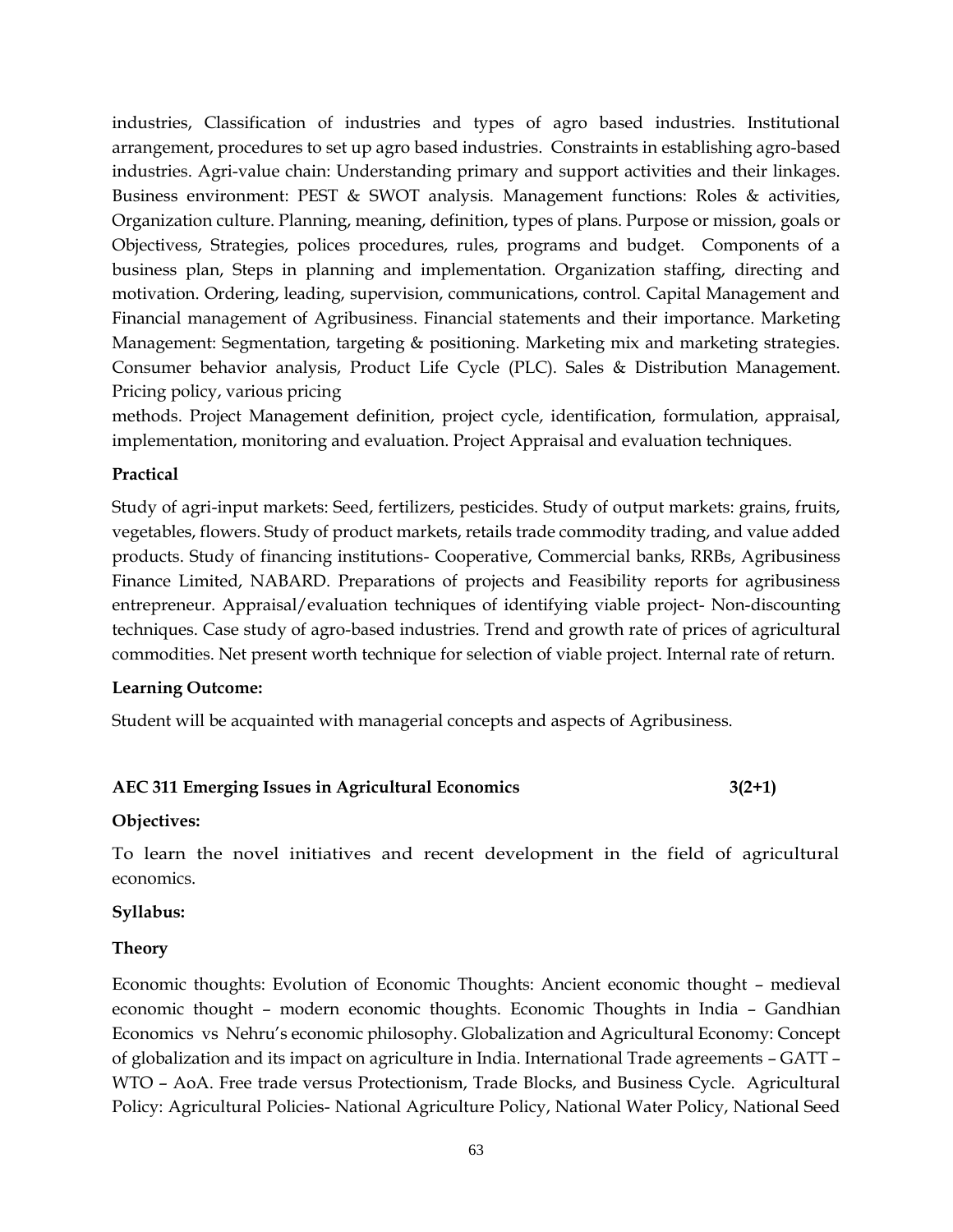Policy, National Fertilizer Policy, Agricultural Price Policy, Land Policy, EXIM Policy, etc. Monetary policy and Fiscal policy- Effectiveness of Monetary and Fiscal policy. IS & LM frame work. Growth and Development: Economic growth and development –concept, meaning, and theories. Role of agriculture in economic development. Income and Wealth distribution- Gini Coefficient and Lorenz Curve. Development Issues – Inflation, Unemployment, Poverty, Food Security, Sustainability and HDI. Business Laws and Ethics: Important laws and acts related to agriculture: Companies Act, APMC Act, Consumer Protection Act, PPV&FR Act, RTI Act, MRTP Act, etc. Quality standards for agriculture- FSSAI, AGMARK, ISO, CODEX, HACCP, etc. Ethics in business management. Rural Marketing and Rural Industrialization: Concept and scope of rural marketing, nature and characteristics of rural markets, potential of rural markets in India. Rural industrialization in India. Agro-industries in India. Research Methodology for Social Science: Concept and definition of Research Methodology. Types of data- Time Series, Crosssectional, and Panel Data. Basic concepts of sampling & survey procedures. Regression analysis and Simultaneous Equation System. Basic concepts of econometrics and programming techniques. Linear programming- concept, definition, assumptions, and uses.

#### **Practical**

Estimation of competitive and comparative measures like NPC, EPC, ERP and DRC. Estimation of Gini-coefficient and Lorenz Curve. Estimation of HDI, TOT, Index Number, etc. Formulation and solution of LP Problems. Regression Analysis. Policy analysis. Market survey & Labeling.

#### **Learning Outcome:**

Student will be acquainted with new concepts in the field of agricultural economics.

#### **AEG 222 Agricultural Waste Management 3(2+1)**

#### **Objectives:**

The major Objectivess of the course to not only reduce issue of agricultural waste disposal but also makes new value added products from them. The course will explore and train various available technologies to reuse agricultural waste.

#### **Syllabus:**

#### **Theory**

Introduction to agricultural waste management, Nature and characteristics of agricultural waste and their impact on the environment, Kinds of wastes, Classification, role of soil and plants in waste management, sources of waste, impact of waste on soil and plant quality, Biological processes of waste management, Utilization and Recycling of Agricultural waste, Potential of Recyclable Crop Residues and its management, In-situ management of agriculture waste, Composting and Vermicomposting for bio conservation of biodegradable waste, Biogas Technology, Agricultural waste and water, air and animal resources, Impacts of waste on human,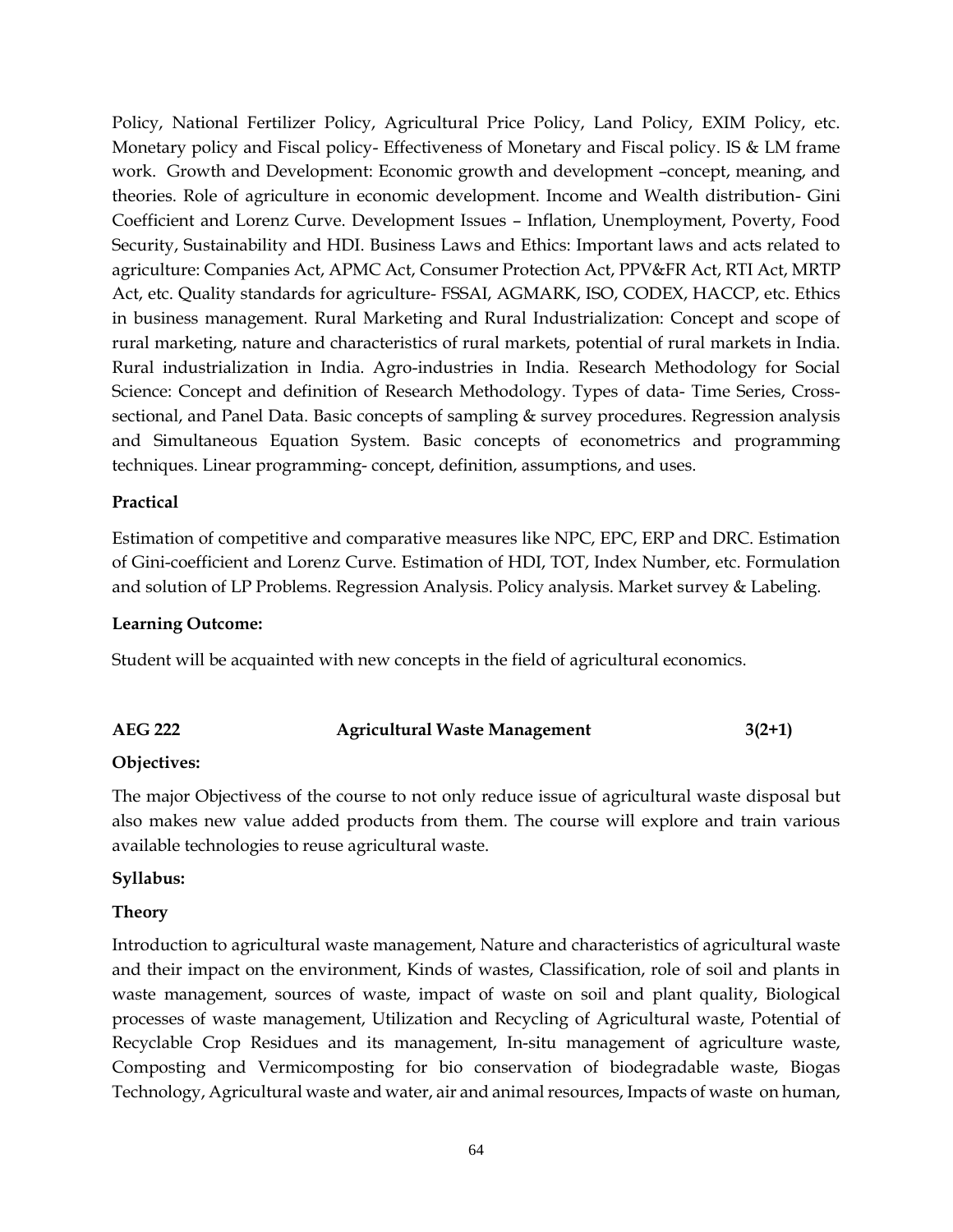animal health and environment. Management of bedding & litter, wasted feed, run-off from feed lots and holding areas and waste water form dairy parlors, agro-waste recycling through farming system, waste management machineries, environmental benefit of waste management.

## **Practical**

Collection and preparation agricultural waste sample. Determination of pH, EC, CECe, heavy metals, BOD, COD, TSS, TDS, NH4, Total P, and dissolved reactive P. Nutrient status (N, P, K, secondary and micronutrients) analysis of agricultural waste. Waste management equipment operation, Maintenance and safety hazards, computer software and models. Survey of different agri waste from live stock, dairy, poultry, food processing, fruit & vegetable and agri-chemicals, Preparation of compost, Vermicomposting, biogas and analysis of compost.

## **Learning Outcome:**

Understand the sources of agricultural waste and techniques to manage them; carry out various hands on techniques to measurement of agricultural waste properties and explore means to dispose or recycle them; learn technique to produce compost, biofuel and biogas etc. from agricultural waste.

## AST 312 Statistical Technique 3(2+1)

## **Objectives:**

This course is meant for students who have some knowledge of Statistics. It would help them in understanding the concepts involved in data presentation, their analysis and interpretation. The students would also get to know about how to describe and present data, various probability distributions, concept of drawing a good sample from the population.

## **Syllabus:**

## **Theory**

Random Variable, Probability mass function. Probability density function. Mathematical Expectation, Moment generating function. Cumulant generating function. Probability Distributing: Negative Binomial, geometric, Uniform, Normal, Exponential, Gamma and Beta; Sampling Distributions: Chi-square, t and F test.

Concept of sampling; Sampling versus complete enumeration, Sample random sampling: SRSWAR and SRSWOR; Estimation of population proportion; Inverse sampling; Stratified Random Sampling; Concept of Systematic Sampling; Cluster Sampling; Sampling with varying probabilities.

## **Practical**

Fitting of Binomial, Poisson, Normal distributions; Selection of a random sample, estimation using simple random sampling, drawing a PPS with replacement sample, Exercises on inverse sampling; Stratified Sampling; Cluster Sampling and Systematic Sampling.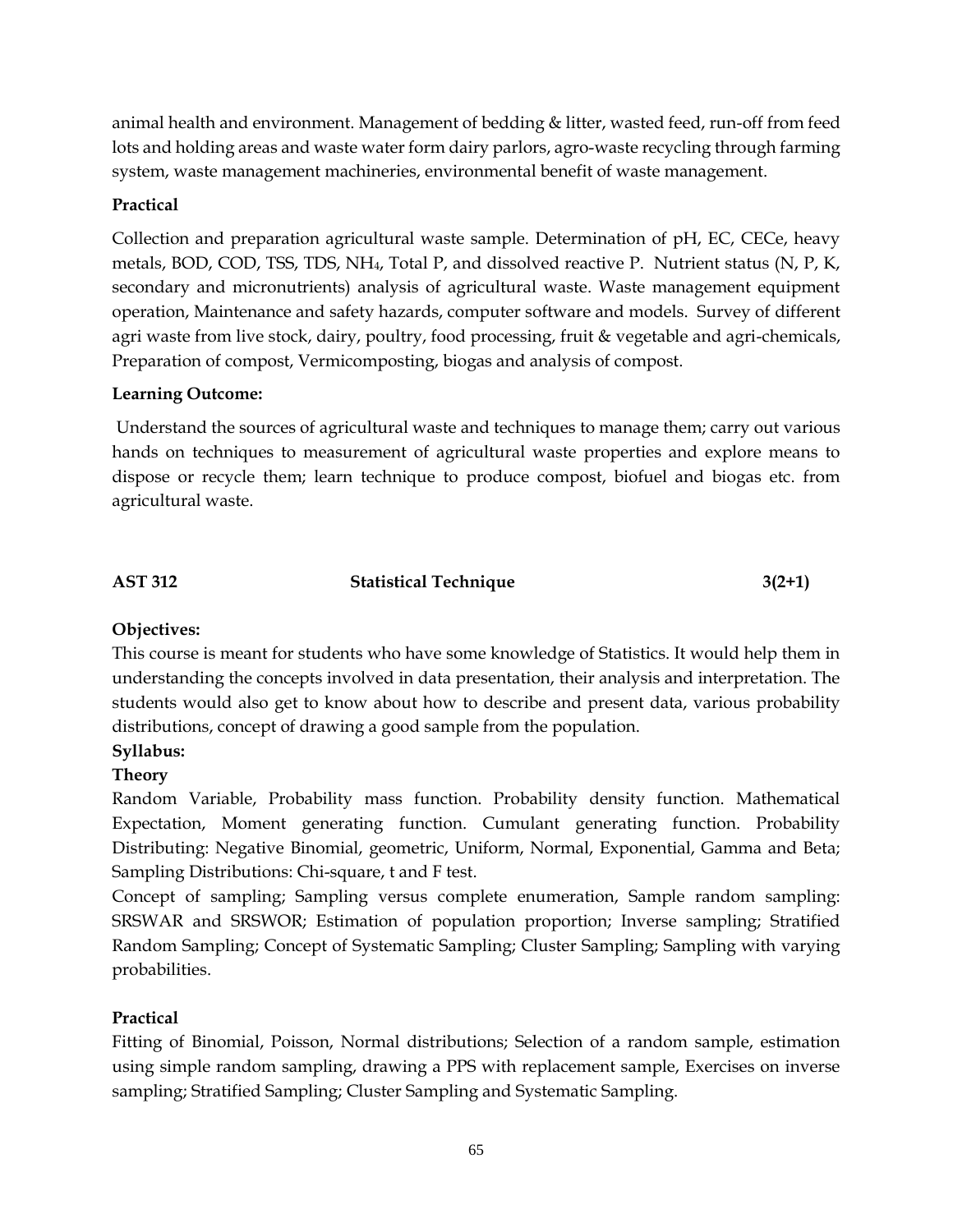#### **Learning Outcome:**

It is expected that the students will be equipped with basic statistical tools used for analysing data sets and will be able to draw valid conclusion supported by statistical mechanism.

#### **AST 321 Design in Agricultural Experiment 3(2+1)**

#### **Objectives:**

This course is designed to give a comprehensive knowledge on how to design a study or experiment so that the results of the experiments are free from errors or biases, and then how to draw a valid conclusion using the results so obtained. In this context, laying out of different agricultural field experiments will also be covered. Designing an experiment is an integrated component of research in almost all sciences.

#### **Syllabus:**

#### **Theory**

Basic principles of design of experiments; Uniformity trials; Basic of design; Basic concepts of factorial experiments: Simple factorial with concept of confounding; Split plot and Strip plot designs, Analysis of covariance (CRD & RCBD); Missing plot techniques.

#### **Practical**

Analysis of data obtained from CRD, RBD, LSD; Analysis of factorial experiments (2<sup>3</sup> and 2<sup>4</sup> experiments). Analysis of Split plot and Strip plot experiment in RBD; Analysis with missing plot data in RBD and LSD; Analysis of covariance (RBD)

#### **Learning Outcome:**

The students would be exposed to various concepts of designing an experiments so as to enable them understand the science involved in planning, designing their research experiments and how to make analysis of different experimental data.

## **CPH 311 Micro propagation Technologies 3(2+1)**

#### **Objectives:**

Micropropagation is the practice of rapidly multiplying stock plant material to produce many progeny plants, using modern plant tissue culture methods. Micropropagation is used to multiply plants such as those that have been genetically modified or bred through conventional plant breeding methods.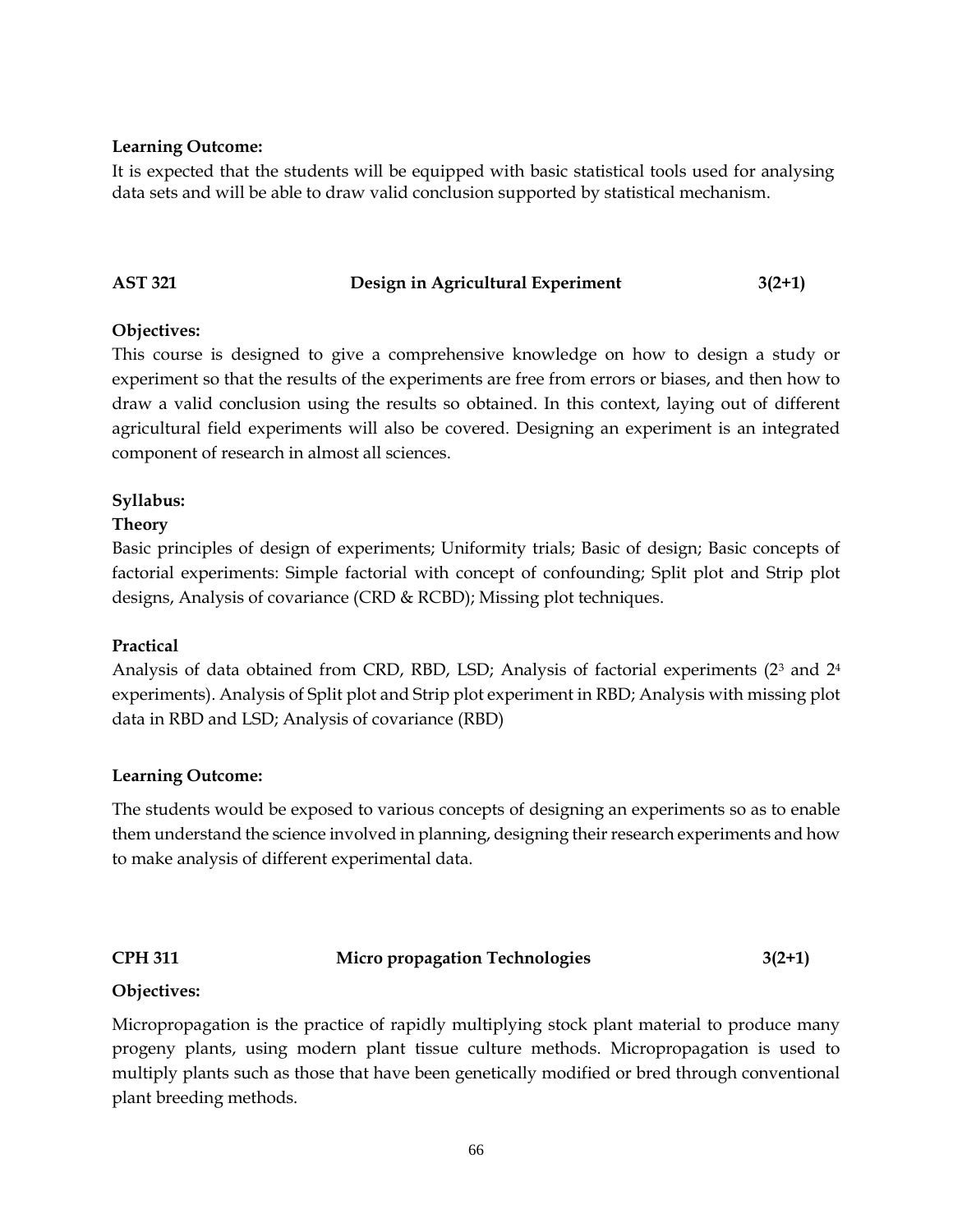#### **Syllabus:**

#### **Theory**

Meaning and concept of *in vitro* culture and micro-propagation; Historical milestones, advancement and future prospects of micro-propagation; totipotency, dedifferentiation; Tissue culture methodology: Sterile techniques, synthetic and natural media components, growth regulators, environmental requirement, genetic control of regeneration; Plant regeneration pathways - Organogenesis and Somatic embryogenesis;

Micro-propagation- Definition, methods, stages of micro-propagation and its significance; Axillary bud proliferation approach- Shoot tip and meristem culture; Organogenesis- Purpose, methods and requirements for organogenesis, indirect and direct organogenesis; Somatic embryogenesis- Procedures and requirements for organogenesis, indirect and direct embryogenesis; Differences between somatic and gametic embryogenesis, Synthetic seed-Concepts, necessity, procedure and requirements for production of synthetic seeds.

#### **Practical**

Laboratory organization, sterilization techniques for explants, glassware, plastic wares, lab wares and working platform. Preparation of stocks and working solution. Preparation and sterilization of growth regulators. Preparation of working medium and experimentation on determining optimum concentration of growth regulators. Callus induction and regeneration of whole plants from different parts of plants. Direct regeneration into whole plants using bud, node and other tissues. Induction of somatic embryos. Experiments of synthetic seeds production and testing storability and germination efficiency.

#### **Learning Outcome:**

It's a basically practical oriented course for students; they can learn in this course are as follows: how to produce large number of plantlets from a small explants? students have a wide knowledge about the production of microbes free plantlets; how to save the endangered plants species by regenerating plantlets from small explants? with the help of micropropagation students can generate new variety of agriculturally important with short time span and space than the conventional breeding method. with these points kept in mind this course is important for students which give not only a theoretical knowledge to them but also give an opportunity of hands on training.

#### **HOR 223 Landscaping 3(2+1)**

#### **Objectives:**

Students are expected to gain the knowledge on styles, types, features and components of gardening and landscaping including modern aspects of landscaping.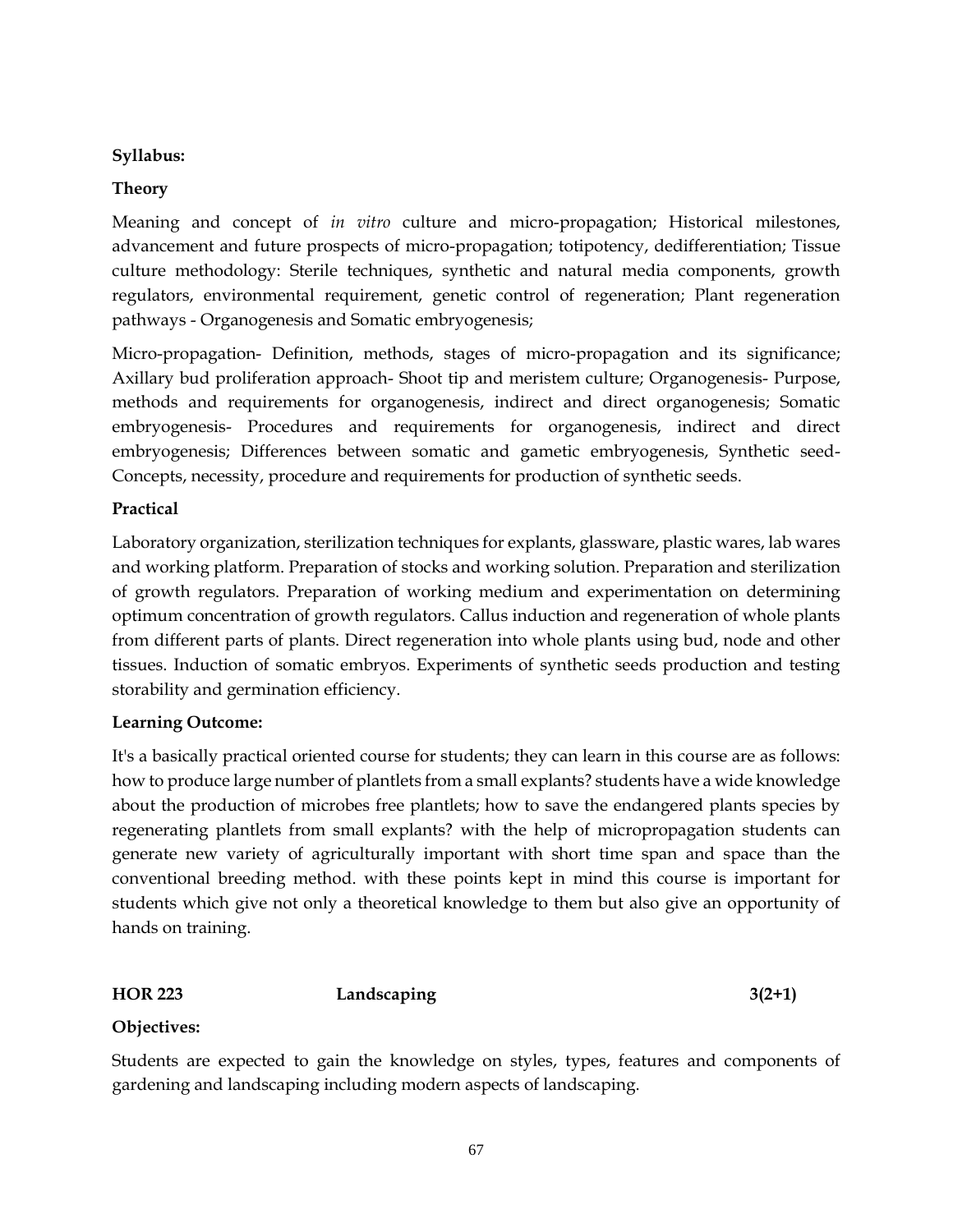#### **Syllabus:**

#### **Theory**

Importance and scope of landscaping. Principles of landscaping, garden styles and types, terrace gardening, vertical gardening, garden components, adornments, lawn making, rockery, water garden, walk-paths, bridges, other constructed features etc. gardens for special purposes. Trees: selection, propagation, planting schemes, canopy management, shrubs and herbaceous perennials: selection, propagation, planting schemes, architecture. Climber and creepers: importance, selection, propagation, planting, Annuals: selection, propagation, planting scheme, Other garden plants: palms, ferns, grasses and cacti succulents. Pot plants: selection, arrangement, management. Bio-aesthetic planning: definition, need, planning; landscaping of urban and rural areas, Peri-urban landscaping, Landscaping of schools, public places like bus station, railway station, townships, river banks, hospitals, play grounds, airports, industries, institutions. Bonsai: principles and management, lawn: establishment and maintenance. CAD application.

#### **Practical**

Identification of trees, shrubs, annuals, pot plants; Propagation of trees, shrubs and annuals, care and maintenance of plants, potting and repotting, identification of tools and implements used in landscape design, training and pruning of plants for special effects, lawn establishment and maintenance, layout of formal gardens, informal gardens, special type of gardens (sunken garden, terrace garden, rock garden) and designing of conservatory and lathe house. Use of computer software, visit to important gardens/ parks/ institutes.

#### **Learning Outcome:**

Students will gather theoretical and practical knowledge of styles, types, features and components of gardening including modern aspects of landscaping.

## **HOR 311 Protected Cultivation 3(2+1)**

#### **Objectives:**

Students are expected to gather the insights of structural details of protected structures and technical details and cultivation technologies of various types of horticultural crops.

#### **Syllabus:**

#### **Theory**

Protected cultivation- importance and scope, Status of protected cultivation in India and World types of protected structure based on site and climate. Cladding material involved in greenhouse/ poly house. Greenhouse design, environment control, artificial lights, Automation. Soil preparation and management, Substrate management. Types of benches and containers. Irrigation and fertigation management. Propagation and production of quality planting material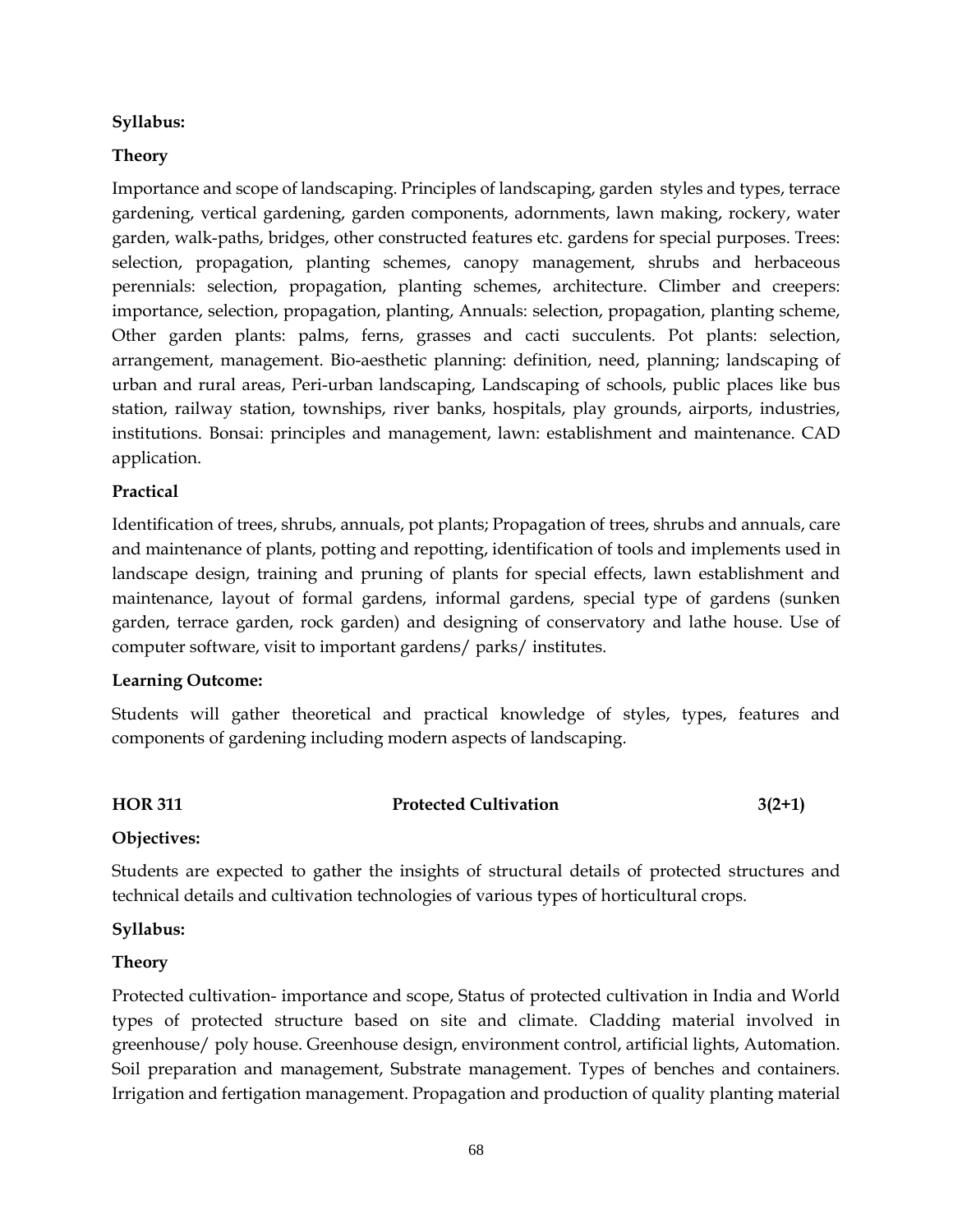of horticultural crops. Greenhouse cultivation of important horticultural crops – rose, carnation, chrysanthemum, gerbera, orchid, anthurium, lilium, tulip, tomato, bell pepper, cucumber, strawberry, pot plants, etc. Cultivation of economically important medicinal and aromatic plants. Off-season production of flowers and vegetables. Insect pest and disease management.

## **Practical**

Raising of seedlings and saplings under protected conditions, use of protrays in quality planting material production, Bed preparation and planting of crop for production, Inter cultural operations, Soil EC and pH measurement, Regulation of irrigation and fertilizers through drip, fogging ad misting.

## **Learning Outcome:**

Students will acquire the knowledge on types, structural details, management of protected structures and technical details of protected horticultural crop cultivation.

| <b>HOR 322</b> | Hi-tech. Horticulture | $3(2+1)$ |
|----------------|-----------------------|----------|
|                |                       |          |

## **Objectives:**

Students are expected to know about the advanced technologies and their applications in horticulture like micro propagation techniques, precision farming high density orcharding etc.

#### **Syllabus:**

## **Theory**

Introduction & importance; Nursery management and mechanization; micro propagation of horticultural crops; Modern field preparation and planting methods, Protected cultivation: advantages, controlled conditions, method and techniques, Micro irrigation systems and its components; EC, pH based fertilizer scheduling, canopy management, high density orcharding, Components of precision farming: Remote sensing, Geographical Information System (GIS), Differential Geo-positioning System (DGPS), Variable Rate applicator (VRA), application of precision farming in horticultural crops (fruits, vegetables and ornamental crops); mechanized harvesting of produce.

## **Practical**

Types of playhouses and shade net houses, Intercultural operations, tools and equipments identification and application, Micro propagation, Nursery-portrays, micro-irrigation, EC, pH based fertilizer scheduling, canopy management, visit to hi-tech orchard/nursery.

## **Learning Outcome:**

Students will gather details knowledge on modern advanced technologies and their application in horticulture like micro propagation, precision farming, high density orchard etc.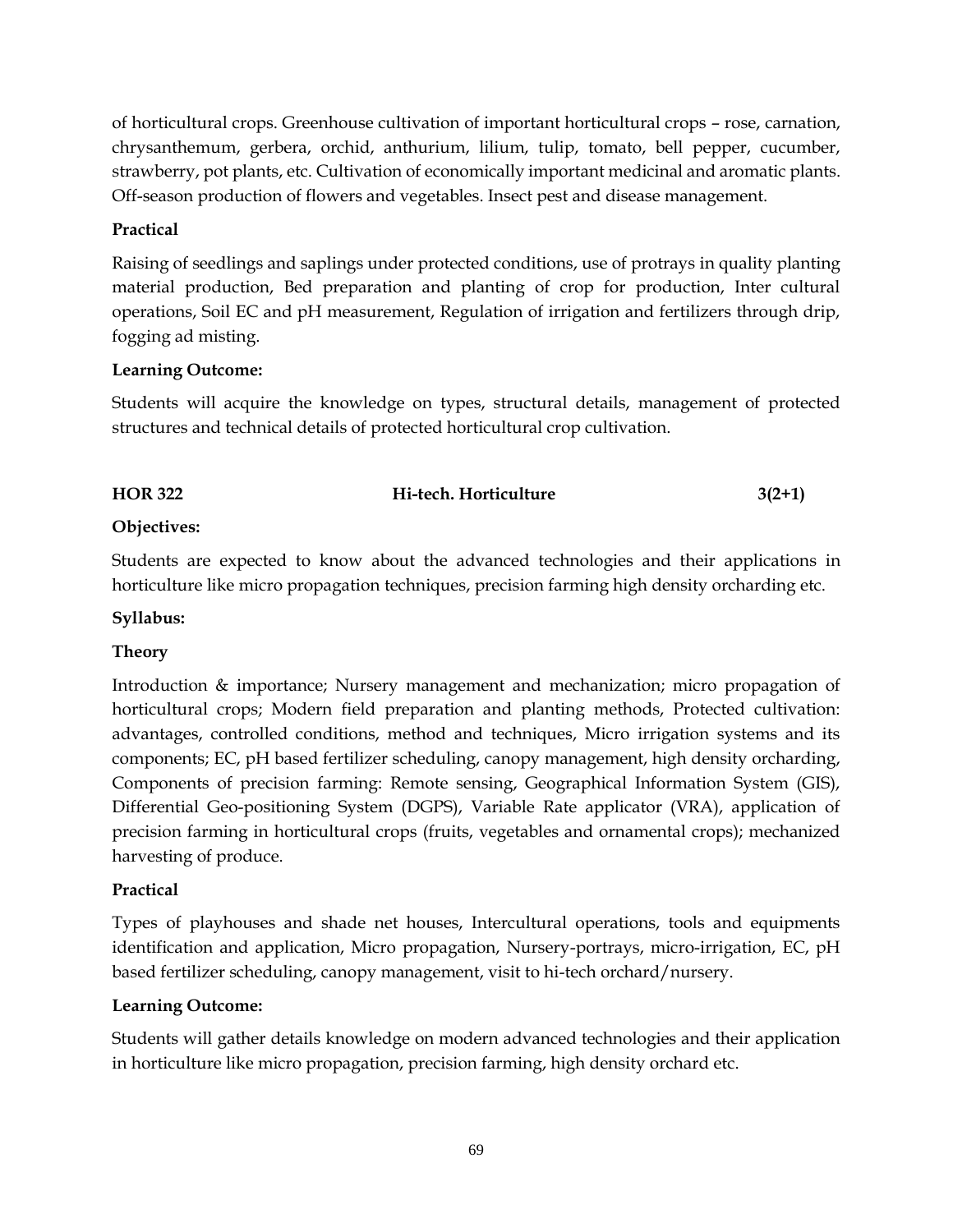#### **GPB 221 Commercial Plant Breeding 3(1+2)**

#### **Objectives:**

This lesson deals with heredity and the reasons behind the variation among individuals of the same species. To impart knowledge to the students on the principles and procedures of plant breeding in self and cross pollinated crops to develop the high yielding varieties / hybrids.

#### **Syllabus:**

#### **Theory**

Types of crops and modes of plant reproduction. Line development and maintenance breeding in self and cross pollinated crops (A/B/R and two line system) for development of hybrids and seed production. Genetic purity test of commercial hybrids. Advances in hybrid seed production of maize, rice, sorghum, pearl millet, castor, sunflower, cotton pigeon pea, Brassica etc. Quality seed production of vegetable crops under open and protected environment. Alternative strategies for the development of the line and cultivars: haploid inducer, tissue culture techniques and biotechnological tools. IPR issues in commercial plant breeding: DUS testing and registration of varieties under PPV & FR Act. Variety testing, release and notification systems in India. Principles and techniques of seed production, types of seeds, quality testing in self and cross pollinated crops.

#### **Practical**

Floral biology in self and cross pollinated species, selfing and crossing techniques. Techniques of seed production in self and cross pollinated crops using A/B/R and two line system. Learning techniques in hybrid seed production using male-sterility in field crops. Understanding the difficulties in hybrid seed production, Tools and techniques for optimizing hybrid seed production. Concept of rouging in seed production plot. Concept of line its multiplication and purification in hybrid seed production. Role of pollinators in hybrid seed production. Hybrid seed production techniques in sorghum, pearl millet, maize, rice, rapeseed-mustard, sunflower, castor, pigeon pea, cotton and vegetable crops. Sampling and analytical procedures for purity testing and detection of spurious seed. Seed drying and storage structure in quality seed management. Screening techniques during seed processing viz., grading and packaging. Visit to public private seed production and processing plants.

#### **Learning Outcome:**

Students will understand the basic concepts of the ultrastructure of cell, cell organelles, chromosomes and nucleic acids; apply the principles of inheritance to plant breeding; acquaint with the fundamentals of chromosomal and cytoplasmic inheritance, sex determination, mutations and chromosomal aberrations; learn breeding procedures in self and cross pollinated crops; understand exploitation of heterosis utilizing male sterility and other methods; know about the various population improvement programmes; about the fundamentals of mutation, polyploidy and wide hybridization and their role in crop improvement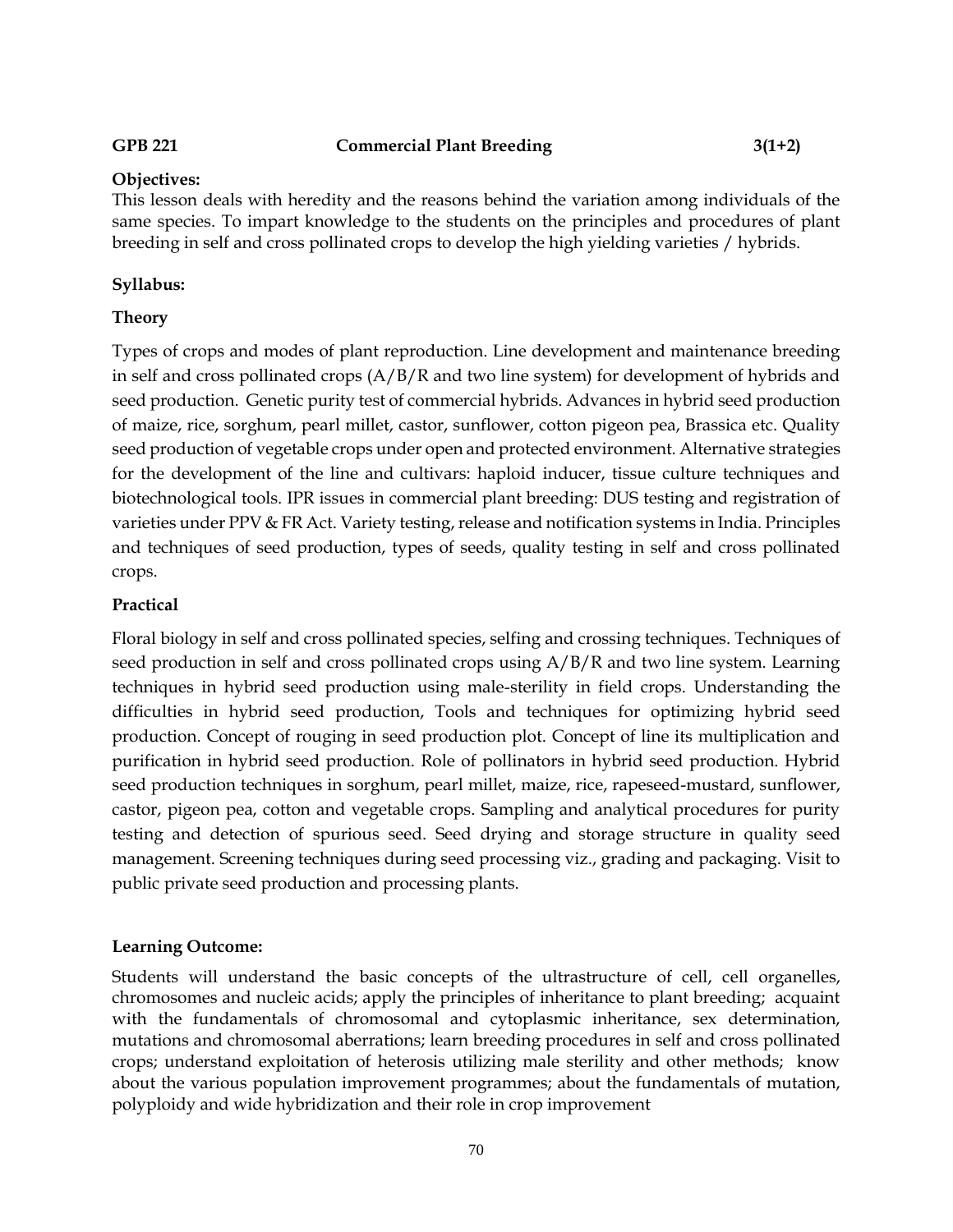#### **GPB 312 Breeding for Biotic and Abiotic Stresses 3(2+1)**

#### **Objectives:**

To apprise about various abiotic and biotic stresses influencing crop yield, mechanisms and genetics of resistance and methods to breed stress resistance variety.

#### **Syllabus:**

#### **Theory**

Resistance breeding – its importance- general principles and methods of breeding for resistance. Breeding for resistance. Mechanism of resistance. Genetic basis of disease/pest resistance – gene for gene relationship, biochemical basis of disease resistance. Problems in breeding for biotic stresses Methods of breeding for resistance –recent approaches. Vertical resistance breeding. Horizontal resistance breeding Innovative techniques in breeding for biotic stresses. Breeding for abiotic stress –drought, salinity, heat cold flood. Achievements in breeding for biotic and abiotic stress

#### **Practical:**

Screening techniques for insect resistance. Screening techniques for disease resistance. Screening techniques for abiotic stress drought, salinity, nutrient stress. Screening for through biochemical methods – proline. In-vitro screening techniques Transfer of resistance through conventional and innovative techniques.

#### **Learning Outcome:**

Students will understand the genetic mechanisms of biotic and abiotic stresses; phenotyping screening methods for major pest and diseases; learn about the source of resistance.

#### GPB 323 Bioinformatics 3(2+1)

#### **Objectives:**

#### **Theory:**

The basic Objectives is to give students an introduction to the basic practical techniques of bioinformatics. Emphasis will be given to the application of bioinformatics and biological databases to problem solving in real research problems. The students will become familiar with the use of a wide variety of internet applications, biological database and will be able to apply these methods to research problems.

#### **Practical:**

The aim is to provide practical training in bioinformatics methods including accessing the major public sequence databases, use of the different computational tools to find sequences, analysis of protein and nucleic acid sequences by various software packages. It also provides a step by step, theoretical and practical introduction to the development of useful tools for automation of complex computer jobs, and making these tools accessible on the network from a Web browser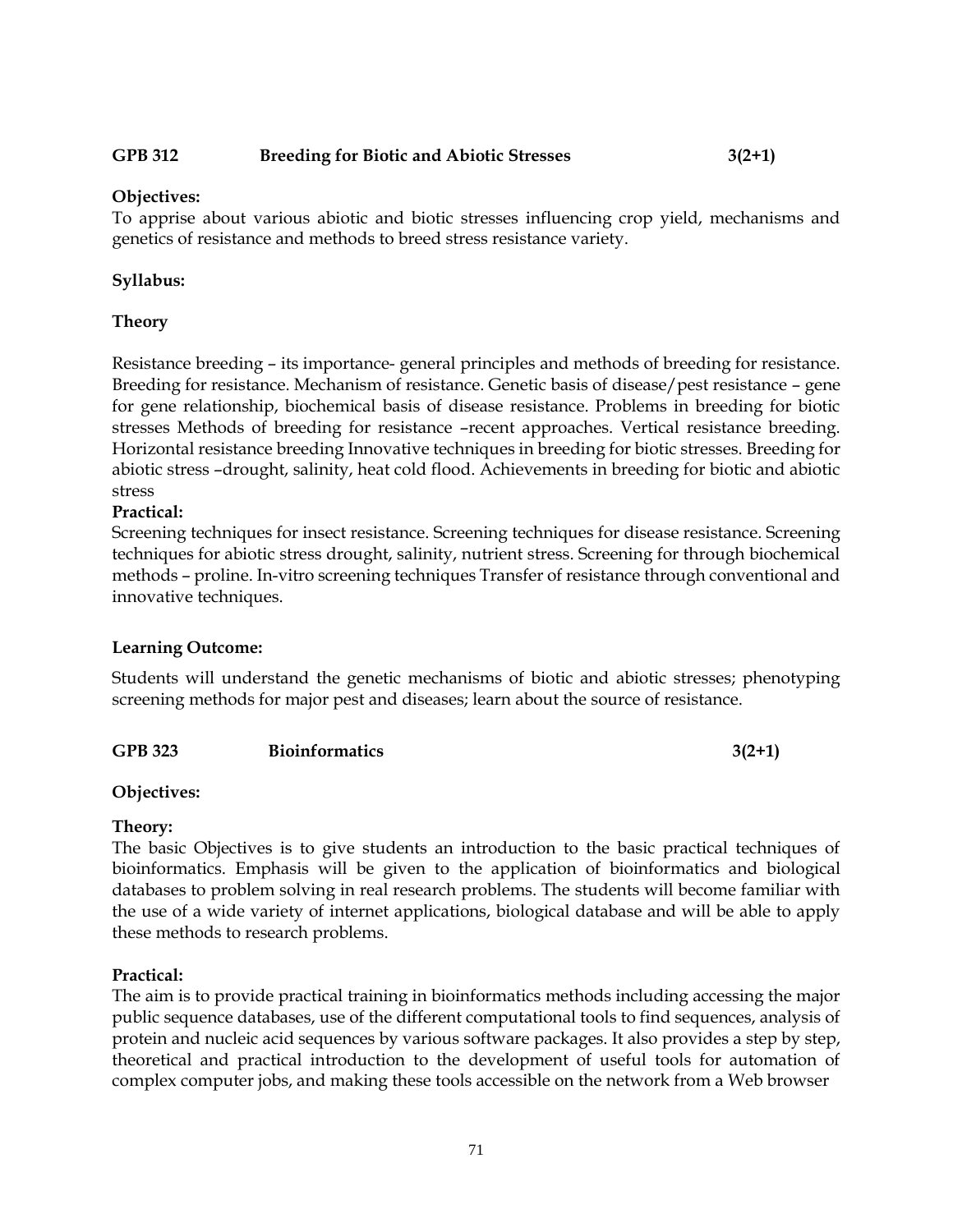#### **Syllabus:**

#### **Theory**

Bioinformatics as a science and overview. Applications. Data application and management. Use of data bases in biology; genome database, sequence data base. Sequence analysis- genome sequencing, Structural comparisons, Alignment of pairs of sequences, Multiple sequence alignment. Similarity searches software and their applications. DNA marker data analysis. Primer designing and primer designing tools. Gene prediction and annotation. Phylogenetic software applications.

#### **Practical:**

Basic principles of computing in Bioinformatics, Drawing Bar charts and presenting data in different formats, Making spread sheets and doing transformations, scoring for similarity index data, Collecting and storing sequences in the laboratory, BLAST search, FASTA format primer designing , Genome sequence analysis, Identification of consensus sequences and domain identification, ORF finding.

#### **Learning Outcome:**

Students will learn the contents and properties of the most important bioinformatics databases, perform text- and sequence-based searches, and analyze and discuss the results in light of molecular biological knowledge; explain the major steps in multiple sequence alignment, finding ORF and conserved domains; to design PCR primers and do molecular phylogeny analysis.

| Agrochemicals | $3(2+1)$ |
|---------------|----------|
|               |          |

#### **Objectives:**

The students are expected to gain both theoretical as well as practical knowledge on agrochemicals - their type and role in agriculture, effect on environment, soil, human and animal health; management of agrochemicals for sustainable agriculture; major classes, properties of important herbicides; fate of herbicides; classification, fates of fungicides and classification of insecticides; manufacturing processes and properties of N, P and K fertilizers, complex fertilizers, secondary and micro nutrient fertilizers; fertilizer control order; fertilizer logistics and marketing; plant bio-pesticides for ecological agriculture; bio-insect repellent etc.

#### **Syllabus:**

#### **Theory**

An introduction to agrochemicals, their type and role in agriculture, effect on environment, soil, human and animal health, merits and demerits of their uses in agriculture, management of agrochemicals for sustainable agriculture. Herbicides-Major classes, properties and important herbicides. Fate of herbicides. Fungicides - Classification – Inorganic fungicides -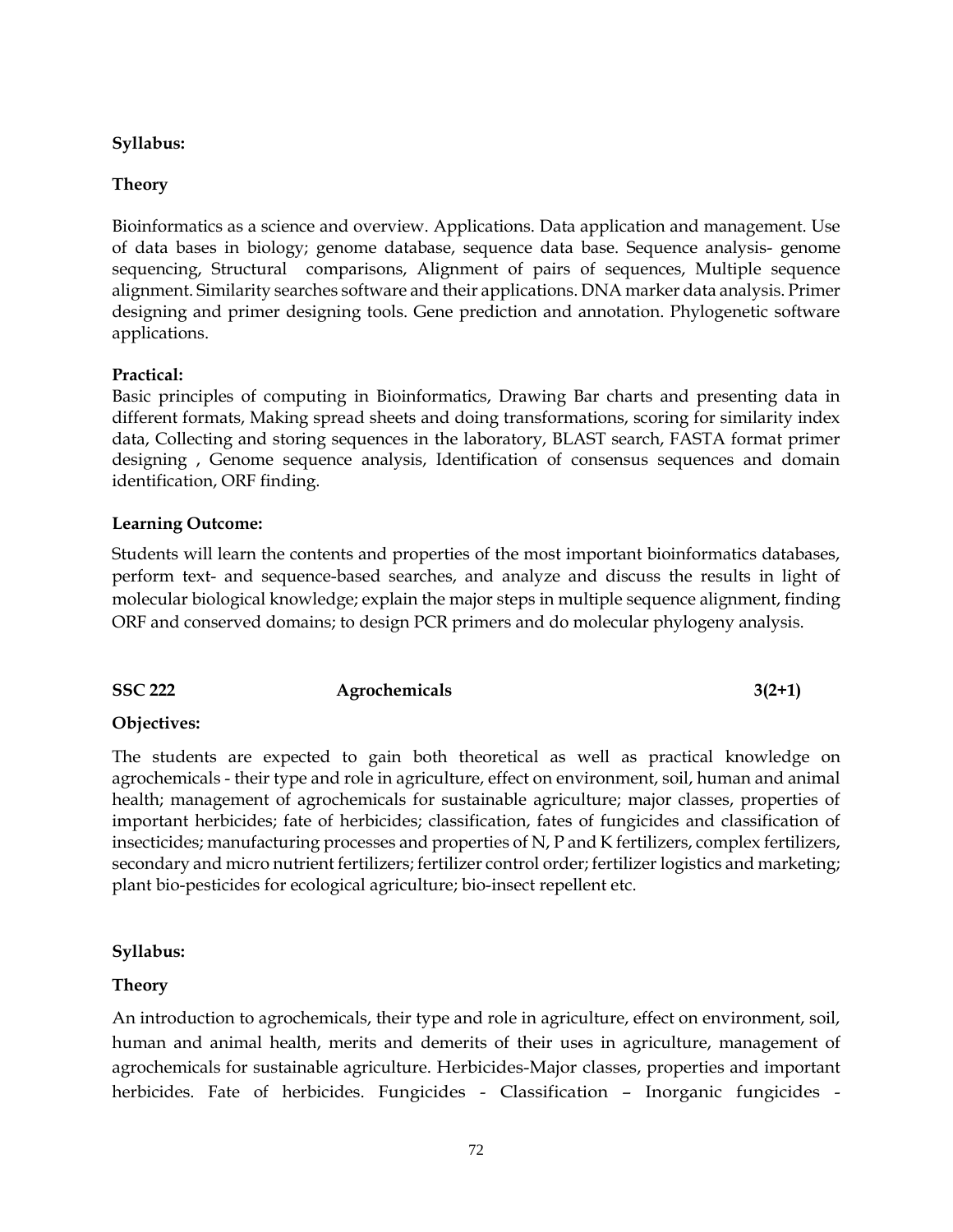characteristics, preparation and use of sulphur and copper, Mode of action-Bordeaux mixture and copper oxychloride. Organic fungicides-Modeofaction-Dithiocarbamatescharacteristics, preparation and use of Zineb and maneb. Systemic fungicides: Benomyl, carboxin, oxycarboxin, Metalaxyl, Carbendazim, characteristics and use. Introduction and classification of insecticides: inorganic and organic insecticides Organochlorine, Organophosphates, Carbamates, Synthetic pyrethroids Neonicotinoids, Biorationals, Insecticide Act and rules, Insecticides banned, withdrawn and restricted use, Fate of insecticides in soil & plant. IGRs Biopesticides, Reduced risk insecticides, Botanicals, plant and animal systemic insecticides their characteristics and uses. Fertilizers and their importance. Nitrogenous fertilizers: Feedstocks and Manufacturing of ammonium sulphate, ammonium nitrate, ammonium chloride, urea. Slow release N-fertilizers. Phosphatic fertilizers: feedstock and manufacturing of single superphosphate. Preparation of bone meal and basic slag. Potassic fertilizers: Natural sources of potash, manufacturing of potassium chloride, potassium sulphate and potassium nitrate. Mixed and complex fertilizers: Sources and compatibility–preparation of major, secondary and micronutrient mixtures. Complex fertilizers: Manufacturing of ammonium phosphates, nitrophosphates and NPK complexes. Fertilizer control order. Fertilizer logistics and marketing. Plant bio-pesticides for ecological agriculture, Bio-insect repellent.

#### **Practical**

Sampling of fertilizers and pesticides. Pesticides application technology to study about various pesticides appliances. Quick tests for identification of common fertilizers. Identification of anion and cation in fertilizer. Calculation of doses of insecticides to be used. To study and identify various formulations of insecticide available kin market. Estimation of nitrogen in Urea. Estimation of water soluble  $P_2O_5$  and citrate soluble  $P_2O_5$  in single super phosphate. Estimation of potassium in Muraite of Potash/ Sulphate of Potash by flame photometer. Determination of copper content in copper oxychloride. Determination of sulphur content in sulphur fungicide. Determination of thiram. Determination of ziram content.

### **Learning Outcome:**

Students will acquire knowledge on various types of agrochemicals and their role in agriculture, fates in soil, effect on environment, soil, human and animal health and their efficient management for sustainable agriculture.

### **SSC 311 Soil, Plant, Water and Seed Testing 3(2+1)**

### **Objectives:**

The students are expected to gain both theoretical as well as practical knowledge on working principles of various instruments like pH meter, EC meter, spectrophotometer, flame photometer and AAS; principles and procedure of determination of different properties of soil and plant;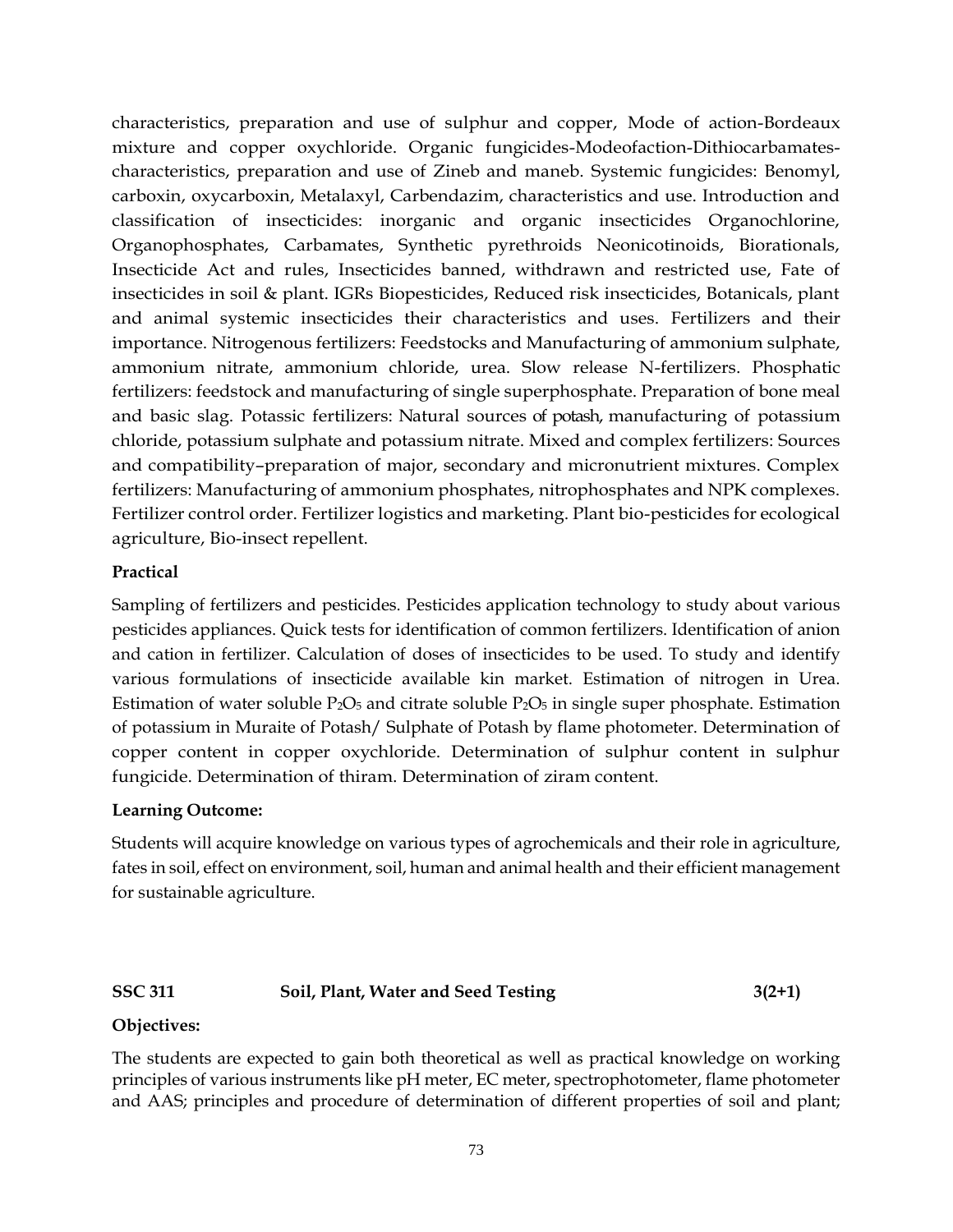interpretation of results; quality criteria of irrigation water; seed germination, viability, vigor and storage etc.

# **Syllabus:**

# **Theory**

Principle of pH meter, EC meter, spectrophotometer, flame photometer and AAS. Soil analysis: Objectivess, sampling of soil, procedure and precautions. Determination of texture, bulk density. Interpretation of analytical data viz., pH, EC, organic carbon, N, P, K, S and micronutrients (Fe, Mn, Zn, Cu, B) and nutrient index. Plant analysis: Sampling stages and plant part to be sampled. Analysis of nutrients, Quantitative rating of plant analysis data and interpretation of results, critical nutrient concentration, critical nutrient ranges. Water analysis: Quality criteria, classification and suitability of irrigation water and water quality index. Seed: Introduction, definition and importance, seed germination, viability, vigor and storage. Use of soil testing kit for major and micronutrient analyzer.

# **Practical**

Standardization of solutions and reagents, collection and preparation of soil samples, estimation of pH, EC, organic carbon, NPKS, micronutrients, CEC and exchangeable sodium in soil. Determination of EC and pH of saturation extract/paste. Estimation of cations and anions. Plant sampling and sample preparation for analysis, digestion of plant material and estimation of N, P, K in plant. Rapid plant tissue test for N, P, and K. Determination of EC, pH, cations ( $Ca^{++}$ , Mg<sup>++</sup>, Na<sup>+</sup>, K<sup>+</sup>) and anions (B, CO3<sup>-</sup>, HCO3<sup>-</sup>, Cl<sup>-</sup>) in irrigation water . Computation of SAR and RSC. Seed quality testing: Germination, viability, moisture and vigor.

# **Learning Outcome:**

Students will acquire practical and theoretical knowledge on various soil parameters, plant nutrient contents, water quality parameters as well as seed quality testing parameters.

### **SSC 321 Biofertilizers Technology 3(2+1)**

# **Objectives:**

The students are expected to gain both theoretical as well as practical knowledge on various types of biofertilizers, their characteristics, application technology, quality control, mechanism of solubilization of nutrients in soil; productions technology; constraints in production of biofertilizers; factors influencing the efficacy of biofertilizers; cost and availability of biofertilizers etc.

# **Syllabus:**

**Theory**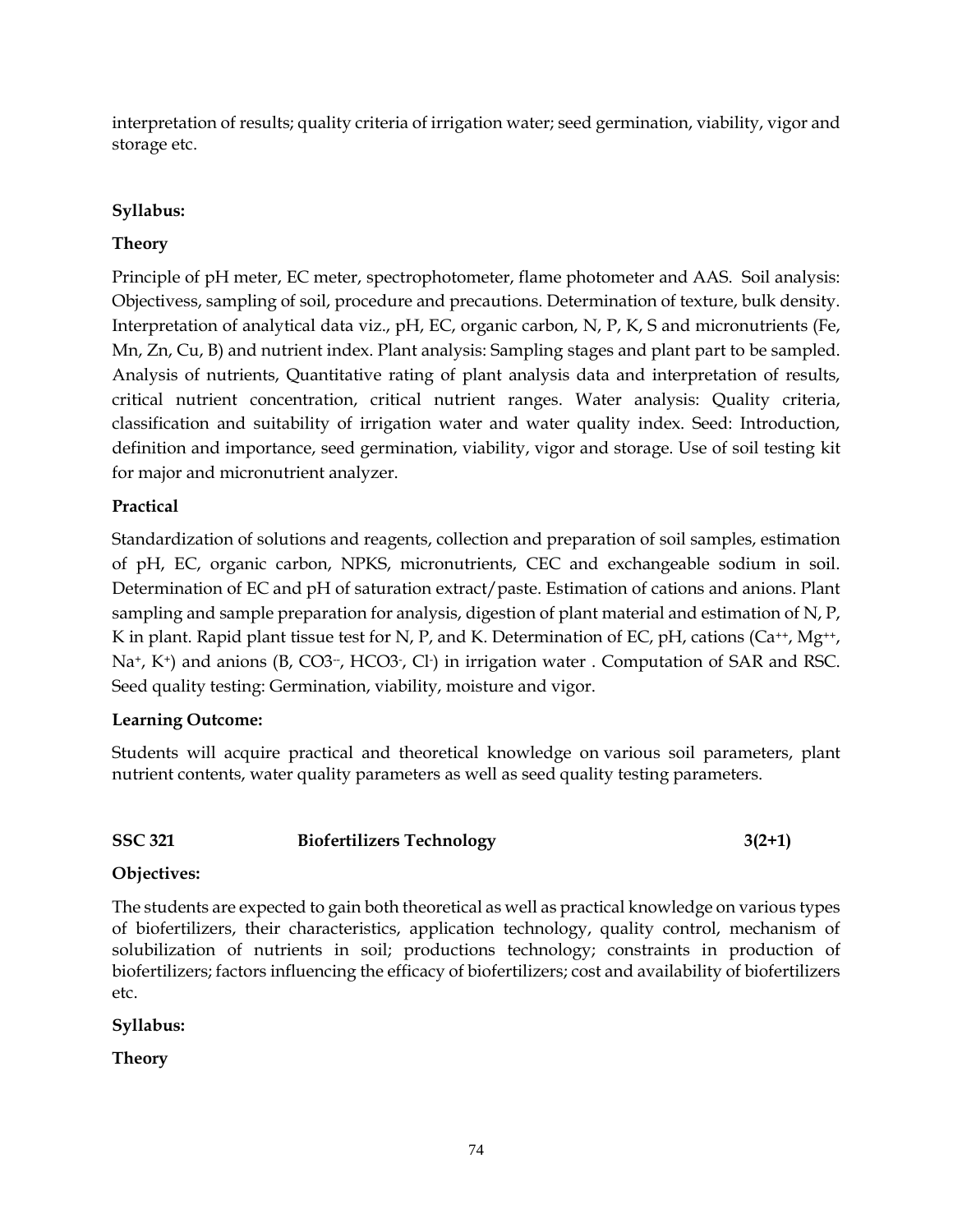Biofertilizers - Introduction, status and scope. Types of biofertilizers - structure and characteristic features of bacterial biofertilizers- Azospirillum, Azotobacter, Bacillus, Pseudomonas, Rhizobium and Frankia; Cynobacterial biofertilizers- Anabaena, Nostoc, Hapalosiphon, fungal biofertilizers-AM mycorrhiza and ectomycorhiza; Azolla. Nitrogen fixation -Free living and symbiotic nitrogen fixation. Mechanism of phosphate solubilization and phosphate mobilization, K solubilization. Mass Production technology: Strain selection, sterilization, growth and fermentation, mass production of carrier based and liquid biofertiizers. FCO specifications and quality control of biofertilizers. Application technology for seeds, seedlings, tubers, sets etc. Biofertilizers -Storage, shelf life, quality control and marketing. Factors influencing the efficacy of biofertilizers. Constraints in Biofertilizer Technology. Economics, cost and availability of biofertilizers.

# **Practical**

Isolation and purification of *Azospirillum, Azotobacter, Rhizobium*, P-solubilizers and cyanobacteria. Mass multiplication and inoculums production of biofertilizers. Isolation of AM fungi -Wet sieving method and sucrose gradient method. Mass production of AM inoculants. Quality control of biofertilizers.

### **Learning Outcome:**

Students will acquire practical and theoretical knowledge on various types of biofertilizers as a whole.

# **AEX 312 - Communication and Information Management 3(2+1)**

### **Objectives:**

To make the students aware and knowledgeable different aspects of communication and information management like, communication process, types of communication, development communication, digital platform for communication and information management et. As well as to build up capacity of the students for effective communication, preparation of communication material and information management.

# **Syllabus**

### **Theory**

Communication – Meaning, Definition, Models, theories of communication. Communication process – concept, elements and their characteristics. Types and Barriers in communication. Communication skills – fidelity of communication, communication competence and empathy, communication effectiveness and credibility, feedback in communication. Methods of communication – Meaning and functions, classification. Forms of communication – Oral and written communication, Non-verbal communication, interpersonal communication, organizational communication. Key communicators – Meaning, characteristics and their role in development. Barriers in communication. Message – Meaning, dimensions of a message,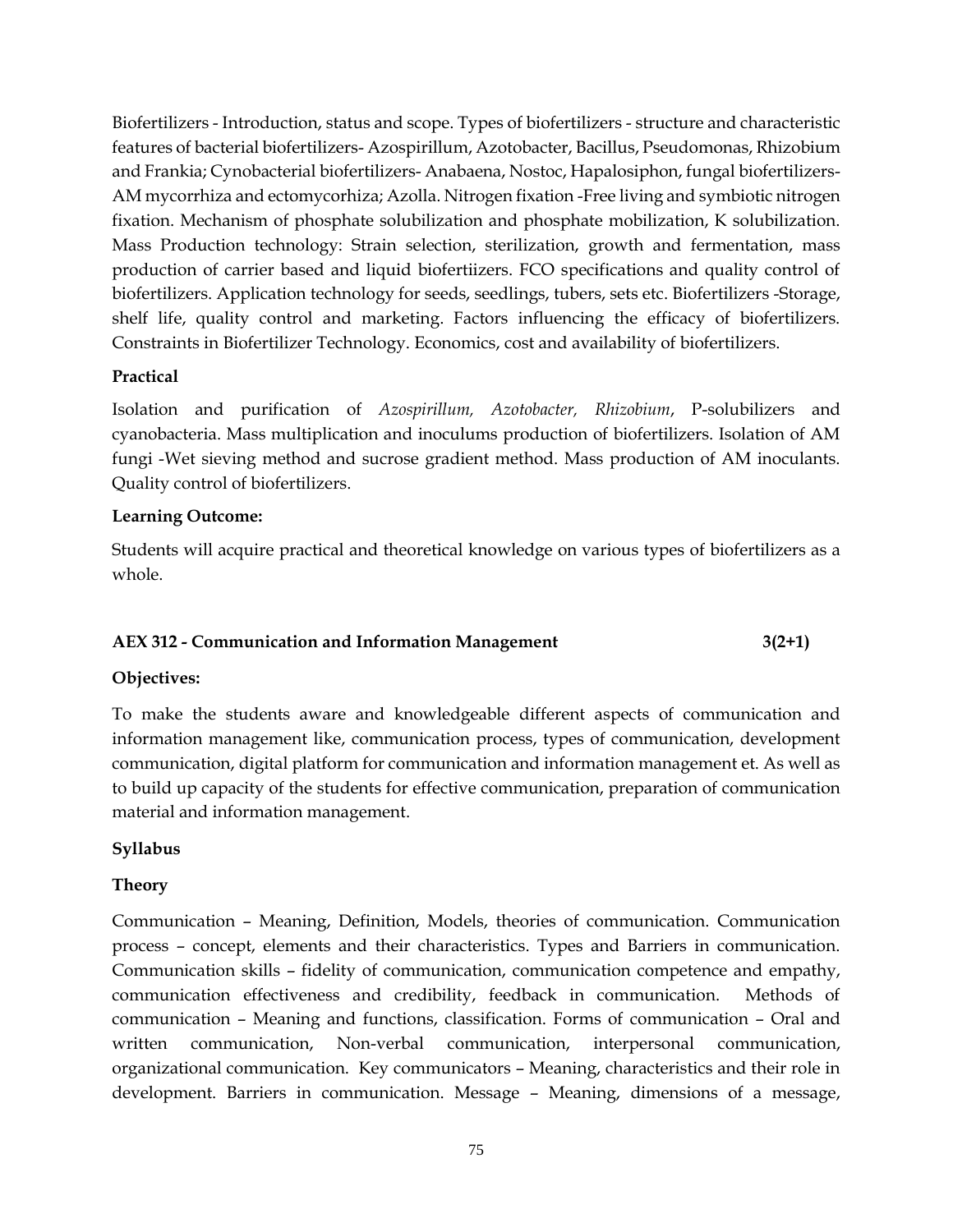characteristics of a good message, Message treatment and effectiveness, distortion of message. Development communication- Meaning, definition, areas of Development Communication. Innovative Information sources and Modern communication media – Internet, Cyber Cafes, CAI, Video and Tele conferences, Kisan call centers, Consultancy clinics, Social networks etc and their implication in Extension Communication. Agricultural Journalism – Meaning, Scope and Importance, Sources of news, Types, Merits and Limitations. Basics of writing – News stories, feature articles, magazine articles, farm bulletins and folders. Media in communication – Role of mass media in dissemination of farm technology. Effect of media mix for Rural People.

### **Practical**

Simulated exercises on communication. Planning and Writing of scripts for Radio and Television. Planning, Preparation and Presentation of visual aids, Power Point Slides, Handling of Public Address Equipment (PAE) System, Still Camera, Video Camera and Liquid Crystal Display (LCD) Projector. e-publication, website development.

### **Learning Outcome:**

Through this course, students are expected to be knowledgeable about different aspects of communication and information management as well as they will be capable for preparation of communication material and will be able to communicate effectively.

# **AEX 321 Emerging Trends in Agricultural Extension 3(2+1)**

### **Objectives:**

To orient the students regarding changing scenario of Agricultural Extension, the emerging areas and approaches of extension in agriculture; to provide exposure on analyses of different extension approaches applying different tools and techniques and visits to the stakeholders

### **Syllabus:**

### **Theory**

Agricultural Extension – Emerging Issues and Strategies. Genesis and Evolution of Agricultural Extension in India and Other Countries. Women and Youth in Agricultural Extension – Role, Importance and Empowerment. Human Resource Development in Extension Organisations – Meaning, Issues and Strategies. Changing Roles of Agricultural Extension Professionals in the context of WTO - Issues and Strategies. Participatory Extension Approaches – RRA, PRA & PLA – Meaning, Features, Principles, Techniques. Demand Driven Extension – Meaning, Features, Model. Reorganized Extension System – Broad Based Extension- Meaning, Concept. Farmer Led Extension – Meaning, Features, Scope and Importance. Farming Systems Approach & Farming Situation Based Extension – Concept, Characters, Activities, Scope. Strategic Research and Extension Plan – Meaning, Importance. Group Led Extension – Meaning, Concepts, Procedures,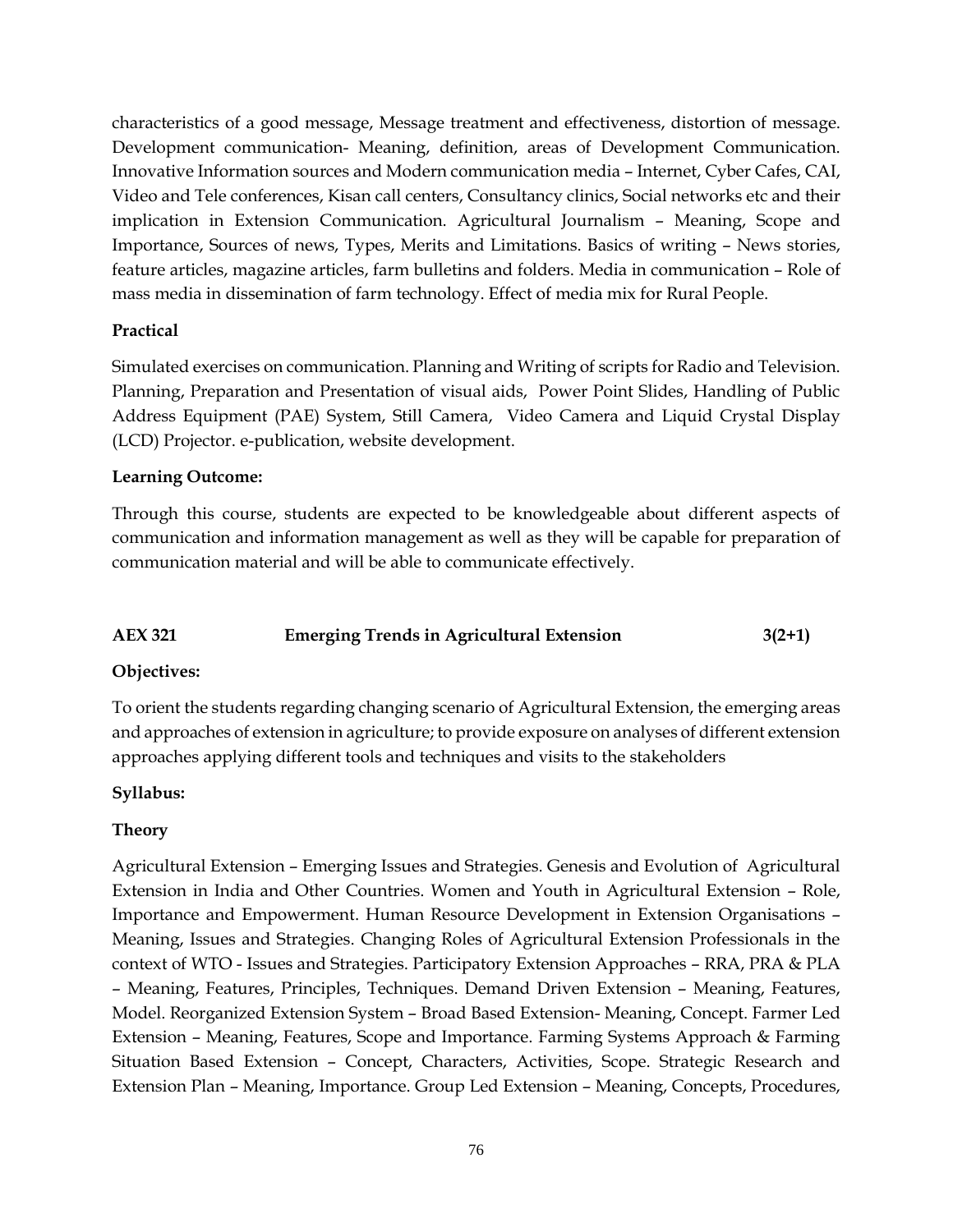Advantages and Limitations. Market Led Extension – Meaning, Problems in Agricultural Marketing, Characteristics, Approaches and Strategies. Privatization of Agricultural Extension Services and Public Private Partnership – Meaning, Problems in Public Extension, Reasons for Privatization, Approaches, Possibilities. Cyber Extension – Meaning, Tools, Advantages and Limitations. Voluntary Organisations in Agricultural Extension – Scope and Importance, Limitations. Latest Rural Development and Agricultural Extension Projects and Programmes in India.

### **Practical**

Analyzing the roles of Change Agents In State Department of Agriculture. Analyses of the extension activities at field level. Analyses of structure and functions of ATMA. Identification of technological needs of farmers through participatory approach. Identification of Suitable Alternative Extension approaches for solving extension problems in a specific farming situation. Analyzing the functions of a selected NGO/VO. Studying Role of Farm Women and Rural Youth in Agriculture. Studying RMGs & SHGs.

### **Learning Outcome:**

Understanding of the emerging areas of agricultural extension, their features and effectiveness; learning of different tools and techniques of analyses of extension reforms and programmes, feedback of stakeholders.

# **PPT: 221** Bio-pesticides and Bio-control 3(2+1)

### **Objectives:**

To generate knowledge about biological control agents including botanicals, their production and application in disease management.

### **Syllabus:**

### **Theory**

Definition, history, importance, scope, potential and concepts of biopesticides and biological control of crop pests and diseases. Understanding of ecological equilibrium in relation to biocontrol. Mechanisms of biological control. Classification of biopesticides viz. pathogen, botanicals and biorationals and their uses. Isolation, purification and pure culturing of recognized biocontrol organisms. Mass production technology of bio-pesticides.Virulence, pathogenicity and symptoms of entomopathogenic pathogens and nematodes. Methods of application of biopesticides. Methods of quality control and Techniques of biopesticides. Impediments and limitation in production and use of biopesticide. Different types of biocontrol formulation and their efficacy under field level. Legislature Acts in the production and marketing of biocontrol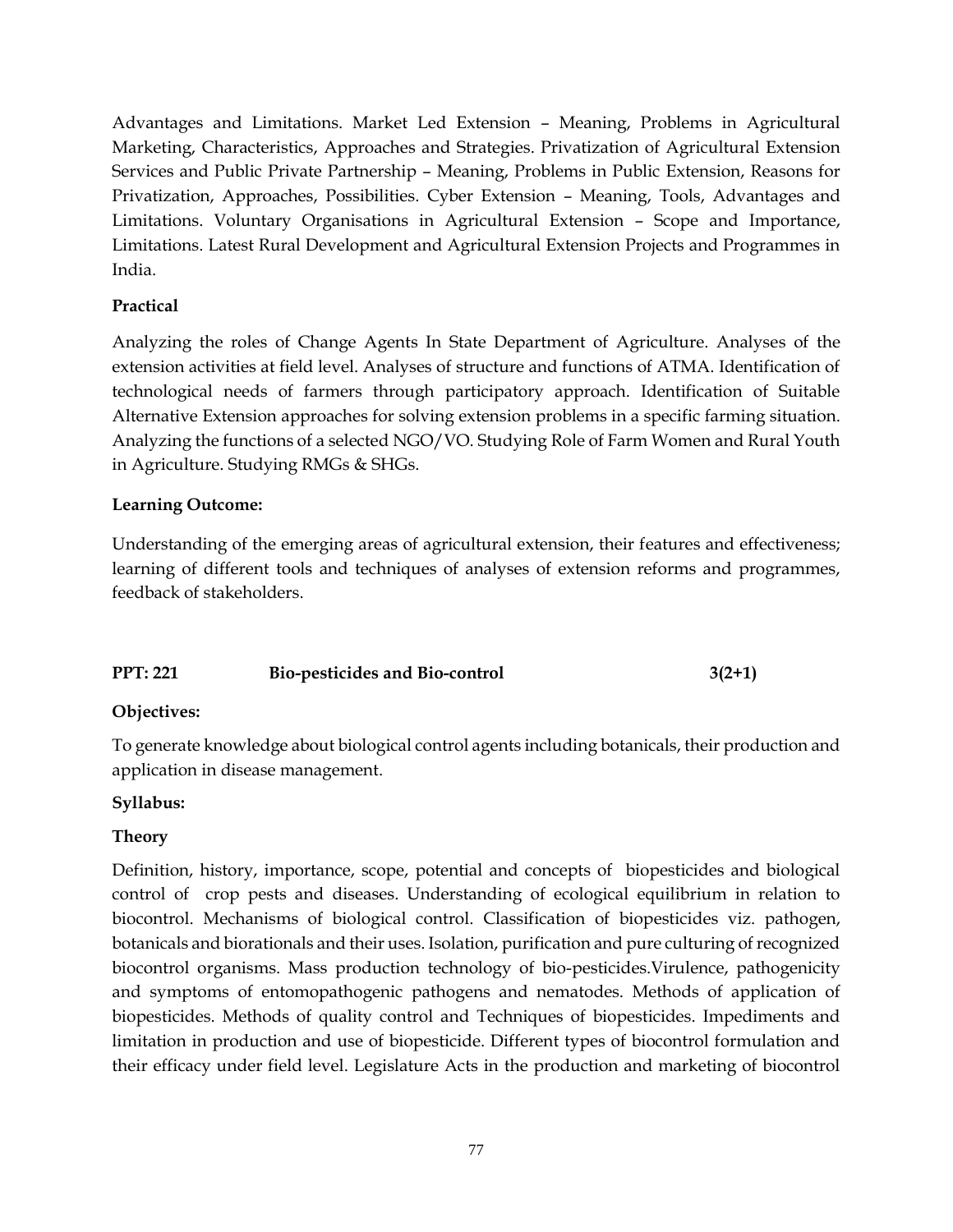agents and biopesticides. Organic amendments, culture filtrates and botanicals etc. for plant disease management. Enterprenureship development in biocontrol unit

### **Practical:**

Visit to biological control laboratory, Identification of important botanicals, Isolation of biocontrol agents from different sources. Pure culturing and evaluation of biocontrol potential of isolates. Testing antibiotic production in culture, Antibiotics in culture filtrate. Identification of entomopathogenic entities in field condition. Quality control of 7.biopesticides. In-vitro screening of different bio-agents. Mechanisms of biological control- antibiosis, lysis, parasitism, competition. Mass multiplication of biocontrol agents. Application of biopesticides and biocontrol agents in soil and seed.

### **Learning Outcome:**

Eco-friendly management of diseases through Biological controlling agents

### **NON-GRADIAL COURSES**

# **PED 111 NSS/NCC/Physical Education & Yoga Practices 2(0+2)**

### **Objectives:**

Course aims at evoking social consciousness among students through various activities viz., working together, constructive and creative social work, to be skilful in executing democratic leadership, developing skill in programme development to be able for self employment, reducing gap between educated and uneducated, increasing awareness and desire to help sections of society.

# **Syllabus:**

Following activities are to be taken up under the NSS course: Introduction and basic components of NSS: Orientation. NSS programmes and activities. Understanding youth. Community mobilisation. Social harmony and national integration. Volunteerism and shramdan. Citizenship, constitution and human rights. Family and society. Importance and role of youth leadership. Life competencies. Youth development programmes. Health, hygiene and sanitation. Youth health, lifestyle, HIV AIDS and first aid. Youth and yoga. Vocational skill development. Issues related environment. Disaster management. Entrepreneurship development. Formulation of production oriented project. Documentation and data reporting. Resource mobilization. Additional life skills. Activities directed by the Central and State Government. All the activities related to the National Service Scheme course is distributed under four different courses viz., National Service Scheme I, National Service Scheme II, National Service Scheme III and National Service Scheme IV each having one credit load. The entire four courses should be offered continuously for two years. A student enrolled in NSS course should put in at least 60 hours of social work in different activities in a semester other than five regular one day camp in a year and one special camp for duration of 7 days at any semester break period in the two year. Different activities will include orientation